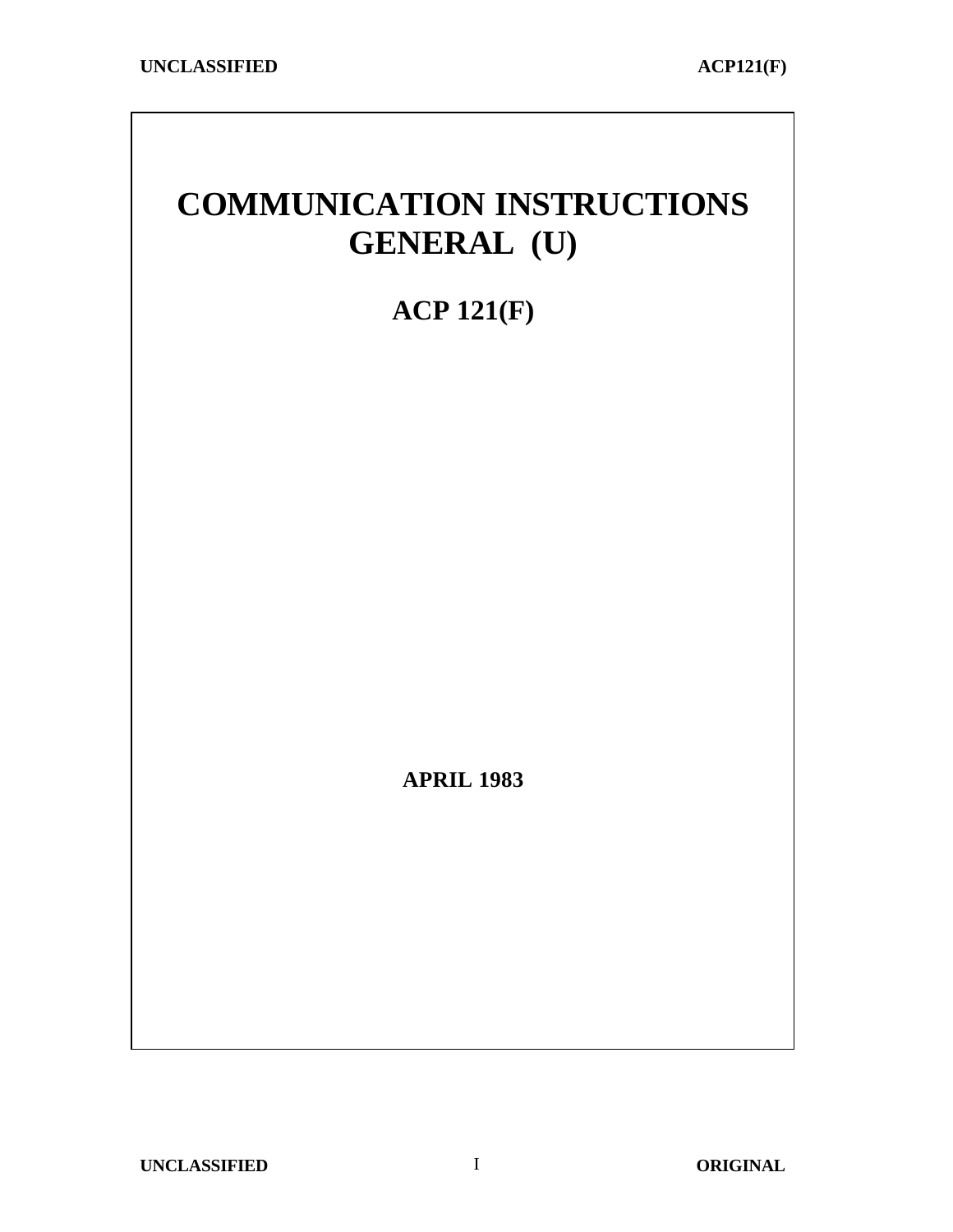15 April 1983

## FOREWORD

#### 1. ACP 121(F), COMMUNICATION INSTRUCTIONS - GENERAL, is an UNCLASSIFIED Allied Communication Publication (ACP).

2. ACP 121(F) will be effective when directed for National or Allied use by the Implementing Agency.

3. When made effective, ACP 121(F) supersedes ACP 121(E) which will be destroyed in accordance with current organization security regulations.

4. This publication contains Allied military information and is furnished for official purposes only.

5. Extracts may be made from this publication.

6. This publication may be carried in aircraft for use therein.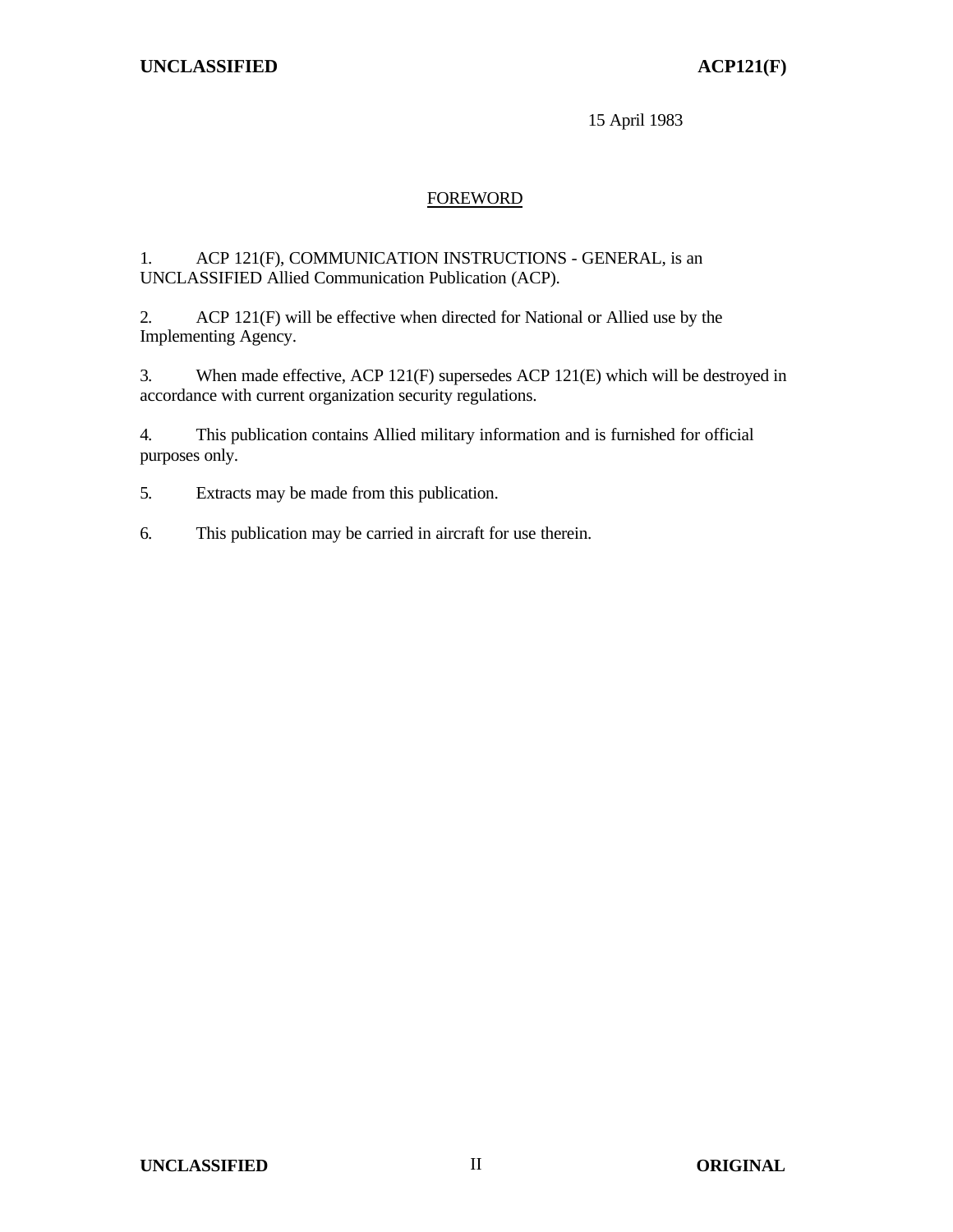## UNITED KINGDOM LETTER OF PROMULGATION FOR ACP 121 (F)

1. The purpose of this National Letter of Promulgation is to implement ACP 121(F) within the Armed Forces of the United Kingdom of Great Britain and Northern Ireland.

2. ACP 121(F) is an UNCLASSIFIED, non-registered publication. It shall be transported, stored, safeguarded and accounted for in accordance with current Service regulations.

3. ACP 121(F) will be effective on receipt and will supersede ACP 121(E) which shall be destroyed in accordance with current Service regulations.

4. Comments and recommendations concerning this publication should be addressed through normal channels to the Defence Communications Procedures Branch (DCPB), Room 336, Northumberland House, Northumberland Ave, London WC2N 5BP.

By Command of the Defence Council

Permanent Under Secretary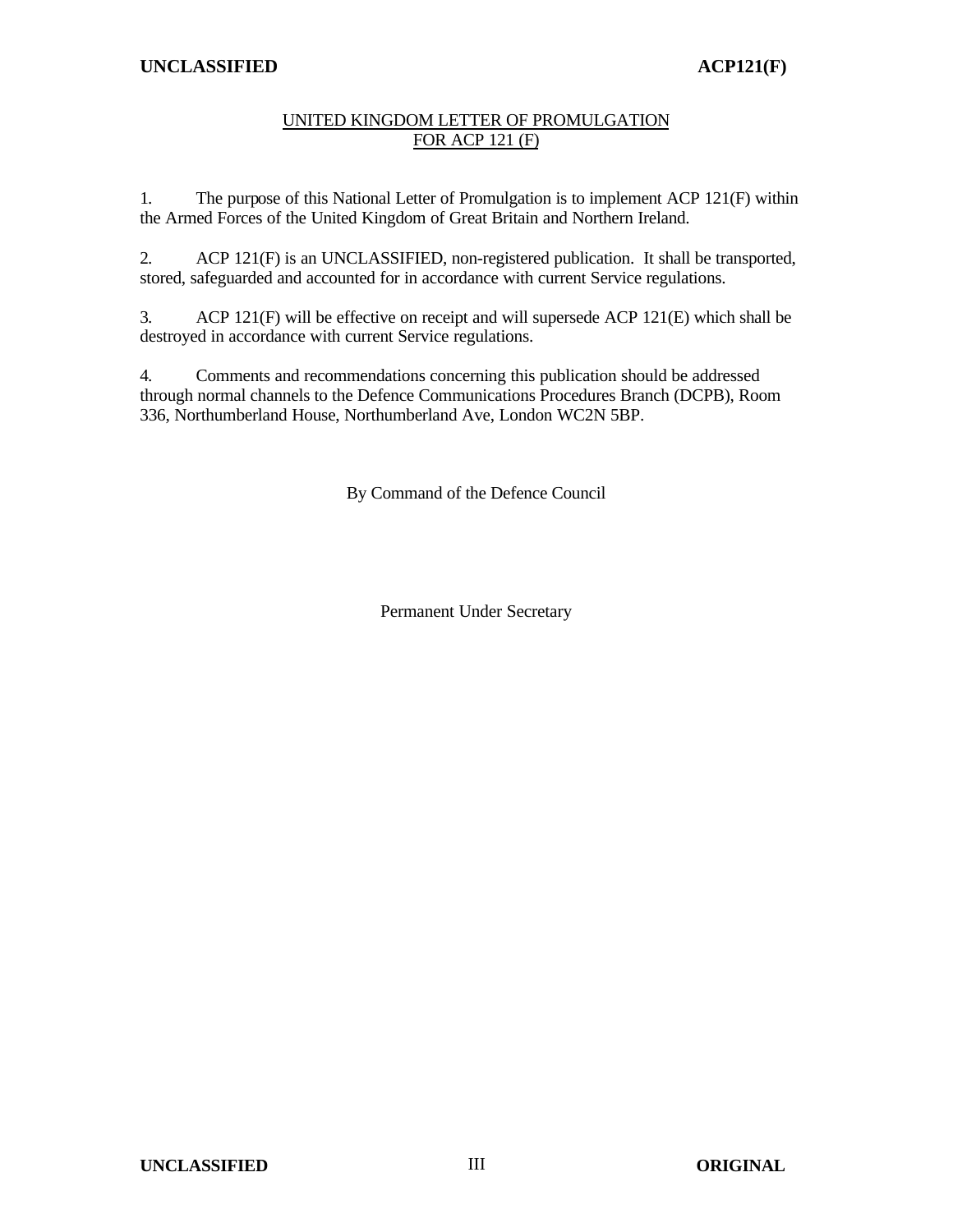#### RECORD OF CHANGES AND CORRECTIONS

#### Enter Change or Correction in Appropriate Column

|        | Identification of Change or Correction, Reg No (if<br>any) and date of same | Date Entered | By whom entered<br>(Signature; rank, grade<br>or rate; name of<br>command) |  |
|--------|-----------------------------------------------------------------------------|--------------|----------------------------------------------------------------------------|--|
| Change | Correction                                                                  |              |                                                                            |  |
|        | $1/1$ To $5/1$                                                              | May 00       | <b>MODUK</b>                                                               |  |
|        |                                                                             |              |                                                                            |  |
|        |                                                                             |              |                                                                            |  |
|        |                                                                             |              |                                                                            |  |
|        |                                                                             |              |                                                                            |  |
|        |                                                                             |              |                                                                            |  |
|        |                                                                             |              |                                                                            |  |
|        |                                                                             |              |                                                                            |  |
|        |                                                                             |              |                                                                            |  |
|        |                                                                             |              |                                                                            |  |
|        |                                                                             |              |                                                                            |  |
|        |                                                                             |              |                                                                            |  |
|        |                                                                             |              |                                                                            |  |
|        |                                                                             |              |                                                                            |  |
|        |                                                                             |              |                                                                            |  |
|        |                                                                             |              |                                                                            |  |
|        |                                                                             |              |                                                                            |  |
|        |                                                                             |              |                                                                            |  |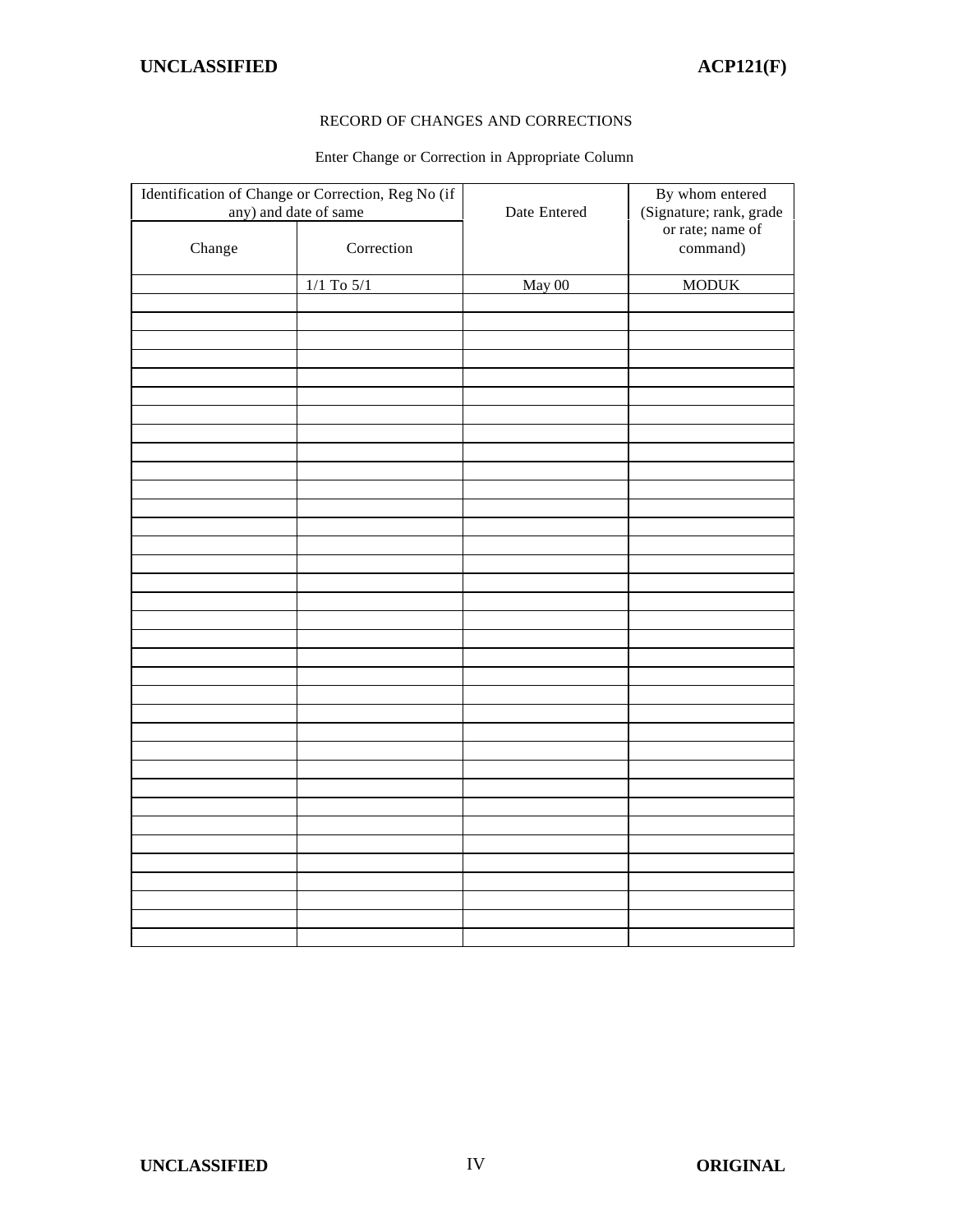#### TABLE OF CONTENTS

|                    |                  |                                                     | Ι       |
|--------------------|------------------|-----------------------------------------------------|---------|
|                    |                  |                                                     | П       |
|                    |                  |                                                     | Ш       |
|                    |                  |                                                     | IV      |
|                    |                  |                                                     | V       |
| <b>CHAPTER 1</b>   |                  | <b>INTRODUCTION AND DEFINITIONS</b>                 |         |
| 101                |                  |                                                     | $1 - 1$ |
| 102                |                  |                                                     | 1-1     |
| 103                |                  |                                                     | $1 - 1$ |
| 104                |                  |                                                     | $1 - 1$ |
| <b>CHAPTER 2</b>   | <b>AND MEANS</b> | COMMUNICATIONS ROLE, HISTORY, CONCEPT, CAPABILITIES |         |
| <b>SECTION I</b>   |                  | <b>GENERAL</b>                                      |         |
| 201                |                  |                                                     | 2-1     |
| <b>SECTION II</b>  |                  | HISTORY OF MILITARY COMMUNICATIONS                  |         |
| 202                |                  |                                                     | $2 - 1$ |
| 203                |                  |                                                     | 2-1     |
| <b>SECTION III</b> |                  | <b>CONCEPT AND CAPABILITIES</b>                     |         |
| 204                |                  |                                                     | $2 - 2$ |
| 205                |                  |                                                     | $2 - 3$ |
| <b>SECTION IV</b>  |                  | <b>MEANS OF COMMUNICATIONS</b>                      |         |
| 206                |                  |                                                     | $2 - 3$ |
| 207                |                  |                                                     | $2 - 3$ |
| 208                |                  |                                                     | $2 - 4$ |
| 209                |                  |                                                     | $2 - 4$ |
| 210                |                  |                                                     | 2-4     |
| 211                |                  |                                                     | $2 - 5$ |
| 212                |                  |                                                     | $2 - 5$ |
| <b>SECTION V</b>   |                  | <b>LIST OF ASSOCIATED PUBLICATIONS</b>              |         |
| 213                |                  |                                                     | $2 - 5$ |
| <b>SECTION VI</b>  |                  | ADMINISTRATIVE CONTROL                              |         |
| 214                |                  |                                                     | $2 - 6$ |
| <b>CHAPTER 3</b>   |                  | <b>MESSAGE PREPARATION</b>                          |         |
| <b>ECTION I</b>    |                  | <b>INTRODUCTION</b>                                 |         |
| 301                |                  |                                                     | $3 - 1$ |
| 302                |                  |                                                     | $3 - 1$ |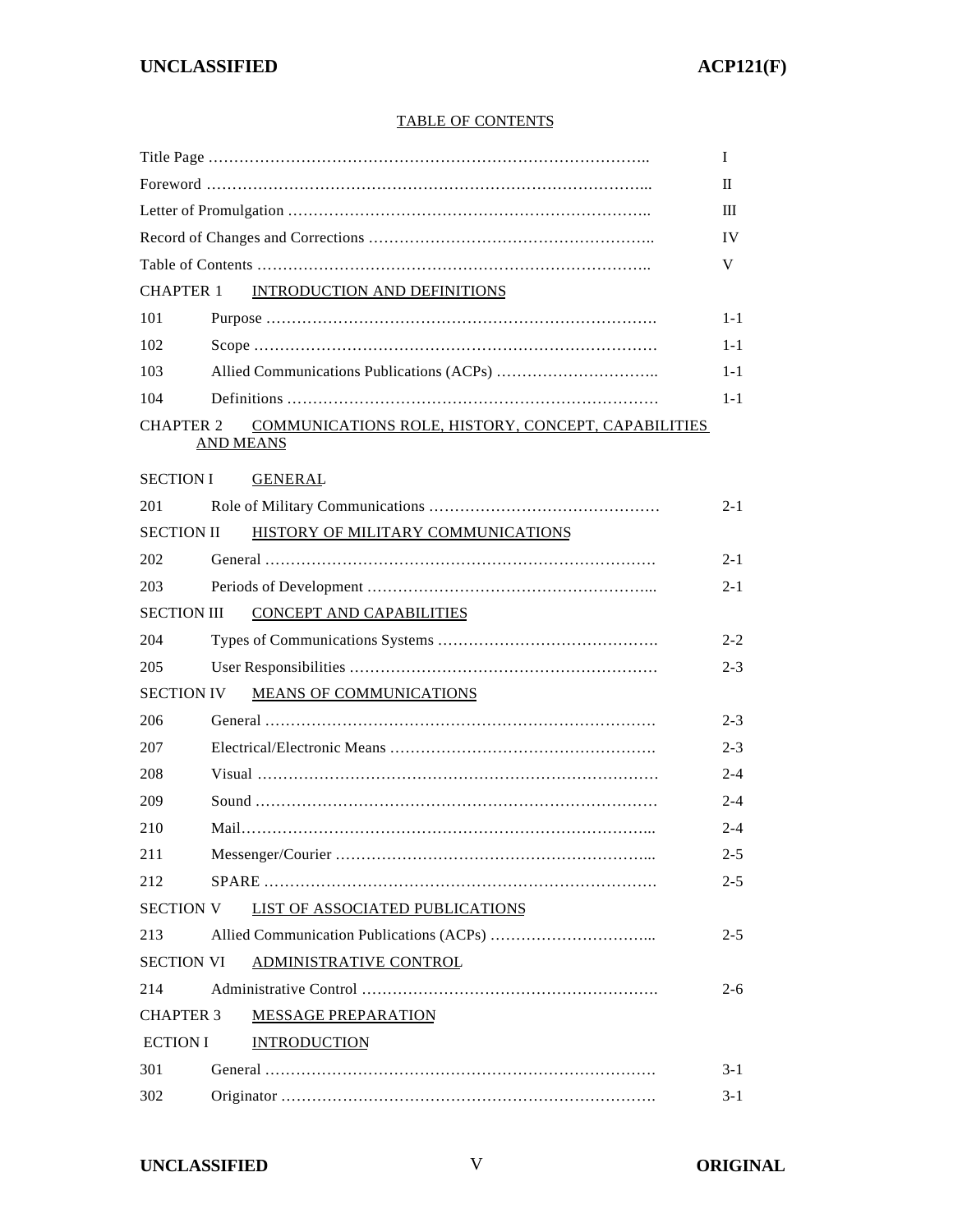| 303                |                                                   | $3-1$    |
|--------------------|---------------------------------------------------|----------|
| 304                |                                                   | $3-1$    |
| <b>SECTION II</b>  | <b>TYPES OF MESSAGES</b>                          |          |
| 305                |                                                   | $3-1$    |
| 306                |                                                   | $3 - 2$  |
| 307                |                                                   | $3 - 2$  |
| 308                |                                                   | $3 - 2$  |
| 309                |                                                   | $3 - 2$  |
| <b>SECTION III</b> | <b>ADDRESS OF MESSAGE</b>                         |          |
| 310                |                                                   | $3 - 2$  |
| 311                |                                                   | $3 - 2$  |
| 312                |                                                   | $3 - 2$  |
| <b>SECTION IV</b>  | <b>DRAFTING THE TEXT</b>                          |          |
| 313                |                                                   | $3 - 3$  |
| 314                |                                                   | $3 - 3$  |
| 315                |                                                   | $3 - 3$  |
| 316                |                                                   | $3 - 4$  |
| 317                |                                                   | $3 - 4$  |
| 318                |                                                   | $3 - 5$  |
| 319                |                                                   | $3-6$    |
| 320                |                                                   | $3 - 6$  |
| 321                |                                                   | $3 - 7$  |
| 322                |                                                   | $3 - 7$  |
| <b>SECTION V</b>   | FILLING OUT THE MESSAGE FORM                      |          |
| 323                |                                                   | $3 - 7$  |
| 324                | Instructions for Filling out the Message Form     | $3 - 8$  |
| 325                |                                                   | $3-9$    |
| 326                | Classified Messages Transmitted in Plain Language | $3 - 11$ |
| 327                |                                                   | $3-11$   |
| 328                |                                                   | $3-12$   |
| 329                |                                                   | $3 - 13$ |
| 330                |                                                   | $3 - 15$ |
| 331                |                                                   | $3-16$   |
| 332                |                                                   | $3-16$   |
| 333                |                                                   | $3-16$   |
| 334                |                                                   | $3-16$   |
| <b>SECTION VI</b>  | <b>SPECIAL CONSIDERATIONS</b>                     |          |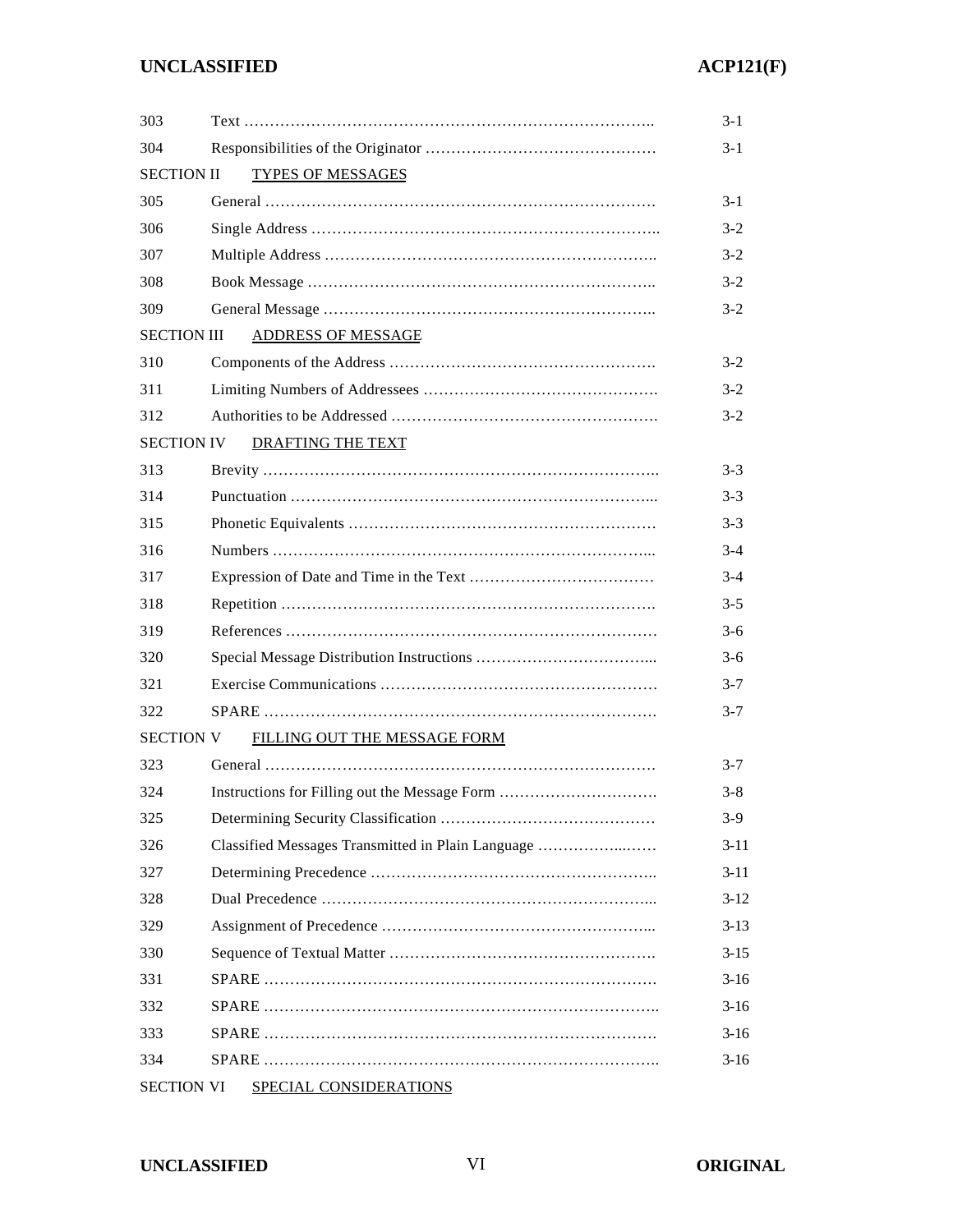## **UNCLASSIFIED ACP121(F)**

| 335                 |  |                                                                               | $3-16$   |  |  |
|---------------------|--|-------------------------------------------------------------------------------|----------|--|--|
| 336                 |  |                                                                               |          |  |  |
| 337                 |  |                                                                               |          |  |  |
| 338                 |  |                                                                               |          |  |  |
| 339                 |  |                                                                               | $3-18$   |  |  |
| 340                 |  |                                                                               | $3 - 18$ |  |  |
| <b>SECTION VII</b>  |  | REDUCTION OF MESSAGE AND TELEPHONE TRAFFIC IN AN<br><b>EMERGENCY</b>          |          |  |  |
| 341                 |  |                                                                               | $3-18$   |  |  |
| 342                 |  |                                                                               | $3-18$   |  |  |
| 343                 |  |                                                                               | $3-19$   |  |  |
| 344                 |  |                                                                               | $3-19$   |  |  |
| 345                 |  | Control of Message and Telephone Traffic During MINIMIZE                      | $3-19$   |  |  |
| 346                 |  |                                                                               | $3 - 20$ |  |  |
| <b>SECTION VIII</b> |  | INSTRUCTION ON MAIL AND EXTERNAL MESSENGER DELIVERY<br>BY COMM/SIGNAL CENTERS |          |  |  |
| 347                 |  | Instructions Relative to Mail and External Messenger Delivery                 | $3 - 20$ |  |  |
| <b>CHAPTER 4</b>    |  | <b>FREQUENCIES</b>                                                            |          |  |  |
| 401                 |  |                                                                               | 4-1      |  |  |
| 402                 |  |                                                                               | $4 - 1$  |  |  |
| 403                 |  |                                                                               | 4-1      |  |  |
| 404                 |  |                                                                               | $4 - 1$  |  |  |
| <b>CHAPTER 5</b>    |  | CALL AND ADDRESS COMPONENTS OF MESSAGE HEADINGS                               |          |  |  |
| <b>SECTION I</b>    |  | <b>GENERAL</b>                                                                |          |  |  |
| 501                 |  |                                                                               | $5 - 1$  |  |  |
| 502                 |  |                                                                               | $5 - 1$  |  |  |
| <b>SECTION II</b>   |  | USE OF STATION AND ADDRESS DESIGNATORS                                        |          |  |  |
| 503                 |  |                                                                               | 5-2      |  |  |
| 504                 |  |                                                                               | $5 - 2$  |  |  |
| 505                 |  |                                                                               | $5 - 3$  |  |  |
| 506                 |  |                                                                               | $5 - 4$  |  |  |
| 507                 |  | Use of Plain Language Station and Address Designators                         | $5 - 4$  |  |  |
| 508                 |  | Address Composition and use of Address Indicating Groups (AIGs)               | $5 - 4$  |  |  |
| <b>SECTION III</b>  |  | <b>COMPOSITION AND ALLOCATION</b>                                             |          |  |  |
| 509                 |  |                                                                               | $5-6$    |  |  |
| 510                 |  | Composition and Allocation of Address Groups and Address Indicating           | 5-7      |  |  |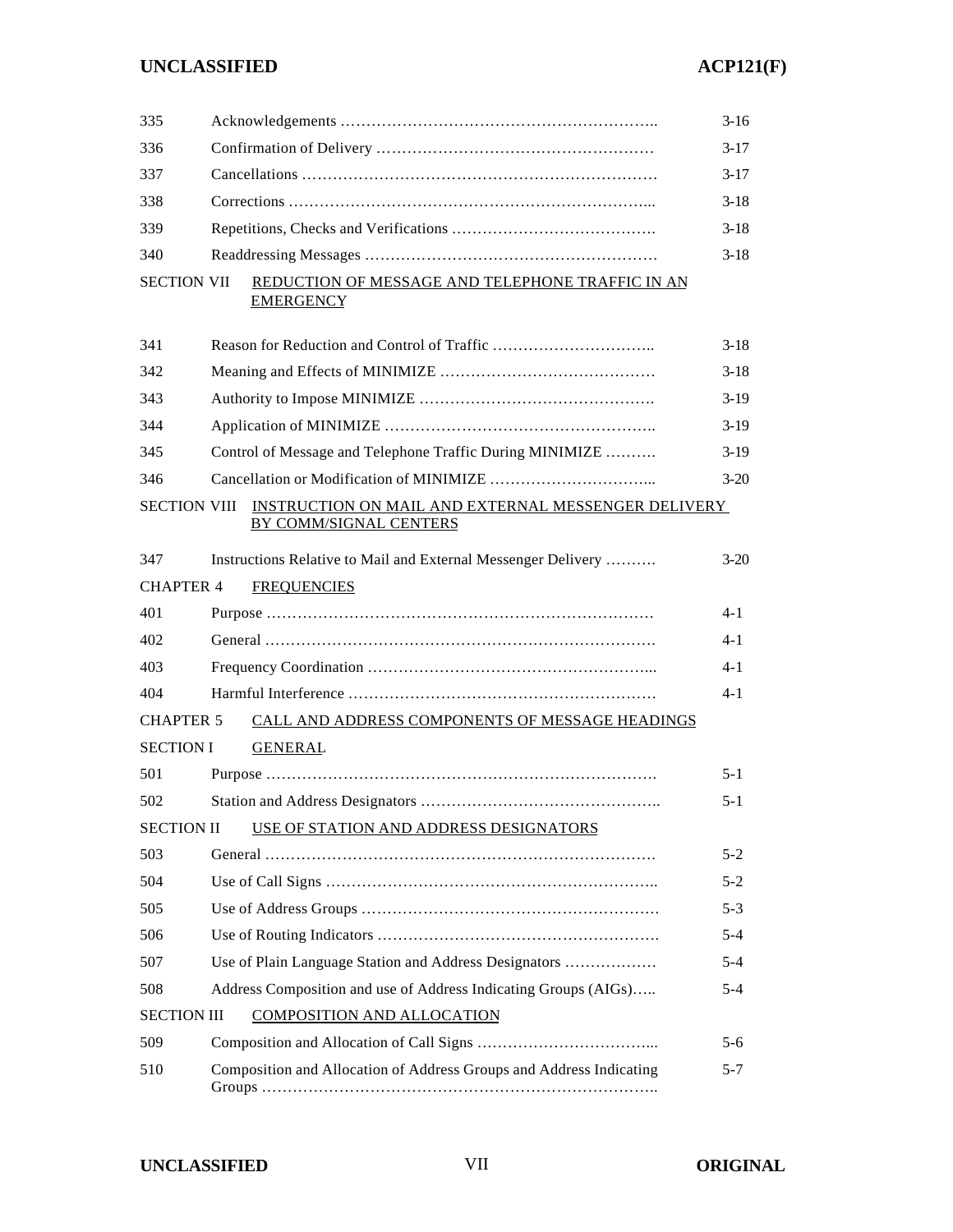| 511                |                                                                | 5-7      |
|--------------------|----------------------------------------------------------------|----------|
| <b>SECTION IV</b>  | <b>ASSIGMENTS AND REQUESTS</b>                                 |          |
| 512                |                                                                | $5 - 14$ |
| 513                |                                                                | $5 - 15$ |
| 514                | Format for Submitting Requests for Corrections                 | 5-15     |
| <b>SECTION V</b>   | SECURITY OF CALL SIGNS AND ADDRESS GROUPS                      |          |
| 515                |                                                                | 5-15     |
| 516                | Methods for Changing Call Sign/Address Groups                  | $5 - 15$ |
| 517                | Implementation of Secure Call Signs/Address Groups             | $5-16$   |
| 518                | Security Classification of Call Sign/Address Group Information | $5-16$   |
| <b>CHAPTER 6</b>   | SPECIAL INSTRUCTIONS AND PROCEDURES                            |          |
| <b>SECTION I</b>   | <b>RECORDS</b>                                                 |          |
| 601                |                                                                | $6 - 1$  |
| <b>SECTION II</b>  | <b>GENERAL CALLING PROCEDURES</b>                              |          |
| 602                |                                                                | $6-1$    |
| 603                |                                                                | $6 - 1$  |
| <b>SECTION III</b> | <b>CODRESS</b>                                                 |          |
| 604                |                                                                | $6-1$    |
| 605                |                                                                | $6 - 1$  |
| <b>SECTION IV</b>  | <b>ENEMY CONTACT REPORTS</b>                                   |          |
| 606                |                                                                | $6 - 2$  |
| 607                |                                                                | $6 - 2$  |
| 608                | Responsibilities of the Communications Organization            | $6 - 2$  |
| 609                |                                                                | $6-2$    |
| 610                | Rapidity and Security in Transmitting Enemy Contact Reports    | $6 - 2$  |
| 611                |                                                                | $6 - 3$  |
| 612                |                                                                | $6 - 3$  |
| 613                |                                                                | $6 - 3$  |
|                    |                                                                | A-1      |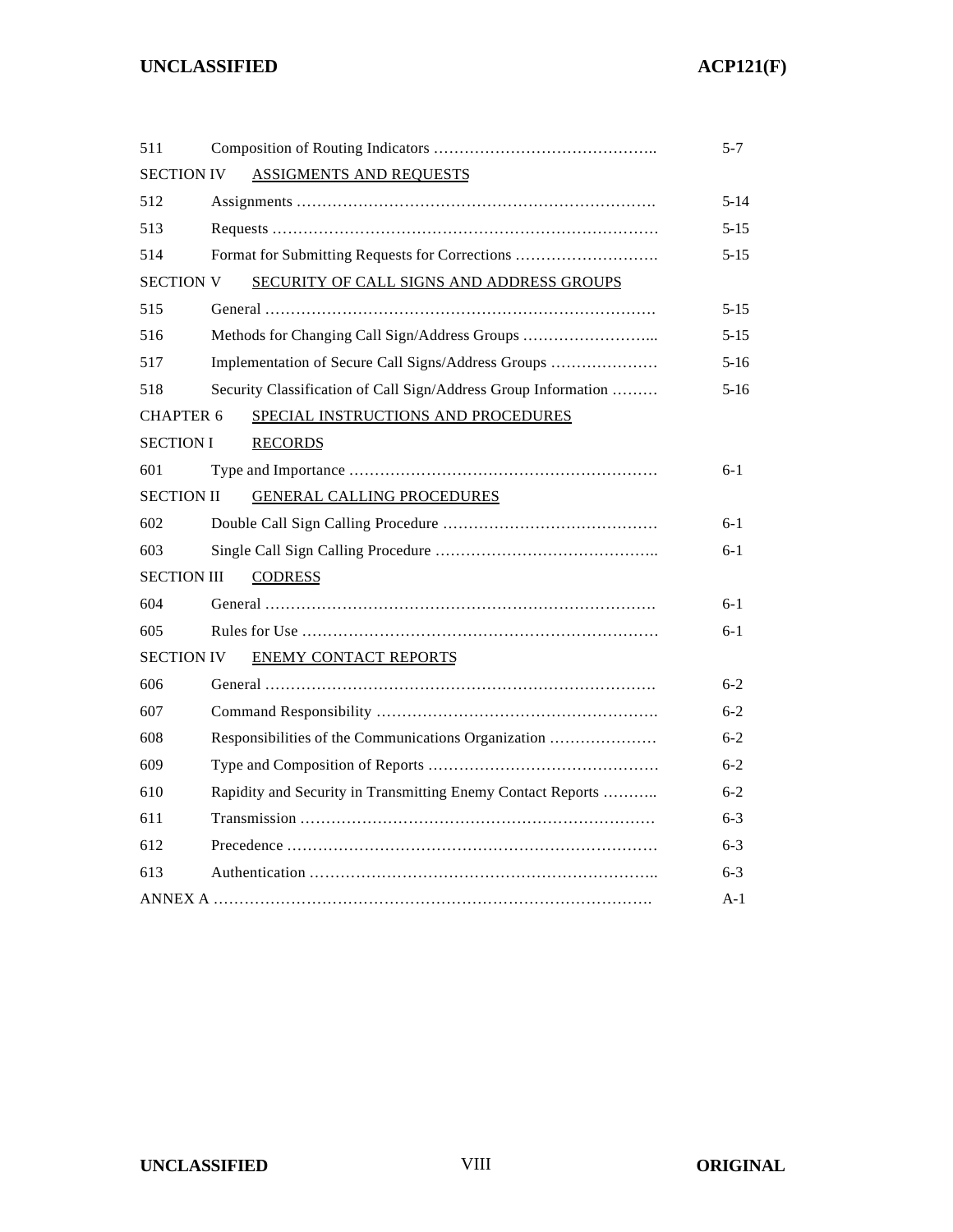#### **CHAPTER 1**

#### **INTRODUCTION AND DEFINITIONS**

#### 101. PURPOSE

a. This publication provides general information on communications matters:

(1) For the guidance of all personnel.

(2) To promote an understanding of the concepts and capabilities of modern military communications systems.

(3) To facilitate use of available communications services by commanders, staff officers, and other non-communications personnel.

(4) To provide a basis for detailed procedural and operational publications in such communications subjects as frequencies, call signs, address groups, and routing indicators.

#### 102. SCOPE

a. Chapters 2 and 3 of this publication are designed to orient non-communications personnel in general communications matters and to instruct all personnel in the details of message preparation.

b. Chapters 4, 5, and 6 of this publication are intended primarily for use by communications personnel.

#### 103. ALLIED COMMUNICATIONS PUBLICATIONS (ACPs)

a. ACPs provide communication instructions and procedures essential to the conduct of common military operations.

b. ACPs are prepared in accordance with the format contained in the ACP 198 series.

#### 104. DEFINITIONS

a. The following terms with meanings indicated are established for communication purposes. (For further communications-electronics terms and definitions, see the ACP 167 series.)

(1) Intra-(Appropriate word) - Within, and only within, a designated organization, e.g., intra-Force, intra-Navy, Intra-NATO.

(2) Joint - Between two or more services of the same nation. (When all servic es are not involved, the participating services shall be identified, e.g., Joint Army-Navy.)

(3) Combined - Communications between two or more forces or agencies of two or more allies. (When all Allies or Services are not involved, the participating nations and services shall be identified, e.g., Combined NATO Navies.)

(4) Authority - An authority is any person qualified and empowered to make decisions or give orders.

(5) Message - A message is any thought or idea expressed briefly in plain or secret language prepared in a form suitable for transmission by any means of communication.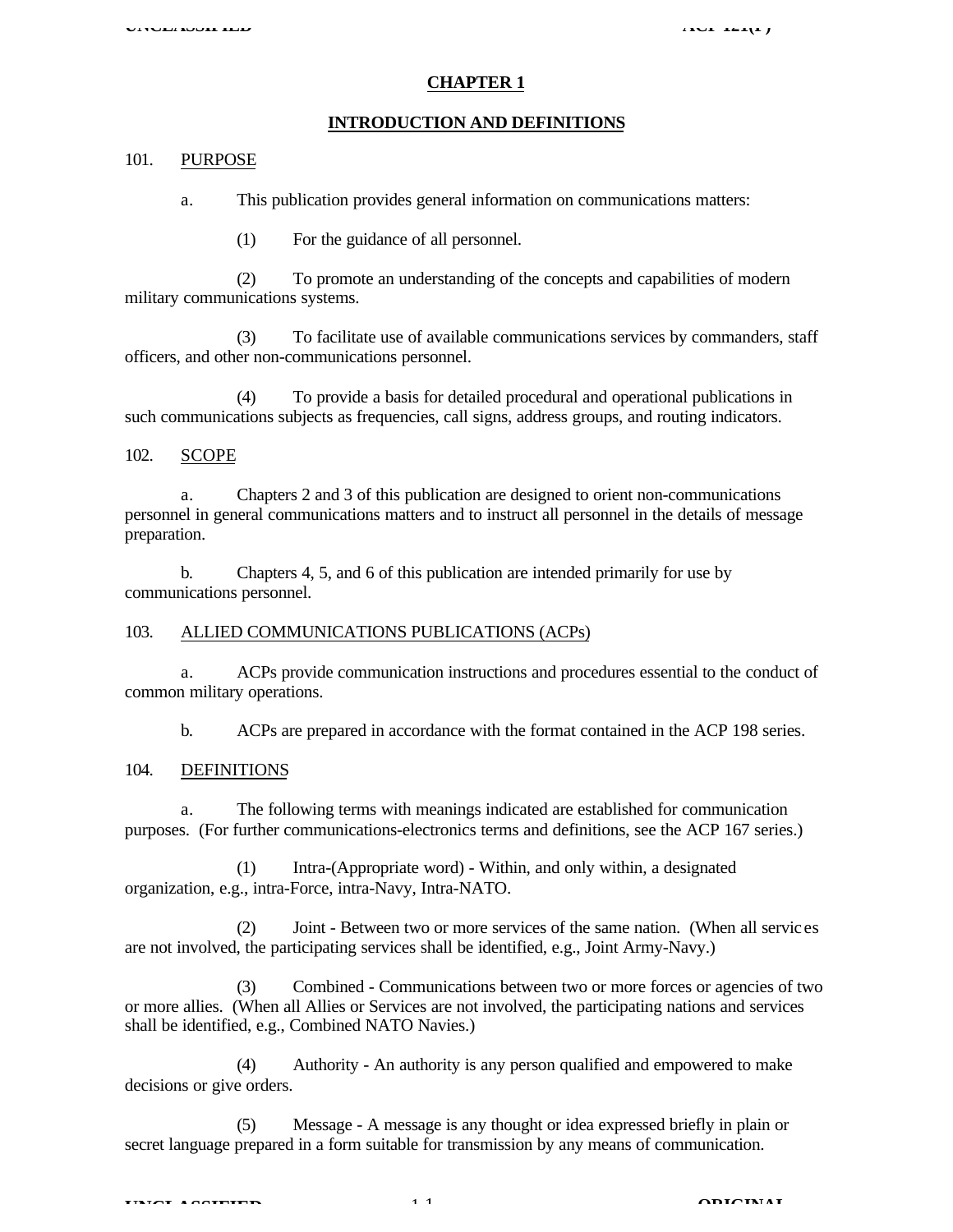(6) Reliability - The measures taken to assure arrival at destination, without alteration or garbling, of orders, comments or information.

(7) Security - The measures taken to assure that comments, orders or information are not made available to or intercepted by unauthorised personnel.

(8) Short title - The condensed form of proper names which together make up a title, e.g., of a command/formation, document, or device.

(9) Speed - Permits the addressee(s) to receive orders, comments or information from the originator in the shortest possible time.

(10) Telecommunications - Any transmission, emission, or reception of signs, signals, writing, images and sounds or intelligence of any nature by wire, radio, visual or other electromagnetic systems.

(11) Text - That part of a message which contains the thought or idea the originator desires to be communicated.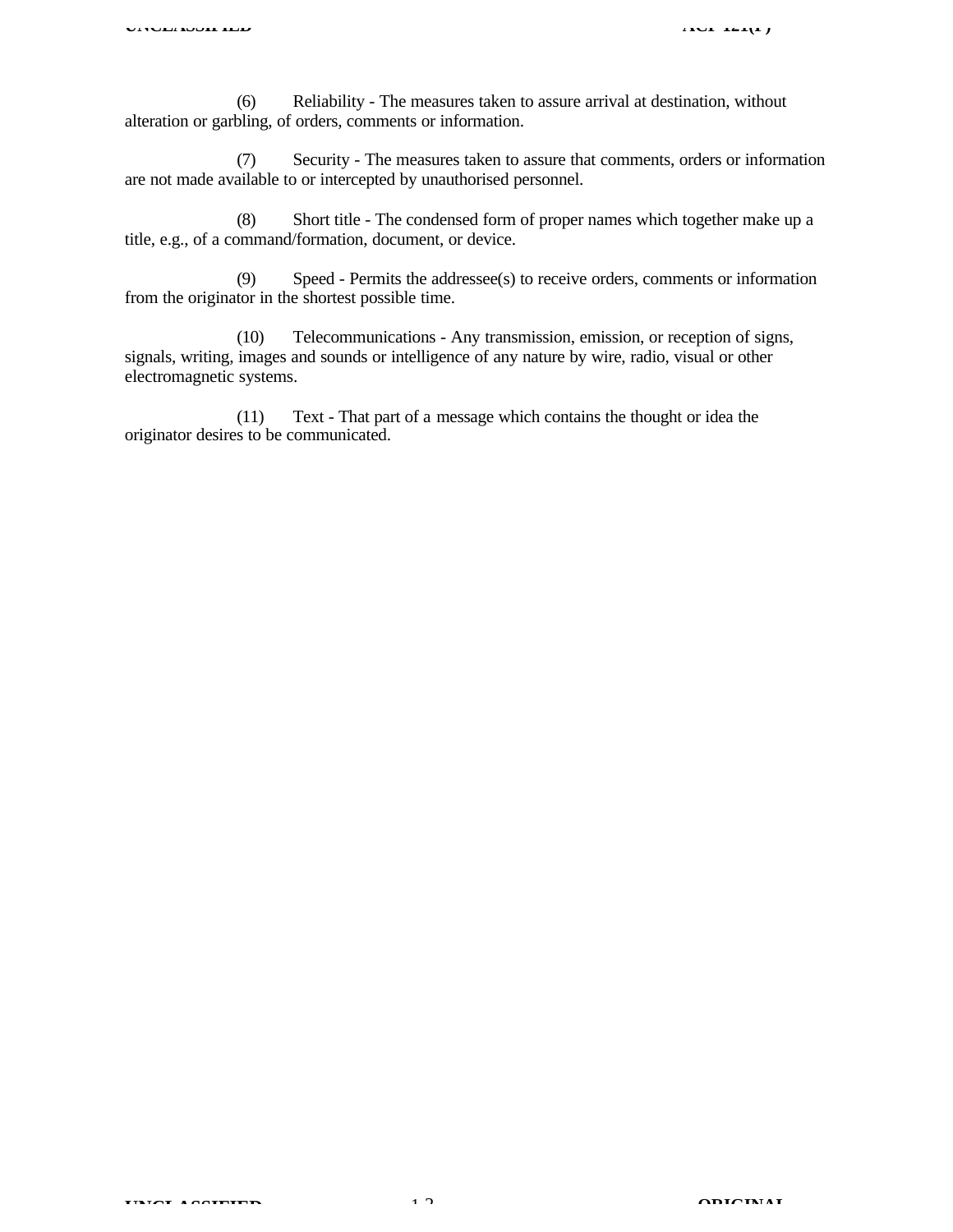#### **CHAPTER 2**

## **COMMUNICATIONS ROLE, HISTORY, CONCEPT, CAPABILITIES, AND MEANS SECTION I**

#### **GENERAL**

#### 201. ROLE OF MILITARY COMMUNICATIONS

a. The primary purpose of military communications is to serve command. In this role, communications permit the commander to exert personal influence in the exercise of command and control over a larger force and a larger area than would be possible otherwise.

The secondary purpose of military communications is to facilitate and expedite the transfer of information between individuals and groups of individuals. In this sense, communications support operations, intelligence, logistics, and administration, all of which are necessary to the exercise of command.

#### **SECTION II**

#### **HISTORY OF MILITARY COMMUNICATIONS**

#### 202. GENERAL

a. In order to provide perspective in an examination of modern military communications, it is necessary to review progressive signal development and its effect upon military science, or vice versa. As the two fields become more complex, the degree of interdependence increases proportionately and the margins of error and efficiency become more critical.

b. Throughout the history of military communications, the common doctrine of reliability, speed and security has never changed. The ultimate in these unalterable goals has never been realized, in spite of the most significant technological advances.

#### 203. PERIODS OF DEVELOPMENT

a. Progress in the field of military communications can be divided into several overlapping periods. Each of these periods has been preceded by a change in military operational concept, resulting from the advent of new weapons systems and amplified international political interests.

b. Prior to 1860, the principal means of communication were: messenger, visual signals (smoke, hand, semaphore flag), and sound (drums, gunfire, etc.). It was in this era that the oftlamented pigeon provided the first comparatively rapid "long distance" communications capability. The impetus for transition from this period was the requirement for more effective command control as military forces increased in size and lines of communication were lengthened.

c. During the period, 1860-1900, the telegraph was developed as the first electrical means of communication. Comparatively extensive and rapid systems, using wire circuits between terminals, were installed and operated by the landbound armies. The "dot-dash" method of those early days still has its place in today's modern communication systems, primarily as a reliable back-up for more advanced means.

d. The introduction of radio marks the beginning of the next period. Shortly after 1900, the navies installed wireless aboard ships to maintain intership communications and contact with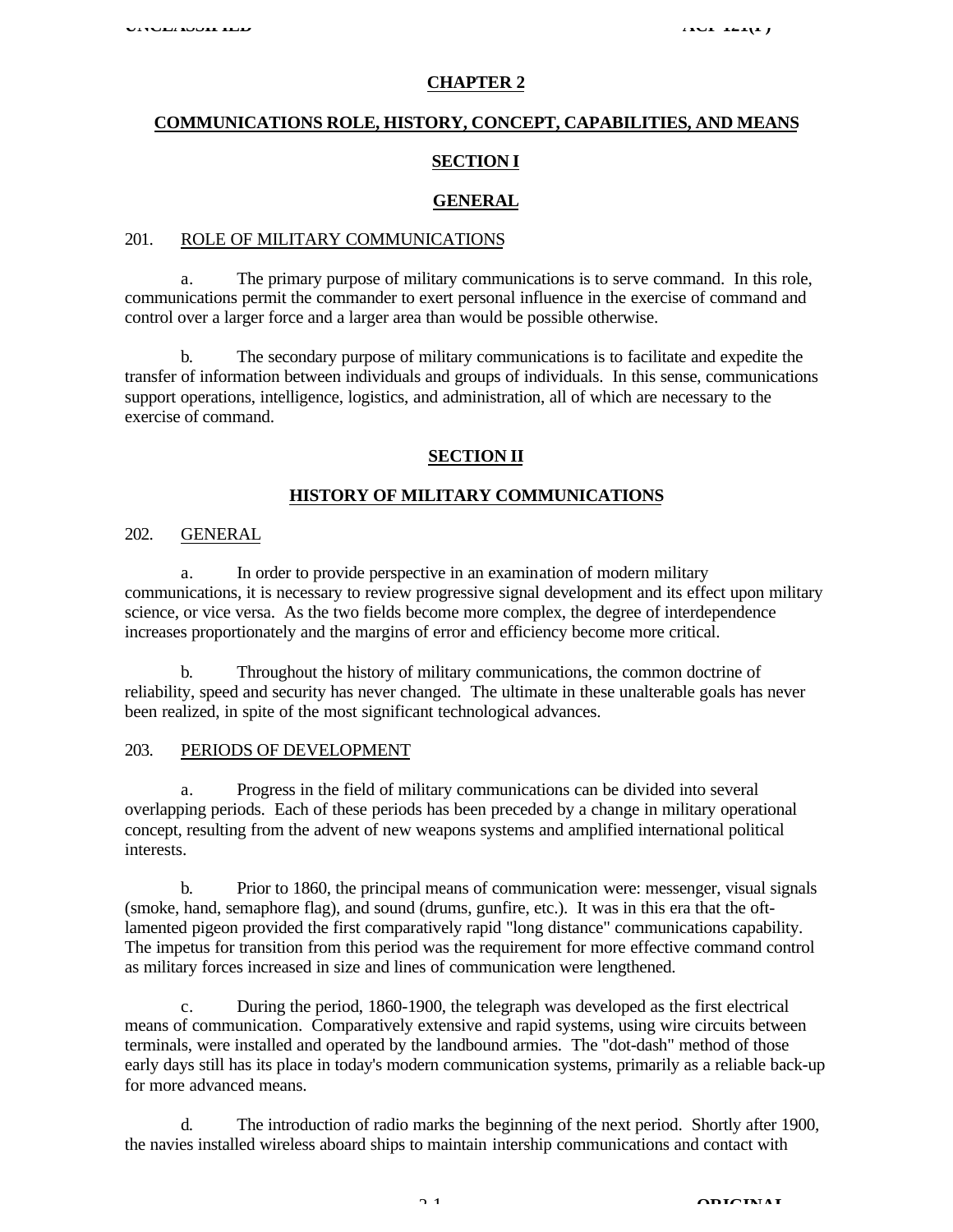strategically placed shore stations. Fleet control was extended over an ever greater area. Simultaneously the armies, using radio to link land-line communications complexes, established limited global systems. It was during this period that submarine telegraph cable was installed for military use, providing an alternative means for the new "long-haul" radio capability. Other innovations of the period, resulting from World War I requirements, included vehicular mounted radio and airborne radio used as an aid to navigation. Ever greater reliance was placed on military communications in the conduct of military operations. With the development of high speed and mobile radio techniques, however the need for communications security measures that would deny the enemy access to transmitted information became critical and urgent.

e. The following period in the development of military communications was that era from the end of World War I to the end of World War II, roughly from 1920 - 1945. Although many improvements were realized by 1939, history proves that the greatest advances in the field of communications-electronics have been made in wartime. It was during World War II that the "Global Concept" of military communications reached its peak. This, of course, was essential to successful coordination and control of a global war. To solve the problem of volume and speed necessary to support a fluid military situation, world-wide in scope, the teletypewriter became the backbone of military communications systems. Semiautomatic techniques of message transmission and relay further increased speed, but highlighted the requirement for both machine and procedural compatibility among allied forces.

f. Revolutionary changes in weapons systems and concept of operations marked the period from the end of World War II to the 1960s. In this period of development, however, the military communications structure was altered but little. The Global Teletypewriter Networks continued to carry the bulk of military traffic with only evolutionary refinements, and it becomes increasingly obvious that these facilities were falling behind the requirements of the user. While online cryptography, tape automatic relay equipment stations and multi-channel techniques improved system capabilities, the inherent limitations of the prevalent HF long-distance communications circuits and the fundamental philosophy of human-operated networks between communications complexes could not cope with the speeds necessary in command and control of current military assets.

g. The emphasis in the current period of communications development since the 1960s has been towards systems featuring multi-mode operation and improved transmission media. Efforts in research and development have produced systems which increasingly feature:

(1) User-to-user service, in addition to conventional message switching.

(2) Multi-mode operation (voice, teletypewriter, data, facsimile and even television) over a common circuit.

(3) More sophisticated transmission means, such as ionospheric and tropospheric scatter or satellite communications techniques.

- (4) Integral transmission security.
- (5) Improved resistance to natural or human disruption.

(6) Integration of the communications sub-system into the operational system which they support.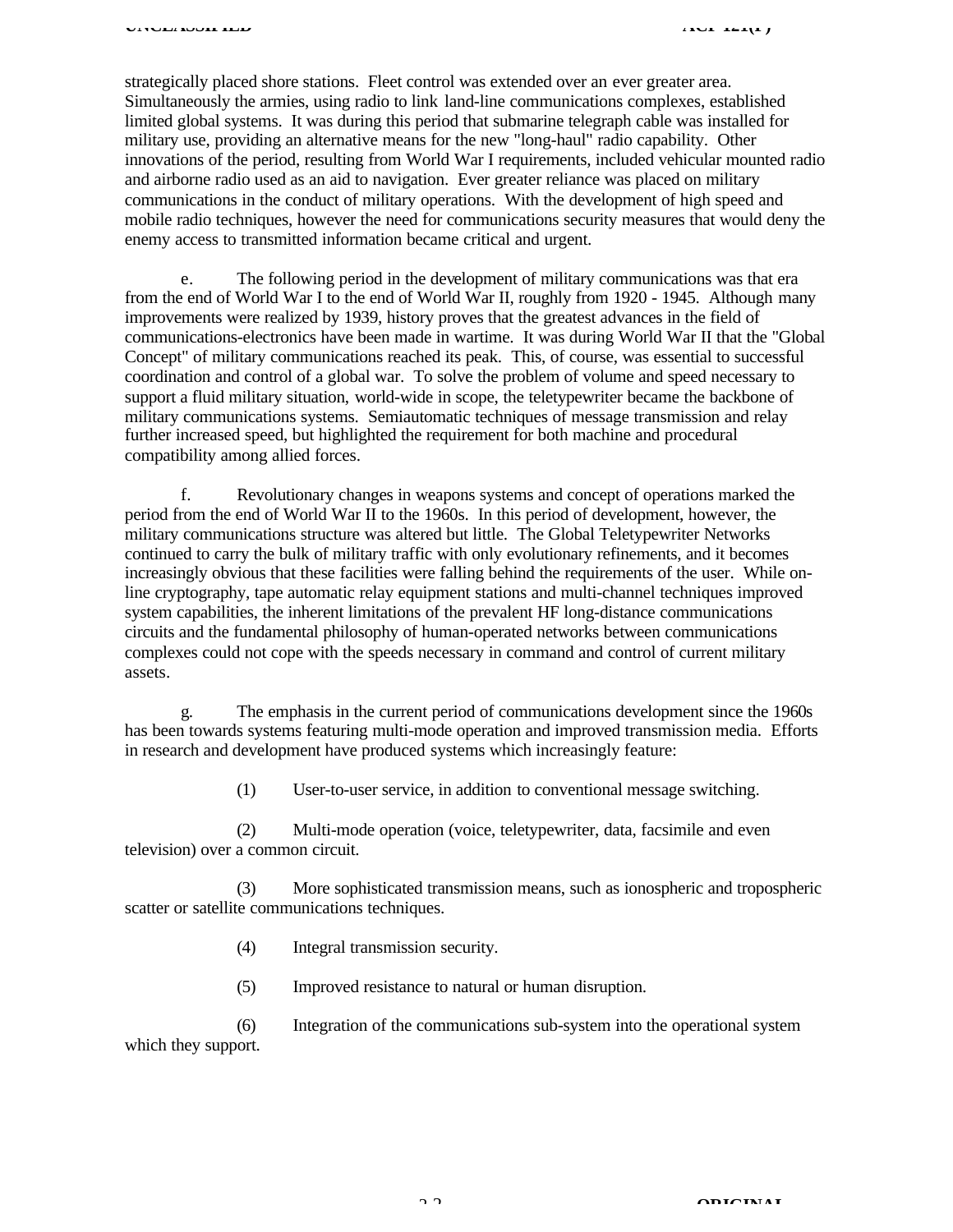#### **SECTION III**

#### **CONCEPT AND CAPABILITIES**

#### 204. TYPES OF COMMUNICATIONS SYSTEMS

a. Military communications systems are divided into two general classes: tactical and strategic.

(1) Tactical systems are those self-contained within a command or which support a homogeneous purpose or activity, e.g., communications for control of a weapons system; early warning systems; aircraft movement control; local command nets.

(2) Strategic communications systems are generally global in nature and are operated on either a common-user or special purpose basis. While a strategic system may be confined within a specified area, or may be limited to a particular type traffic, the configuration is such that inter-operation with other strategic systems is possible when desired or required. Equipment and procedural compatibility between strategic systems is essential to facilitate efficient traffic interchange. A Worldwide Routing Plan, such as that contained in Chapter 5 of this publication, is a prerequisite to allied strategic signal operations.

(3) Although the previous subparagraphs separate tactical and strategic communications into two groups, modern developments in command and control systems are progressively removing this distinction. While some systems will remain strategic in the future, the increasing appearance of mixed systems argues against the application of inflexible groupings.

#### 205. USER RESPONSIBILITIES

The effectiveness of any communications system is directly influenced by those it serves. This is true whether the user actually operates the terminal facility (as in a radio telephone system) or simply provides traffic input (as in most strategic communications systems). To realise maximum benefits from available services, it is essential that the user be familiar with the mission and capabilities of the communications system, as well as with the rules governing its use. Chapter 3 of this publication contains information pertinent to all message originators.

#### **SECTION IV**

#### **MEANS OF COMMUNICATION**

#### 206. GENERAL

- a. The means of signal communication are:
	- (1) Telecommunications:
		- (a) Electrical/electronic.
		- (b) Visual.
		- (c) Sound.
	- (2) Physical.
		- (a) Mail.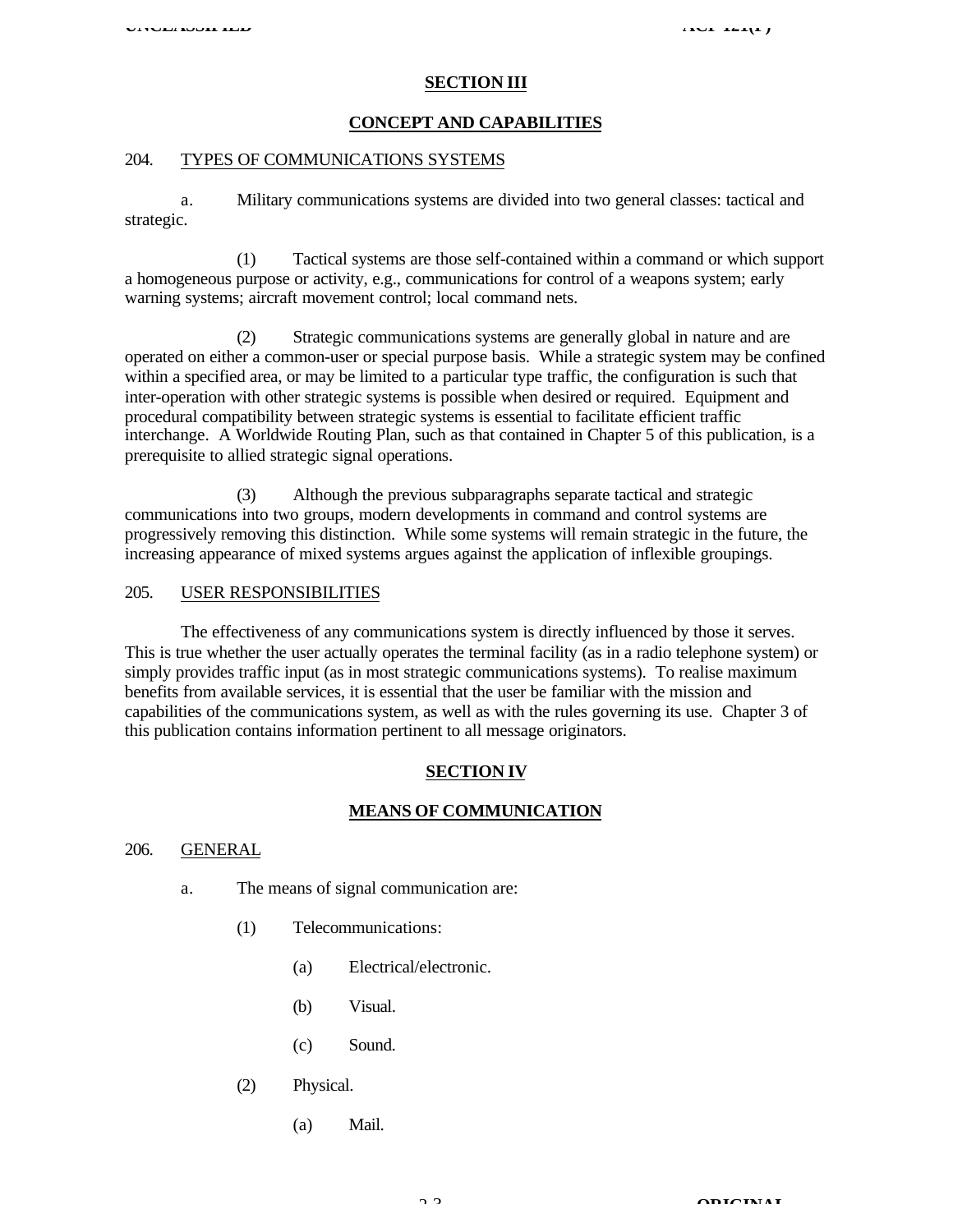(b) Messenger/courier.

b. In the modern communications system, the term "telecommunication" generally is associated with those line/wire and radio complexes that provide rapid, high capacity communications. Although this publication is concerned primarily with the electrical electronic subdivision of telecommunications, other means of communication play an important role and should not be overlooked.

c. Information concerning security of communication is contained in the ACP 122 series.

#### 207. ELECTRICAL/ELECTRONIC MEANS

a. Electrical/electronic means, which are used in both tactical and strategic communication systems, are divided into line/wire communications, radio communications or combinations of these two systems. Cryptographic devices may be used to enhance security.

b. These means employ the following:

(1) Telephony (Voice) - The transmission and reception of speech or, in some cases, other sounds.

(2) Morse Telegraphy - The transmission and reception of International Morse Code signals. Manual keys or semi-automatic devices are used for this purpose.

(3) Teletypewriting/teleprinting - The transmission of signals by means of a keyboard instrument. These signals are automatically recorded in the form of printed characters by the receiving instruments employing page copy or tape.

(4) Tape Relay - The transmission and reception in tape form of teletype/teleprinter messages via manual, semi-automatic or fully automatic relay stations.

(5) Facsimile - The transmission of fixed images with a view to their reception in a permanent form. Used for the transmission and reception of pictures, maps, messages and other similar material.

(6) Television - The transmission and reception of transient images of fixed or moving objects.

(7) Data Communications - The transmission and reception of information in punched card or tape form.

208. VISUAL

Visual means include those methods of transmission which can be received by optical means. The following methods are employed:

(1) Flashing Light - The term applied to the transmission of signals by light. The equipment employed may be directional or non-directional in operation. The use of Directional Flashing Light reduces the possibility of its interception, thus providing some security. When security is required at night only highly directional flashing light should be used and its brilliancy should be the minimum necessary to provide communication. Non-directional transmission permits simultaneous delivery to stations in any direction but has little security from interception, particularly at night.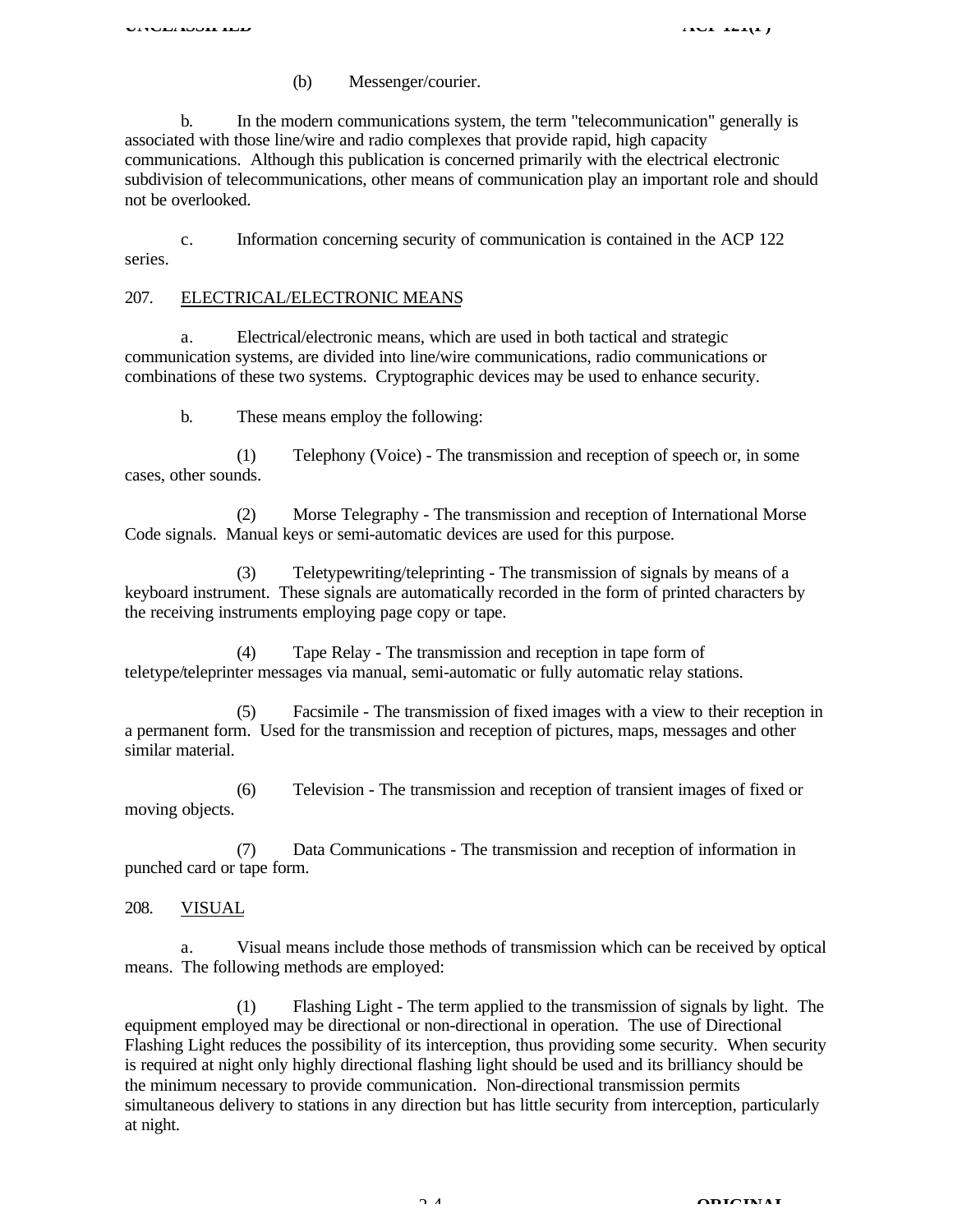(2) Infrared - Transmission of signals by light outside the visible spectrum. This method, which may be directional or non-directional, necessitates the use of special equipment and affords greater security than normal visual means.

(3) Hand Flags - Transmission of signals by means of one or two flags held in the operator's hands. The position of movement of the flags represents letters and numerals. This means includes Semaphore, and Morse Flag.

(4) Pyrotechnics - This means involves the use of flares, rockets and smoke for pre-arranged signals or for recognition purposes.

(5) Panels - This means involves the use of specially shaped and/or coloured cloth or other material displayed in accordance with the pre-arranged code to convey messages. They are used between ground and air, or surface units and air units.

(6) Flaghoist - The use of flags and pennants displayed from halyards. Although this is a rapid and accurate method of transmission it is limited to daylight use and to comparatively short distances.

(7) Coloured Lights - Coloured lights may be displayed in accordance with prearranged code to convey information.

#### 209. SOUND

a. This means of communication utilizes sound waves.

(1) Whistles, sirens, bells and similar devices are used to transmit short messages normally consisting of pre-arranged signals. As such methods are slow, and satisfactory for short distances only, they are usually confined to warning or alerting signals. Sound may also be used for emergency communications, using International Morse Code.

(2) Underwater sound devices may be used to transmit messages. They are subject to the limitations of the equipment involved and the characteristics of sound transmission through water.

### 210. MAIL

a. Mail is the means of forwarding messages by an established postal service. In view of the desirability of reserving electrical communications for messages requiring immediate action or dealing with matters that otherwise cannot be handled satisfactorily, mail should be used whenever speed and security considerations allow.

b. Originators should specify the use of mail where more rapid delivery is not required. In some instances, rapid delivery is only required for some addressees of a message while the other addressees can be served adequately by a slower means (paragraph 328, "Dual Precedence").

c. Postal services normally do not offer the degree of security necessary to the transport of highly classified material.

#### 211. MESSENGER/COURIER

a. Messenger/Courier is a primary means of communication. This means should always be used for bulky material and for messages when delivery can be made in less time than that required for encrypting, transmitting and decrypting of messages if electrical means are employed.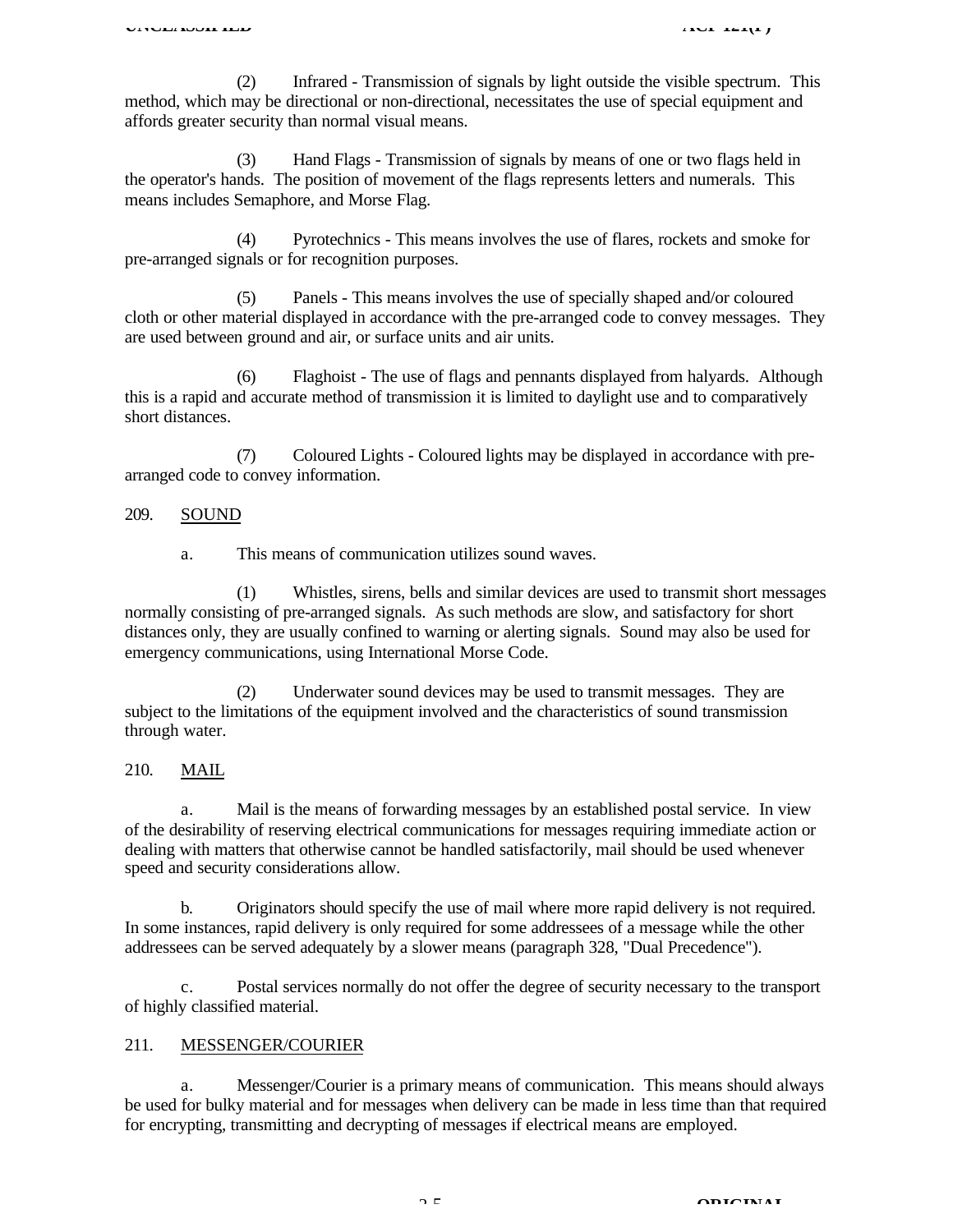b. Messenger/Courier can:

(1) Supplement or replace postal services where these services are inadequate or do not exist.

- (2) Be used to transmit highly classified documents of all types.
- c. Messenger/Courier systems may be divided into two categories:

(1) Internal - To provide a means for pickup and delivery of messages locally between a communications centre and the addressee/originator.

(2) External - To provide service between widely separated locations.

d. Either system may be operated on a scheduled or special basis, using any mode of transportation. Messenger/Courier physical security arrangements are dictated by the classification of material handled, the area in which operating, and the imminence of potential danger to the individual.

212. SPARE.

#### **SECTION V**

#### **LIST OF ASSOCIATED PUBLICATIONS**

#### 213. ALLIED COMMUNICATIONS PUBLICATIONS (ACPs)

| <b>Short Title</b> | <b>Long Title</b>                                                               |
|--------------------|---------------------------------------------------------------------------------|
| <b>ACP 100</b>     | Allied Call Sign and Address Group System - Instructions and Assignments<br>(U) |
| <b>ACP 110</b>     | Tactical Call Sign Book (U)                                                     |
| <b>ACP 112</b>     | Task Organization Call Sign Book (U)                                            |
| <b>ACP 113</b>     | Call Sign Book for Ships (U)                                                    |
| <b>ACP 117</b>     | Allied Routing Indicator Book (U)                                               |
| <b>ACP 119</b>     | Allied Tactical Voice Call Sign System - Instructions and Assignments (U)       |
| <b>ACP 121</b>     | Communication Instructions - General (U)                                        |
| <b>ACP 122</b>     | Communication Instructions - Security (U)                                       |
| <b>ACP 124</b>     | Communications Instructions - Radiotelegraph - Procedures (U)                   |
| <b>ACP 125</b>     | Communication Instructions - Radiotelephone Procedures (U)                      |
| <b>ACP 126</b>     | Communication Instructions - Teletypewriter (Teleprinter) Procedure (U)         |
| <b>ACP 127</b>     | Communication Instructions - Tape Relay Procedures (U)                          |
| <b>ACP 129</b>     | Communications Instructions - Visual Signalling Procedures (U)                  |
|                    |                                                                                 |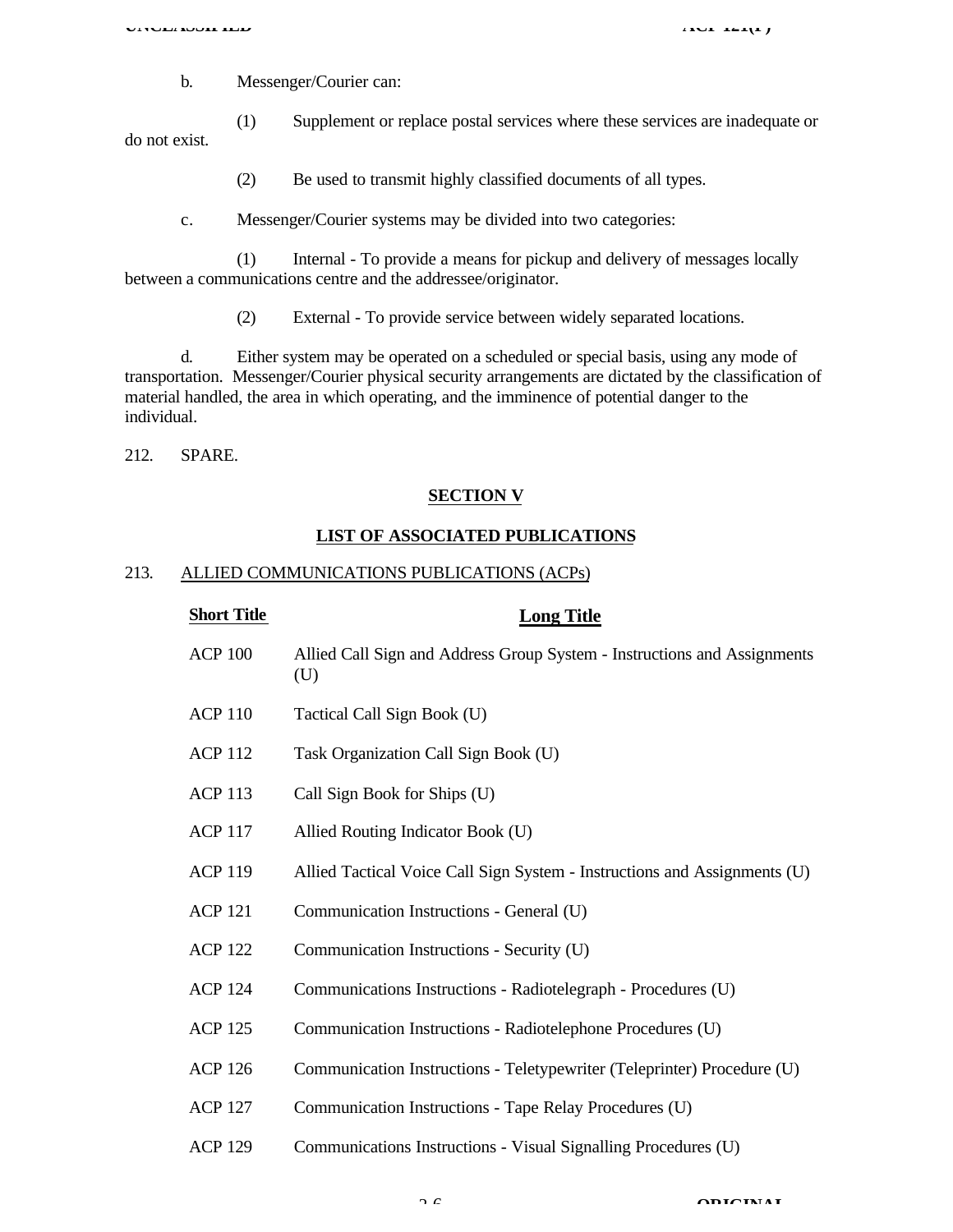# **Short Title Long Title** ACP 130 Direction Finding Procedure (U) ACP 131 Communication Instructions - Operating Signals (U) ACP 134 Telephone Switchboard Operating Procedure (U) ACP 135 Communications Instructions - Distress and Rescue Procedures (U) ACP 136 Communication Instructions - Panel Signaling (U) ACP 147 Call Sign Book for Merchant Ships in Time of War (U) ACP 148 Allied Guide to Master (U) ACP 149 Radio Communication Instructions for Merchant Ships Under Naval Control (U) ACP 150 Recognition and Identification Instructions, Air, Land, and Sea Forces (U) ACP 160 IFF SIF Operational Procedures (U) ACP 165 Operational Brevity Codes (U) ACP 167 Glossary of Communications-Electronics Terms (U) ACP 168 Pyrotechnic Signals (U)

- ACP 176 Allied Naval and Maritime Air Communication Instructions (U)
- ACP 177 Land Forces Electronic Warfare Instructions (U)
- ACP 178 Maritime Electronic Warfare Instructions (U)
- ACP 179 Electronic Warfare Instructions for Air Forces (U)
- ACP 190 Guide to Frequency Planning (U)
- ACP 198 Instructions for the Preparation of Allied Communications Publications (U)

#### **SECTION VI**

#### **ADMINISTRATIVE CONTROL**

#### 214. ADMINISTRATIVE CONTROL

a. Certain administrative requirements must be met to ensure that military communications systems fulfil the demand for satisfactory service. Administrative activities should provide for:

(1) A continuous and energetic program to review and achieve efficient use of telecommunication services at each level of command. Periodic inspections should be made within each activity originating messages and/or telephone calls to determine that existing instructions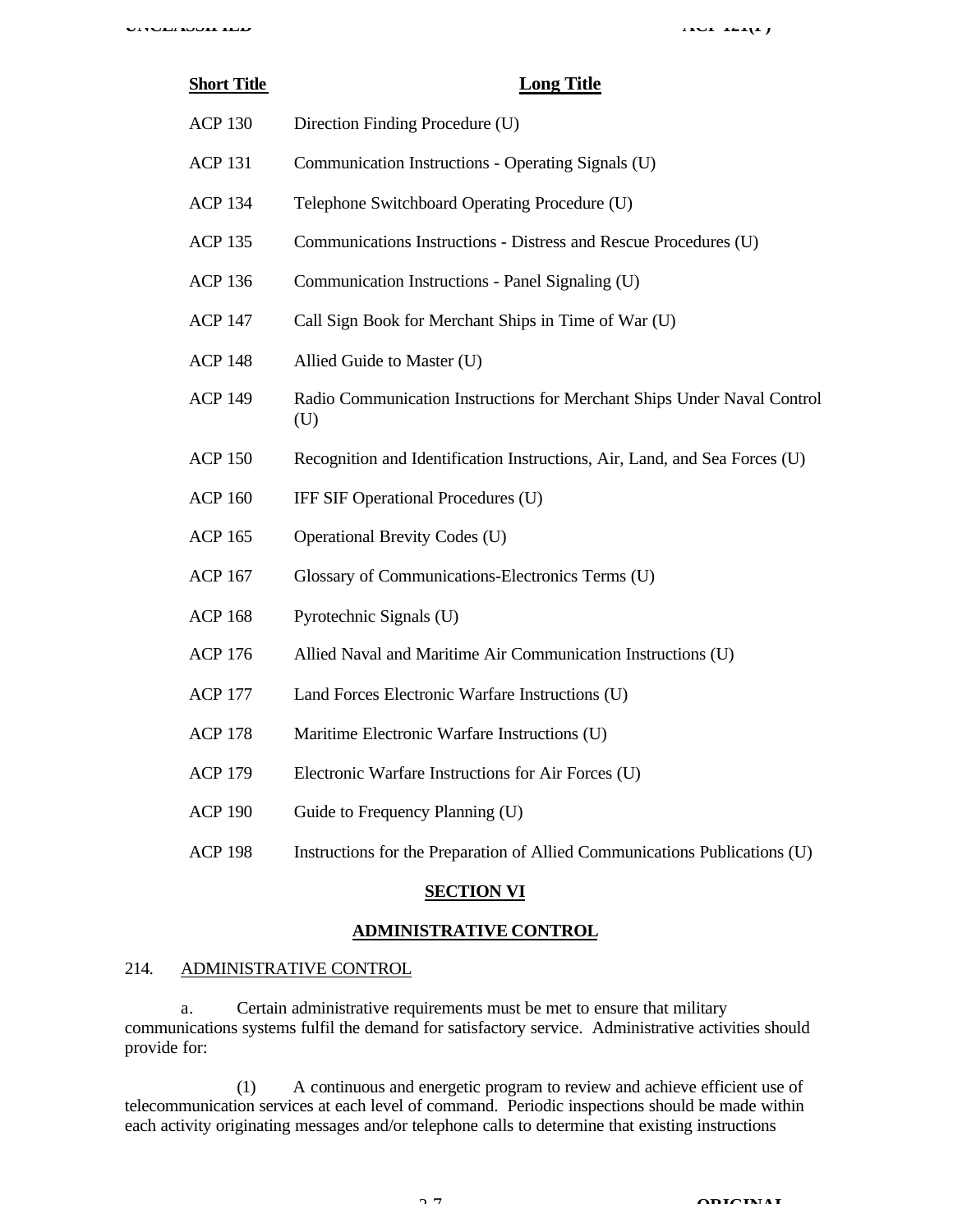governing the use of such services are being followed. Oversights or deficiencies should be directed to the originating activities for suitable review and corrective action.

(2) Continuous training and educational programs to familiarize personnel with the availability and effective use of communications services and systems and communications security material.

(3) Daily or weekly monitoring responsibility within each activity to maintain proper standards of efficiency or make improvements whenever conditions dictate. A post-transmittal review of messages should be conducted at administrative levels designated by the commanders exercising jurisdiction.

(4) Controlling closely the release of messages or placing of calls by limiting the number of officers or other personnel delegated authorizing responsibility.

(5) Periodic review of recurring reports submitted by electrical communication, eliminating those where reporting requirements may be met by use of non-electrical transmission. Deadline dates for submission of recurring reports should be adjusted, if possible, to permit use of mail or other transmission means.

(6) Prompt release and delivery of messages to communications centres so the workload may be distributed as evenly as possible throughout the business day. Accumulating and delivering messages for transmission at the close of the day should be avoided. Such action defeats precedence assignment and places an unnecessary burden upon communications personnel and facilities.

(7) Emergency plans which indicate actions to be implemented automatically when emergencies arise or exercises are being conducted, eliminating as nearly as possible the need for "trigger-messages" at the beginning and during such situations.

(8) Briefing of staff officers and other personnel concerning MINIMIZE requirements to preclude misunderstanding and confusion when application is necessary. This should include proper liaison with the local distribution agency and communications centre to control origination and transmission of messages/telephone calls in accordance with restrictions imposed during MINIMIZE periods (section VII, chapter 3).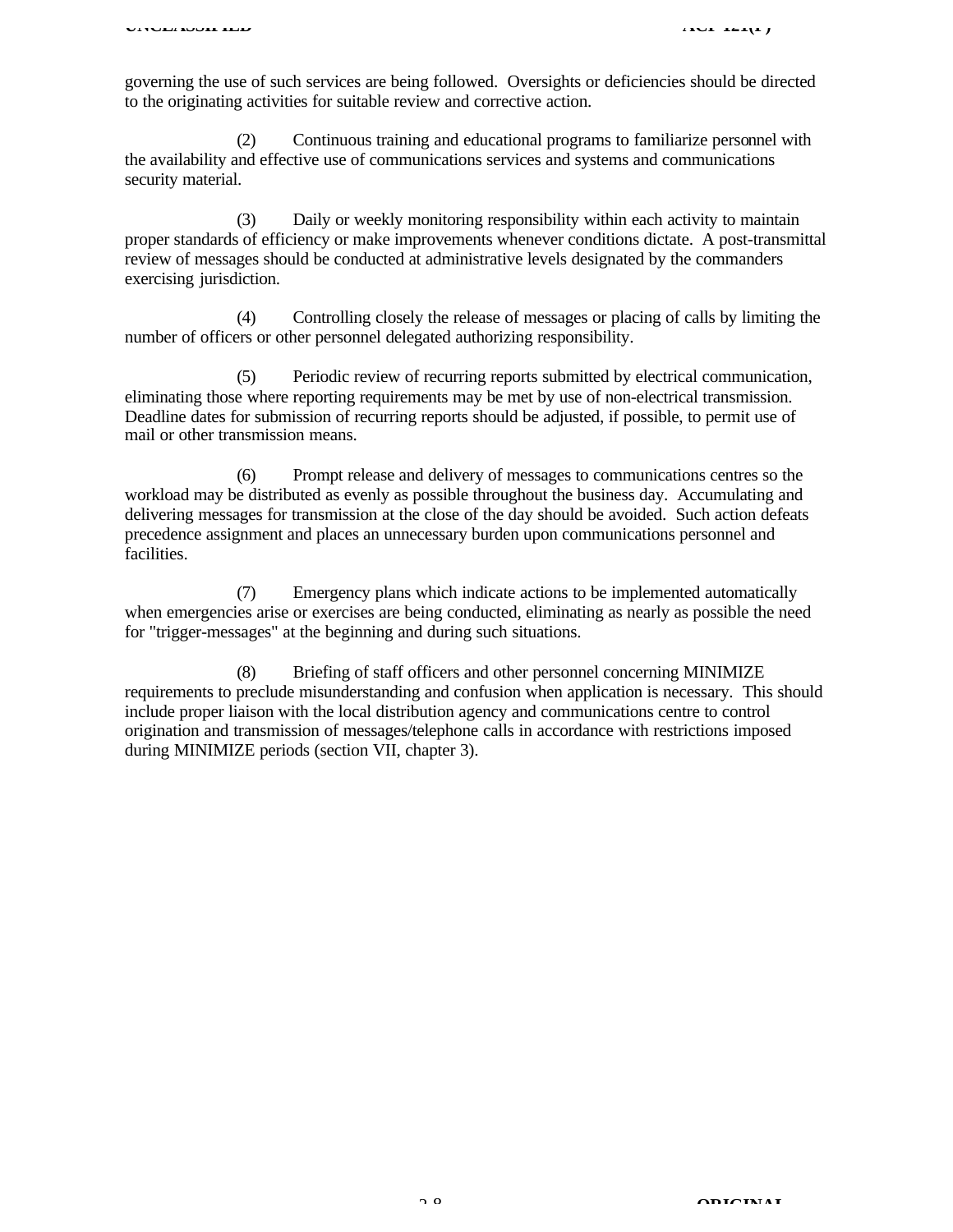#### **CHAPTER 3**

#### **MESSAGE PREPARATION**

#### **SECTION I**

#### **INTRODUCTION**

#### 301. **GENERAL**

Communications requiring expeditious delivery are normally prepared for transmission as brief and concise messages.

#### 302. **ORIGINATOR**

a. The originator of a message is the authority in whose name a message is sent, or is the command or agency under direct control of the authority approving a message for transmission.

b. The originator is responsible for the functions of the drafter and releasing officer.

(1) A drafter is a person who actually composes a message for release by the originator or the releasing officer.

(2) A releasing officer is a person who may authorize the transmission of a message for and in the name of the originator (paragraph 324.1).

#### 303. **TEXT**

In addition to expressing the originator's thought or idea to be communicated, the text may also contain such internal instructions as are necessary to obtain special handling (paragraph 320).

#### 304. **RESPONSIBILITIES OF THE ORIGINATOR**

a. The originator of a message has certain definite responsibilities, as follows:

(1) Determining whether the message is necessary. A message is not to be used when a letter or other form of communication will suffice.

- (2) Determining the addresses and the type of message.
- (3) Ensuring proper use of the prescribed message form.
- (4) Ensuring that the text is drafted in accordance with paragraphs 313

through 321.

- (5) Determining the security classification.
- (6) Determining the precedence.
- (7) Ensuring that the message is signed by the releasing officer.
- (8) Forwarding the message to the appropriate agency for transmission.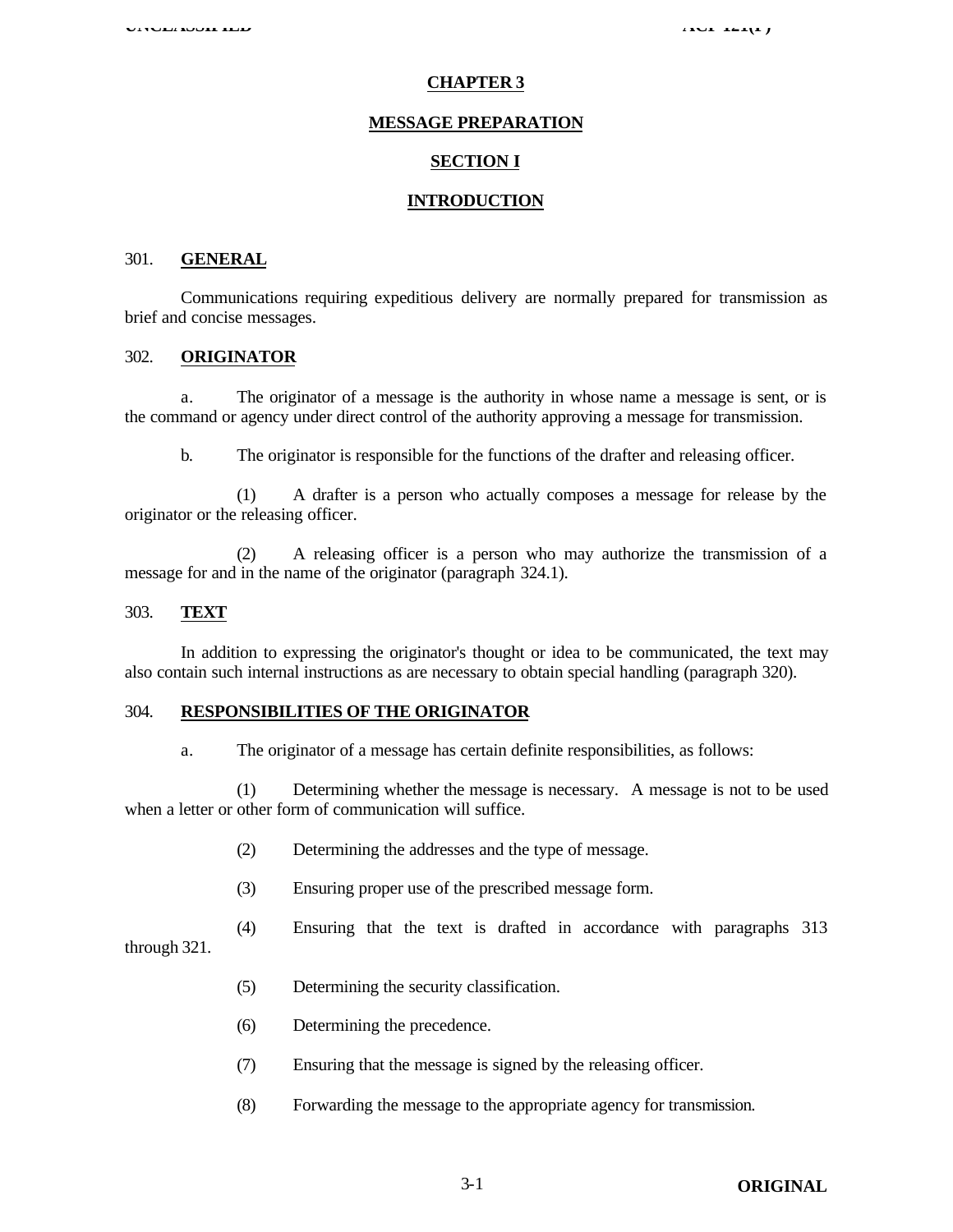#### **SECTION II**

#### **TYPES OF MESSAGES**

#### 305. **GENERAL**

- a. The types of message transmitted by communications means are:
	- (1) Single Address
	- (2) Multiple Address
	- (3) Book
	- (4) General

#### 306. **SINGLE ADDRESS**

A single address message is one destined for only one addressee.

#### 307. **MULTIPLE ADDRESS**

A multiple address message is one which is destined for two or more addressees, each of whom must be informed of all the addresses. Each addressee must be indicated as ACTION or INFORMATION. It is essential in the interest of greater system efficiency that the number of multiple-address messages be reduced to the essential minimum, since the processing thereof is one of the major factors contributing to delay in message handling. In addition, originators should always consider specifically whether all addressees must be informed of the other addressees of each message and, if not, a BOOK message should be used. This is of particular importance when transmission of messages by commercial facilities is involved.

#### 308. **BOOK MESSAGE**

A book message is one which is destined for two or more addressees and is of such nature that the originator considers that no addressee needs to be informed of any other addressees. Each addressee must be indicated as ACTION or INFORMATION.

#### 309. **GENERAL MESSAGE**

Messages which have a wide standard distribution are termed General Messages. They are assigned an identifying title and usually a sequential serial number. EXAMPLE: ALCONCEN 25.

#### **SECTION III**

#### **ADDRESS OF MESSAGES**

#### 310. **COMPONENTS OF THE ADDRESS**

- a. The address component of a message may contain:
	- (1) Originator Command by whose authority the message is sent.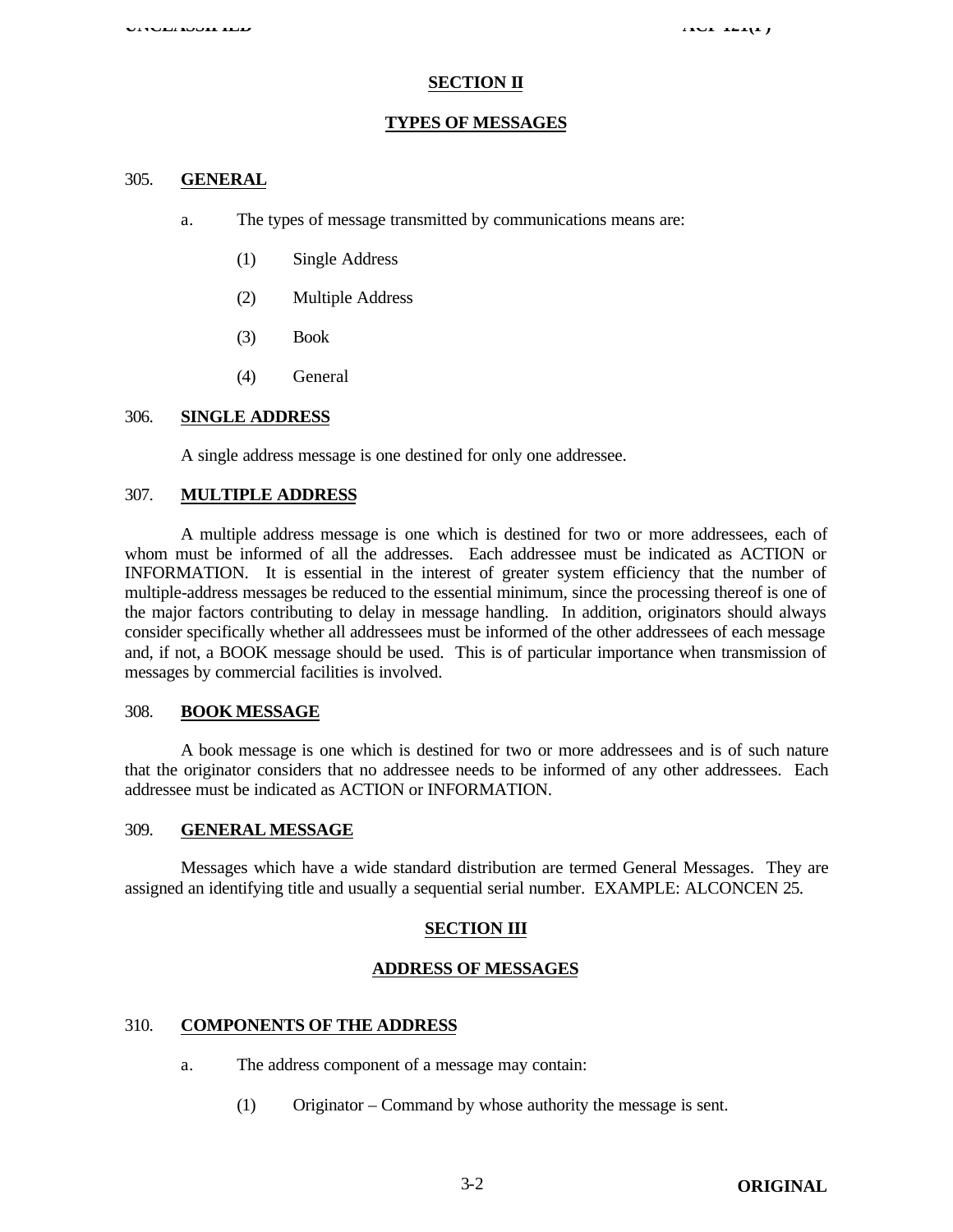**UNCLASSIFIED ACP** 121(F)

(2) Action addressee(s) – Authority(ies) required by the originator to take necessary action.

(3) Information addressee(s) – Authority(ies) considered by the originator to require the message for information.

(4) A combination of both action and information addressees, as appropriate.

(5) Exempted addressees, when the originator desires to exclude one or more authorities from a collective title.

#### 311. **LIMITING NUMBERS OF ADDRESSEES**

It is essential that the originator of a message limit the number of addressees to those who need to take action thereon and in the case of information addressees, to those for whom the information contained in the text is essential. Over-addressing messages can lead to serious overloading of communication facilities (paragraph 307).

#### 312. **AUTHORITIES TO BE ADDRESSED**

Normally originators should only address messages to units and authorities within their own command organizations, in accordance with established chain of command and other relevant instructions. The command organization may be intraservice, joint or allied. Messages requiring promulgation beyond the originator's command organization should normally be addressed to the appropriate senior authority, who should take such action as is necessary to inform other authorities concerned. Where national authorities are established within the geographical boundaries of an allied command organization, it is the prerogative of the nation concerned to decide whether such national authorities may be addressed by allied commanders. Allied commanders concerned, foreseeing a requirement for addressing national authorities, should seek prior agreement from the respective nation for such addressing. When national approval is given under these circumstances, the nation concerned should assume the responsibility of effecting delivery of the message to the appropriate national addressee(s). In the event a third nation should become involved in the handling of a message to a specific national authority, the agreement of that third nation is also required.

#### **SECTION IV**

#### **DRAFTING THE TEXT**

#### 313. **BREVITY**

a. The need for brevity in message preparation is stressed. To avoid misinterpretation and further explanatory messages, the message must state exactly what is meant and must not be vague or ambiguous. Consistent with this axiom, all unnecessary words are to be eliminated. Commonly used conjunctions, prepositions and articles such as AND, BUT, FOR, IN, ON and THE are to be eliminated unless essential to the meaning.

b. Abbreviations and short titles are used in messages in order to shorten the text, thereby saving transmission time. Indiscriminate and injudicious use, however, results in loss of intelligibility and exactness in communications. In general, only those abbreviations and short titles agreed for use between the originator and all addresses of a particular message may be used. In addition, the following guides also should be used: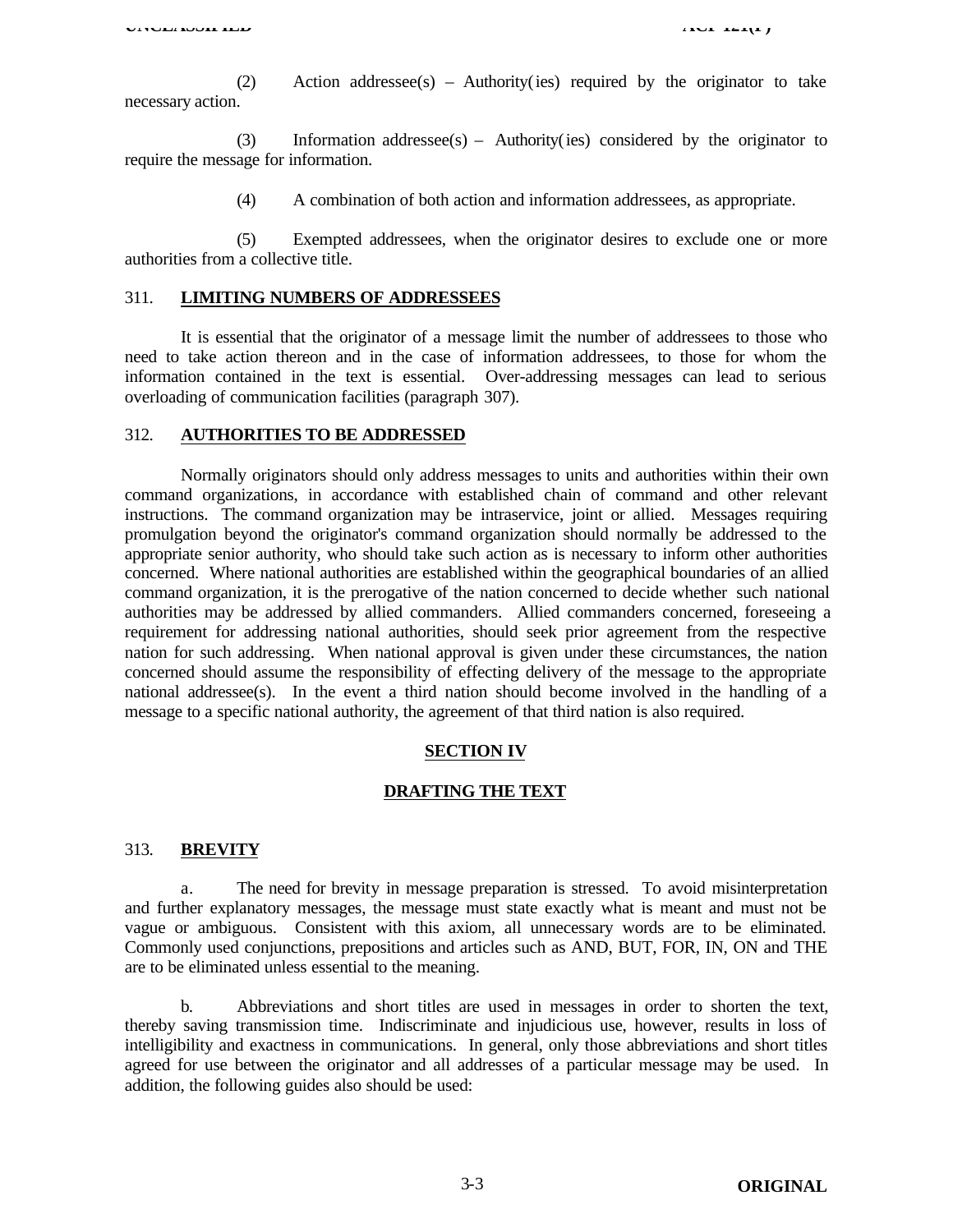(1) Use only abbreviations and short titles that serve a useful purpose, such as: points of the compass; map coordinates; model designations and symbols for common types of aircraft, ships, vehicles, equipment, and weapons; technical terms when communications between activities or individuals in the same field communications-electronics terms; titles, ranks, and grades; universally known geographical locations.

(2) After initially spelling out a word, term, or organization in conjunction with its abbreviation or short title, the contraction may then be used alone in the same message, eg, International Civil Aeronautical Organization (ICAO).

(3) Generally, words of five letters or less shall not be abbreviated.

#### 314. **PUNCTUATION**

a. Punctuation is not used unless necessary to the sense of the message. When it is essential to employ punctuation, the following abbreviations and symbols are authorized:

| <b>Punctuation</b>             | <b>Abbreviation</b> | <b>Symbol</b> |
|--------------------------------|---------------------|---------------|
| <b>Question Mark</b>           | <b>QUES</b>         | $\gamma$      |
| Hyphen                         |                     |               |
| Colon                          | <b>CLN</b>          |               |
| Parenthesis/Left Hand Bracket  | <b>PAREN</b>        |               |
| Parenthesis/Right Hand Bracket | <b>UNPAREN</b>      |               |
| Period/Full Stop               | <b>PD</b>           |               |
| Comma                          | <b>CMM</b>          | ,             |
| Semicolon                      | <b>SMCLN</b>        | ,             |
| Slant/Oblique Stroke           | <b>SLANT</b>        |               |
| Paragraph                      | <b>PARA</b>         |               |
| <b>Quotation Marks</b>         | QUOTE-UNQUOTE       |               |

b. When a message is written in freehand it may often be advisable to encircle the symbols for periods/full stops and commas to make them more conspicuous.

#### 315. **PHONETIC EQUIVALENTS**

a. Phonetic alphabet: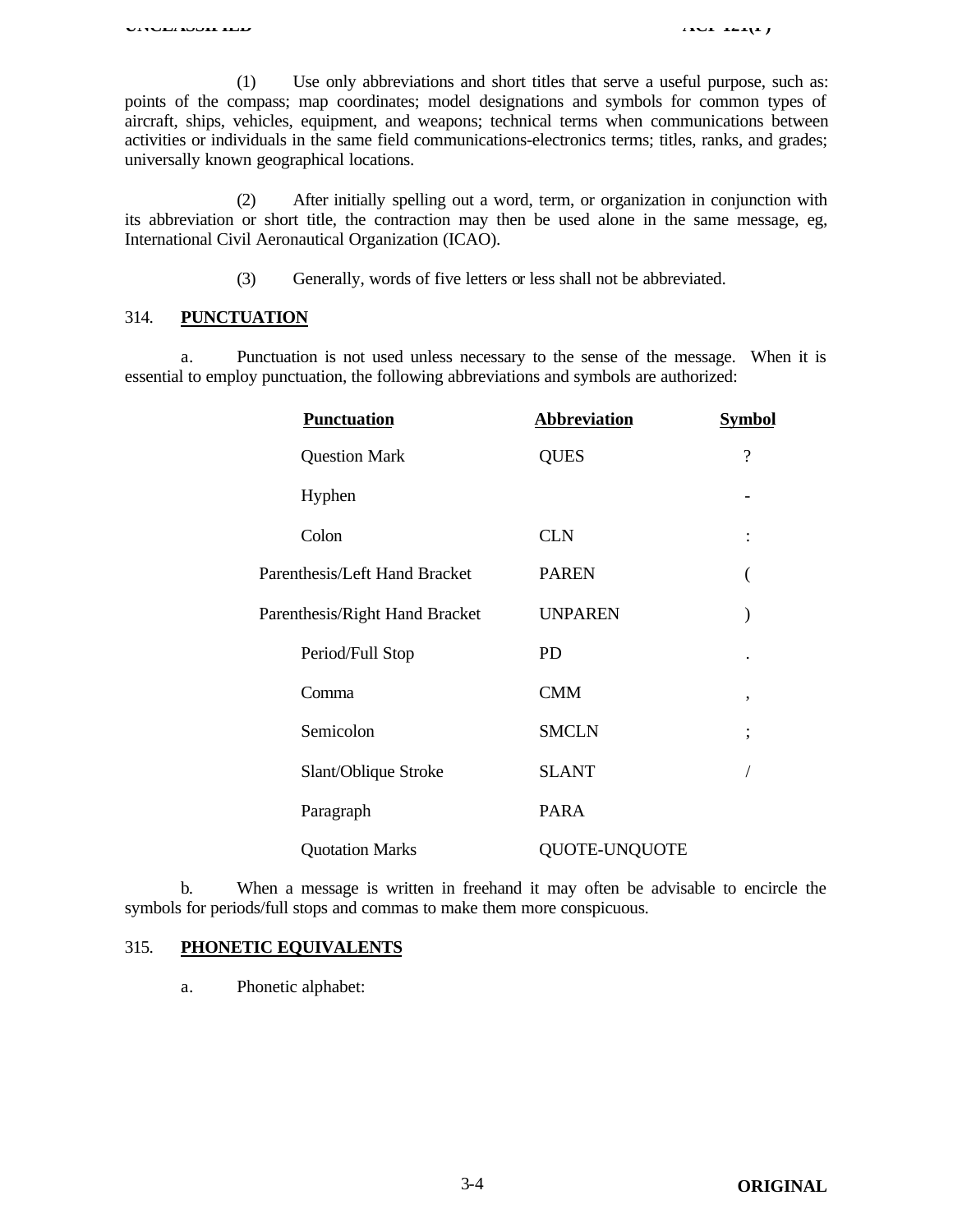|               |                |            | Equivalent      |
|---------------|----------------|------------|-----------------|
|               | <b>ALPHA</b>   | N          | <b>NOVEMBER</b> |
|               | <b>BRAVO</b>   | O          | <b>OSCAR</b>    |
|               | <b>CHARLIE</b> | P          | <b>PAPA</b>     |
|               | <b>DELTA</b>   | Q          | <b>QUBEC</b>    |
|               | <b>ECHO</b>    | R          | <b>ROMEO</b>    |
|               | <b>FOXTROT</b> | S          | <b>SIERRA</b>   |
|               | <b>GOLF</b>    | т          | <b>TANGO</b>    |
|               | <b>HOTEL</b>   | Ħ          | <b>UNIFORM</b>  |
|               | <b>INDIA</b>   | V          | <b>VICTOR</b>   |
|               | <b>JULIET</b>  | W          | WHISKEY         |
|               | <b>KILO</b>    | X          | <b>XRAY</b>     |
| ------------- | LIMA           | Y          | <b>YANKEE</b>   |
|               | <b>MIKE</b>    | Z          | ZULU            |
|               |                | Equivalent | Letter          |

b. When it is necessary to include isolated letters in messages, the authorized phonetic equivalents should be employed. It is inadvisable for message drafters to employ the phonetic equivalents for single letter words.

c. Phonetic equivalents are desirable in expressing lettered coordinates, in operational orders, or ordering equipment by letter and number. They will not be used:

(1) When names are to be transmitted; use J C Porter or John Cook Porter.

(2) When the actual word might be better used; 26 degrees West instead of 26 degrees Whiskey.

(3) When the abbreviation is readily recognizable, and authorized, such as USAF.

d. When writing the letters I to Z to avoid confusion with the numbers 1 and 2, they may be written as "i" and "z" respectively.

#### 316. **NUMBERS**

a. Numbers may be written as digits or spelled out. When spelled out, they are expressed in words for each digit except:

(1) Numerals 10 through 20 may be expressed as one word.

EXAMPLE: Sixteen.

(2) Exact hundreds or thousands when the word "HUNDRED" or "THOUSAND" is used.

EXAMPLE: 123.4 is written ONE TWO THREE POINT FOUR. FIVE FOUR SIX is unmistakable, but FIVE FORTY SIX could be interpreted to mean 54Ø6, 5ØØ is written as FIVE HUNDRED and 20,000 as TWENTY THOUSAND.

b. When writing the figures 1 and 0, to avoid confusion with the letters I and O, they are to be written as 1 and  $\emptyset$ , respectively.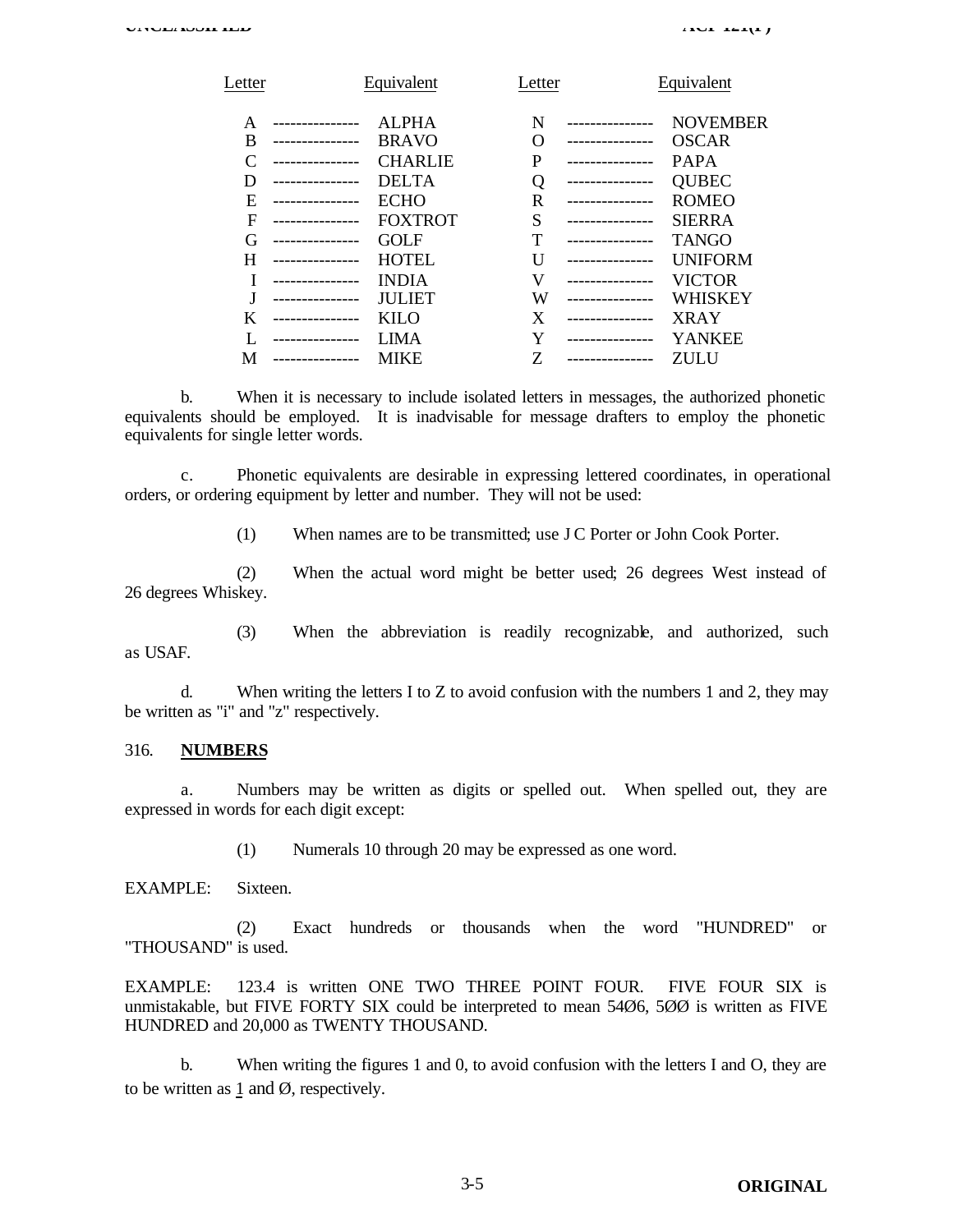#### 317. **EXPRESSION OF DATE AND TIME IN THE TEST**

a. Date:

(1) When it is necessary to indicate a date alone in a message, it will be expressed by one or two figures indicating the date of the month followed by the first three letters of the name of the month, and the last two figures of the year, when necessary.

EXAMPLE: 9 Oct or 9 Oct 81.

(2) A night will be described by the two dates over which it extends.

#### EXAMPLES:

Night 29/30 Sep

Night 30 Sep/1 Oct 81

(3) The abbreviations for the months of the year follows:

| January  | JAN        | July      | JUL        |
|----------|------------|-----------|------------|
| February | <b>FEB</b> | August    | <b>AUG</b> |
| March    | <b>MAR</b> | September | <b>SEP</b> |
| April    | APR        | October   | <b>OCT</b> |
| May      | <b>MAY</b> | November  | <b>NOV</b> |
| June     | JUN        | December  | <b>DEC</b> |

b. Time:

(1) Times in messages will be expressed as four figures followed by a time zone letter. The first pair of figures indicates the hour on a 24-hour clock. The second pair indicates the minutes past the hour.

#### EXAMPLE: 1535Z

(2) Where practicable the time 24ØØ should be avoided unless it is necessary to indicate this particular instant of time; instead use 2359 or ØØØ1. ØØØØ is not to be used unless it is accompanied by numbers to indicate a fraction of a minute past 24ØØ, eg, ØØØØ.5 for ½ minute past 2400. When extra digits are added to indicate fractions of a minute, special care must be taken to avoid any possibility of confusion with a date-time group.

c. Date and Time Together:

(1) When it is necessary to indicate date and time together, the date-time will be expressed as six figures followed by the zone letter. The first pair of digits indicates the date, the second pair indicates the hour (24-hour clock) and the third pair indicates the minutes past the hour.

#### EXAMPLE: Ø6153ØZ (or other appropriate zone letter)

(2) The zone letter may be omitted in texts of messages involving a large number of times and/or date/time groups when a covering expression such as "all times Victor" may be used instead of appending a zone letter to each. The use of such an expression is not authorized when there is any chance of confusion; ie, a time or date-time group being confused with a map coordinate.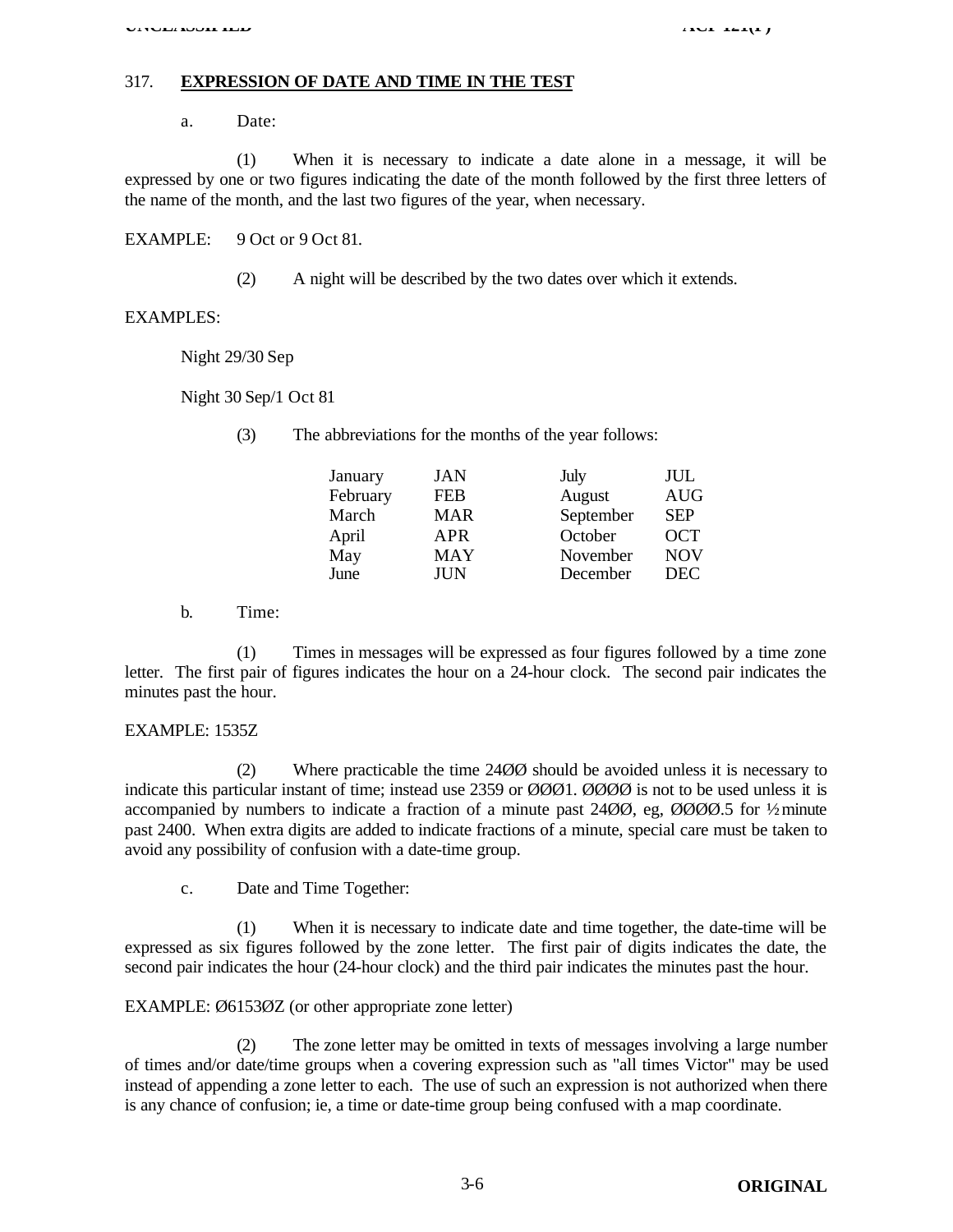(3) In certain cases, to avoid confusion, it may be necessary to show the month and the year. They are shown in the same way as described in paragraph a. above, for the indication of the date.

EXAMPLE: 27163 $\varnothing$ Z Jun 81 represents 163 $\varnothing$  GMT on 27<sup>th</sup> June 1981.

d. See Annex "A" for: "Table of Time Zones, Zone Descriptions, and Zone Letters"; "Explanation of the Conversion Chart"; "Use of the Conversion Chart"; "Alphabetical List of Cities with Time Zones"; "Time Zones of Frequently Worked Locations" (For Station Use); "Time Conversion Chart"; and "Standard Time Zone Chart of the World".

#### 318. **REPETITION**

a. A word may be repeated to prevent errors. It is not to be repeated solely for the purpose of emphasis. An example where repetition serves a legitimate purpose is:

EXAMPLE: MIYAZAKI REPEAT MIYAZAKI (to minimize the possibility of mistaken identity or incorrect spelling).

b. Letters and numbers should not be repeated for emphasis, but should be spelled out.

#### 319. **REFERENCES**

a. Within one service of one nation, references to messages will consist of YOUR, MY or the authorized abbreviated title of a third party followed by:

(1) The originator's reference number followed by the day and month (and year, if non-current),

EXAMPLE: AFOAC 4321.12 DEC 81.

Where specified in separate service instructions, the day and month may be omitted when referring to messages originated during the current month, or:

(2) The Date-Time Group (DTG) of the message; eg, YOUR 131412Z JUN 81. See paragraph 325c regarding UNCLASSIFIED replies and references to CLASSIFIED message.

b. When referring to messages originated by or sent to other Services, Nations or Allied Commands, the originator's reference number (if any) and the date-time group shall be used.

EXAMPLE: CANCOMMCOM OPS 3618 131927Z DEC 81.

c. When references are placed in messages destined for several addressees, care must be taken that such references are available to all addressees. In cases where a reference is not held by all addressees and the originator determines that those addresses do not need it, the indication "NOTAL" (meaning "Not to, nor needed, by all addressees") should be included after the reference.

EXAMPLE: USCINCEUR EC 796 14 JUN 81 NOTAL (or) CINCLANT 141512Z MAY 81 NOTAL.

d. Reference to letters, orders or other comments normally will consist of YOUR, MY or the authorized abbreviated title of a third party followed by the identification of the reference and its date (day, month, and year).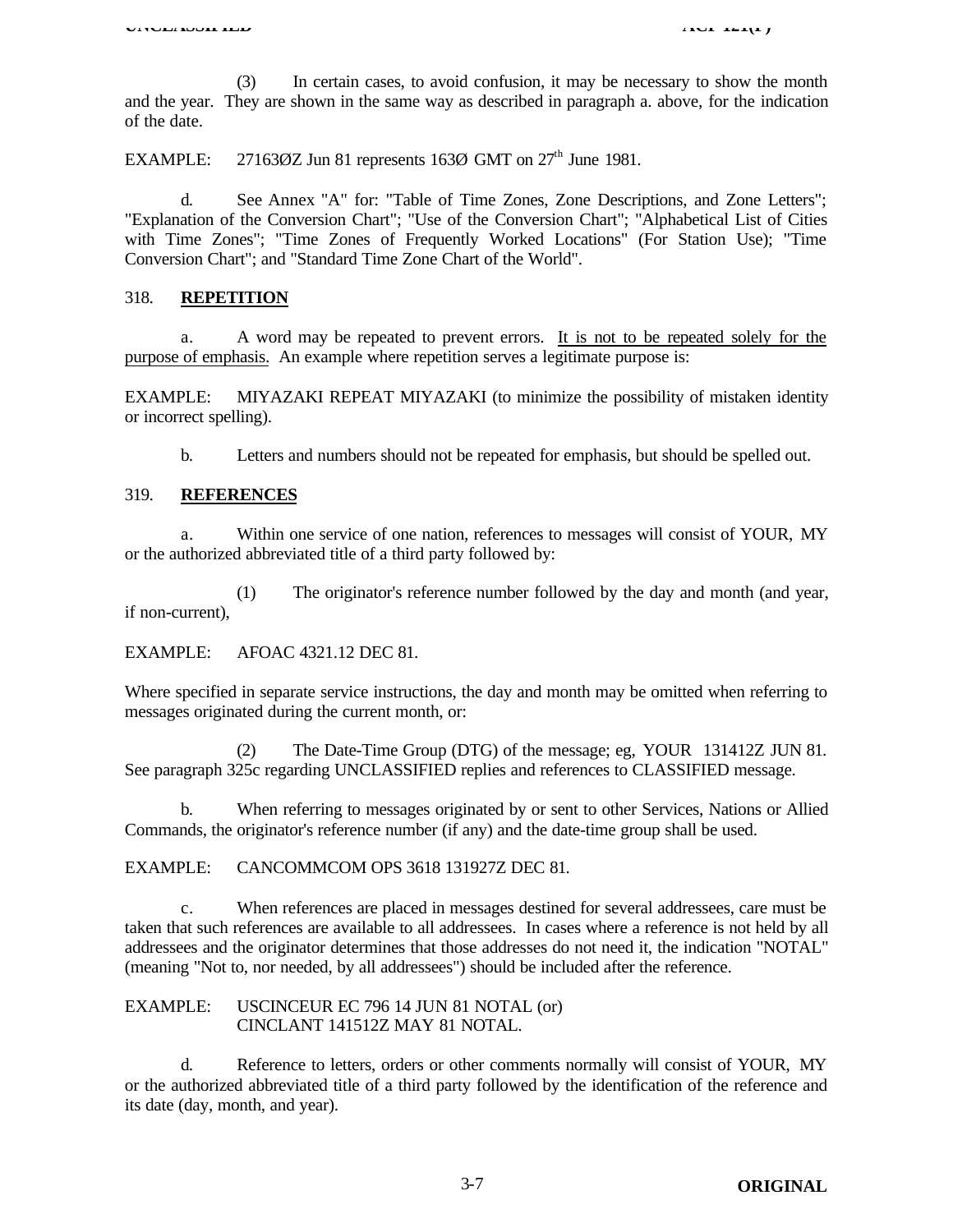e. When more than one reference is quoted the originator may, if considered necessary, identify each reference separately by a letter. In a brief message of one paragraph where there is only one reference, the reference identification may be included in the body of the paragraph. In certain instances, it may be appropriate to include the identification of two references in the body of a brief message.

EXAMPLES:

UNCLAS YOUR 181614Z FEB 81. CONFERENCE WILL CONVENE 22 FEB VICE 21 FEB.

UNCLASS SCCPO-1a for SCCP PO Your 121515Z Jan 81 my 111217Z Dec 81 applies.

f. References contained in readdressed messages become the responsibility of the command originating the reddressal. Inquiries regarding these references shall be addressed to the readdressing authority (paragraph 340).

g. Where a date-time group is used in reference to a readdressed message, only the datetime group contained in the original message shall be used.

#### 320. **SPECIAL MESSAGE DESIGNATIONS/INTERNAL HANDLING INSTRUCTIONS**

a. Occasions will arise where messages must receive special handling and distribution. A commonly understood method of designating such special attention must be employed. Phrases so used should be concise and known by the addressees and must be placed at the beginning of the text. The following terms with the meaning indicated are authorized for general use.

#### (1) **Special Handling Markings**:

(a) **EXCLUSIVE** -- Messages so designated are to be delivered only to the person(s) whose name(s) of designation(s) appear(s) immediately following the word "Exclusive", or in the absence of the person(s) so addressed, to his authorized representative. Such messages must be handled only by specially designated personnel and must be classified.

(b) \***EYES ONLY** -- Messages so marked contain information that is not releasable outside of the nation(s), activity(ies) or international alliance indicated in front of the term EYES ONLY.

(c) **CRYPTOSECURITY** -- Messages containing crypto-information, the knowledge of which needs to be restricted to individuals authorized to receive it, are to be marked "CRYPTOSECURITY". This term, if used, follows immediately the security classification. CRYPTOSECURITY messages must always be classified.

(d) **ATOMAL** -- Messages containing ATOMAL information, the knowledge of which must always be restricted to individuals authorized to receive it, are to be marked ATOMAL.

#### (2) **Internal Handling Instructions**

(a) **FOR -- or PASS TO** -- This instruction is to be followed by the name or title of a particular individual or particular (sub) division/(sub) section and indicates that the text of the message is to receive the attention of that individual or (sub) division/(sub) section without necessarily limiting the normal distribution. Messages thus marked are to be unclassified or classified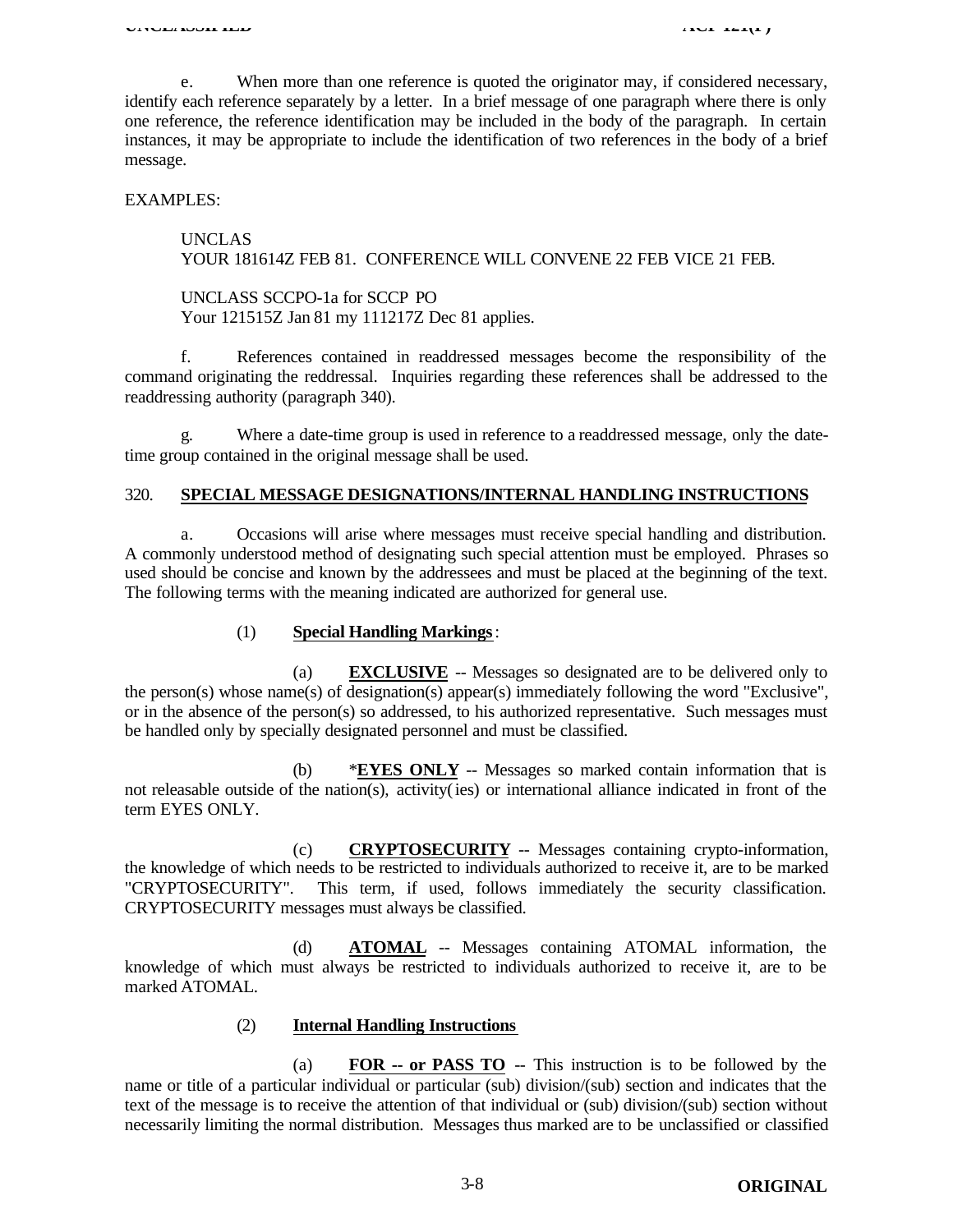in accordance with the rules set forth in appropriate regulations. An indication of the originator may be given by the use of the word "FROM" followed by the name or title of a particular individual or particular (sub) division/(sub) section.

b. The above does not prohibit the use of other special phraseology for directing message distribution. When other phrases are used all addressees must be cognizant of such phrases and their meaning with regard to message distribution.

#### 321. **EXERCISE COMMUNICATIONS**

#### a. **Exercise Messages**.

Messages sent during and relating to training exercises, command post exercises, tactical exercises and maneuvers conducted in the interest of training and readiness are exercise messages but are prepared and handled in the same way as normal traffic.

b. Identification of Exercise Message:

(1) Exercise messages are identified by the word "EXERCISE" followed by the exercise identification, which shall consist of a name or designation assigned by proper authority.

(2) The officer conducting the exercise shall include appropriate instructions for identifying exercise messages in the directive for the conduct of the exercise in order to preclude alarming nonparticipants. Normally these instructions will require that the exercise identification, preceded by the word "EXERCISE" be used at the beginning of the text. For full particulars see ACP 122 series.

#### c. **Drill Messages**.

Messages intended for training communications personnel are drill messages. For identification of drill messages, see the ACP 122 series.

#### 322. **SPARE**

#### **SECTION V**

#### **FILLING OUT THE MESSAGE FORM**

#### 323. **GENERAL**:

a. The instructions in this section deal with filling out the message from illustrated on the following page, and apply equally to messages prepared on a blank piece of paper or any authorized form. While it is desirable to standardize a universal message form, these instructions are not intended to limit any additional intra-national requirements. The information required to complete the message form, however, should be considered as a minimum standard.

It is designed to facilitate processing regardless of the language used by the drafter. The size of the form and the spaces is unimportant, but their use and relative positions should remain as indicated. If adopted for national use, the spaces provided on the form "for operator's use" may be modified to meet national requirements.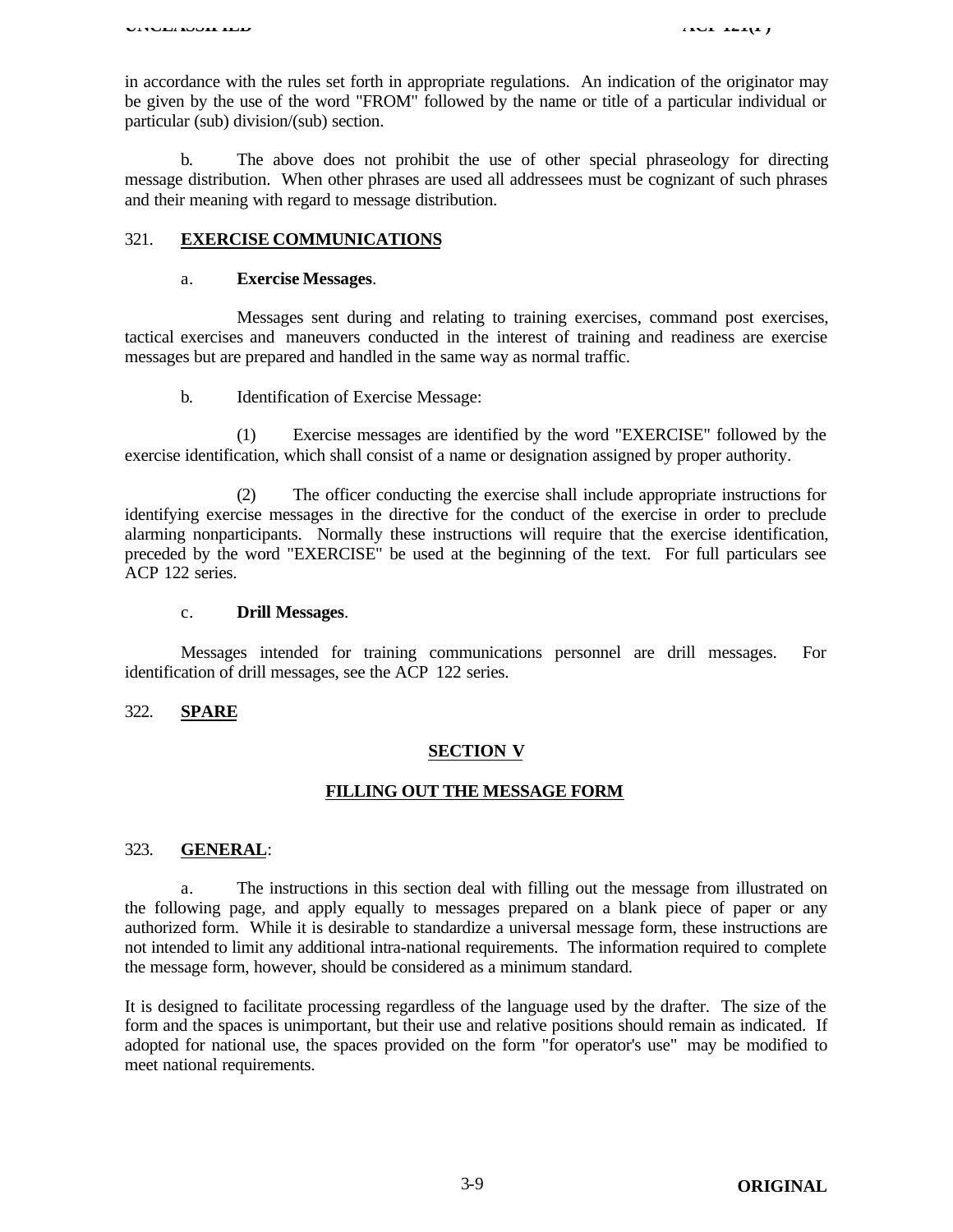#### 324. **INSTRUCTIONS FOR FILLING OUT THE MESSAGE FORM**

a. For Communication Center/Signals Use -- The message form has a space provided for use by Communications Center/Signals personnel. No entries are to be made in this space at the time the message is prepared by the drafter/originator. When blank sheets are used, adequate space must be left for this purpose.

b. Message Instructions – Normally reserved for Communications Center/Signals use, but may be used by the originator to indicate the desired method of delivery of a message, eg, radio, land line, visual, mail, by hand; or to convey any other appropriate instructions.

c. From: -- The originator's designation is entered in this block. Authorized message addresses/short titles must be used whenever possible.

d. To: and Info: -- Addressees may be designated as either ACTION or INFORMATION. Authorised message addresses/short titles must be used whenever possible.

(1) To: - When designated ACTION, the official designation of the addressee(s) will be placed in the "TO" section.

(2) Info: -- When designated INFORMATION, the official designation of the addressee(s) will placed in the "INFO" section.

#### e. **Security Classification**:

(1) The security classification assigned to a message will be indicated in the appropriate block. When the message is not classified, this will be so indicated (paragraph 325).

(2) As an exception, if a classified message is to be sent in plain language, as described in paragraph 326, The word CLEAR shall be written in this block.

f. Precedence -- In order to show the relative order in which the messages are to be transmitted, precedences will be indicated as appropriate in the precedence block. See paragraph 327.

(1) Action -- The precedence assigned to all action addressees will be entered in this block.

(2) Information -- The precedence assigned to all information addressees will be entered in this block.

g. Originator's Number – This space is to be filled in by the originator, if required.

h. Text – Strive for brevity without loss of clarity. To save transmission and circuit time required for indenting, normally the message text should be prepared in block form, ie, without paragraph and subparagraph numbering, lettering, or indenting. If paragraphing is specifically required or desired, modified letter format should be used.

(1) Paragraphs shall be numbered with arabic numerals in sequence, followed by a period; subparagraphs shall be lettered alphabetically in sequence, followed by a period; subsubparagraphs shall be numbered with the arabic numerals in parentheses, commencing with "(1)"; sub-sub-subparagraphs shall be lettered in parentheses, commencing with "(a)".

(2) Paragraph designations should be transmitted as written and not spelled out.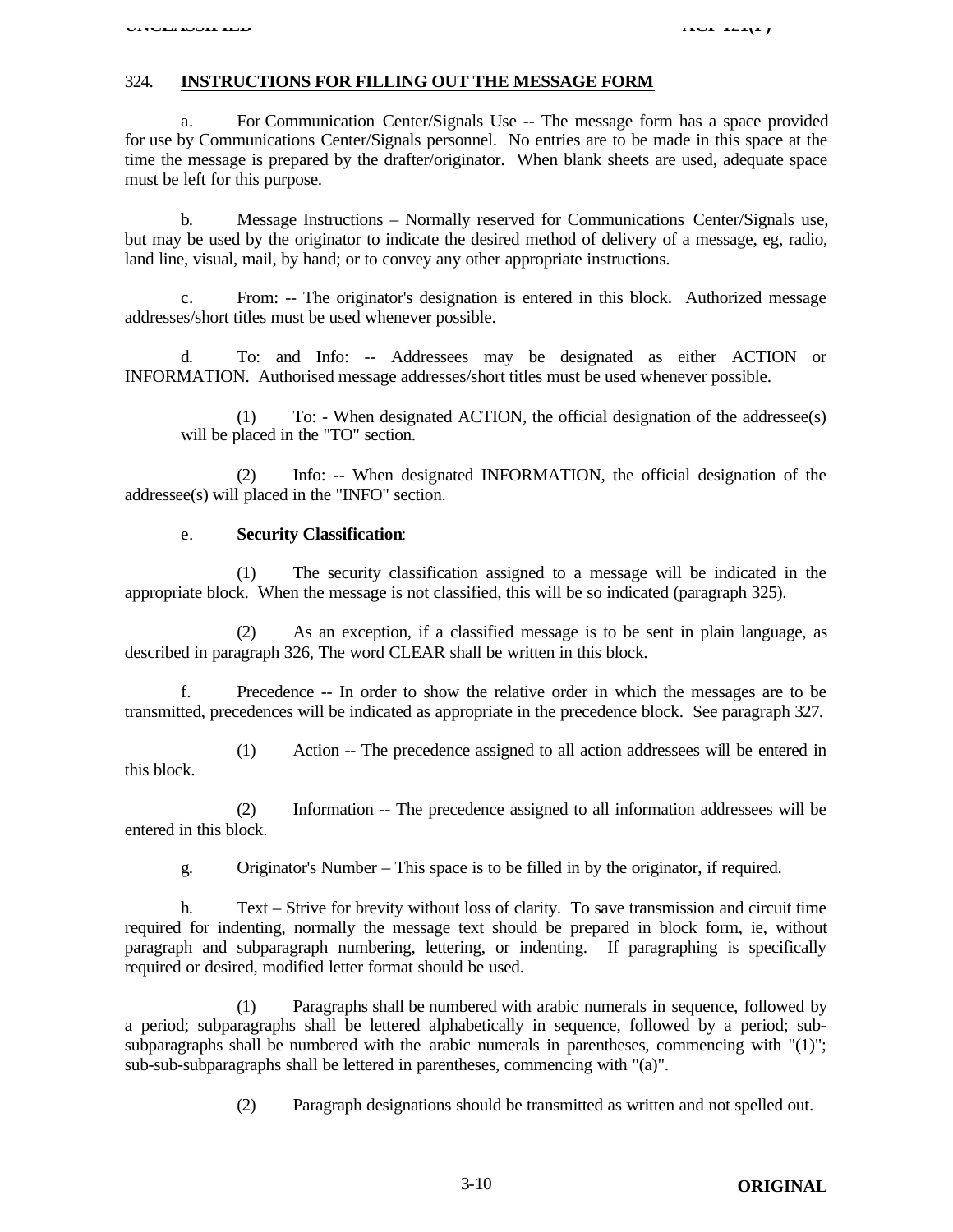(3) Where a message consists of only one paragraph, the paragraph should not be numbered.

i. Refers to message: - if the message refers to another message, appropriate identifying data may be inserted in this block.

j. Classified – Yes or No: - If the referenced message is classified the "Yes" square shall be marked and if unclassified the "No" square shall be marked.

k. Drafter's Name (and signature if required): - Data identifying the drafter is entered in this block.

l. Releasing Officer's Signature – The written signature of the individual authorized to release the message is to be entered in this block.

m. Date-Time Group – The date-time group is placed in the date-time group block. Depending upon national requirements, the DTG may indicate either the date and time when the message was officially released by the releasing officer, or the date and time when the message was handed into a communications facility for transmission. The DTG is expressed as six digits followed by a zone suffix, and the month expressed by the first three letters and the last two digits of the year of origin. The zone suffix "Z", meaning Greenwich Mean Time, is used except where the theater or area commander prescribes the use of local time for local tactical situations. Where local time is used, the local zone suffix will be used (paragraph 3137).

n. Time-Groups: - In tactical messages, when using abbreviated procedure, 'time-group' may be used. For this procedure the character denoting the date, month and year may be omitted.

#### 325. **DETERMINING SECURITY CLASSIFICATION**

a. Responsibility. It is the responsibility of the originator to ensure that the proper classification is indicated on the message before it is forwarded for transmission. A reply or reference to a classified message may be assigned a lower classification when the contents of the text of the message containing the reply or reference permits.

#### b. **Security Classification**:

(1) Messages are to be classified **TOP SECRET**, **SECRET**, **CONFIDENTIAL**, or **RESTRICTED** whenever their content falls within the definition set forth in appropriate national regulations. Messages bearing no security classification should be marked **UNCLASSIFIED** or the abbreviation **UNCLAS**.

(2) The degree of cryptosecurity afforded a message is seldom governed by its classification. One cryptosystem may be used for messages in all four classifications. The primary purpose of classification is to impose restrictions on the handling of passages and dissemination of the information contained therein.

(3) The higher classifications lose their significance when over-used.

(4) Unclassified messages may be encrypted or given a classification in order to provide transmission security.

c. Unclassified References to Classified Messages: The rules governing the use of an unclassified message which refers to a classified message are: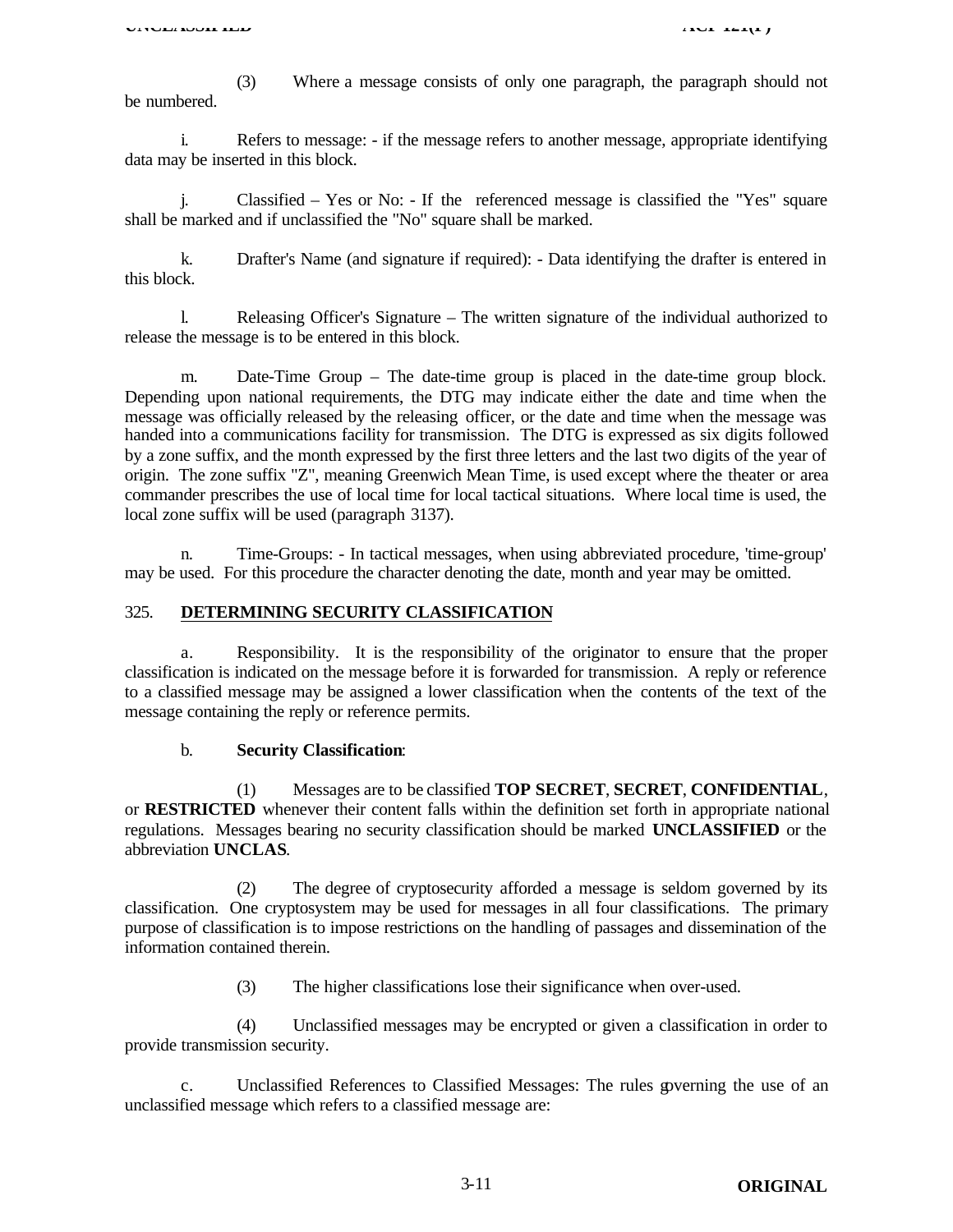(1) In peace or war a national, service, or command authority may prohibit unclassified messages which refer to a classified message (but see (5) below). Authorities instituting such a prohibition are responsible for notifying other authorities who may be concerned.

(2) If no such prohibition is in force, unclassified messages which refer to a classified message by its date-time group or other identification are allowed when the classified message under reference:

- (a) Bears a marking indicating that paraphrasing is not required; or
- (b) Does not bear a paraphrase marking.
- (3) An unclassified message which refers to a classified message is never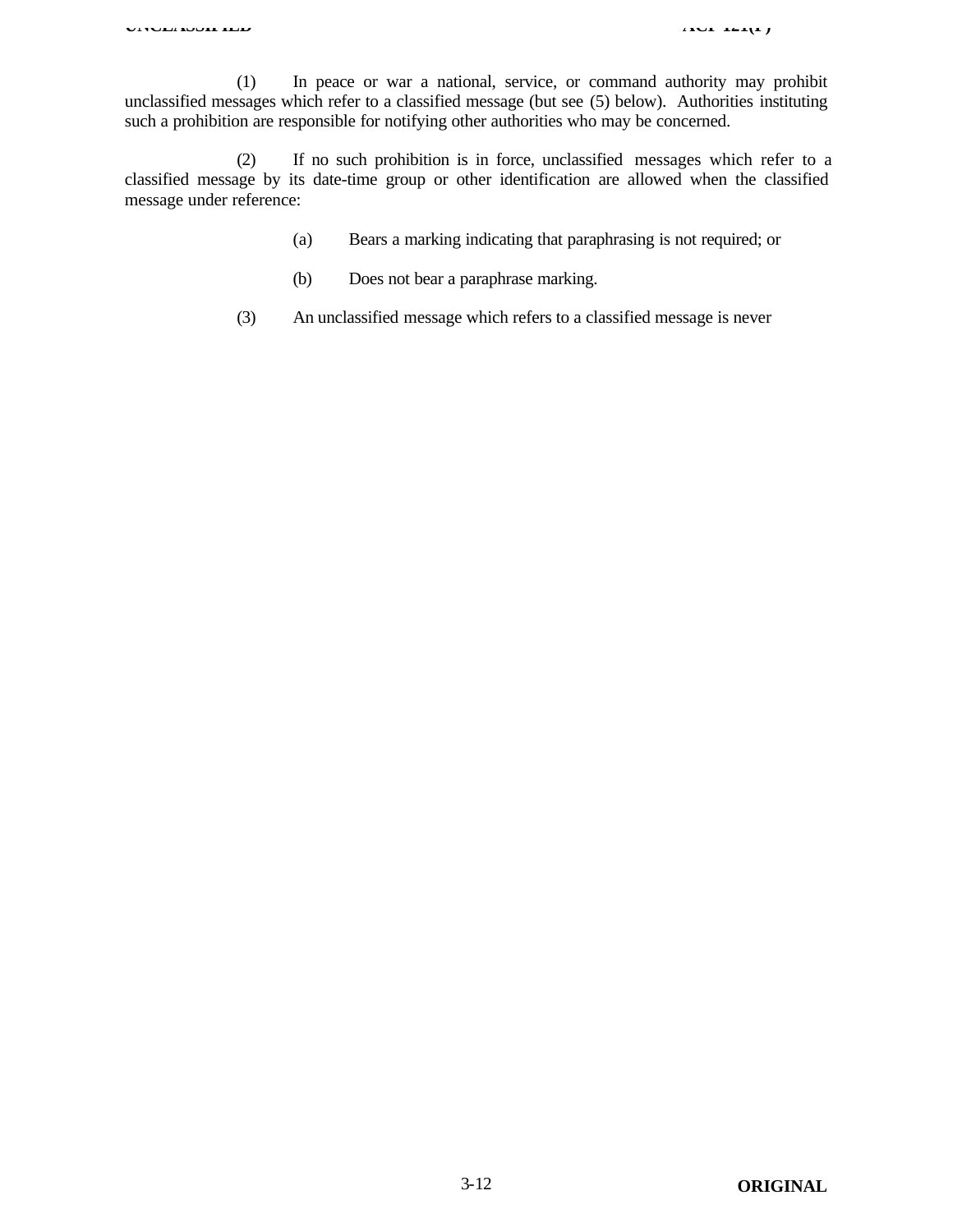| <b>Security</b><br><b>Classification</b> |                 |                                          |                                 |                     | <b>Special handling</b><br>descriptor |                                |                             |
|------------------------------------------|-----------------|------------------------------------------|---------------------------------|---------------------|---------------------------------------|--------------------------------|-----------------------------|
| <b>Message Form</b>                      |                 |                                          | <b>Serial No.</b>               |                     |                                       |                                | $F/Sigs 266$ (Revised 3/90) |
|                                          |                 |                                          |                                 |                     |                                       | File store ref:                |                             |
| Line 1                                   |                 |                                          |                                 |                     |                                       | <b>Routed by</b>               |                             |
| $\overline{2}$                           |                 |                                          |                                 |                     |                                       | <b>Time</b>                    |                             |
| 3 DE                                     |                 |                                          |                                 |                     |                                       | <b>Prepared by</b>             |                             |
| $\overline{\mathbf{4}}$                  |                 |                                          |                                 |                     |                                       | <b>Time</b>                    |                             |
| <b>Precedence: Action ROUTINE</b>        |                 |                                          |                                 | <b>Info Routine</b> |                                       | For single transmission        |                             |
| DTG:                                     |                 |                                          | <b>Month</b>                    |                     | Year<br>01                            | <b>Transmitted to</b>          |                             |
| <b>Routeing indicators</b>               |                 | From:                                    |                                 |                     |                                       |                                |                             |
|                                          |                 | To:                                      |                                 |                     |                                       | <b>Channel No / system</b>     |                             |
|                                          |                 |                                          |                                 |                     |                                       |                                |                             |
|                                          |                 |                                          |                                 |                     |                                       | <b>Time</b>                    |                             |
|                                          |                 |                                          |                                 |                     |                                       |                                |                             |
|                                          |                 |                                          |                                 |                     |                                       | Operator                       |                             |
|                                          |                 | Info:                                    |                                 |                     |                                       |                                |                             |
|                                          |                 |                                          |                                 |                     |                                       | Message instructions           |                             |
|                                          |                 |                                          |                                 |                     |                                       | <b>Security classification</b> |                             |
|                                          |                 |                                          |                                 |                     |                                       |                                |                             |
|                                          |                 |                                          |                                 |                     |                                       | SIC(s)                         |                             |
|                                          |                 |                                          |                                 |                     |                                       |                                |                             |
|                                          |                 |                                          |                                 |                     |                                       |                                |                             |
|                                          |                 |                                          |                                 |                     |                                       |                                |                             |
|                                          |                 |                                          |                                 |                     |                                       |                                |                             |
|                                          |                 |                                          |                                 |                     |                                       |                                |                             |
| <b>Internal distribution:</b>            |                 |                                          |                                 |                     |                                       |                                |                             |
| Page                                     |                 |                                          | <b>File No. or reference</b>    |                     |                                       |                                |                             |
| <b>of</b>                                | pages           |                                          | <b>Drafter's name and</b>       |                     | <b>Releasing</b><br>Officer's         |                                |                             |
| Have you referred<br>to a classified     |                 |                                          | (in BLOCK letters)              |                     | signature                             |                                |                             |
| Message?                                 |                 |                                          |                                 |                     |                                       |                                |                             |
| State yes or                             |                 |                                          | <b>Branch and telephone No.</b> |                     | <b>Name</b>                           |                                |                             |
| no in box                                |                 |                                          |                                 |                     | (BLOCK letters)                       |                                |                             |
|                                          |                 |                                          |                                 |                     | <b>Rank/Grade</b>                     |                                |                             |
| for                                      | filing time/TOR | <b>System</b>                            | <b>Operator</b>                 | <b>Final check</b>  |                                       |                                |                             |
| <b>OPR's</b><br>$\mathbf R$              |                 |                                          |                                 | Operator            | <b>Branch</b> and                     |                                |                             |
| use                                      |                 |                                          |                                 |                     | telephone                             |                                |                             |
|                                          |                 | <b>Security</b><br><b>Classification</b> |                                 |                     |                                       |                                |                             |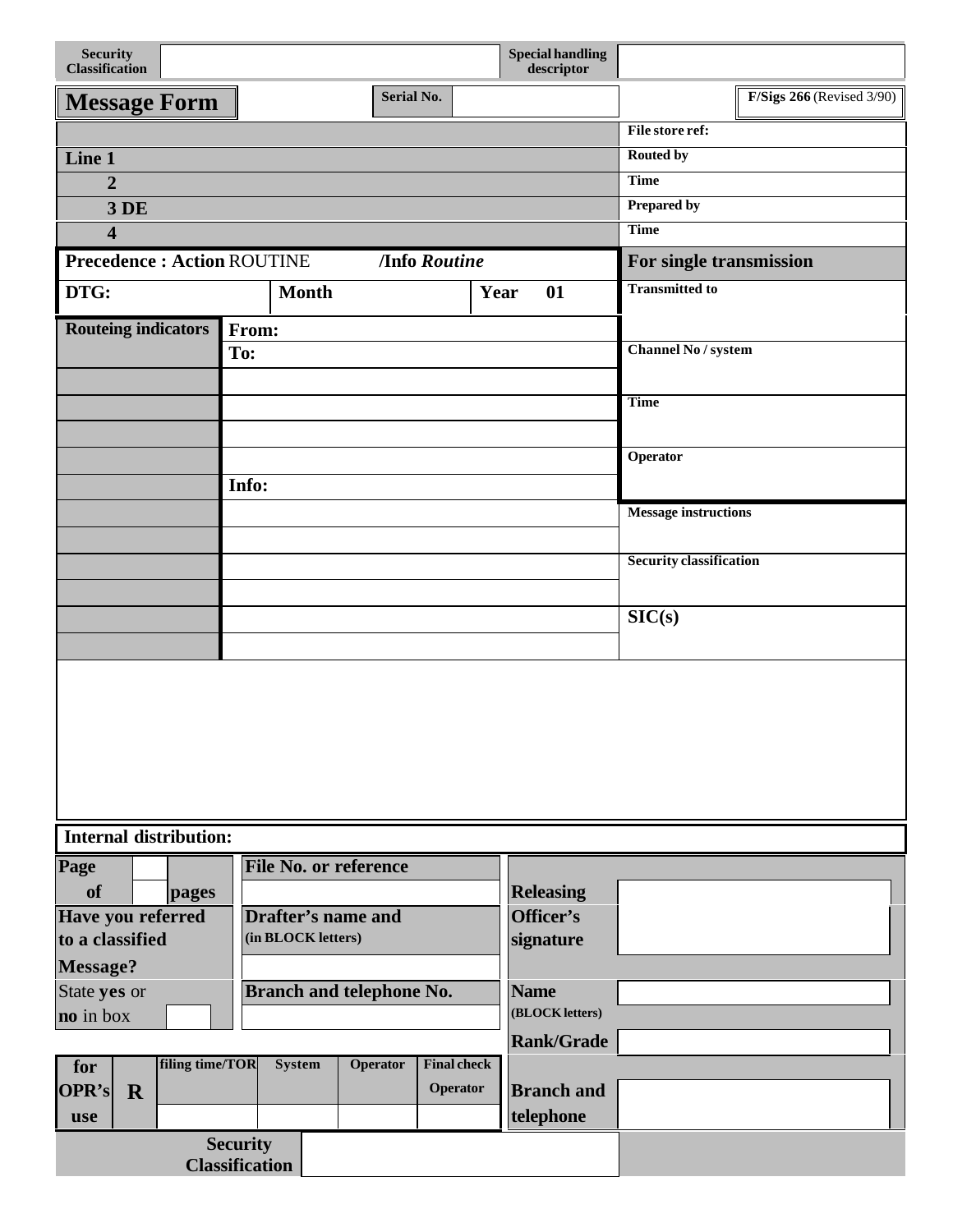allowed when the classified message under reference bears either:

- (a) A marking indicating that paraphrasing is required; or
- (b) A marking indicating that the message is a paraphrase.

(4) An unclassified message which refers to a classified message by its date-time group is never allowed when the classified message under reference bears a marking indicating that no unclassified reply or reference is permitted if the date-time group is quoted.

(5) As an exception to the above rules both in war and peace, the commanding officer is authorised, in tactical situations, to permit unclassified replies or references to any classified message when it is necessary for operational reasons. In such cases each message which would violate the above conditions must be authorized separately by the Commanding Officer or his authorized representative. Such messages should be dealt with according to the rules set forth in paragraph 326.

**NOTE:** Instructions regarding the application of the markings (referred to above) to copies of decrypted messages are given in general or service cryptographic instructions.

#### 326. CLASSIFIED MESSAGES TRANSMITTED IN PLAIN LANGUAGE:

a. In tactical operations, simulated or actual, when speed of delivery is so essential that time cannot be spared for encryption and the transmitted information cannot be acted upon by the enemy in time to influence current operations, messages of any classification except TOP SECRET may be transmitted in the clear over any circuit. In such cases, transmission in the clear must be authorized separately for each message by the commanding officer or his authorized representative. Linkage to previously encrypted messages should be avoided. These messages will not be given a security classification but will be identified by the word CLEAR transmitted at the beginning of the text indicating that the message contains classified information and has been authorized to be sent in the clear. Original copies marked CLEAR shall be handled as CONFIDENTIAL material. The message, when received, shall be marked with the phrase "RECEIVED IN CLEAR, TREAT AS CONFIDENTIAL" prior to delivery to the addressee. Messages so marked shall not be re-addressed; should the addressee desire the information to be forwarded to another addressee, a new message shall be originated, appropriately classified, and handled as the situation dictates.

b. The above rule does not apply to messages which are not normally encrypted, such as enemy contact reports, position reports, etc.

#### 327. DETERMINING PRECEDENCE

a. Responsibility - The assignment of precedence to a message is the responsibility of the originator. The importance of judicious assignment (avoidance of use of a higher precedence than necessary) cannot be overemphasized. The precedence assigned to a message by the originator does not necessarily indicate the action to be taken by the addressee or the precedence designation which should be assigned to the reply. Such instructions, if necessary, will be included in the text. Misuse of the precedence system defeats its purpose; i.e., to assure rapid handling of message traffic over available facilities with a minimum of backlog and delay resulting from competing priorities. The factors to be considered in each instance are:

(1) The urgency of the subject matter. Importance does not necessarily imply urgency. The originator should consider the urgency of the subject matter as it relates to the addressee(s).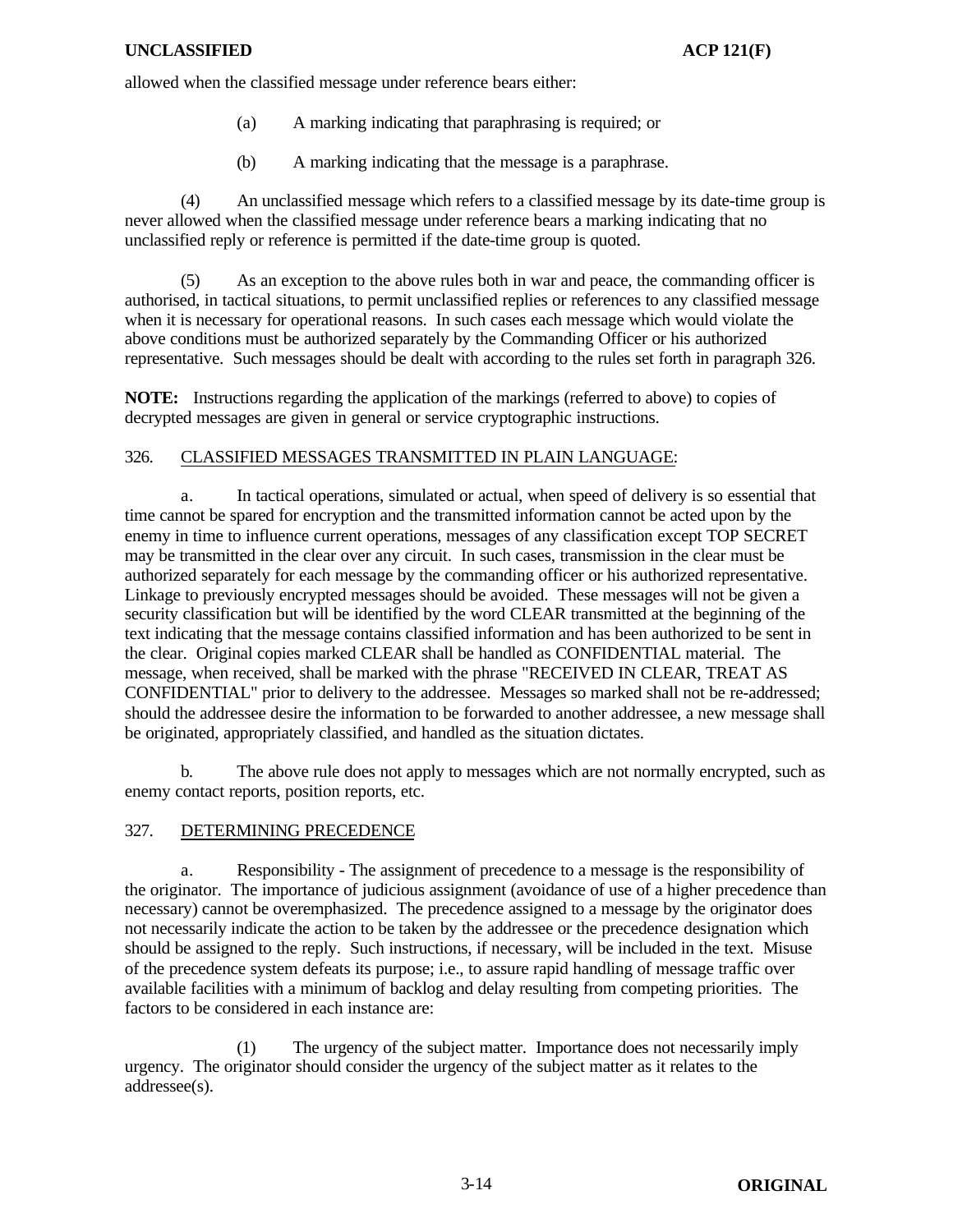#### **UNCLASSIFIED ACP 121(F)**

(2) Consideration should be given to the time difference between widely separate geographical areas, e.g., Eastern United States is six hours behind Central Europe. (The originator should be aware that all but ROUTINE precedence messages are delivered to the addressee immediately upon receipt by the communications center, regardless of the hour).

b. Significance - The four precedence categories are used to specify the relative order in which messages are to be handled. These categories indicate:

(1) To the originator: The required speed of delivery of the message to the addressee (paragraph a(1) and (2) above).

(2) To communication personnel: The relative order of message processing, transmission, and delivery.

(3) To the addressee: The relative order in which to note the message (paragraph  $a(1)$  above).

c. Time Objective - Message originators do not normally select the means of communication to be used. This is a function of the communication service throughout the entire route of the message. Nevertheless, message originators should realize that various factors can, singly or collectively, add to the time required to complete the delivery of a message. Among these are:

- (1) Communications staffing problems.
- (2) Length of message.
- (3) Overall message traffic load.
- (4) Encryption and decryption requirements.
- (5) Means of communications, i.e., automatic manual, and delivery arrangements

at terminals.

- (6) Number of relays as opposed to point-to-point communications.
- (7) Poor transmission condition.

Recognizing that these factors may affect the speed of service of any given message, the following general time objectives apply as a general guide only. These objectives include overall handling time from time accepted by facility at point of origin to delivery to addressee at point of destination.

| <b>Precedence Category</b> | <b>Time Objective</b>                                                                           |
|----------------------------|-------------------------------------------------------------------------------------------------|
| FLASH                      | Not fixed. Handled as fast as humanly<br>possible with an objective of less<br>than 10 minutes. |
| <b>IMMEDIATE</b>           | 30 minutes - 1 hour                                                                             |
| <b>PRIORITY</b>            | $1 - 6$ hours                                                                                   |
| <b>ROUTINE</b>             | 3 hours - start of business following<br>day.                                                   |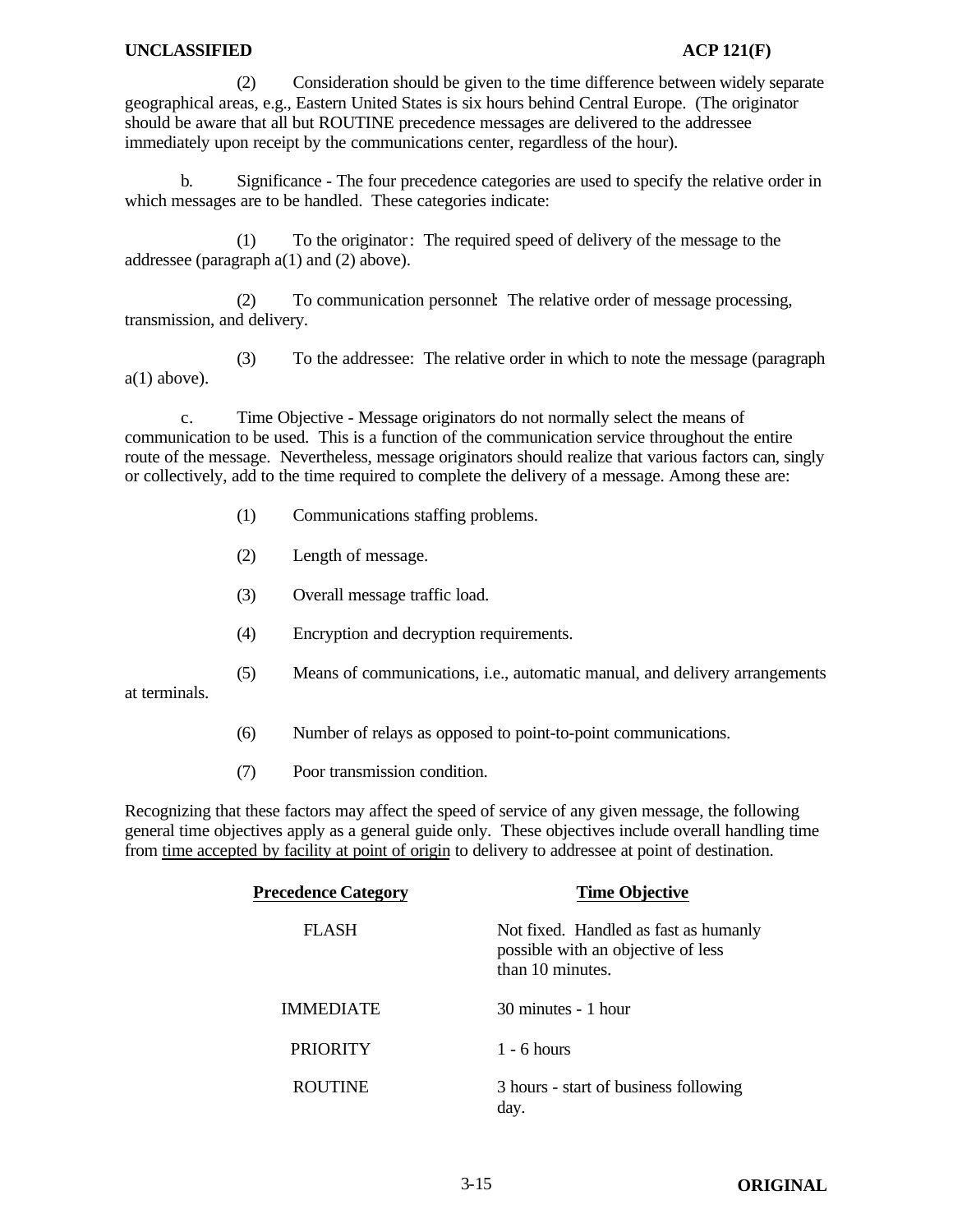#### **UNCLASSIFIED ACP 121(F)**

#### 328. DUAL PRECEDENCE:

a. Multiple address messages, including those addressed even to a single address indicating group (AIG) having both action and information addressees, may either be assigned a single precedence in which case it indicates the precedence for all addressees, or they may be assigned two precedences, one precedence for all action addressees and a lower precedence for all information addressees. It is most important that the assignment of dual precedence be considered on all messages with an information addressee(s) when other than the lowest precedence is assigned to the action addressee(s).

b. In communications channels, sufficient information is included in the external heading of each DUAL Precedence message to permit the communications centers, crypto centers or relay stations having the capability to determine the precedence at which the message should be handled by each.

(1) DUAL Precedence is indicated in the headings of PLAINDRESS messages by including the two precedence prosigns in the preamble and indicating the status (action or information) of the addressees in the address component.

(2) In CODRESS and AIG addressed messages the two precedences prosigns are included in the preamble except when a CODRESS message is routed to a cryptoguard which serves all the addressees. In CODRESS messages, the address component of the message heading is not used. In AIG addressed messages, there is no indication in the address component of the addressee status (action or information). Handling instructions, when necessary, are included in the transmission instructions by the use of an operating signal to indicate the station(s)/address designator(s) which is/are to handle the message at the lower precedence.

(3) For procedural details, see appropriate ACPs. (NOTE: Automatic relay stations and semi-automatic or manual relay stations which process multiple call messages by means of an automatic or semi-automatic routing line segregator may not have the capability to substitute the lower precedence prosign for the higher).

#### 329. ASSIGNMENT OF PRECEDENCE

A message must not be assigned a precedence higher than that required to ensure that all addressees receive it within the time objectives indicated in paragraph 327. Appropriate use of the various precedence categories is to be determined by careful consideration of the following table.

| <b>DESIG-</b><br><b>NATION</b> | <b>PRECEDENCE</b><br><b>PROSIGN</b> | <b>DEFINITIONS, USE AND</b><br><b>EXAMPLES</b>                                                                                                                                                                    | <b>HANDLING</b><br><b>COMMUNICATIONS</b><br><b>PERSONNEL</b>                                                                                                                                                                                                                              |
|--------------------------------|-------------------------------------|-------------------------------------------------------------------------------------------------------------------------------------------------------------------------------------------------------------------|-------------------------------------------------------------------------------------------------------------------------------------------------------------------------------------------------------------------------------------------------------------------------------------------|
| <b>FLASH</b>                   | Z                                   | FLASH precedence is reserved for<br>initial enemy contact messages or<br>operational combat messages of<br>extreme urgency. Brevity is<br>mandatory.<br><b>EXAMPLES:</b><br>Initial enemy contact reports.<br>(1) | FLASH messages will be<br>hand-carried, processed, trans-<br>mitted and delivered in the<br>order received and ahead of all<br>other messages.<br>Messages of lower precedence<br>will be interrupted on all<br>circuits involved until handling<br>of the FLASH message is<br>completed. |
|                                |                                     | Messages recalling or divert-<br>(2)                                                                                                                                                                              | NOTE: In automatic systems                                                                                                                                                                                                                                                                |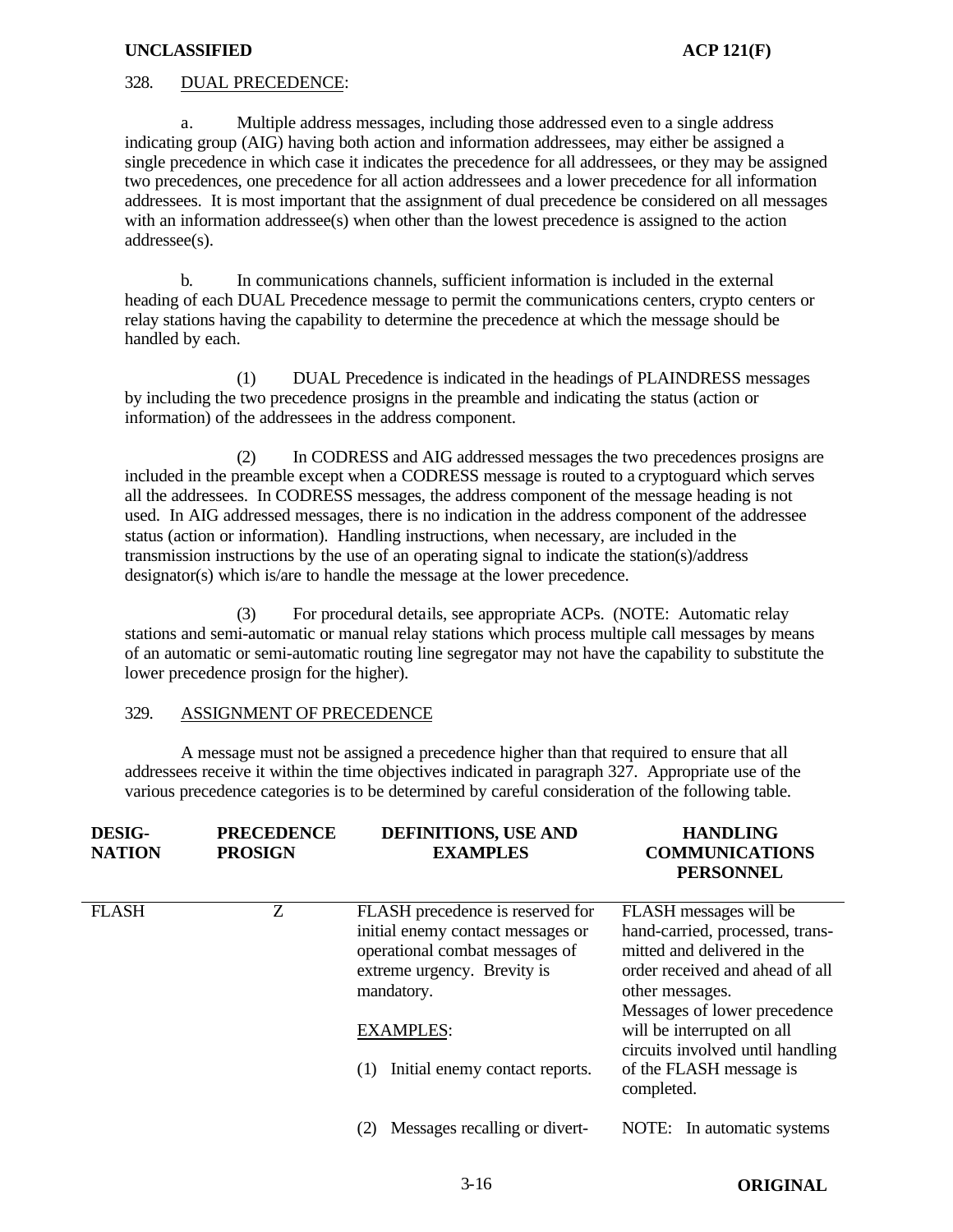| <b>DESIG-</b><br><b>NATION</b> | <b>PRECEDENCE</b><br><b>PROSIGN</b> | DEFINITIONS, USE AND<br><b>EXAMPLES</b>                                                                                                                                                                                                                                                                                                                                                                                                                                                                                                                                                                                                                                                                                        | <b>HANDLING</b><br><b>COMMUNICATIONS</b><br><b>PERSONNEL</b>                                                                                                                                                                                                                                                                                                                                                                                                                                                                  |
|--------------------------------|-------------------------------------|--------------------------------------------------------------------------------------------------------------------------------------------------------------------------------------------------------------------------------------------------------------------------------------------------------------------------------------------------------------------------------------------------------------------------------------------------------------------------------------------------------------------------------------------------------------------------------------------------------------------------------------------------------------------------------------------------------------------------------|-------------------------------------------------------------------------------------------------------------------------------------------------------------------------------------------------------------------------------------------------------------------------------------------------------------------------------------------------------------------------------------------------------------------------------------------------------------------------------------------------------------------------------|
|                                |                                     | ing friendly aircraft about to bomb<br>targets unexpectedly occupied by<br>friendly forces; or messages taking<br>emergency action to prevent<br>conflict between friendly forces.                                                                                                                                                                                                                                                                                                                                                                                                                                                                                                                                             | where automatic interruption<br>of lower precedence messages<br>is not provided, adequate<br>procedures are to be prescribed<br>to ensure that FLASH<br>messages are not delayed.                                                                                                                                                                                                                                                                                                                                             |
|                                |                                     | (3) Warning of imminent large<br>scale attacks.                                                                                                                                                                                                                                                                                                                                                                                                                                                                                                                                                                                                                                                                                |                                                                                                                                                                                                                                                                                                                                                                                                                                                                                                                               |
|                                |                                     | (4) Extremely urgent intelligence<br>messages.                                                                                                                                                                                                                                                                                                                                                                                                                                                                                                                                                                                                                                                                                 |                                                                                                                                                                                                                                                                                                                                                                                                                                                                                                                               |
|                                |                                     | (5) Messages containing major<br>strategic decisions of great urgency.                                                                                                                                                                                                                                                                                                                                                                                                                                                                                                                                                                                                                                                         |                                                                                                                                                                                                                                                                                                                                                                                                                                                                                                                               |
| <b>IMMEDIATE</b>               | O                                   | IMMEDIATE is the precedence re-<br>served for very urgent messages<br>relating to situations which gravely<br>affect the security of national/allied<br>forces or populace.<br><b>EXAMPLES:</b><br>(1) Amplifying reports of initial<br>enemy contact.<br>(2) Reports of unusual major<br>movements of military forces of<br>foreign powers in times of peace or<br>strained relations.<br>(3) Messages which report enemy<br>counterattack which request or<br>cancel additional support.<br>(4) Attack orders to commit a<br>force in reserve without delay.<br>(5) Messages concerning logistical<br>support of special weapons when<br>essential to sustain operations.<br>(6) Reports of widespread civil<br>disturbance. | <b>IMMEDIATE</b> messages are<br>processed, transmitted and<br>delivered in the order received<br>and ahead of all messages of<br>lower precedence. If possible,<br>messages of lower precedence<br>will be interrupted on all<br>circuits involved until the<br>handling of the IMMEDIATE<br>messages is completed.<br>NOTE: If automatic interrup-<br>tion of lower precedent<br>messages is not provided, ade-<br>quate procedures are to be<br>prescribed to ensure that<br><b>IMMEDIATE</b> messages are<br>not delayed. |
|                                |                                     | (7) Reports of warning of grave<br>natural disaster (earthquake, flood<br>storm, etc.)                                                                                                                                                                                                                                                                                                                                                                                                                                                                                                                                                                                                                                         |                                                                                                                                                                                                                                                                                                                                                                                                                                                                                                                               |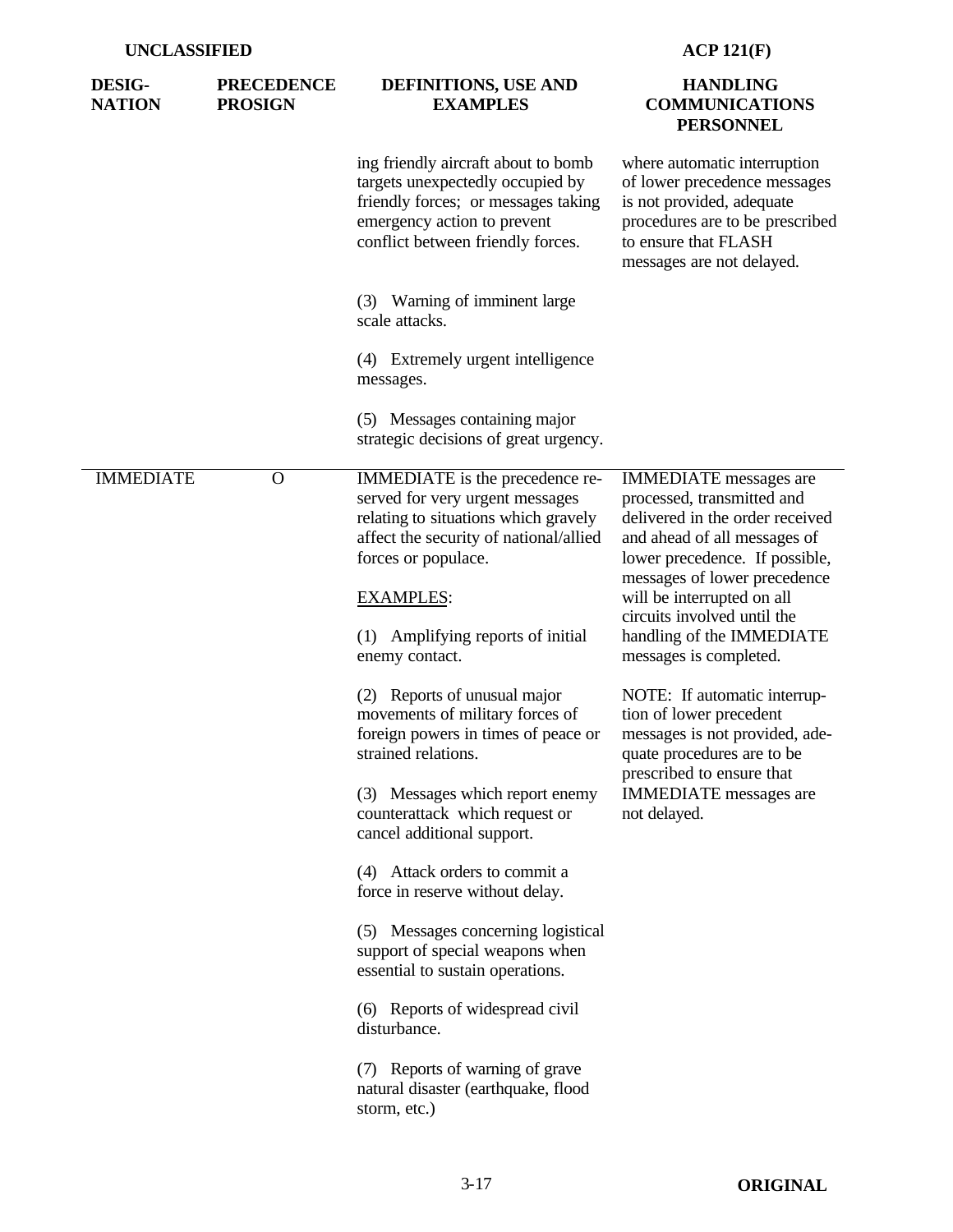| <b>DESIG-</b><br><b>NATION</b> | <b>PRECEDENCE</b><br><b>PROSIGN</b> | DEFINITIONS, USE AND<br><b>EXAMPLES</b>                                                                                                                                                                  | <b>HANDLING</b><br><b>COMMUNICATIONS</b><br><b>PERSONNEL</b>                                                                                                                                                 |
|--------------------------------|-------------------------------------|----------------------------------------------------------------------------------------------------------------------------------------------------------------------------------------------------------|--------------------------------------------------------------------------------------------------------------------------------------------------------------------------------------------------------------|
|                                |                                     | (8) Request for, or directions<br>concerning, distress assistance.                                                                                                                                       |                                                                                                                                                                                                              |
|                                |                                     | (9) Urgent intelligence messages.                                                                                                                                                                        |                                                                                                                                                                                                              |
|                                |                                     | (10) Aircraft movement reports<br>(e.g., messages relating to requests<br>for news of aircraft in flight, flight<br>plans, cancellation messages to<br>prevent unnecessary search/rescue<br>actions).    |                                                                                                                                                                                                              |
| <b>PRIORITY</b>                | $\mathbf{P}$                        | PRIORITY is the precedence<br>reserved for messages concerning<br>the conduct of operations in<br>progress and for other important<br>and urgent matters when                                            | Processed, transmitted,<br>dellivered in the order received<br>and ahead of all messages of<br>ROUTINE precedence.<br>(1) ROUTINE messages<br>being transmitted should not<br>be interrupted unless they are |
|                                |                                     | ROUTINE precedence will not<br>suffice.                                                                                                                                                                  |                                                                                                                                                                                                              |
|                                |                                     | <b>EXAMPLES:</b>                                                                                                                                                                                         | very long and a very substan-<br>tial portion remains to be                                                                                                                                                  |
|                                |                                     | (1) Situation reports on position<br>of front where attack is impending                                                                                                                                  | transmitted.                                                                                                                                                                                                 |
|                                |                                     | or where fire or air support will<br>soon be placed.                                                                                                                                                     | (2) PRIORITY messages<br>should be delivered immedi-                                                                                                                                                         |
|                                |                                     | (2) Orders to aircraft formations or<br>units to coincide with ground or                                                                                                                                 | ately upon receipt at the<br>addressee destination.                                                                                                                                                          |
|                                |                                     | naval operations.                                                                                                                                                                                        | (3) When commercial civil<br>refile is required, the commer-                                                                                                                                                 |
|                                |                                     | (3) Messages concerning immedi-<br>ate movement of naval, air, and<br>ground forces.                                                                                                                     | cial precedence that most<br>nearly correspondes with<br>PRIORITY shall be used.                                                                                                                             |
| <b>ROUTINE</b>                 | $\mathbf R$                         | ROUTINE is the precedence to be<br>used for all types of messages<br>which justify transmission by rapid<br>means but are not of sufficient<br>urgency and importance to require a<br>higher precedence. | Processed, transmitted, and<br>delivered in the order received<br>and after all messages of a<br>higher precedence, consistent<br>with the following instructions.                                           |
|                                |                                     | <b>EXAMPLES:</b>                                                                                                                                                                                         | (1) When commercial/civil<br>refile is required, the lowest                                                                                                                                                  |
|                                |                                     | (1) Messages concerning normal<br>peace time military operations, pro-<br>grams and projects.                                                                                                            | commercial precedence shall<br>be used.                                                                                                                                                                      |
|                                |                                     | (2) Messages concerning stabi-<br>lized tactical operations.                                                                                                                                             | (2) ROUTINE messages re-<br>cevied during nonduty hours at<br>the addressee destination may                                                                                                                  |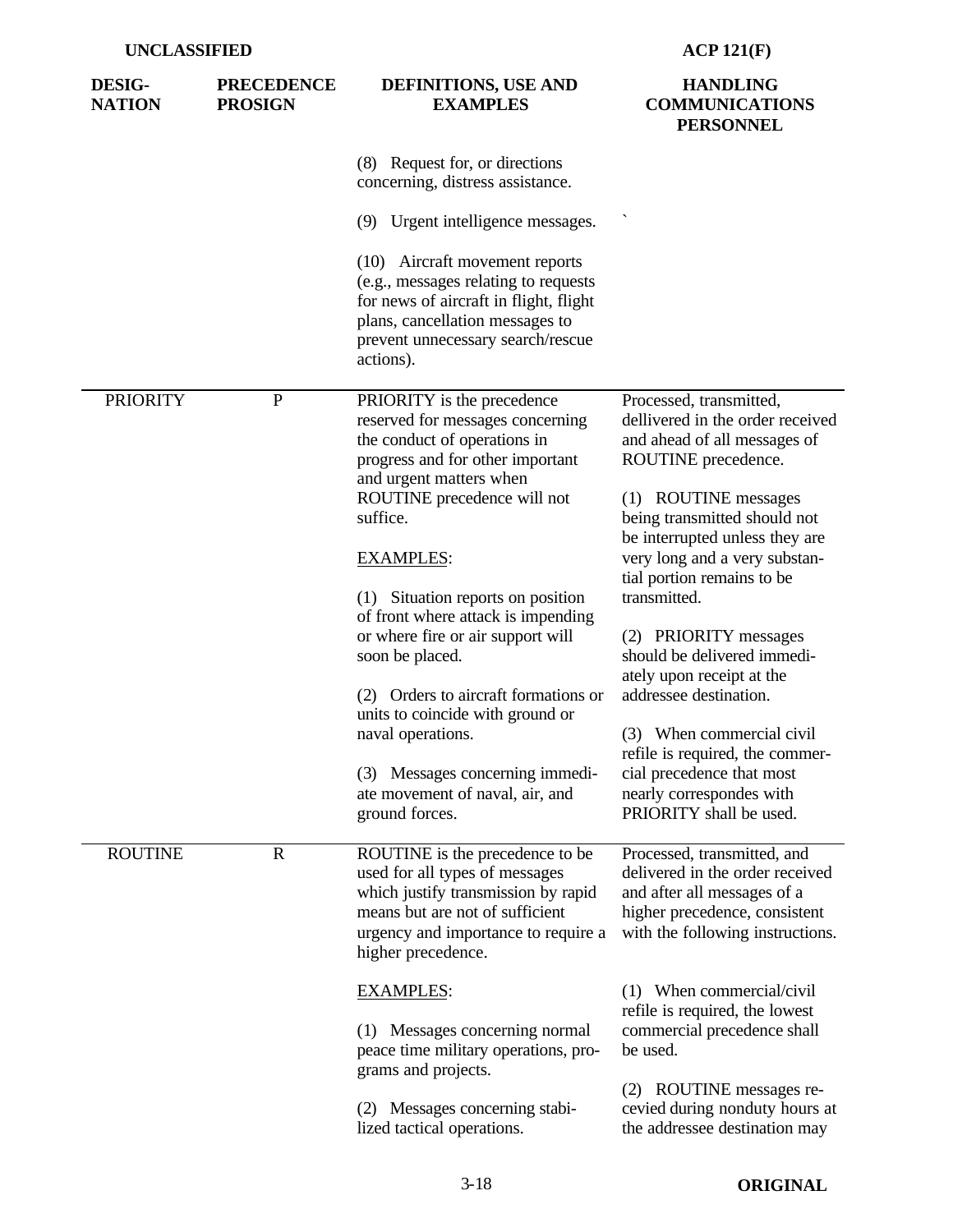| <b>DESIG-</b><br><b>NATION</b> | <b>PRECEDENCE</b><br><b>PROSIGN</b> | DEFINITIONS, USE AND<br><b>EXAMPLES</b>                                                                                               | <b>HANDLING</b><br><b>COMMUNICATIONS</b><br><b>PERSONNEL</b>                                             |  |
|--------------------------------|-------------------------------------|---------------------------------------------------------------------------------------------------------------------------------------|----------------------------------------------------------------------------------------------------------|--|
|                                |                                     | (3) Operational plans concerning<br>projected operations.                                                                             | be held for morning delivery<br>unless specifically prohibited<br>by the command/formation<br>concerned. |  |
|                                |                                     | (4) Periodic or consolidated<br>intelligence reports.                                                                                 |                                                                                                          |  |
|                                |                                     | (5) Troop movement messages,<br>except when time factors dictate<br>use of a higher precedence.                                       |                                                                                                          |  |
|                                |                                     | (6) Supply and equipment requi-<br>sition and movement messages, ex-<br>cept when time factors dictate use<br>of a higher precedence. |                                                                                                          |  |
|                                |                                     | Administrative, logistics and<br>(7)<br>personnel matters.                                                                            |                                                                                                          |  |

## 330. SEQUENCE OF TEXTUAL MATTER

The security classification of a message will always be the first word(s) of the text, except that the security classification may be preceded, when necessary, by appropriate international alliance prefix/designations; e.g., COSMIC, NATO, etc. Any special handling instructions, references, etc ., must all appear as near to the beginning of the text as possible, but in all cases after the security classification. Designations which affect security and/or handling should be placed in front of the others, but otherwise relative positions may vary depending on whether special handling instructions are applicable or not, and the nature of those instructions; and on national, service or command instructions for the handling of messages such as those designated EXCLUSIVE or CLASSIFIED. In the interest of standardization, the following guide should be used by message originators and communications personnel in organizing the above-mentioned elements of the message text, bearing in mind that certain elements are specifically allotted a space in the message form. Where all elements listed do not appear in a message or are not listed, the order of appearance is adjusted accordingly. Any or all elements b through h of the message text may be omitted as the situation warrants.

a. Security classification, the abbreviation UNCLAS, or the word CLEAR.

b. Special handling designations used to indicate requirements for controlled handling by individuals who have either been specially cleared or authorized access to the message contents; e.g., CRYPTOSECURITY, EXCLUSIVE,  $( * )$  EYES ONLY.  $( * )$  - Identity of a nation(s), activity (ies) or international alliance. Use of the term ( \* ) EYES ONLY indicates that the message contains information that is not releasable outside of the nation(s), activity (ies) or international alliance).

c. Subject indicator code (SIC) or equivalent systems, e.g., subject incidicator group (SIG) of delivery indicator group (DIG). These are required by some automated message distribution systems.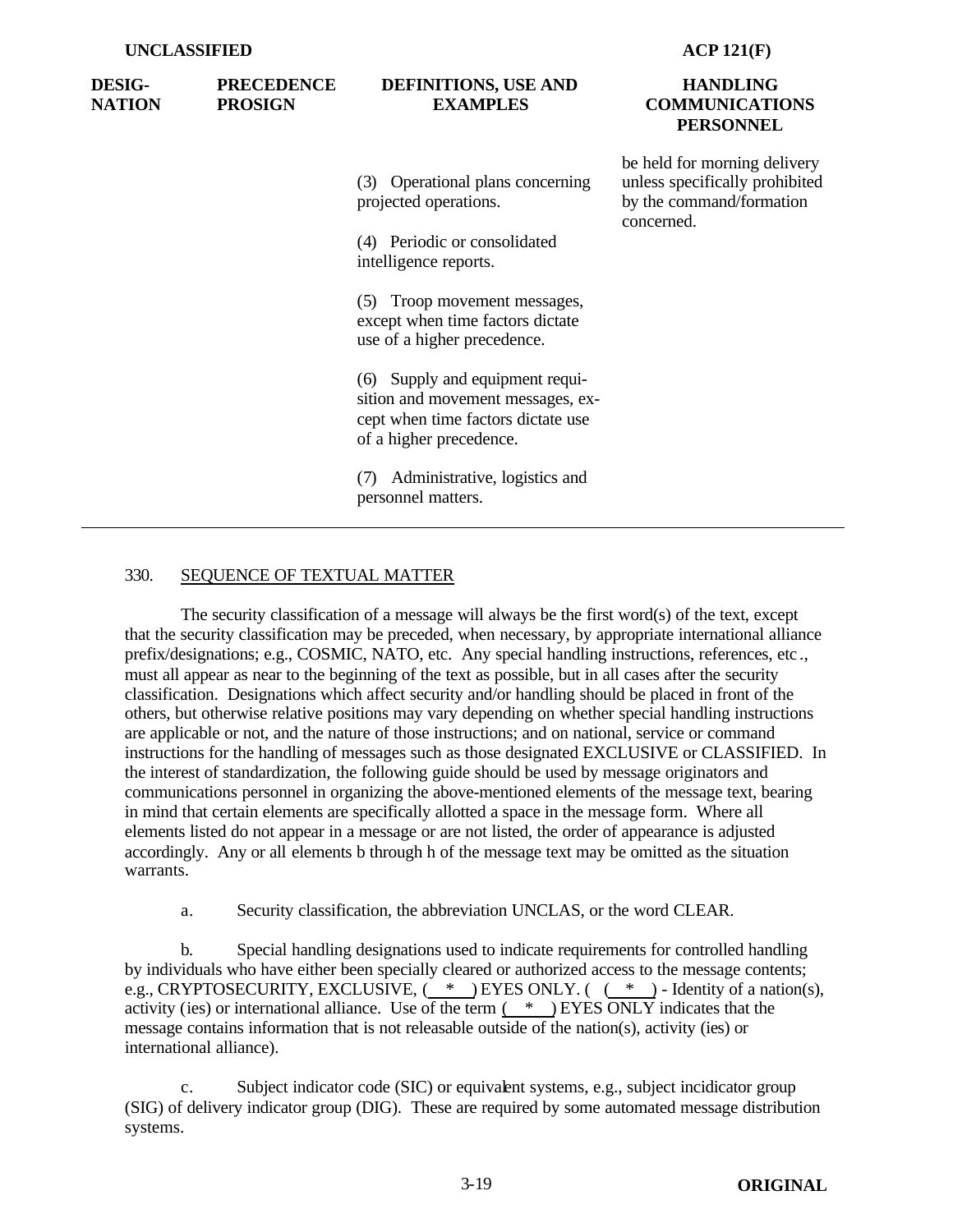d. True date-time group (TDTG), where applicable, and originator's cite or reference number if used.

e. Codeword, code name or nickname indicating that a message is associated with a specific operation, project, or exercise, or, if not associated with any specific operation, project or exercise, indicating that special measures must be taken to ensure expeditious delivery.

EXAMPLE: OPERATION MOONSTONE (Meaning - Specific Operation)

PROJECT BLUE JAY (Meaning - Specific Operation)

EXERCISE BILL HOOK (Meaning - Specific Exercise)

For exceptions to this rule for certain types of exercise messages see ACP 122.

f. Internal handling instructions, other than the type described in b above; e.g., FOR/FROM (paragraph 320a(2)).

Subject line, concise and preferably untitled; i.e., the word SUBJECT is not used. The subject line shall be omitted if its use will cause an otherwise unclassified message to be classified, will noticeably increase the length of a short message or if the subject is readily apparent in the first lines of the text.

h. References, preferably untitled (i.e., the word REFERENCE is not used) and, when necessary, separately identified by a letter (paragraph 319).

- i. Remainder of text (paragraph 324h).
- 331. SPARE
- 332. SPARE
- 333. SPARE
- 334. SPARE

## **SECTION VI**

# **SPECIAL CONSIDERATIONS**

## 335. ACKNOWLEDGEMENTS

a. An acknowledgement is a communication indicating that the message to which it refers has been received and the purpose is understood by the addressee.

b. Instructions to acknowledge mean "an acknowledgement of this message (or message indicated), when understood, is required." If the addressee(s) required to acknowledge is/are operating under conditions of communications silence, they shall reply by any means which does not violate the communication policy currently in effect. When the importance of an operational message necessitates an acknowledgement in force, a commander having the authority to direct the reply under these conditions may direct an immediate acknowledgement by including in the message the phrase "acknowledge immediately." Authentication is mandatory for plain language messages which require the breaking of communication silence.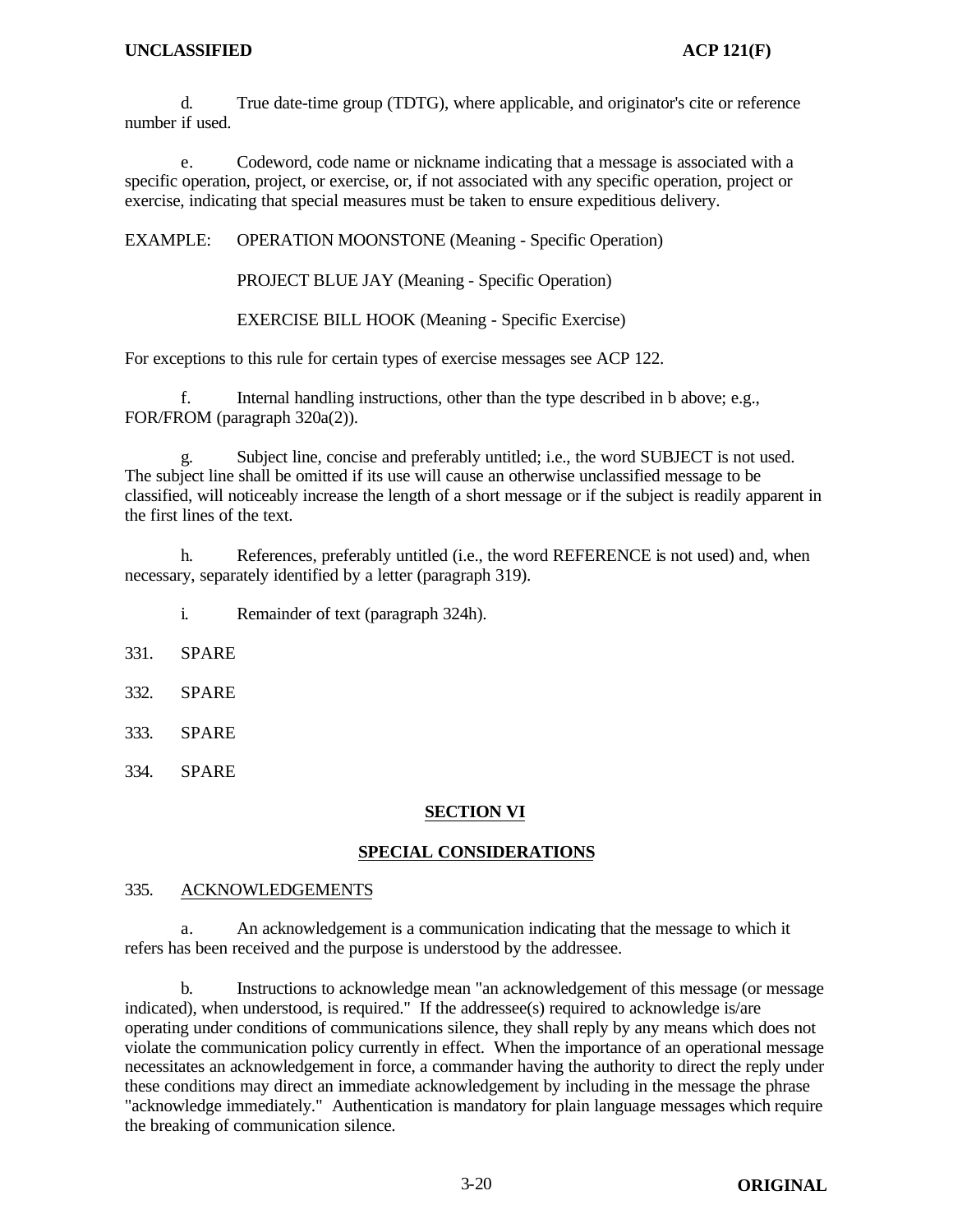## **UNCLASSIFIED ACP 121(F)**

c. Message acknowledgement will be made only:

(1) When specifically requested by the word(s) "acknowledge" or "acknowledge immediately" appearing as the last word(s) of the text.

(2) When requested by a separate message. A separate message is used when the need for an acknowledgement is determined after release of the original message. Service messages will not be used for this purpose.

NOTE: On tactical circuits, the operating signal ZEV may be used in the message heading in lieu of either procedure outlined above (ACP 124, 126, 129, 131 series).

d. Requests to acknowledge a message shall apply to the action addressee(s) only, unless otherwise stated.

e. The acknowledgement of a message, when required, shall be composed as follows:

(1) The word YOUR or the address designator actually used to represent the originator.

- (2) The message reference (date-time group, reference number, etc).
- (3) The word "ACKNOWLEDGED."

EXAMPLE; YOUR 121314Z APR 81 ACKNOWLEDGED

f. An acknowledgement should not be confused with a reply, but a prompt reply to a message may save a subsequent request for acknowledgement.

## 336. CONFIRMATION OF DELIVERY:

a. Operating signals ZFF and ZDF were designed for use by communications personnel to obtain confirmation of message delivery only, not acknowledgement. Confirmation of delivery should not normally be requested. Use of ZFF and ZDF by communications personnel should be limited to those occasions when:

(1) Confirmation of delivery is specifically requested by the originator as a special requirement. In this regard, to preclude overloading of circuits, especially during times of crisis, the operating signal ZFF should be employed only when absolutely essential to operational requirements.

(2) Relay is requested, and then only when circuit or other conditions indicate that a transmitted message may not reach its destination.

- b. The operating signal ZFF shall not be used:
	- (1) On general messages.

(2) On other messages having a wide distribution, except for specifically identified addressees from whom confirmation of delivery is required under the provisions of paragraph a, above.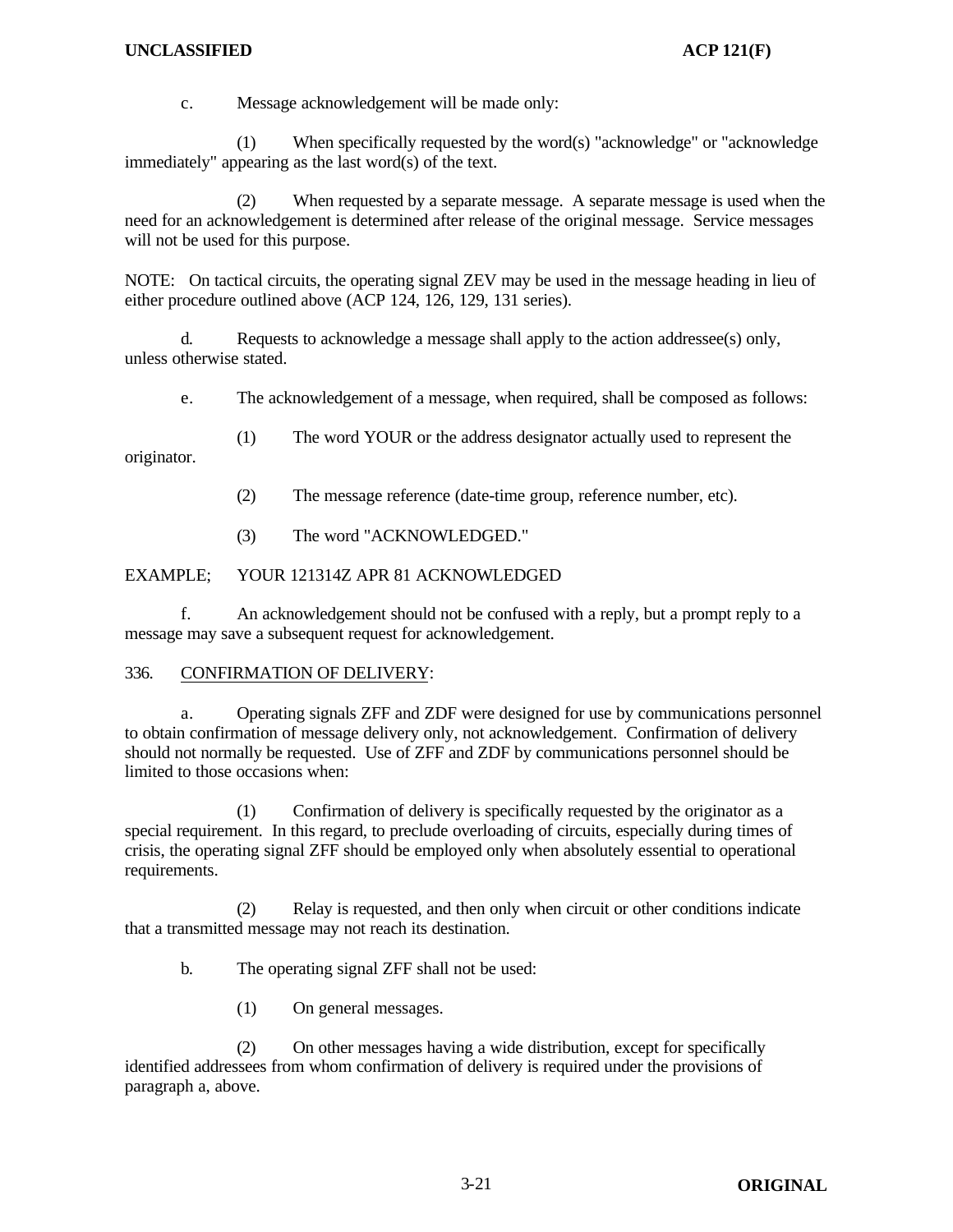## **UNCLASSIFIED ACP 121(F)**

(3) As a matter of policy on all messages originated by a command, agency or individual.

## 337. CANCELLATIONS:

a. Cancellation of a message which has been receipted for may be accomplished only by the originating authority. This type of cancellation may be in the form of a new message or may be included in a message which supersedes the one cancelled. A classified message may be cancelled only by another classified message or properly authenticated unclassified message (ACP 122 series).

b. Cancellations of transmissions may be accomplished by the transmitting station by the use of appropriate operating signals or prosigns. A station cancelling a transmission is responsible for further handling of the contents of the transmission, if such further handling is necessary.

## 338. CORRECTIONS

Circumstances sometimes arise in which it becomes necessary for the originator to change the substance or phraseology of a message after it has been transmitted. Small changes can usually be made by means of a new message containing corrections to the original message. When the change is lengthy, it is advisable to cancel the original message and originate a new message. Any message requiring alteration before transmission shall not be changed by the communications center but must be referred back to the originator.

## 339. REPETITIONS, CHECKS AND VERIFICATIONS:

a. There are three methods available for requesting the retransmission of the whole or part of a message which has been received.

(1) Repetition - This is for use between operators when a message has been incorrectly or incompletely received.

(2) Check - This refers the message back to the cryptocenter which encrypted the message and requires a check on the encryption.

(3) Verification - This requires the originator to verify the complete message or portions indicated.

## 340. READDRESSING MESSAGES

Circumstances may arise in which it becomes necessary to readdress a message to authorities not originally included in the address. To accomplish this, coordination with the local communications center is required. If a communications center file copy is available, only reference to the message need be made. If a communications center file copy is not available, the individual requesting readdressal must furnish a copy of the message concerned. Unless instructed to do so by the readdressing authority, the communications center will not inform the original addressees and/or originator of the readdressal. It will always be necessary, on the other hand, to inform the new addressees that the message is being passed to them for action or for information, as appropriate. This can be done by either using plaindress format or operating signal ZFH and appropriate numeral in the supplementary heading of the readdressed message; or, where national service or command instructions prohibit use of the above methods, by sending a separate new message, containing action/information status, to the new addressees (paragraphs 319f and 319g).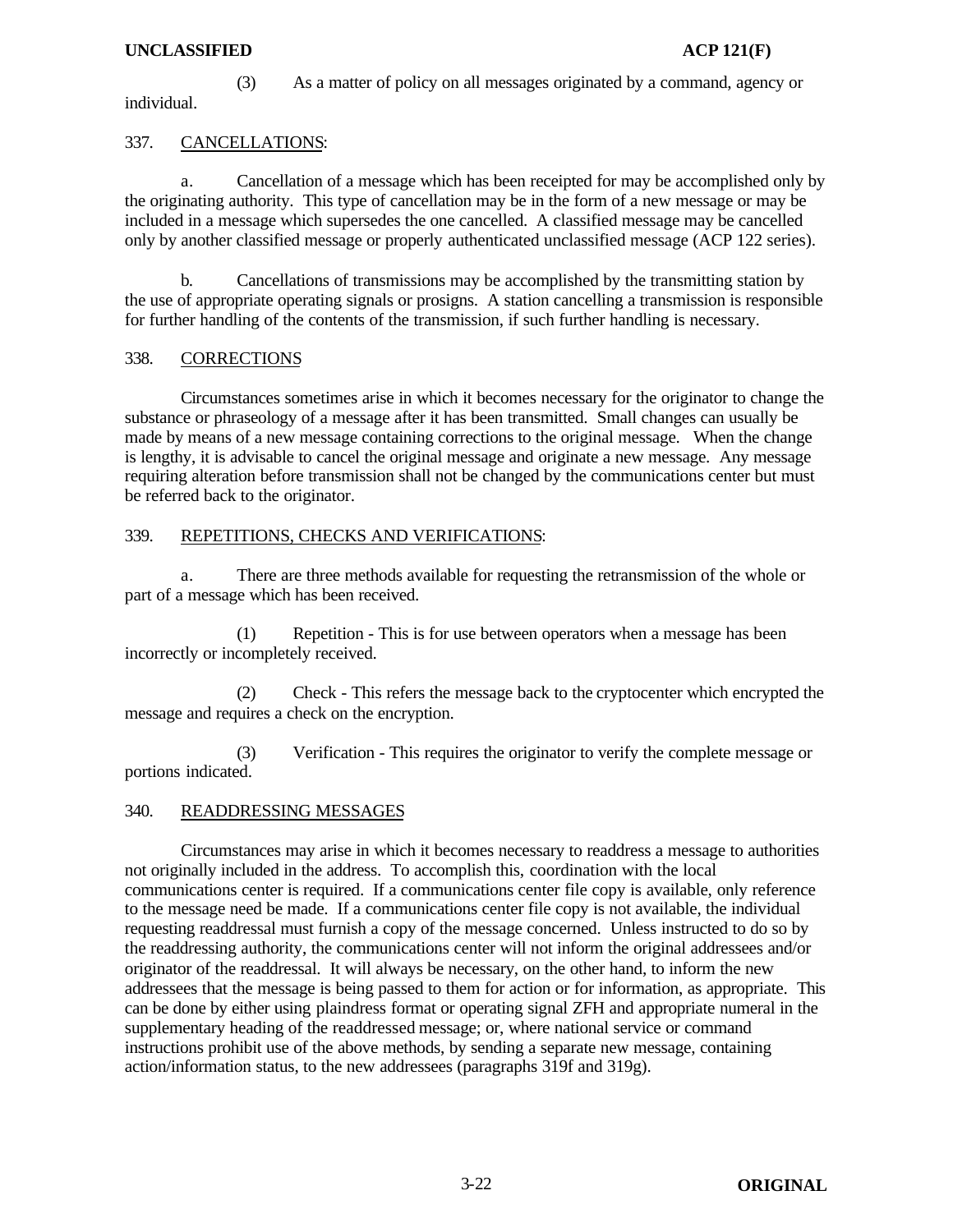# **SECTION VII**

# **REDUCTION OF MESSAGE, AND TELEPHONE TRAFFIC IN AN EMERGENCY**

## 341. REASON FOR REDUCTION AND CONTROL OF TRAFFIC

In an emergency, actual or simulated, when it is apparent that communication capacity will be, or is severely overloaded, it may be necessary to reduce drastically message and telephone traffic to insure prompt handling the transmission of vital messages.

## 342. MEANING AND EFFECTS OF MINIMIZE:

a. The instructions to reduce traffic will be made by the promulgation of the word MINIMIZE which has the following meaning:

"It is now mandatory that normal message and telephone traffic be reduced drastically in order that vital messages connected with the situation indicated shall not be delayed."

b. Because of its drastic nature and widespread effect, MINIMIZE shall not be imposed indiscriminately nor prematurely. The communication officer is normally in the best position to advise on the necessity of imposing MINIMIZE.

## 343. AUTHORITY TO IMPOSE MINIMIZE:

Authority to impose MINIMIZE is inherent in command and, therefore, is not limited unless denied by appropriate higher authority.

b. MINIMIZE shall normally be confined to the nation, service or command controlled by the imposing authority. If the need for reduction and control of messages originated outside of, but flowing into or through the affected area is apparent or when it becomes apparent, assistance shall be requested through command channels from the national service, ministry or department, or the command, authorized to effect the required reduction and control. Until such assistance has been requested of and directed by the appropriate authority, communications and communications systems controlled by other than the initial imposing authority shall not be affected.

## 344. APPLICATION OF MINIMIZE:

a. MINIMIZE may be imposed on a worldwide, nationwide, command or area basis, as appropriate. The message ordering MINIMIZE shall consist of the word MINIMIZE followed by the scope and the reason, if required, and by the duration of its imposition when known. It may also include the type of traffic, communication service or circuits to be MINIMIZED or exempted from MINIMIZE when pertinent. MINIMIZE messages will be classified, or unclassified, in accordance with regulations covering security of information.

## b. Examples:

(1) SACEUR, wishing to impose MINIMIZE within Allied Command Europe (ACE) due to an impending attack, would transmit the following to all echelons of ACE:

## MINIMIZE ACE ATTACK IMMINENT.

(2) The Joint Chiefs of Staff of the United States, wishing to impose MINIMIZE on all United States forces during a worldwide exercise, would transmit the following message to all United States forces: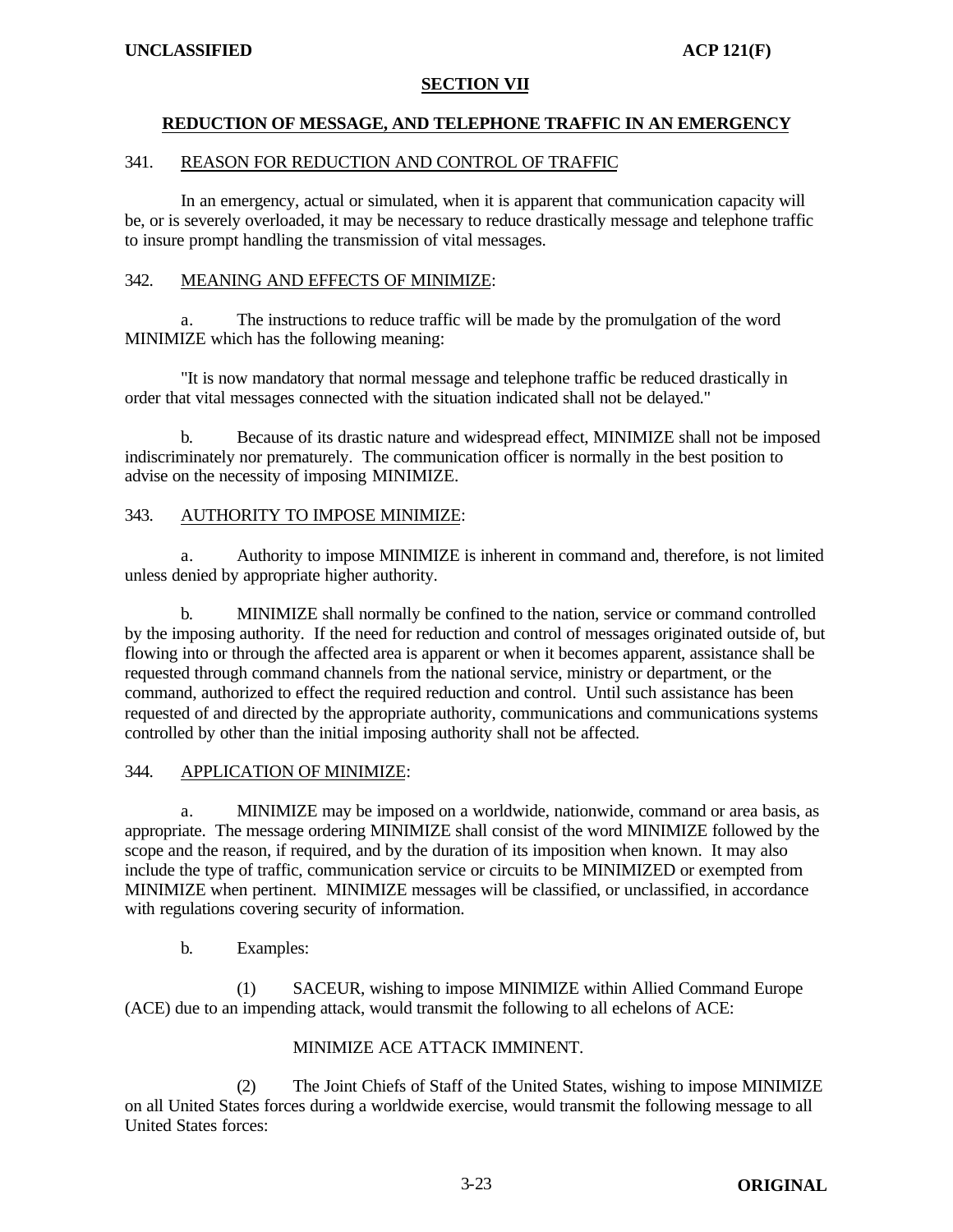## MINIMIZE US FORCES WORLDWIDE EXERCISE COLOSSAL.

## CANCEL MINIMIZE AT 192359Z

(3) The United Kingdom, wishing to MINIMIZE traffic to R.N. and R.A.F. units in the Malta area, due to a search being conducted in that area for a missing submarine, would transmit the following message to all R.N. and R.A.F. units:

MINIMIZE RN AND RAF MALTA SUBMISS.

(4) Canadian Army Headquarters, wishing to impose MINIMIZE on all Canadian units due to an Army-wide operation, would transmit the following message to all Canadian Army units:

## MINIMIZE CANADIAN ARMY OPERATION HARGREAVES.

(5) France, wishing to impose MINIMIZE on traffic to French forces in the Indian Ocean area, due to an earthquake occurring in that area, would transmit the following message to all French forces:

## MINIMIZE FRENCH FORCES INDIAN OCEAN AREA EARTHQUAKE.

## 3345. CONTROL OF MESSAGE AND TELEPHONE TRAFFIC DURING MINIMIZE:

a. Instructions to Originators:

(1) Originators affected by the imposition of MINIMIZE shall apply the following criteria before originating any message or call during the MINIMIZE period:

(a) Will immediate operations be adversely affected if the message or call in question is not made, or

(b) Is the message or call in question of vital importance or within a category specifically exempted from MINIMIZE by the imposing authority?

(2) Only messages or calls which pass this test are authorised when MINIMIZE is in effect.

(3) Information which does not satisfy the above criteria but the transmittal of which is necessary, shall be forwarded by mail, courier, etc. It will not be held until the MINIMIZE condition is cancelled; such a procedure could seriously overload communication networks immediately and for some hours after the MINIMIZE condition is lifted.

b. Instructions to Communications Centers:

Authorities controlling communications centers, networks, etc., may issue instructions to cover the action to be taken on receipt of MINIMIZE in order to cause an immediate reduction in the traffic already in the communications system and on hand for transmission. Such instructions may provide for the screening of traffic on hand, referral back to the originator, transmission by mail, etc., as appropriate. In certain circumstances, these instructions may include the screening of messages already in transmission channels.

#### 346. CANCELLATION OR MODIFICATION OF MINIMIZE: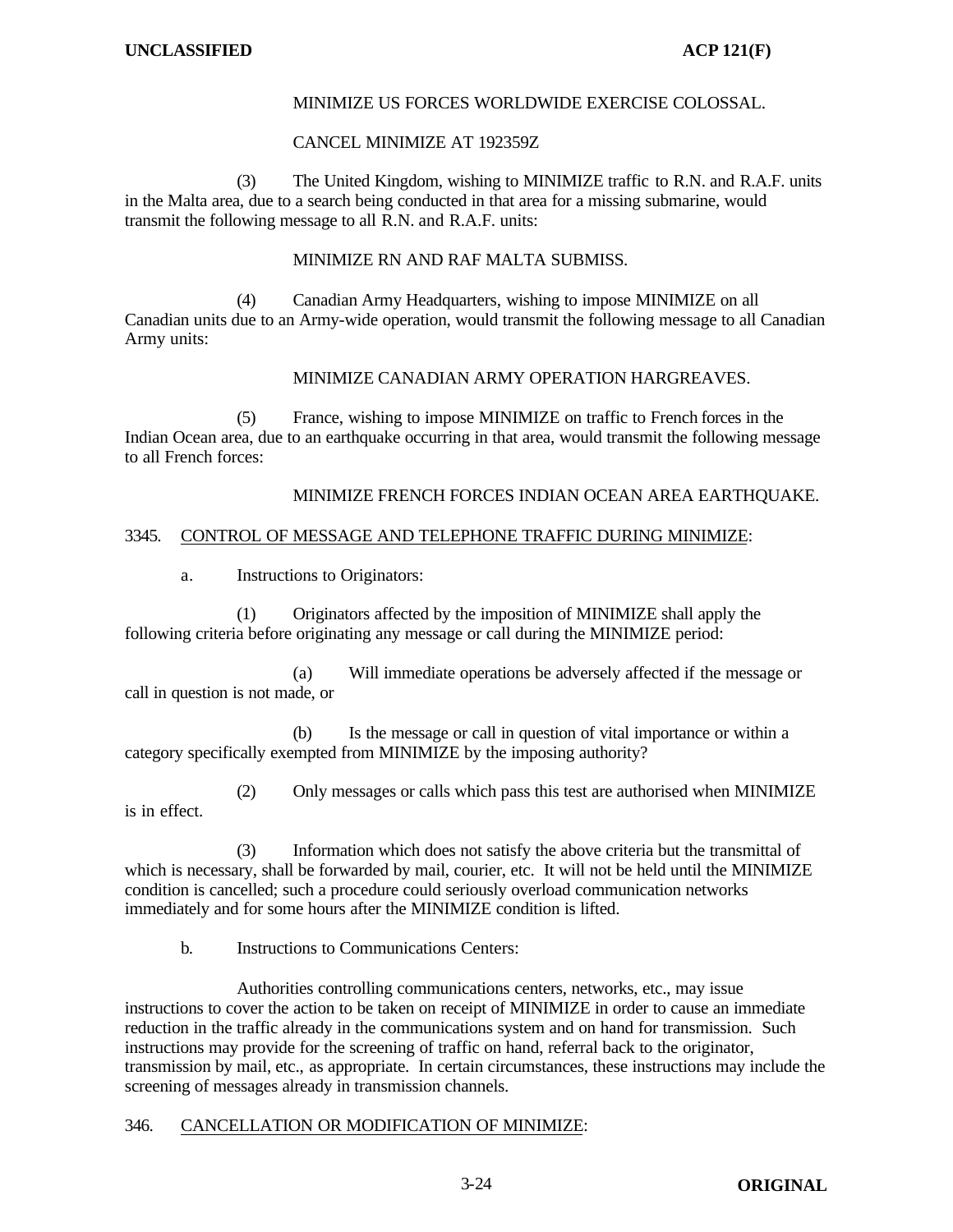## **UNCLASSIFIED ACP 121(F)**

a. A MINIMIZE condition may be cancelled or modified only by the imposing or appropriate higher authority. The cancellation shall consist of the expression "CANCEL MINIMIZE" followed by the scope of the condition to be cancelled. The effective date-time will also be included if pertinent. If the duration of the MINIMIZE condition is known at the time of imposition, the cancellation may be included in the original message (example, paragraph 344b(2)).

b. If an additional or new MINIMIZE requirement should arise during any MINIMIZE condition, the authority cognizant of the new development should refer the issue for resolution by the senior authority concerned.

## **SECTION VIII**

## **INSTRUCTIONS ON MAIL AND EXTERNAL MESSAGER**

## **BY COMM/SIGNAL CENTERS**

## 347. INSTRUCTIONS RELATIVE TO MAIL AND EXTERNAL MESSAGE DELIVERY

a. All copies of messages forwarded by mail or external messenger will bear the comm/signal center stamp or the signature of a responsible person.

b. The envelope containing copies of messages forwarded by mail will be addressed to the command, authority or activity. To meet separate nation, service or command instructions and when appropriate, the envelope will be marked "deliver to communication/signal center."

c. All copies of messages forwarded by mail or external messenger will bear the datetime group, and, where applicable, the originator's reference number or general message serial number.

d. When a classified message is to be sent to selected addressees in plain language by mail or external messenger and to other addressees in encrypted form, the copies sent by mail shall be processed in accordance with the rules that govern the processing of classified plain language copies at addressee cryptocenters and shall bear all appropriate security notations before mailing.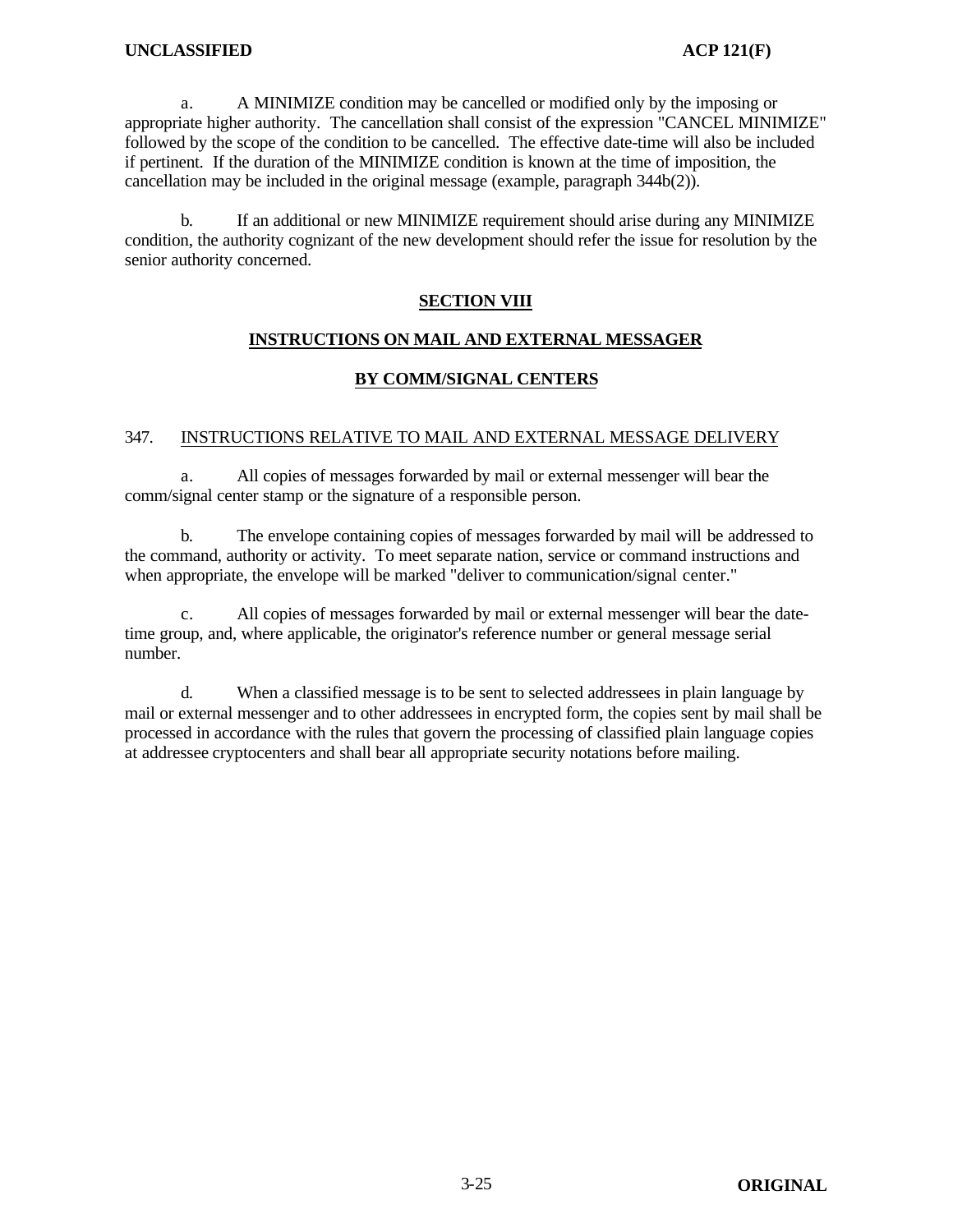# **CHAPTER 4**

## **FREQUENCIES**

## 401. PURPOSE

The purpose of this chapter is to give general guidance on radio frequency assignment processes and the associated problem of interference.

## 402. GENERAL

a. The assignment of radio frequencies is a function of command and, hence, control over radio frequency assignments is vested where possible in theater commanders in active theaters of operation and in the appropriate departments or ministries in other areas.

b. For technical reasons, the greate st practicable degree of coordination is necessary in making frequency assignments, and the responsibility for insuring such coordination rests upon the authorities stated in subparagraph a above.

c. The radio frequency spectrum available for military use is limited. Maximum economy in frequency users is, therefore, essential and must be constantly exercised by assignment authorities. To prevent harmful interference thorough coordination of frequency usage is essential.

# 403. FREQUENCY COORDINATION

a. Coordination of frequency usage, by international agreement, is a responsibility of the constitutional authority of the government concerned. In the case of active theaters of operations, however, when this authority rests with the theater commander or in other areas where the national authorities consider it expedient, coordination of military assignments is normally undertaken by frequency coordination committees. Coordination of frequency assignments is normally undertaken through national military staff in accordance with established national area and local procedures, or through military authorities established to coordinate frequencies on behalf of a regional military organization.

b. For those assignments proposed for use within one theater or area which are considered to be capable of harmful interference to assignments made in another theater or area, the frequency coordination committee concerned will coordinate frequency usage with the Committees of the other affected theater(s) or area(s).

## 404. HARMFUL INTERFERENCES

a. Harmful interference is any emission, radiation or induction which endangers the functioning of a radionavigation service or of other safety services or seriously degrades, obstructs or repeatedly interrupts a radiocommunication service operating in accordance with international regulations.

b. Within the congested portions of the frequency spectrum, interference is to be expected and often must be tolerated. Assignment of replacement frequencies should be considered when other efforts at interference reduction are impracticable.

c. When harmful interference occurs, action should be taken in the following order: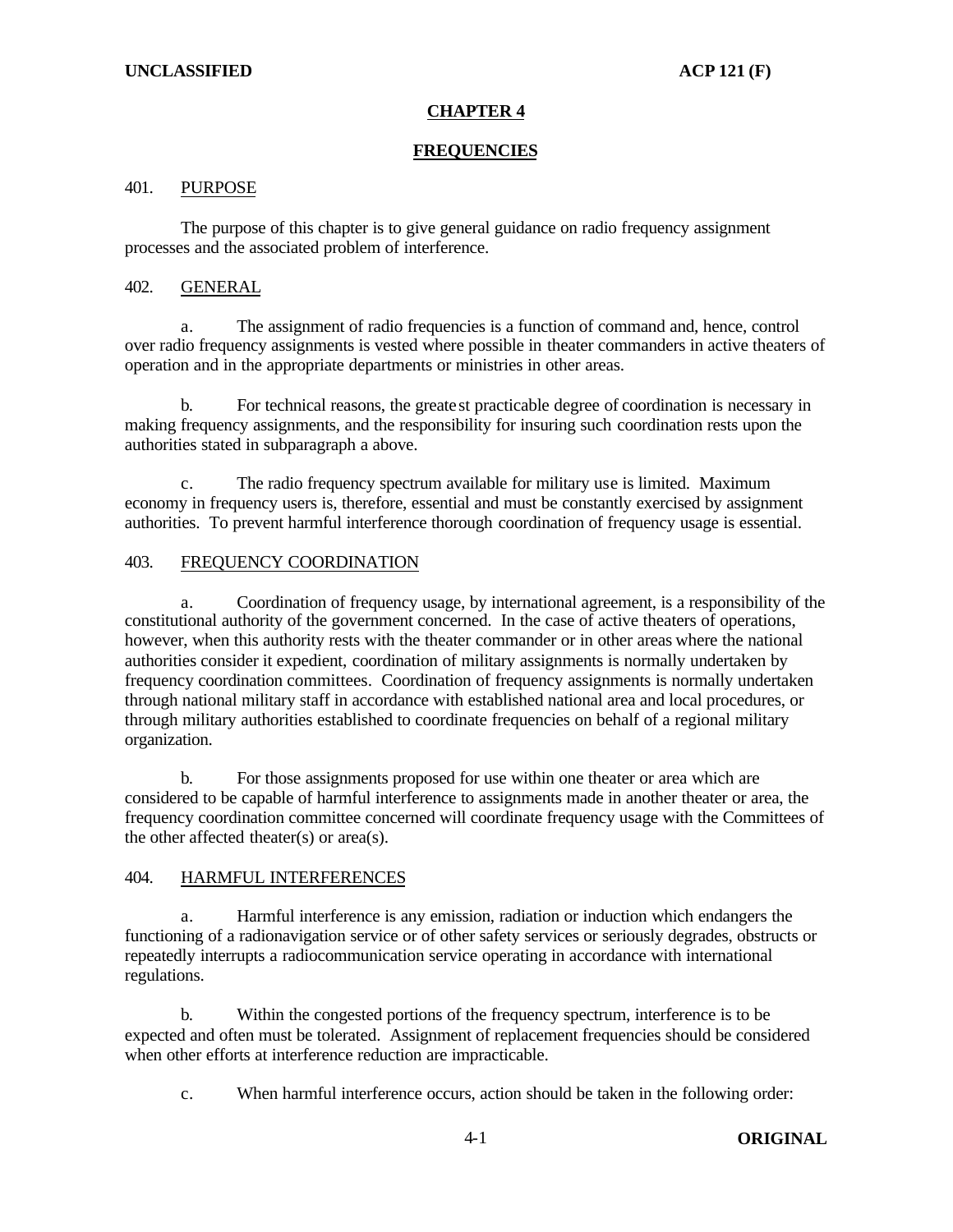## **UNCLASSIFIED ACP 121 (F)**

- (1) Determine the source, if possible.
- (2) If the source is local, endeavour to reduce the interference or eliminate by

direct action.

(3) If local action is impracticable or unsuccessful, report the circumstances to higher authority, in accordance with instructions issued by the theater commander. The report should include the following information.

## **Report of Harmful Interference**

Station causing interference:

- A. Call sign or other identification. (If the Station can be identified the possibility of eliminating the interference is greatly increased.)
- B. Measured frequency.
- C. Type of emission and type of traffic being transmitted.
- D. Measured bandwidth of interfering signal. (Provide lowest and highest frequencies. Indicate model of equipment used for measurement.)
- E. Signal strength. (If field strength motor is not available use scale 1 to 5.)
- F. Nature or severity of interference. (Indicate severity as a percentage of copy (or intelligence) lost due to interference.)

Transmitter station being interfered with:

- G. Call sign or name of command.
- H. Assigned frequency.
- J. Type of emission and type of traffic or signal being transmitted.
- K. Measured bandwidth.
- L. Signal strength.

Receiving station experiencing interference:

- M. Call sign or name of command.
- N. Location: fixed station indicate nearest major city and state or country, mobile station indicate coordinates in degrees of latitude and longitude.
- O. Date and time that interference commenced and duration in minutes. (Example: 251003Z(22), 261130Z(5).)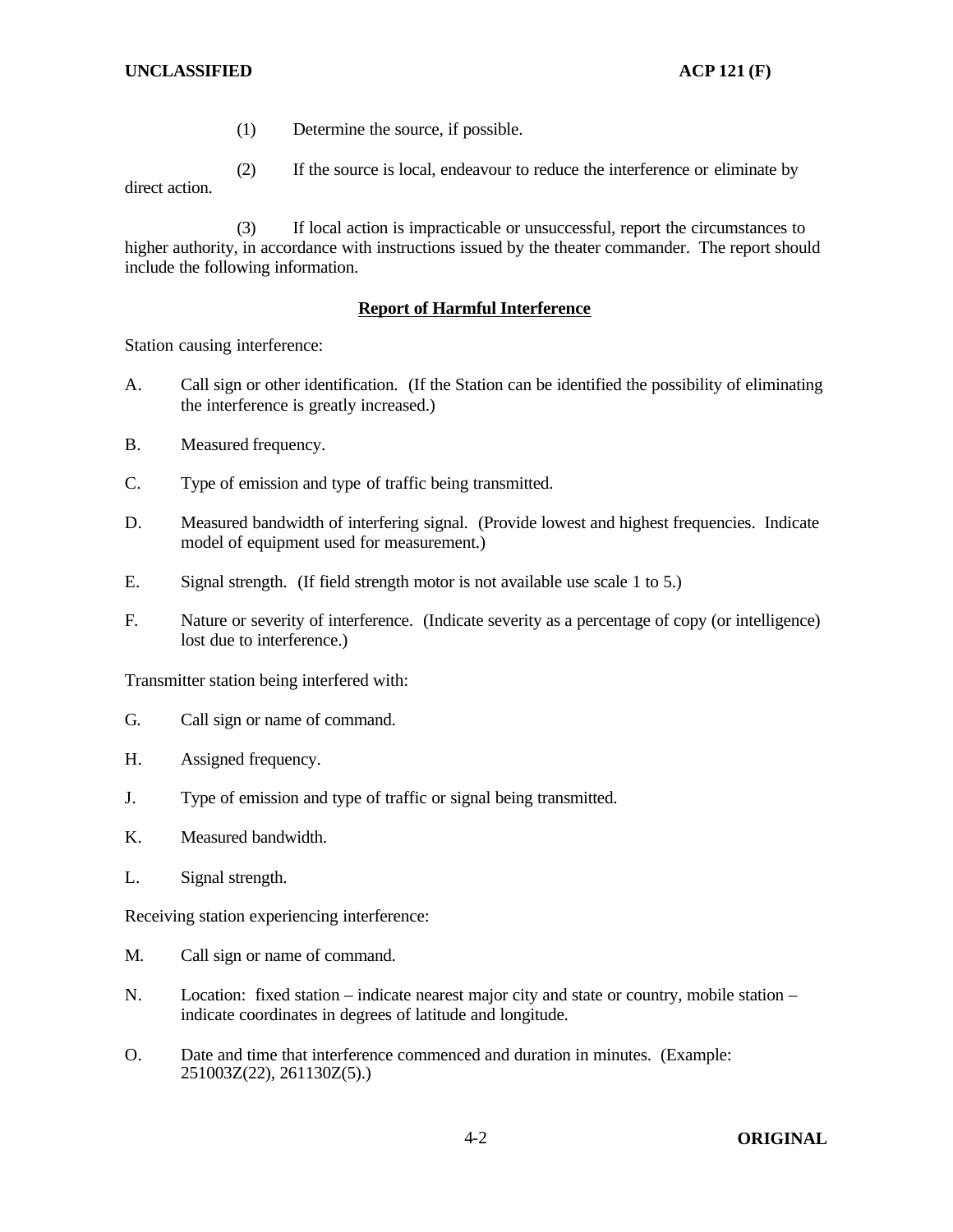## **UNCLASSIFIED ACP 121 (F)**

P. DF fix or bearing of station causing interference, if available.

Q. Requested action or alleviate the interference, and any additional remarks considered useful.

NOTE: An "X" will be indicated after any of the above letters if no information on this particular item is reported.

## 405. FREQUENCY PLANNING

ACP 190 provides guidance and information on frequency coordination, and the allocation and assignment of frequencies to ground, naval and air forces of all command levels.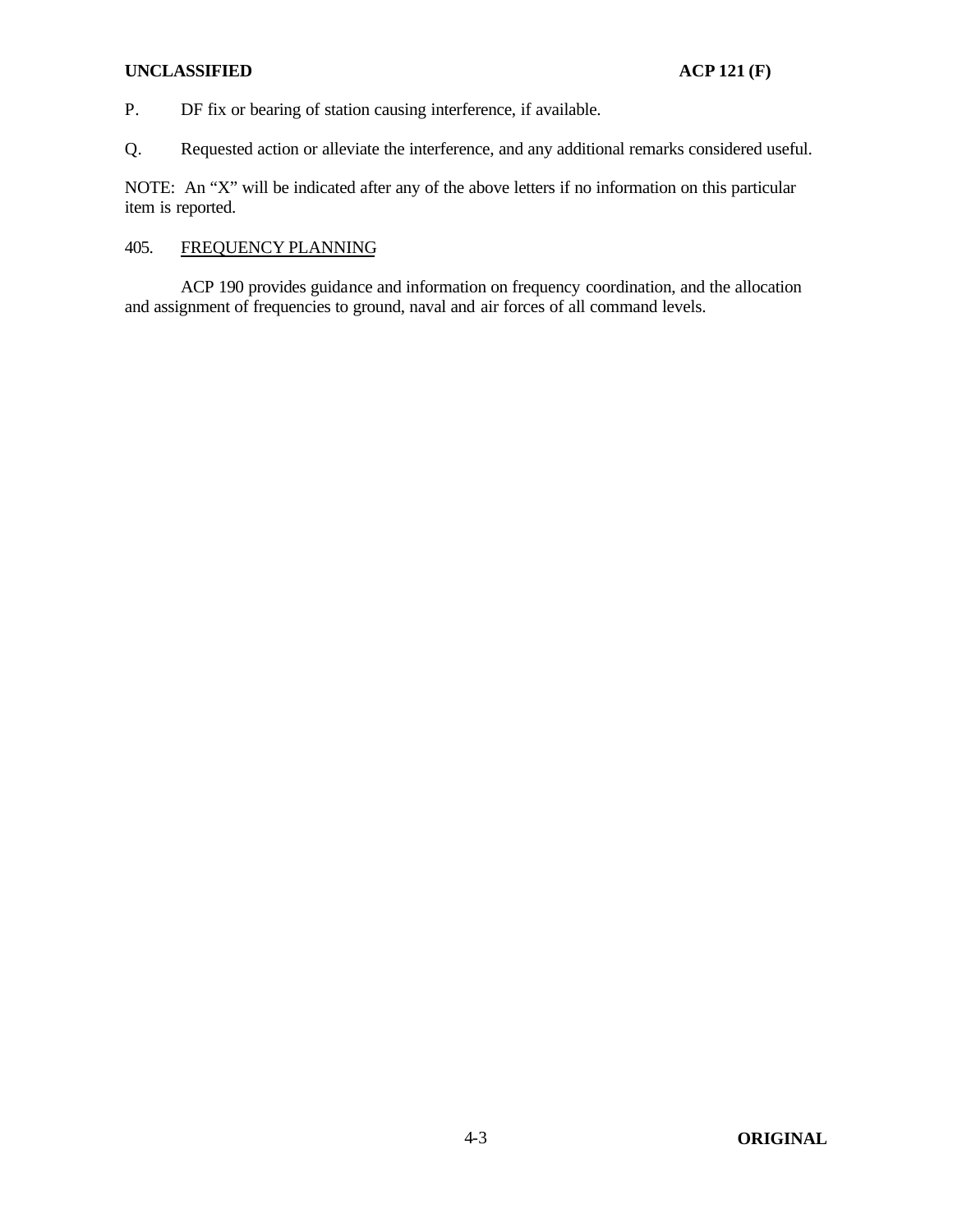#### **CHAPTER 5**

#### **CALL AND ADDRESS COMPONENTS OF MESSAGE HEADINGS**

### **SECTION I**

#### **GENERAL**

### 501. PURPOSE:

a. The purpose of this chapter is to give general guidance on the various call and address components of message headings and the manner in which they are used for station calling and addressing, routine and delivery of messages.

b. Any combination of characters or pronounceable words designated for use in message headings to identify a command, authority, unit, or communication facility, or to assist in the transmission and delivery of messages may be classed as a station or address designator.

## 502. STATION AND ADDRESS DESIGNATORS:

a. Station and address designators encompass four categories, namely: call signs, address groups, routing indicators and plain language.

b. Call Signs and Address Groups – Call signs and address groups consist of many different types as listed below; to avoid confusion, when using the term call sign or address group in other than a general sense, it should be qualified by referring to the specific type call sign or address group involved.

- (1) Call Signs (which may be individual or collective):
	- (a) Indefinite.
	- (b) International.
	- (c) Net.
	- (d) Tactical.
	- (e) Visual.
	- (f) Voice.

(g) Signal letters of ships and signal letters of identification numbers of aircraft when used as international call signals.

- (2) Address Groups (which may be individual or collective):
	- (a) Conjunctive.
	- (b) Geographical.
	- (c) Address Indicating Groups (AIGs).
	- (d) Special Operating Groups (SOGs).

### **ORIGINAL**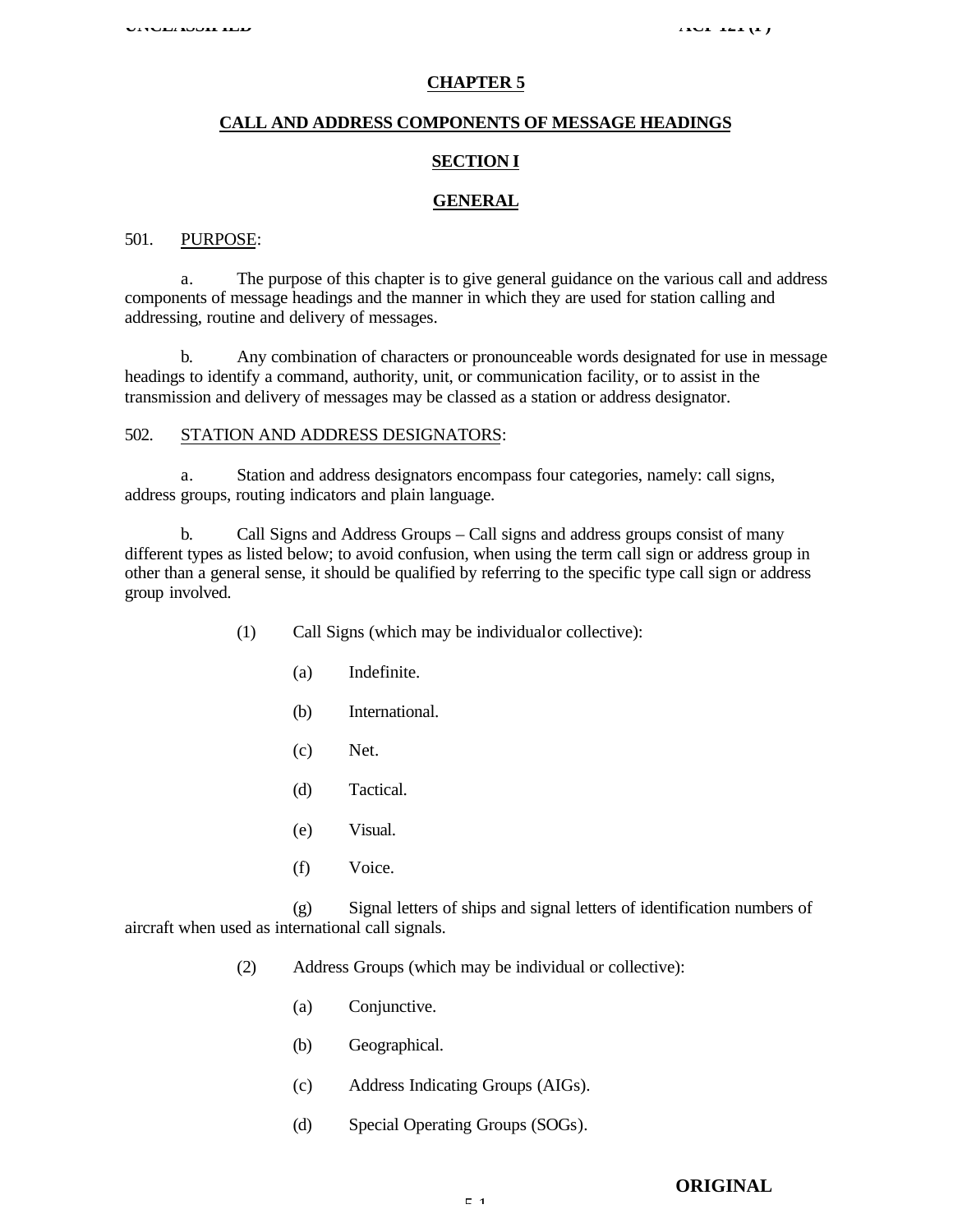c. Routing Indicators – Routing indicators consist of two types, i.e., world-wide and theater.

d. Plain Language – Plain language address designators consist of the assigned title, short title or abbreviation of the command, authority, or unit originating or being addressed by message.

e. Definitions – Definitions of the above categories and specific types are contained in ACP 167 series.

f. Associated Publications – The ACPs associated with the use of call signs and address groups are included in the list of publications contained in Chapter 2, Section V.

#### **SECTION II**

#### **USE OF STATION AND ADDRESS DESIGNATORS**

## 503. GENERAL:

a. Call signs and address groups are used in lieu of plain language for brevity purposes. Both call signs and address groups may become part of a plan for obtaining transmission security.

b. Call signs, address groups and plain language designators may be used in transmission instructions and in the address component of either encrypted or unencrypted messages. Restrictions on the use of plain language station and address designators are given in paragraph 507.

c. When used to obtain transmission security, call signs and address groups are changed periodically so that an activity is not continuously associated with the same call sign or address group. This is accomplished through central random scrambles, systematic rotations or through the process of encryption (paragraph 516).

d. When secure call signs/address groups are used, precautions must be taken to prevent:

(1) Linkage, i.e., association of the new call sign/address group of an activity with the old call sign/address group or the association of two different call signs/address groups of the same activity.

(2) Compromise, i.e., the identification of the activity using a secure call sign/address group.

e. Secure call signs/address groups may be mixed with insecure call signs/address groups in the same heading of encrypted or unencrypted messages, provided linkage or compromise will not result.

f. When messages containing secure call signs/address groups are to be readdressed and retransmitted in their original form, the original secure address must not be altered. The secure call signs/address groups used in the supplementary meeting will be based on the external date-time group of the original message.

#### 504. USE OF CALL SIGNS:

a. Call signs are used primarily for establishing and maintaining communications. Call signs may also be used as address designators when the call sign indicates the addressee or originator.

#### **ORIGINAL**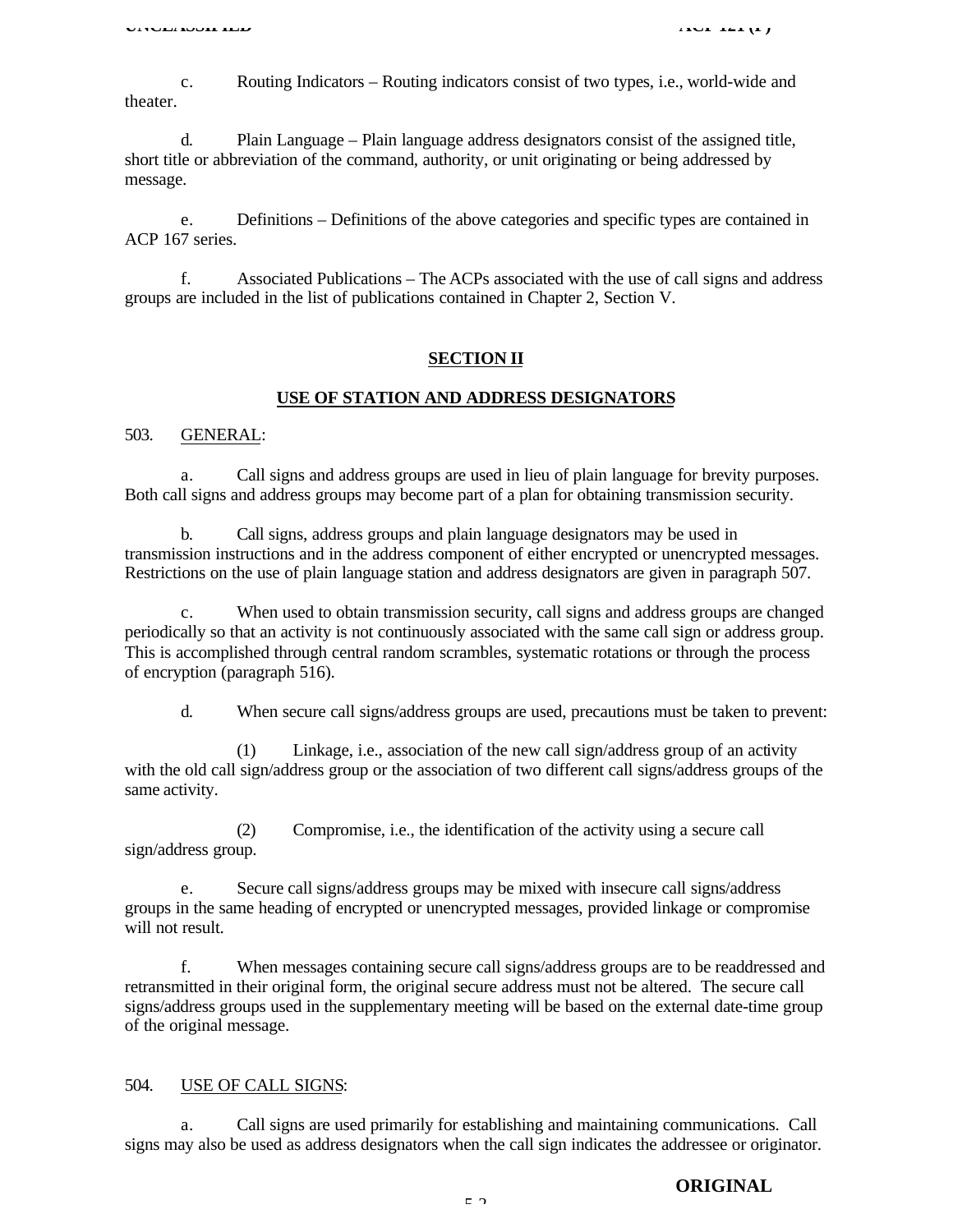b. The use of call signs in message texts should be avoided, except in procedure and service messages. (See paragraph 517b for use when call sign encryption is in effect.)

c. Indefinite call signs are used by warships and merchant vessels when transmitting codress messages or other messages requiring security of origination to shore radio stations. Indefinite call signs are also used in the call when transmitting via broadcast method to ships at sea.

d. Tactical call signs, with the exception of task organization and aircraft tactical call signs, have a limited area of application. They should not be introduced outside of their normal area of application unless the command assigned such call signs has notified all interested commands in advance.

e. Call signs are not to be used in the routing line of messages introduced into or relayed over tape relay facilities. However, call signs are authorized for use in procedure line four of the message format.

f. Unless specific exceptions are authorized for intra-nation or service use, communications stations retransmitting messages which were originated employing visual or voice call signs, shall convert the address portion of the messages to appropriate address designators authorized for use on the circuits over which onward transmission is to be accomplished.

## 505. USE OF ADDRESS GROUPS:

a. Address groups are used primarily for addressing communications. However, in military communications, address groups may, when ordered by allied, national, or service authorities, be used as call signs for establishing and maintaining communications, for instance, by naval commands afloat. In non-military communications, where the use of address groups is obviously not appropriate, either internationally recognized call signs or appropriate plain language address designators should be used.

b. The use of address groups in message texts should be avoided, except in procedure and service messages. (See paragraph 517b for use when call sign encryption is in effect.)

c. In utilizing conjunctive address groups, care must be exercised to ensure that the meaning is completed by the addition of the appropriate address group denoting a specific command or location.

d. The conjunctive address group for: "Headquarters/Administrative Office of \_\_\_  $(at \rightarrow)$  (in  $'$ )" is of particular importance because of its employment.

(1) This conjunctive address group is intended for use when a commander is temporarily absent from his headquarters, flagship or office. Although it will indicate to an outside activity that the commander is temporarily absent, the status of that commander's headquarters/office has not changed and message from it still carry his authority.

(2) Accordingly, messages shall continue to be addressed to the commander even when replying to a message from "Headquarters/Administrative Office of  $(at)$  (in  $'$ )", but shall be routed to his permanent headquarters/office. It is the responsibility of the administrative staff at that headquarters/office to screen the traffic and re-route to the temporary location those messages requiring the personal attention of the commander.

(3) The conjunctive address group meaning "Headquarters/Administrative Office of  $\frac{d}{dx}$  (at  $\frac{d}{dx}$ ) (in  $\frac{d}{dx}$ )" will, therefore, be used only:

5-3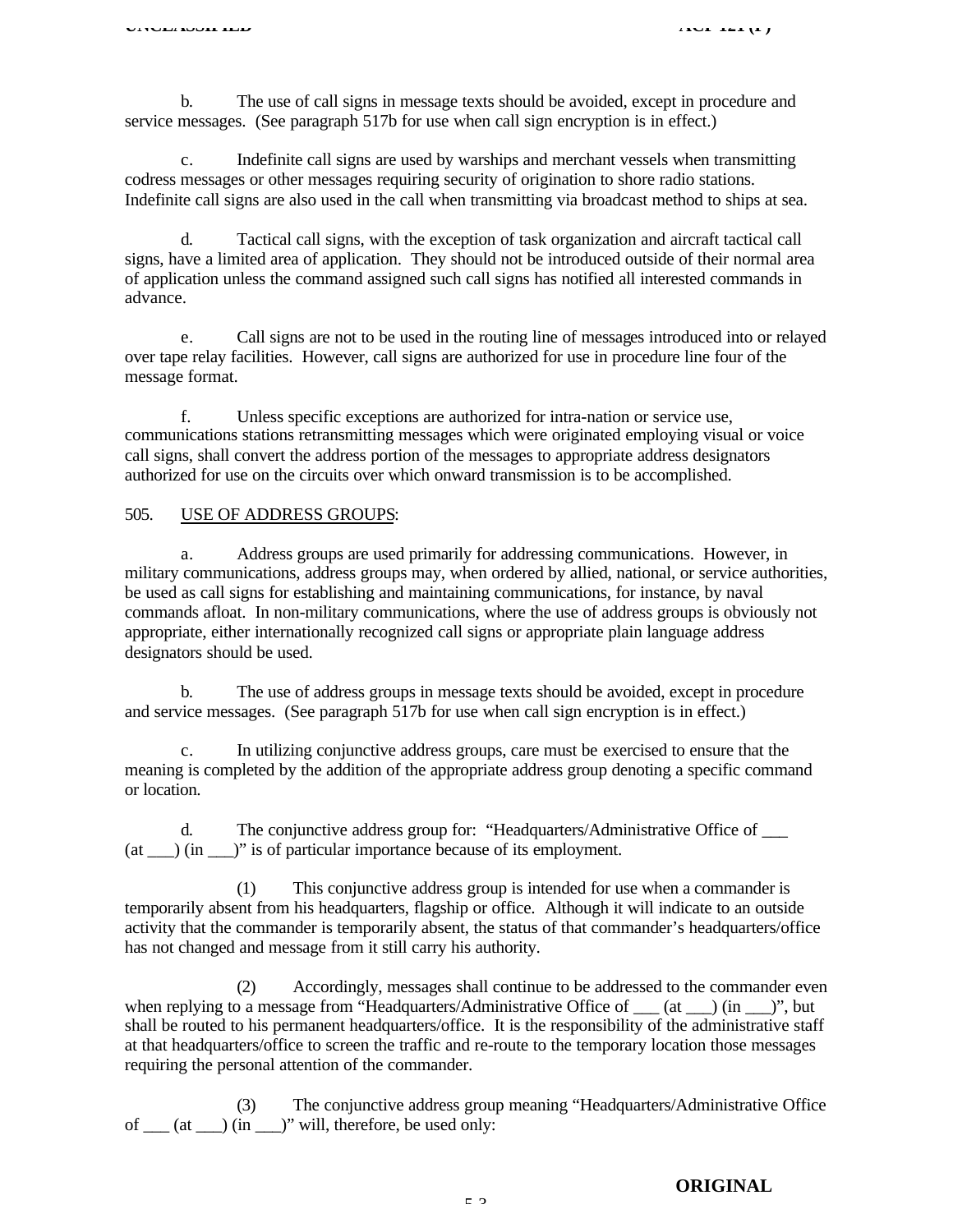(a) As the originator's address group in messages originated by the administrative staff during the absence of the commander.

(b) As an action or information addressees in a message originated by the commander which he desires his administrative staff to receive.

(4) References to messages originated by "Headquarters/Administrative Office of \_\_\_ (at \_\_\_) (in \_\_\_)" shall contain the plain language designator "Headquarters/Administrative Office of  $\rule{1em}{0.15mm}$  (at  $\rule{1em}{0.15mm}$ ) in the reference.

(5) The conjunctive address group or plain language address designator for "Headquarters/Administrative Office of \_\_\_ (at \_\_\_) (in \_\_\_)" will not be used in any form or combination for calling or answering on a circuit or net.

(6) When, in the judgement of the commander, the above arrangements will not suffice, he may prescribe such special arrangements as are necessary to insure the expeditious delivery of traffic. In such a case consideration must be given for the possibility of non-delivery and to the additional load imposed upon communications personnel.

(7) It is the responsibility of the commander to inform all who need to know, including the communications activities serving or expected to serve him, of such special arrangements.

e. Geographical address groups should be included as a part of an address designator only when necessary to complete the titles of addressees or originators, in which case they are used in combination with a conjunctive address group. Geographical address groups should not be used with the names of naval or merchant ships or the titles of comments afloat (except where a geographical address group is required to complete the conjunctive address group, e.g., SOPA TRINCOMALEE).

f. Address Indicating Groups (AIGs):

(1) An AIG is a form of military address designator representing a predetermined list of specific and frequently recurring combinations of action and/or information addressees. The identity of the originator may also be included if the AIG is used frequently by any one originator. Each AIG is numbered for ease in identification. An address group is assigned to each AIG for use as an address designator. AIG numbers may also be used as plain language address designators when appropriate.

(2) The purpose of AIGs is to increase the speed of traffic handling and to reduce the length of the address component. Address indicating groups can be used whenever suitable, irrespective of whether the message concerned is unclassified or classified, unencrypted or encrypted, or in plaindress or codress form. (See paragraph 508 for additional information concerning AIGs.)

g. Special Operating Groups (SIGs)

Special operating groups comprised of four letters and identical in appearance with address groups, are provided for use in the headings of messages to give special instructions. They are not to be used until a nation or service has promulgated instructions authorizing their use. They must always be encrypted. They may be used simply, or with encrypted or unencrypted call signs or address groups.

#### 506. USE OF ROUTING INDICATORS

a. Routing indicators are primarily station designators and have the fundamental purpose of indicating routing through teletypewriter tape relay systems.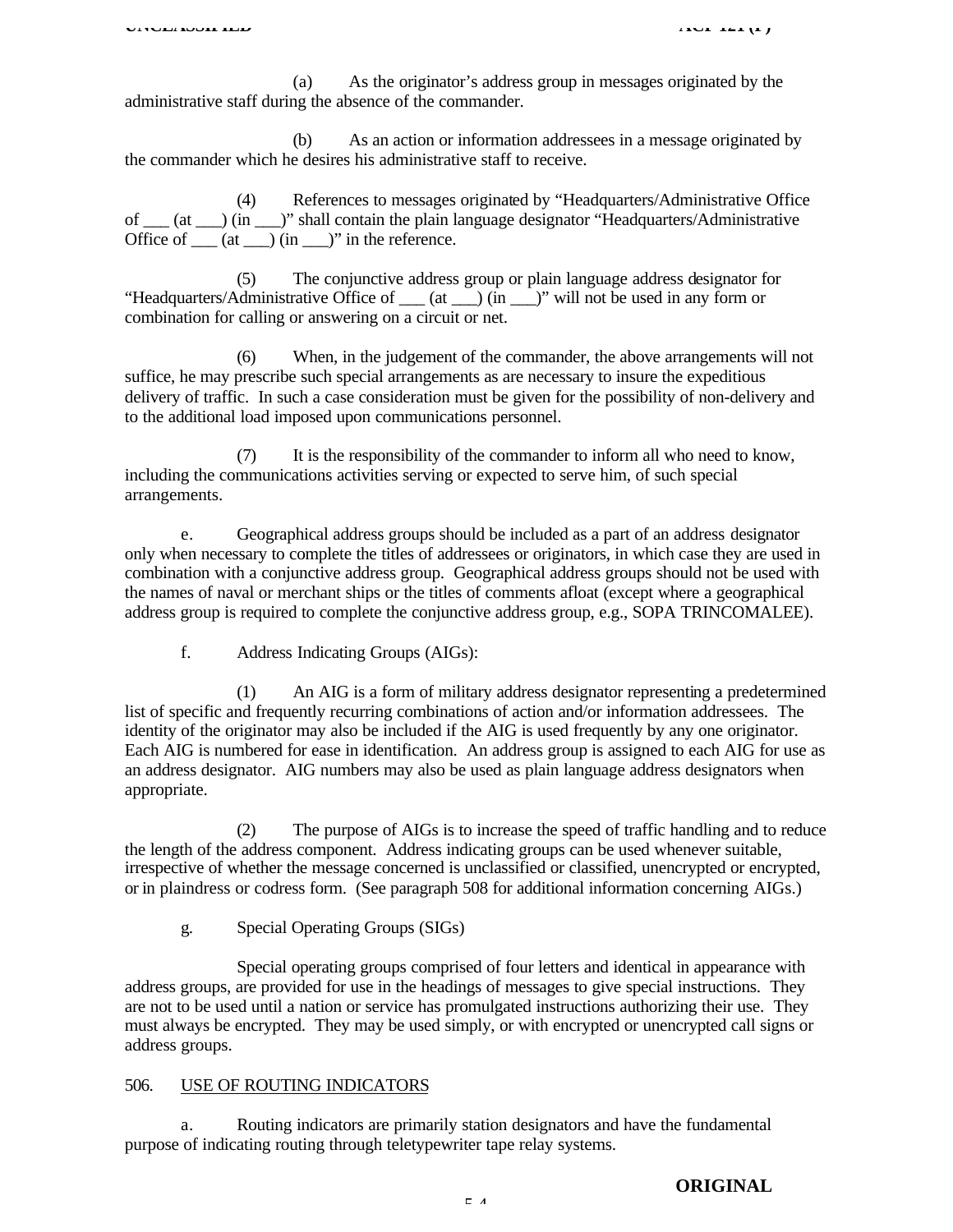b. Routing indicators may be used in lieu of address designators in procedure messages and service messages (except cryptoservice messages) addressed to communications activities of tape relay networks, except when refiled commercially, in which case the address must be in plain language.

#### 507. USE OF PLAIN LANGUAGE STATION AND ADDRESS DESIGNATORS:

a. Plain language designators are not authorized for use in lieu of call signs, address groups or routing indicators in establishing and maintaining communications. Use of plain language in the address component of encrypted messages should be contingent upon consideration of the security implication involved. Plain language designators may not be used in conjunction with call signs or address groups. Plain language is only authorized for use in addressing communications.

(1) With unencrypted messages when call signs or address groups are not

available.

- (2) With encrypted messages which must be filed by non-military means.
- (3) When so directed by national, service or allied authority.

b. The use of plain language address designators in the heading of codress messages is prohibited, except when non-military refile is required. If necessary to refile a codress message to one or more of its addressed by non-military means, the plain language designator(s) of only such addressee(s) which the non-military agency serves shall appear in the message heading. The plain language designator of the station filing the message may be shown as the message signature, if this is required by the commercial company's rules.

c. Unless required by appropriate directives, plain language geographical place names shall be used only when necessary to complete the plain language titles of addressees of originators. Plain language geographical place names shall never be used in connection with names of naval or merchant ships or the titles of commands afloat.

## 508. ADDRESS COMPOSITION AND USE OF ADDRESS INDICATING GROUPS (AIGs):

a. AIGs are divided into two major categories; those for use by and with national military commands or authorities and those for use by and with allied military commands or authorities. AIGs are allocated by block to allied nations and commands (paragraph 510b). From the block of AIG numbers allocated, each nation or command should provide AIGs of permanent composition requiring national publications or ACPs. AIGs of temporary composition requiring only local promulgation should also be provided from the allocated block.

(1) National AIGs should be composed of national military command titles.

(2) Permanent allied AIGs which must be recorded in ACPs may be composed of allied military command titles within the allied military command structure, command titles of national military forces under the operational control of allied commanders, and certain national military command titles not part of the allied command structure. The latter may be included only after agreement between the allied authority and the nation concerned.

(3) Allied temporary AIGs for local promulgation may include the categories shown in subparagraph (2) above. Subordinate national military command titles may be included if there has been prior agreement by the allied commander and the senior national area commander of the nation concerned.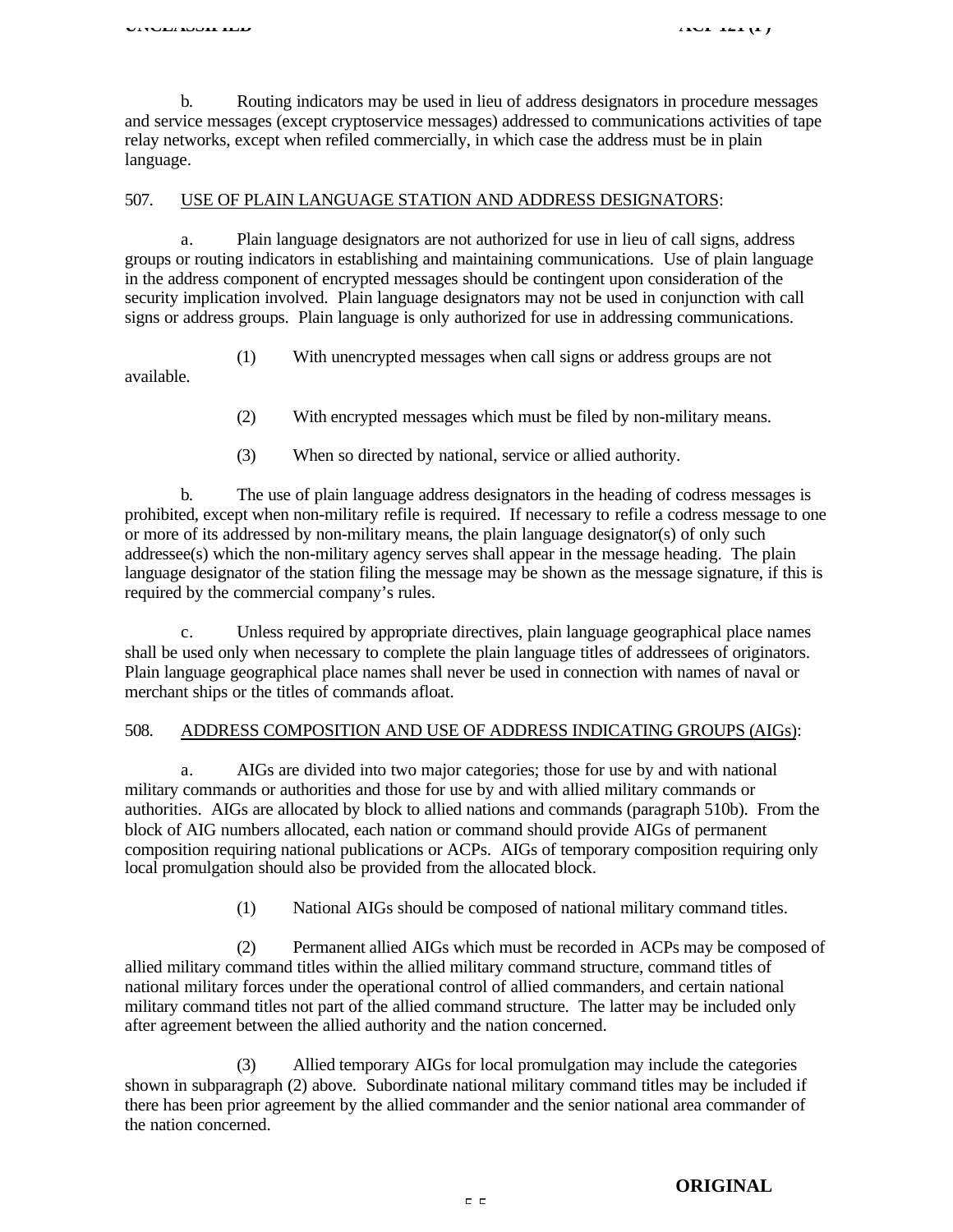(4) The AIGs described in (2) above may be used for any purpose, while the AIGs described in (3) above should be used only for the purpose designated.

b. AIGs should be confined to address compositions of a permanent nature. They are normally composed of five or more addressees, one of which may be the originator. Mobile addressees, such as certain commands afloat, individual ships or aircraft units, which may move from area to area and are thus subject to a change of operational control, should not be included in AIGs assigned primarily for addressing a permanent combination of addressees. The addressing of mobile commands is accomplished as follows:

(1) When these mobile addressees require infrequent receipt of a particular AIG addressed message, the provisions of subparagraph g below apply.

(2) If a large number of commands afloat will require frequent or constant receipt of a specific AIG addressed message the phrase "All  $(*^*)$  commands afloat (in area<sup>\*\*</sup>) copying this broadcast, concerned with (or interested in) the type message described in column 5 of the AIG" may be included in either the action or information column, as appropriate. The communications activity serving the authority using the AIG designates the appropriate broadcast by operating signals.

c. Messages may be addressed to all addresses of a collective type; such as all Air squadrons, or naval control of shipping officers, provided all addresses are listed individually below the collective title in the action or information columns, as appropriate.

d. A concise AIG descriptive title may be included. Descriptive titles assigned to AIGs do not preclude use of a particular AIG for other type messages, provided the text sufficiently identifies the message as other than that shown in the descriptive title.

e. Responsible commanders and authorities may request assignment of an AIG to a fixed combination of addressees to which messages are frequently addressed. The command or authority requesting assignment of an AIG will be the cognizant authority for that AIG, and will be listed in parentheses below the AIG number in column 1 of the AIG format.

f. The cognizant authority is responsible for forwarding modifications to AIGs as they occur, and reviewing the AIG at least quarterly for continued requirement and necessary modification. Requests for permanent modification by other than the cognizant authority shall be forwarded to the cognizant authority to insure that the requested modifications do not detract from the intended use of the AIG.

g. If all addressees of a particular message are not contained in any AIG, the most appropriate AIG may be selected and action and/or information addressee(s) may be added to or exempted from the address using the appropriate address designators, or, if appropriate, include in the text. There is no limitation upon the number of addressees that may be added to or exempted from the address of an AIG. However, care must be taken not to create a longer address than if single address designators were used for all addressees. If the same list of addressees is to be added to or exempted from the composition of an AIG regularly, the AIG should be modified as explained in paragraph 508f above. When call sign encryption is in effect and call signs and address groups, which normally would be encrypted, are added to or exempted from the address of and AIG, these call signs and address groups must always be encrypted, using the proper call sign encryption method. Express approval of the cognizant authority must be obtained before addressees may be exempted from AIGs designed for a special purpose, as designated in the descriptive title of the AIG.

 $\overline{1}$ 

<sup>\*</sup> Insert nationality, service or allied organization, as appropriate.

<sup>\*\*</sup> Insert national, service or allied area designation, if required.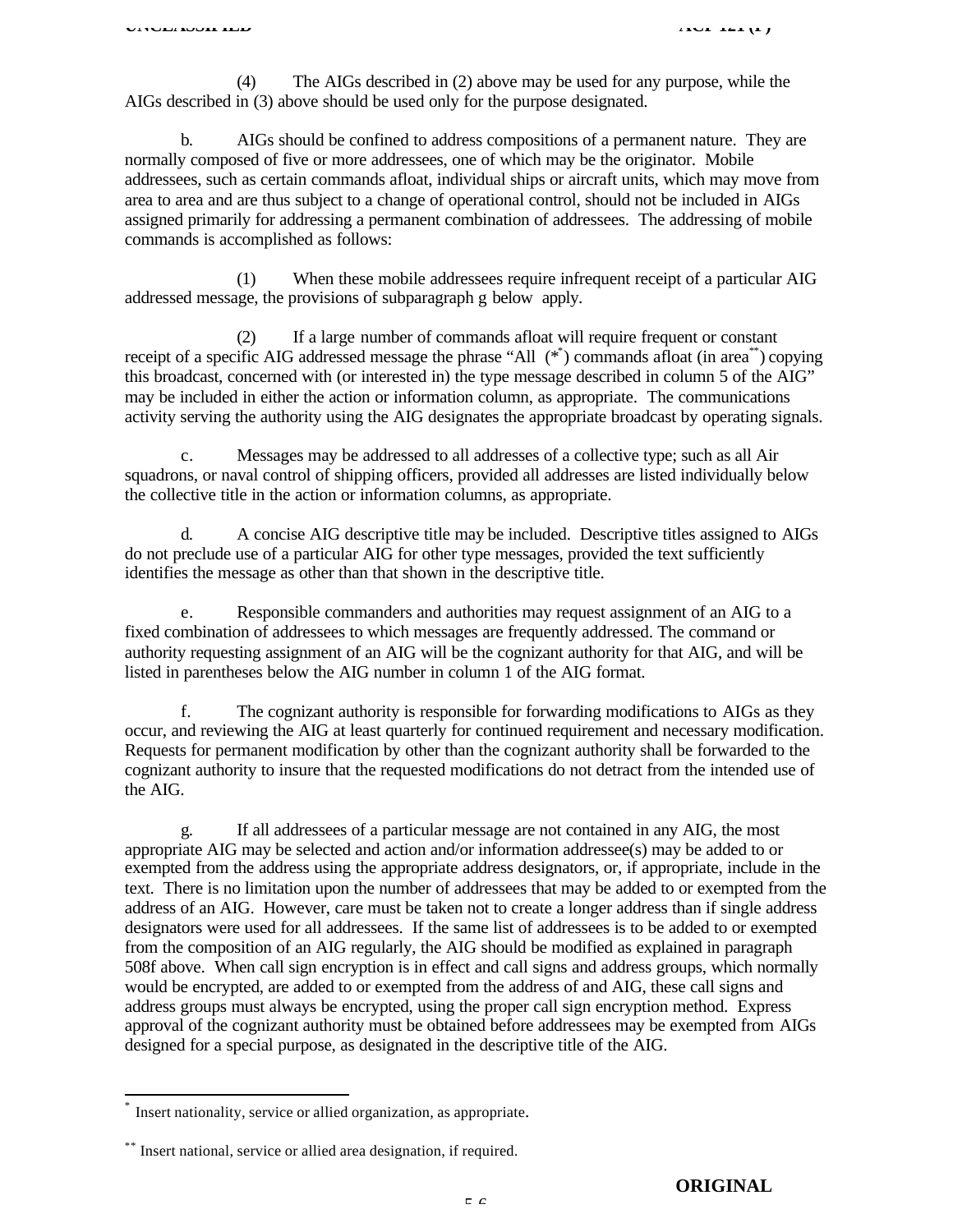h. AIGs may be used in conjunction with other AIGs to form the TO address (format line 7). However, if a particular addressee is listed in more than one AIG used, precaution must be taken to prevent duplicate delivery.

i. In the interest of standardization, AIG listings in appropriate publications are arranged as follows:

| Column 1            | An AIG number for identification purposes. The cognizant authority<br>for the AIG number is also inserted in this column in parentheses.                                                                                                                                                                                                                                    |
|---------------------|-----------------------------------------------------------------------------------------------------------------------------------------------------------------------------------------------------------------------------------------------------------------------------------------------------------------------------------------------------------------------------|
| Column 2            | The originator's title in cases where specific combinations of<br>addressees are invariably addressed by a predetermined originator.<br>In certain instances, an AIG may be compiled for the purpose of<br>permitting more than one command to utilize the AIG when<br>originating messages to the same combination of addressees. In this<br>case, Column 2 is left blank. |
| Columns 3<br>$\&$ 4 | Military action and/or information addressees, or their authorized<br>short titles, as appropriate. Addressees should be limited to those for<br>whom delivery can be accomplished through normal military<br>communications channels.                                                                                                                                      |
| Column 5            | A concise descriptive title, if required.                                                                                                                                                                                                                                                                                                                                   |
| Column 6            | The assigned address group.                                                                                                                                                                                                                                                                                                                                                 |

j. The appropriate format lines in the message address component shall be used. In the case of plaindress messages, the AIG number or its address group will always appear in the "TO" line. Additional action and information addressees will appear in the "TO" line or "INFO" line as appropriate. When necessary and when not already provided, the originator's title will appear in the "FM" line.

#### **SECTION III**

#### **COMPOSITION AND ALLOCATION**

#### 509. COMPOSITION AND ALLOCATION OF CALL SIGNS:

a. The Call Sign Allocation Plan is as follows:

(1) The International Call Signs allocated to individual nations are reflected in the Table of Allocation of International Call Signs Series contained in the effective edition of the International Telecommunication Union (ITU) Radio Regulations. The first two characters of each call sign, whether two letters or one number and one letter in that order, identify the nationality of the using station. In certain instances where the complete alphabetical block is allocated to a single nation, the first letter is sufficient for national identity. Individual assignments are made by appropriate national assignment authorities from national allocations. Future expansion of the table of allocations may require introduction of a new series for allocation to individual nations. This new series would have for its first three characters a letter, a number, and a letter, in that order. Allocations having an initial character the letters B, F, G, I, K, M, N, Q, R, U, or W would be excluded from this new series.

International call signs consisting of three or more characters generally identify stations as follows: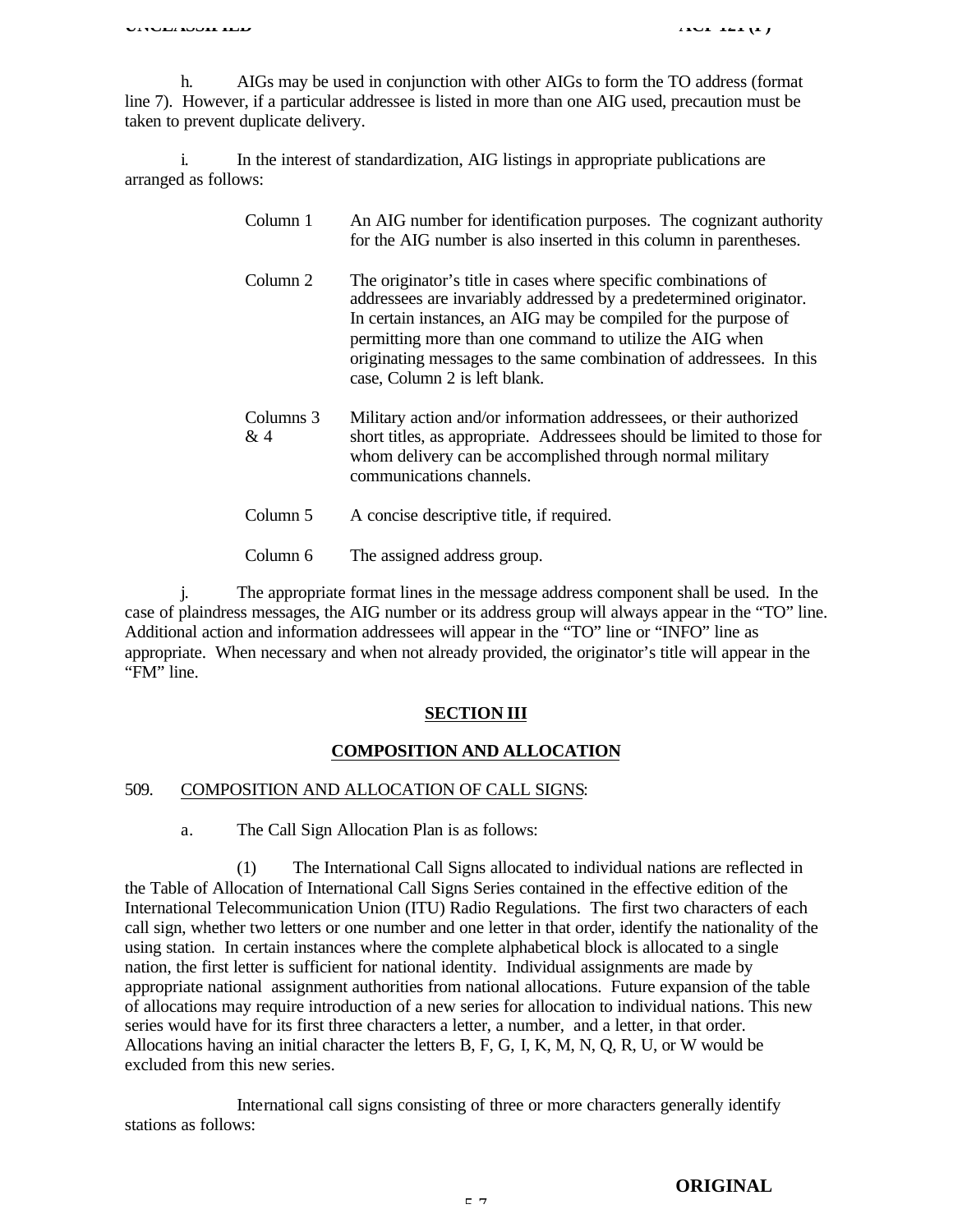| <b>Land and Fixed Stations</b> | - Three characters (the third character must always be a letter).<br>These call signs may be expanded by one to three numerals.                                 |
|--------------------------------|-----------------------------------------------------------------------------------------------------------------------------------------------------------------|
| <b>Ship Stations</b>           | - Four characters (the third and fourth characters must always be<br>letters). Numerical expansion is permitted for ship's survival<br>craft stations.          |
| <b>Aircraft Stations</b>       | - Five characters (the third, fourth and fifth characters must always<br>be letters). Numerical expansion is permitted for aircraft<br>survival craft stations. |

## **TABLE OF ALLOCATION OF INTERNATIONAL CALL SIGNS**

(Note: See ACP 100 ( ), paragraph 11A for specific allocations.)

(2) Military call signs consist of the following letter-numeral combinations:

| (a) | Letter number number letter    |               |                        |
|-----|--------------------------------|---------------|------------------------|
|     | Letter number number number    |               |                        |
|     | Number number letter letter    | $\mathcal{E}$ |                        |
|     | Number number letter number    | $\lambda$     |                        |
|     | Number letter number letter    |               | ACP 110 series         |
|     | Number letter number number    | $\mathcal{E}$ |                        |
|     | Number letter letter letter    |               |                        |
|     | Number letter letter number    |               |                        |
|     | Letter letter number letter    |               |                        |
|     | Letter letter number number    | $\mathcal{E}$ |                        |
| (b) | Letter number letter number    |               | ACP 113 series         |
| (c) | Letter number letter letter    |               | ACP 112 series         |
| (d) | Letter letter letter number    |               | ACP 100 series         |
| (e) | Letter, letter, letter, letter |               | ACP 113 and 147 series |
| (f) | Number number number letter    |               | 147 series             |
|     | Number number number number    |               |                        |

(3) Certain other combinations of words or numerals, letters or characters, are allocated as call signs to be used for visual and voice identification of ships, aircraft, tactical, organizations, and task forces, and are listed in appropriate publications. For voices communication, characters when used are normally phoneticized.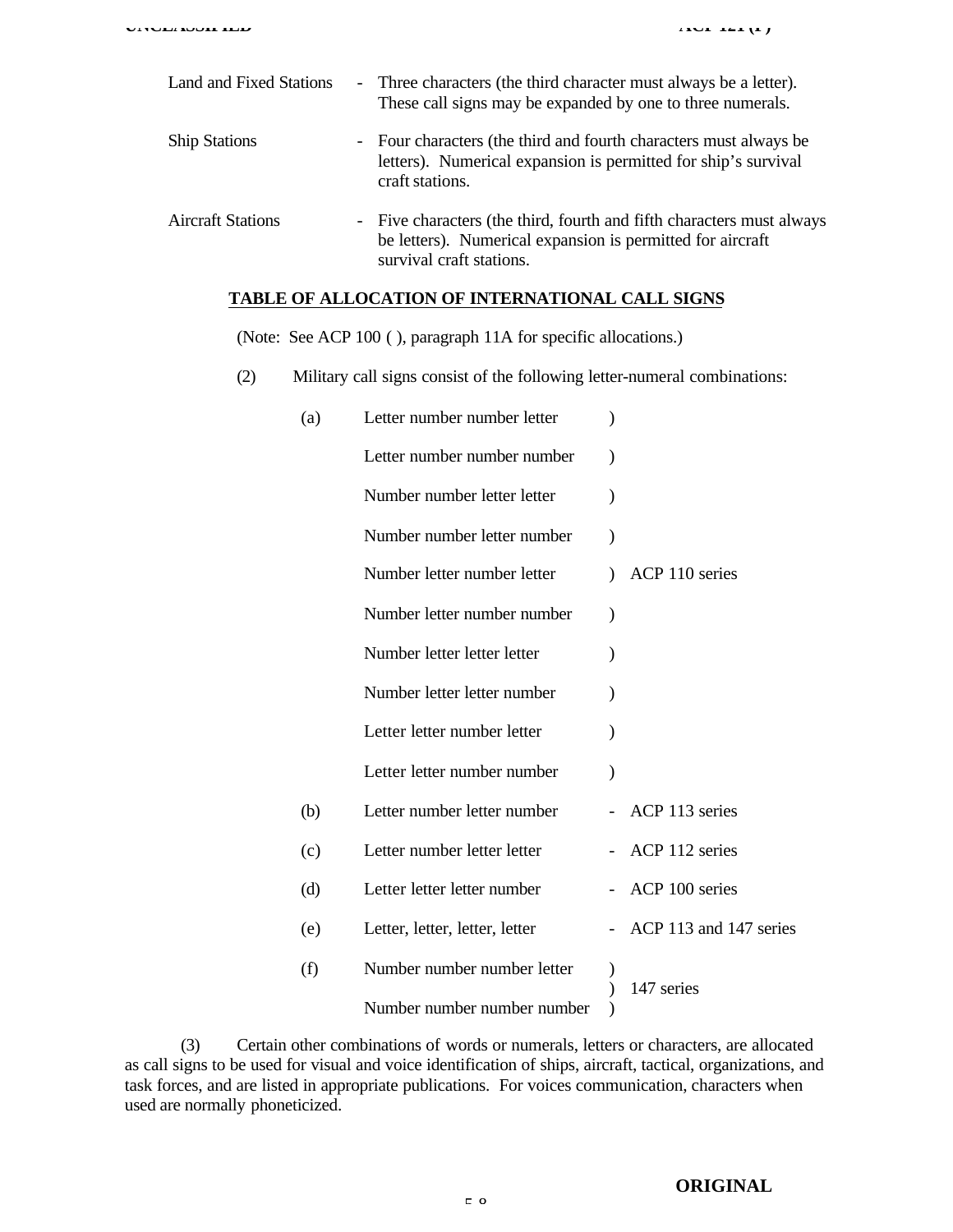## 510. COMPOSITION AND ALLOCATIONS OF ADDRESS GROUPS AND ADDRESS INDICATING GROUPS

a. Address Groups - Address groups are derived from the following blocks of four letter combinations:

|                                               | AMAA -AOZZ. BAAA - BZZZ. DRAA - DTZZ. EKAA - EZZZ. HAAA - HDZZ HEAA - HGZZ.                             |  |
|-----------------------------------------------|---------------------------------------------------------------------------------------------------------|--|
|                                               | HNAA - HNZZ.       HSAA - HSZZ.       HVAA - HVZZ.     HZAA - HZZZ       JTAA - JVZZ       JYAA - JZZZ. |  |
|                                               | LYAA - LYZZ.     ODAA - OMZZ.     SNAA - SUZZ       XYAA - XZZZ.     YAAA- YAZZ     YIAA - YLZZ         |  |
| YOAA - YRZZ.     YTAA - YUZZ.     YZAA - YZAA |                                                                                                         |  |

b. Address Indicating Group (AIG) Allocation Table: (Note: See ACP 100 ( ), paragraph 12B for specific allocations.)

#### 511. COMPOSITION OF ROUTING INDICATORS

a. General - The Combined Routing Indicator Plan has been developed to satisfy the requirement of both strategic/world-wide networks and tactical/theater type networks. Routing indicators are used in teletypewriter relay networks and in teletypewriter point-to-point or switchboard operations; routing indicators are also used by some nations in automatic data processing systems. This flexibility and compatibility lends itself to network and transmission mode integration.

b. Combined Routing Indicator Plan (Strategic/World-Wide) - The plan is designed to meet the requirement of both intra-network and inter-network operation of military communications systems. It provides for expansion, both in intra-network facilities and in the number of inter-related networks. Strategic/world-wide routing indicators should not be used within tactical/theater networks for routing purposes or to indicate delivery responsibility. To facilitate relief of messages, however, it is permissible to transfer messages into tactical theater networks without deleting strategic/world-wide routing indicators from the message heading.

- (1) The following factors are reflected in routing indicator assignment:
	- (a) National or international affiliation and service (when required) of

the station.

(b) The geographical area in which the station is located or area from

which it is served.

(c) Network status of the station, ie, major or minor relay, or tributary

stations.

(2) Routing indicators will consist of not less than four, and not more than seven letters, including suffixes. (This does not restrict the use of letters in excess of seven for intranetwork purposes; routing indicators consisting of more than seven letters will not be transferred between networks except by specific bilateral agreement of the network authorities concerned.)

(3) The first two letters are pre-allocated as shown in the Routing Indicator Delineation Table on page 5-10. The third letter is initially pre-allocated, but may also be assigned by the cognizant national or international authority, in accordance with the provisions of subparagraph (4) (c) 2 and 3 below. The fourth and subsequent letters are assigned by the cognizant national or international authority, in accordance with the provisions of subparagraphs (4) (d) and (e), below.

(4) The intent of allocated letters and of letter position is as follows: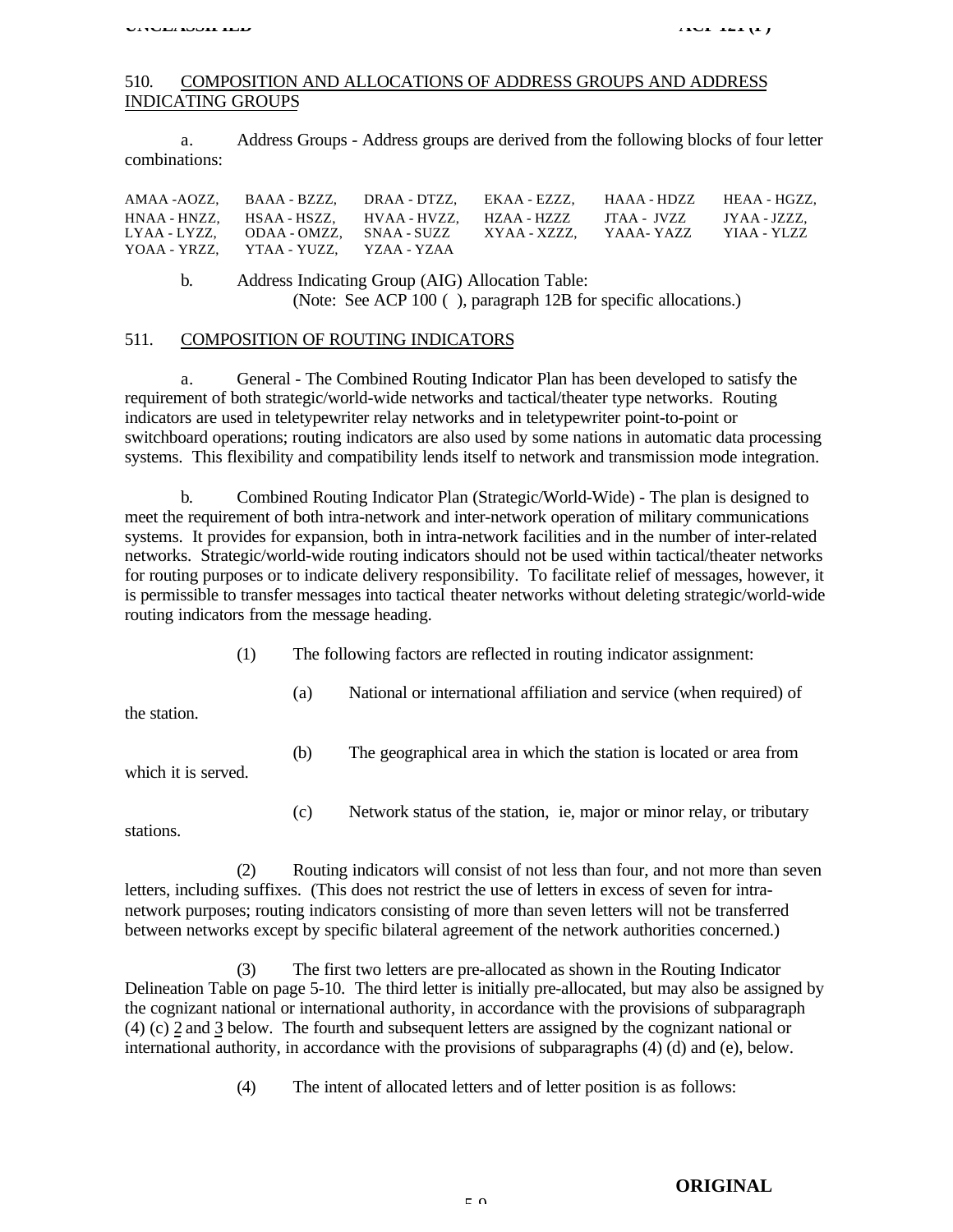(a) First Letter - The letter R or the letter "Q" appears as the first letter and distinguishes strategic/world-wide routing indicators from call signs, address groups and theater routing indicators. (But see paragraph 511b (4) (b) below.)

(b) Second Letter - this letter, in conjunction with the first letter, identifies the nation or international alliance to which allotted. The letter "Q" will be used as a first letter when the identification capabilities of "R" have been exhausted, that is when twenty-six nations and international alliances have been allotted second letters in conjunction with R. The letter "J" is reserved for the national reallocation in conjunction with a third letter (sub paragraph (4) (c) 3 below. (The assigned routing indicator will not, in all cases, identify the national or international affiliation of a station since some stations may be served by, or be tributary stations of, the network facilities of another nation or international alliance.)

(c) Third Letter - This letter position serves the following purposes:

1. Normally identifies the geographical area in which a station is located or from which it is served.

2. Exceptionally, may be used by nations or international alliances irrespective of geographical area for specific alternative purposes, such as when the capacity of assigned second letters is insufficient to meet the requirement, or when more than one geographical area is involved as in the case of a tributary actively connected to two different major relay stations.

3. In conjunction with the second letter "J", may be reallocated, on a national basis, to a country not listed in the table. Such reallocations will not be published in the basic ACP 121, but may be listed in the supplements of the sponsoring nation.

(d) Fourth Letter - This letter position serves a dual purpose as follows:

1. Indicates major relay stations, as generated by assignment requirements.

2. Identifies the service or other national/international entity, as shown in the delineation table.

(e) Fifth and Following Letters - These letters and positions, when added to the four letters of a major relay routing indicator, designate the minor relay or tributary stations of that major relay station.

(f) The letter "C" and all two-letter combinations "CA" through "CZ" are reserved for suffixes to relay station routing indicators. A meaning is prescribed for each authorized suffix. Suffixes are intended to aid the routing of messages for processing purposes or localized action by the relay station or any of its supplementary sections and facilities. The use of these suffixes for intra-network messages is optional but they are not authorized for use on joint or combined messages unless shown in the routing columns of the encode sections of the ACP 117 Series, Allied Routing Indicator Book. The meanings of authorized suffixes are as follows:

- C Local delivery or refile in page form is required. (Used to designate the entire terminal section or the principal tributary station of a relay station.
- CA National use, optional.

**ORIGINAL**

 $5-10$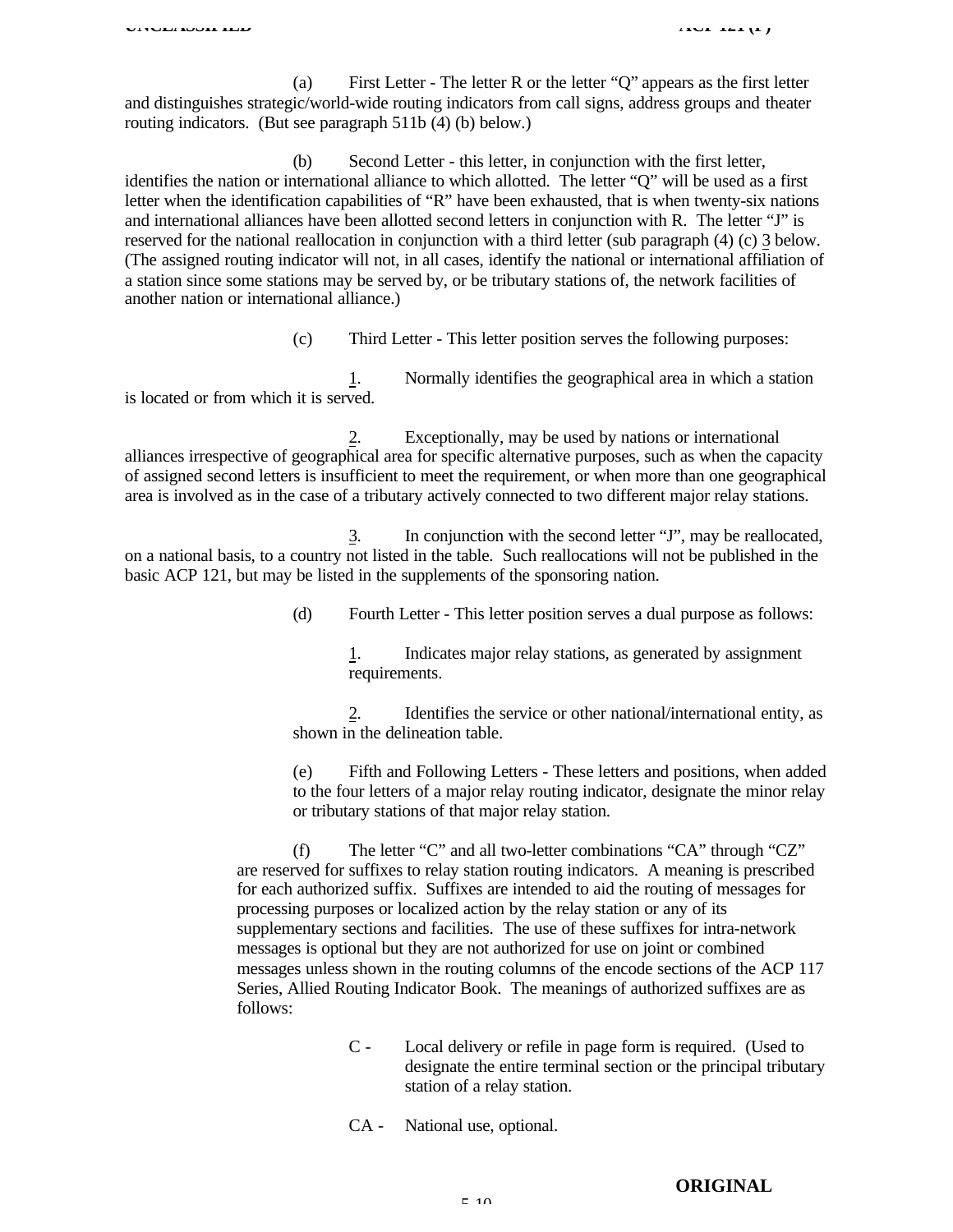- CF Section which accomplishes delivery of traffic by broadcast methods.
- CI Section which coordinates routing information.
- CM Section which prepares tape copies for retransmission.
- CN Electrical conference facility or section.
- CP Circuit/facility control point
- CR Cryptocenter.
- CS Section dealing with service messages.
- CT Section which accomplishes delivery of traffic by telephone.
- CU Section which accomplishes delivery of traffic to commercial carriers.
- CW Section which relays traffic by radio telelglraph (CW).
- CX Section which uses tape relay methods for delivery of traffic to activities served by a military or commercial teletypewriter exchange system.
- CY National use, optional.

(5) Major and minor relay stations are designated in accordance with the following criteria:

(a) Major Relay Station: - A relay station is normally designated as a major relay station under either of the following conditions:

- 1. When two or more trunk circuits connected thereto provide an alternate route.
	- 2. To meet command requirements.

(b) Minor Relay Station: - A relay station is designated as a minor relay station when it has relay responsibility, but does not provide an alternate relay route.

(6) Major and minor relay stations are identified by the number of letters in their routing indicators as follows:

- (a) Major Relay Station Four letters.
- (b) Minor Relay Station Five or more letters.

c. Combined Routing Indicator Plan (Tactical/Theater) - The plan is designed to meet requirements of military communications systems self-contained within a command/theater, or which support a homogenous purpose or activity. Except for the differences outlined below, this plan is identical with the strategic/world-wide plan.

#### **ORIGINAL**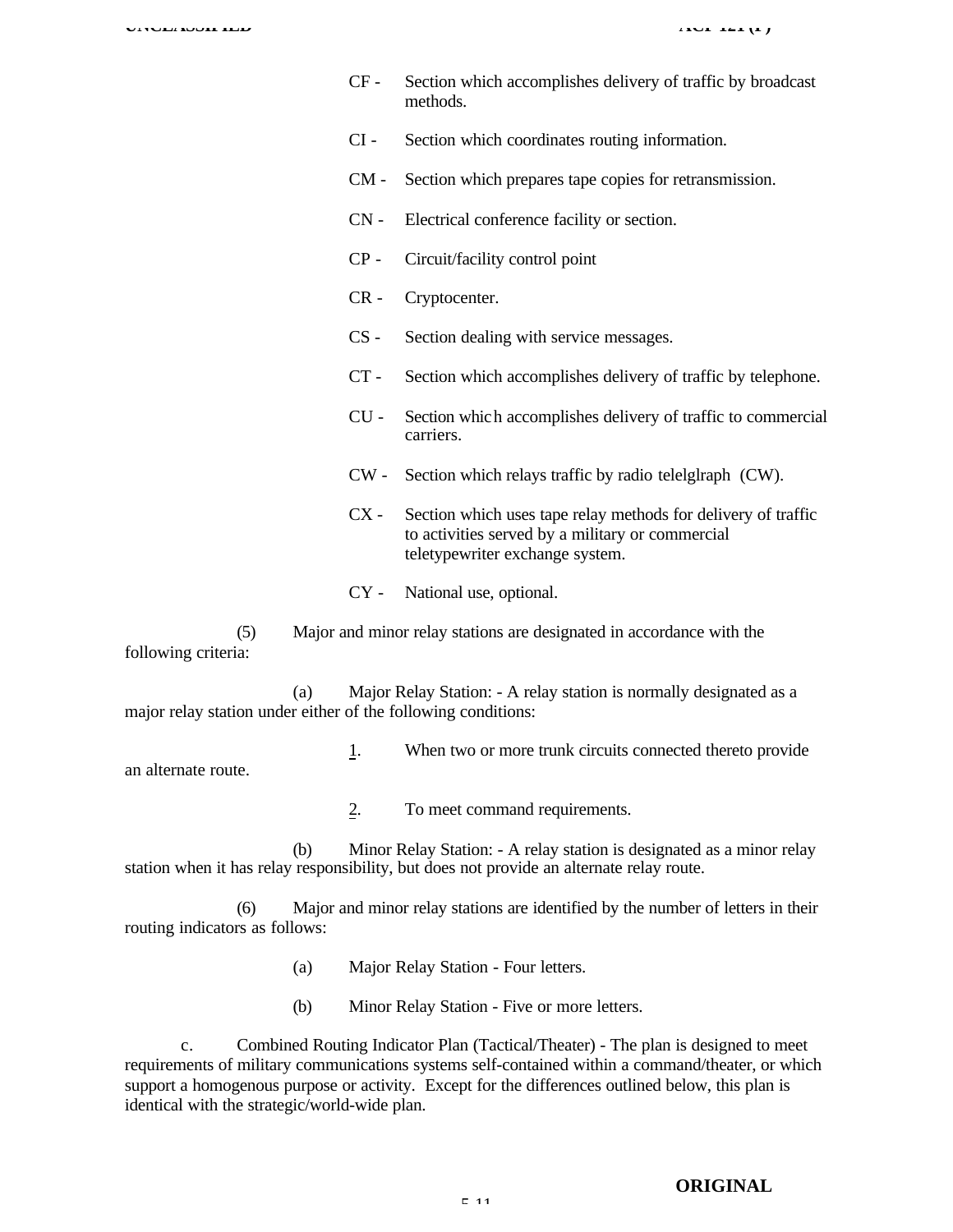(1) Tactical/theater routing indicators are restricted to use within the individual system. These routing indicators shall not be used in the heading of messages transmitted over the facilities of strategic/world-wide communications systems.

(NOTE: In case of readdressal, since the theater routing indicators are contained in the original message heading and therefore have no bearing on the supplementary heading, it is not considered essential that they be a substituted by ZEN.)

(2) The letter "U" always appears as the first letter and distinguishes tactical/theater routing indicators from call signs, addresses groups, and strategic/world-wide routing indicators.

(3) Each nation and international alliance shall be allotted the same letter in the second position as in the strategic/world-wide plan. As a result two nations or alliances in some instances will share the same letter in this position. In such cases, care must be exercised in the allocation to avoid confusion in the operation of allied networks, eg, allocation of the same second letter in the strategic/world-wide plan to two NATO nations should be avoided.

| <b>LTR</b>    | First<br>Position | Nation or International<br>Alliance, Second Position<br>With R in<br>With Q in<br>$1st$ position<br>$1st$ position | Geographical Area<br><b>Third Position</b><br>(Note 7) | Service<br>Fourth<br>Position |
|---------------|-------------------|--------------------------------------------------------------------------------------------------------------------|--------------------------------------------------------|-------------------------------|
| $\mathbf{A}$  | Australia         |                                                                                                                    | Eastern Asia                                           | Army                          |
| $\bf{B}$      |                   | United<br>Kingdom<br>(less Canada and<br>Australia                                                                 |                                                        | Army                          |
| $\mathcal{C}$ |                   | Canada                                                                                                             | Central<br>North America                               | Army                          |
| D             |                   | Denmark                                                                                                            | <b>United Kingdom</b><br>Iceland                       | Army                          |
| E             |                   |                                                                                                                    | Eastern<br>North America                               | Army                          |
| $\mathbf F$   |                   | France                                                                                                             | Continental<br>Europe                                  | Army                          |
| G             |                   | Germany                                                                                                            | Continental<br>Europe                                  | Army                          |
| H             |                   | <b>United States</b>                                                                                               | Central and<br>Southern Pacific                        | Army                          |
| I             |                   | Italy                                                                                                              |                                                        | <b>Navy</b>                   |

#### ROUTING INDICATOR DELINEATION TABLE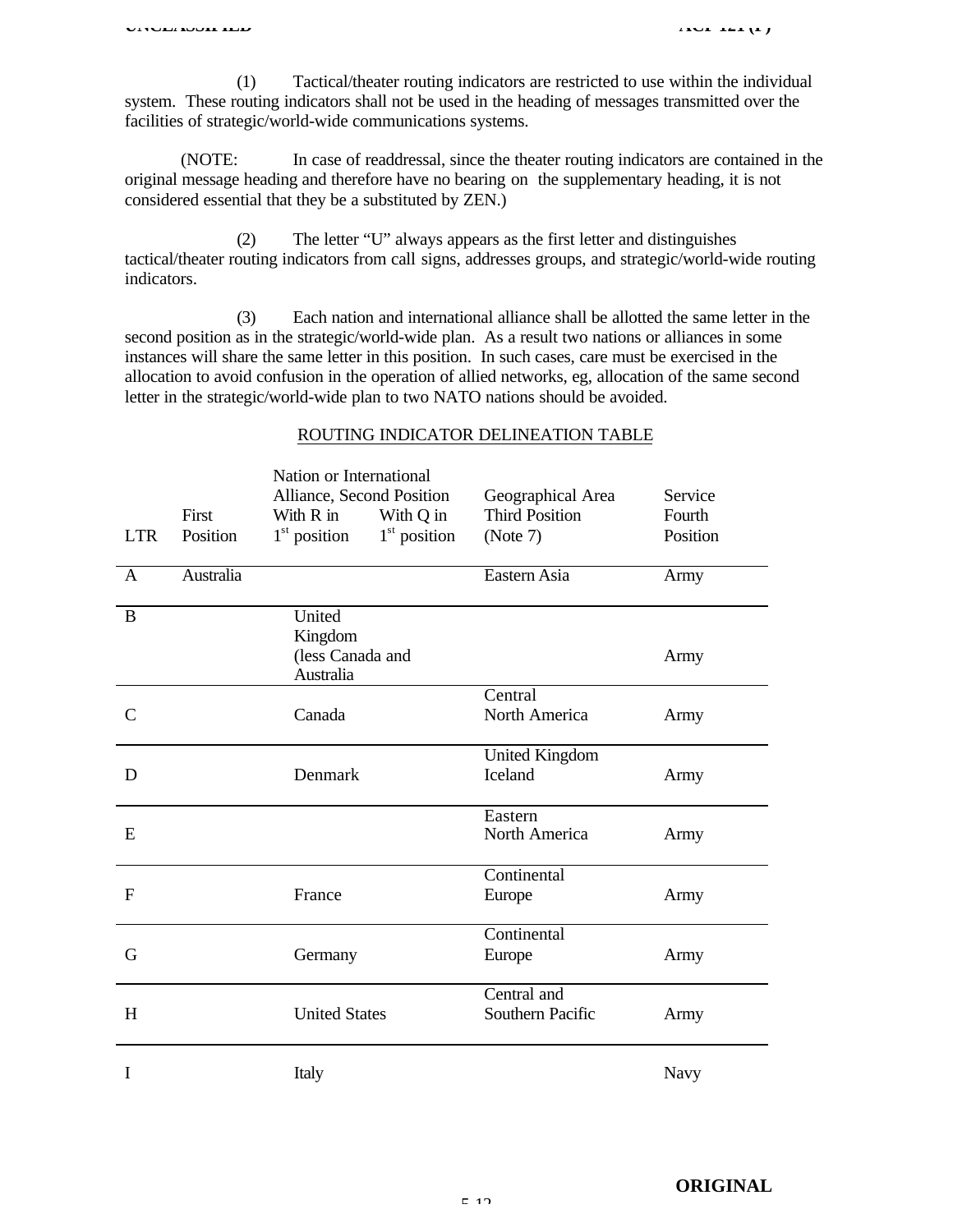| <b>LTR</b>   | First<br>Position                                              | Nation or International<br>Alliance, Second Position<br>With R in<br>$1st$ position | With Q in<br>$1st$ position | Geographical Area<br><b>Third Position</b><br>(Note 7) | Service<br>Fourth<br>Position |
|--------------|----------------------------------------------------------------|-------------------------------------------------------------------------------------|-----------------------------|--------------------------------------------------------|-------------------------------|
| J            |                                                                | <b>Reserved for National</b><br>Reallocation (Note 7).                              |                             |                                                        | Navy                          |
| K            |                                                                | Greece                                                                              |                             | Alaska-<br><b>Aleutians</b>                            | <b>Navy</b>                   |
| L            |                                                                | Luxembourg                                                                          |                             | Caribbean and<br>South America                         | Navy                          |
| M            |                                                                | <b>SEATO</b>                                                                        |                             | Philippines<br>and Thailand                            | <b>Navy</b>                   |
| $\mathbf N$  |                                                                | Netherlands                                                                         |                             |                                                        | <b>Navy</b>                   |
| $\Omega$     |                                                                |                                                                                     |                             |                                                        | <b>Navy</b>                   |
| $\mathbf{P}$ |                                                                | Portugal                                                                            |                             |                                                        | Air Force                     |
| Q            | Reserve World-<br><b>Wide Routing</b><br>Indicator<br>(Note 5) | Belgium                                                                             |                             | Middle East                                            | Air Force                     |
| $\mathbf R$  | World-Wide<br>Routing<br>Indicator                             |                                                                                     |                             |                                                        | Air Force                     |
| S            |                                                                | South Africa                                                                        |                             | Western Asia                                           | Air Force                     |
| T            | Turkey                                                         |                                                                                     |                             | Northwestern<br>Africa                                 | Air Force                     |
| U            | <b>Theater Routing</b><br>Indicator<br>(Note 6)                | <b>United States</b>                                                                |                             |                                                        | Air Force                     |
| V            |                                                                |                                                                                     |                             | South Africa                                           | Air Force                     |
| W            |                                                                | <b>NATO</b>                                                                         |                             | Western<br>North America                               | (Others                       |
| X            |                                                                | <b>NATO</b>                                                                         |                             |                                                        | (Optional                     |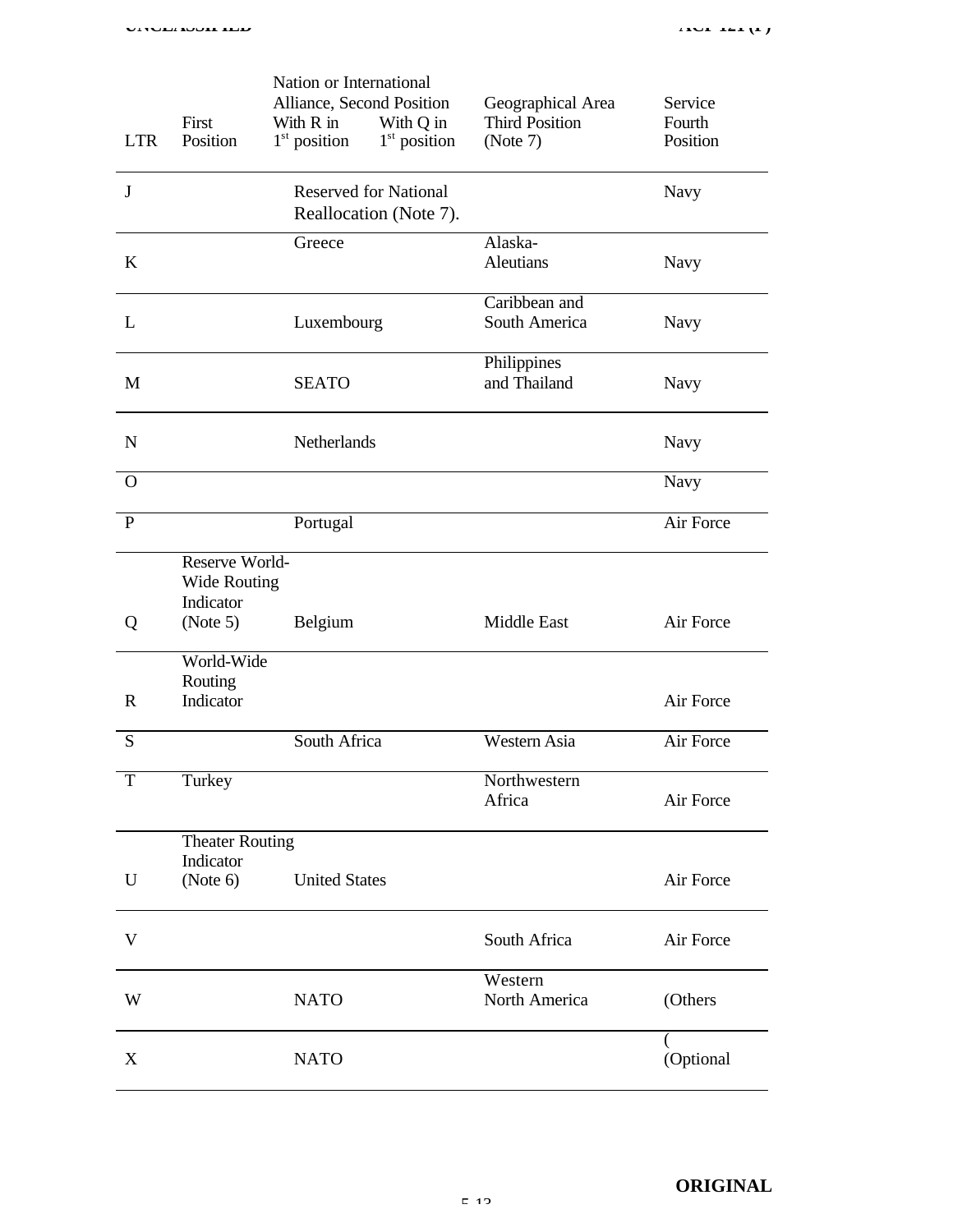| <b>LTR</b> | <b>First</b><br>Position | Nation or International<br>Alliance, Second Position<br>With R in<br>$1st$ position | With Q in<br>$1st$ position | Geographical Area<br><b>Third Position</b><br>(Note 7) | Service<br>Fourth<br>Position |
|------------|--------------------------|-------------------------------------------------------------------------------------|-----------------------------|--------------------------------------------------------|-------------------------------|
| Y          |                          | Norway                                                                              |                             | Australia<br>New Zealand                               | (As                           |
| Z          |                          | New Zealand                                                                         |                             |                                                        | (Required                     |

NOTES:

1. Geographical areas listed in the third column are delineated in the Routing Indicator Delineation Map.

2. Automatic equipments having a capability of a lesser number of letters than that indicated in the second position are expected to be arranged to recognize and act on those letters assigned to nations and international alliances with which there is the greatest requirement for traffic exchange. Traffic addressed to other nations/international alliances for which automatic equipment does not have the capability to recognize and act upon letters in the second position will require manual handling.

3. Service, or other entity (eg, special or joint networks) identification is designated by the fourth letter position. The allocations shown above should be used. They shall be reflected in the ACP 117 series or appropriate supplement(s) thereto. Any deviation from the standard allocation also shall be reflected in appropriate supplement(s) thereto. Any deviation from the standard allocation also shall be reflected in appropriate routing documents.

4. Where required, the letters A, I, P, and W, may be used to indicate major relay stations of primary status. The purpose of this indication is to facilitate the identification of relay stations having primary influence within a network over traffic routing in designated geographical areas. When this is the case, the station will be listed as a "primary relay station".

5. See subparagraphs 511b (4) (a) and (b).

6. See subparagraph 511c.

7. See subparagraph 511b (4) (c).

#### **SECTION IV**

#### **ASSIGNMENTS AND REQUESTS**

## 512. ASSIGNMENTS:

a. International call signs are assigned by each nation in accordance with the International Allocation Table. Assignments which require promulgation in ACPs shall be reported to the preparing agency.

b. Call signs and address groups are assigned by national, service or command authorities from allocations in relevant publications. Assignments which require promulgation in ACPs shall be reported shall be reported to the preparing agency.

c. Address groups are assigned to facilitate addressing of messages as follows:

## **ORIGINAL**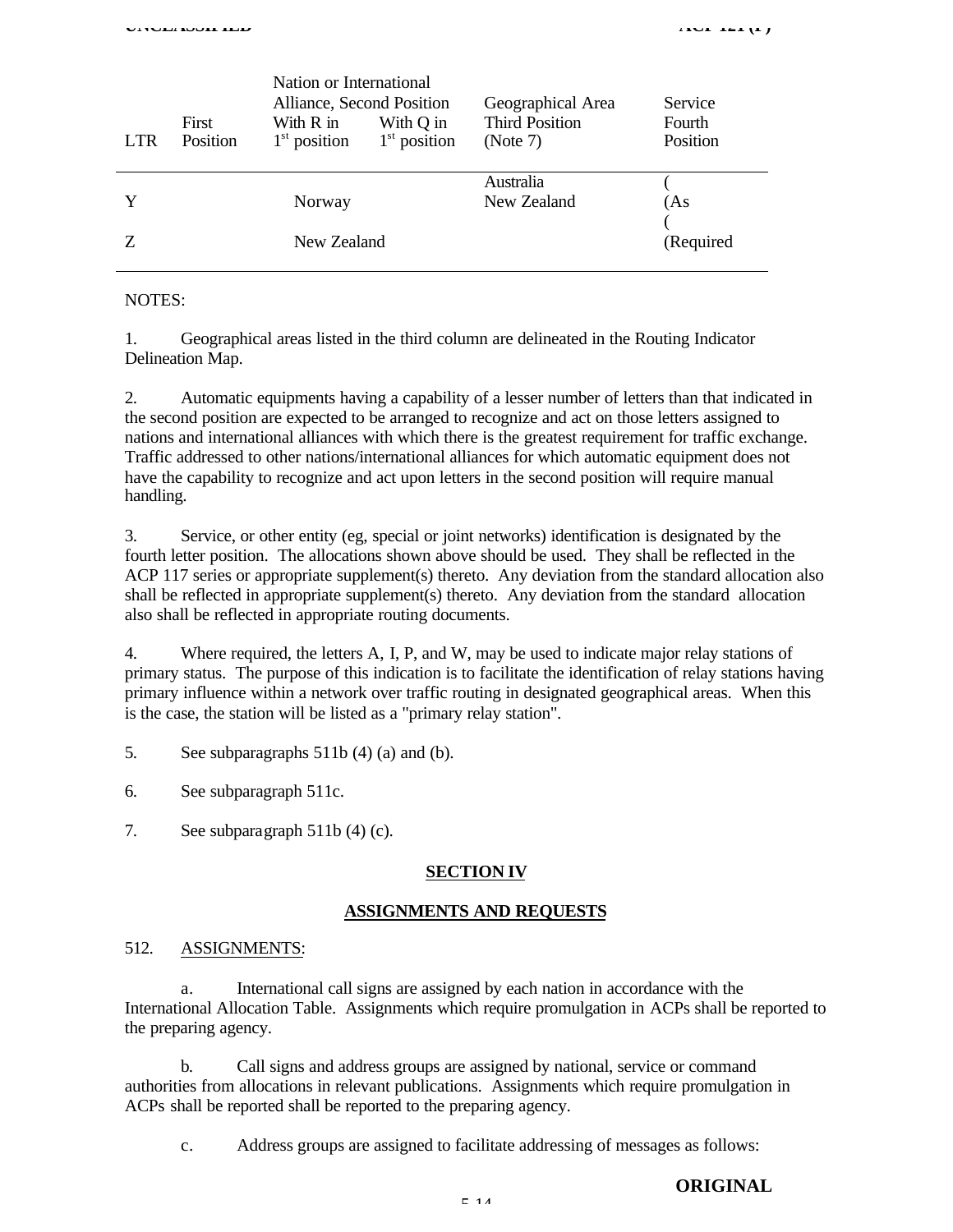(1) When a nation, service or command normally prescribes the use of plaindress procedure for encrypted and unencrypted messages and the frequency and volume of traffic to and from an activity is considered sufficiently large, an address group may be assigned to the activity.

(2) When a nation, service or command normally prescribes the use of codress procedure for encrypted messages and:

(a) The activity operates its own cryptofacility but cannot be called directly, an address group may be assigned to permit the called stations to determine refile or delivery responsibility without decrypting the message.

(b) If the activity in question does not operate its own cryptocenter and its encrypted traffic must be routed to an activity previously designated as guard, an address group is not normally assigned.

d. Routing indicators are normally only to tape relay communications facilities. Each such facility may serve any number of commands or activities. Routing indicators are assigned by the appropriate national authority in accordance with the Combined Routing Indicator Plan described in paragraph 511. Those world-wide indicators to be promulgated in the ACP 117 series shall be reported to the appropriate authority.

e. Address indicating groups (AIGs) are assigned as necessary to fulfil the requirements of paragraph 505f.

f. National or allied assignment authorities shall designate those call signs/address groups which must be encrypted when call sign encryption is implemented by prefixing the call signs/address groups with the distinguishing mark "e".

## 513 REQUESTS:

a. Requests for call signs, address groups and routing indicators shall be forwarded through the command channels to the national or allied assignment authority.

b. Requests by the national or allied assignment authorities for new or increased allocations of call signs and address groups shall be forwarded to the preparing agency.

c. All requests for call signs and address groups shall be submitted in accordance with the instructions contained in this chapter and shall included the type required as specified in paragraph 502.

#### 514. FORMAT FOR SUBMITTING REQUESTS FOR CORRECTIONS

To aid the preparing agency in maintaining the call sign, address group and routing indicator publications it is essential that requests for amendments be forwarded in the correct format, as outlined in the publication which it is desired to amend.

#### **SECTION V**

#### **SECURITY OF CALL SIGNS AND ADDRESS GROUPS**

#### 515. GENERAL:

a. Secure call signs and address groups are used to conceal the identities of stations or message originators and addresses and so make interception and traffic analysis more difficult.

## **ORIGINAL**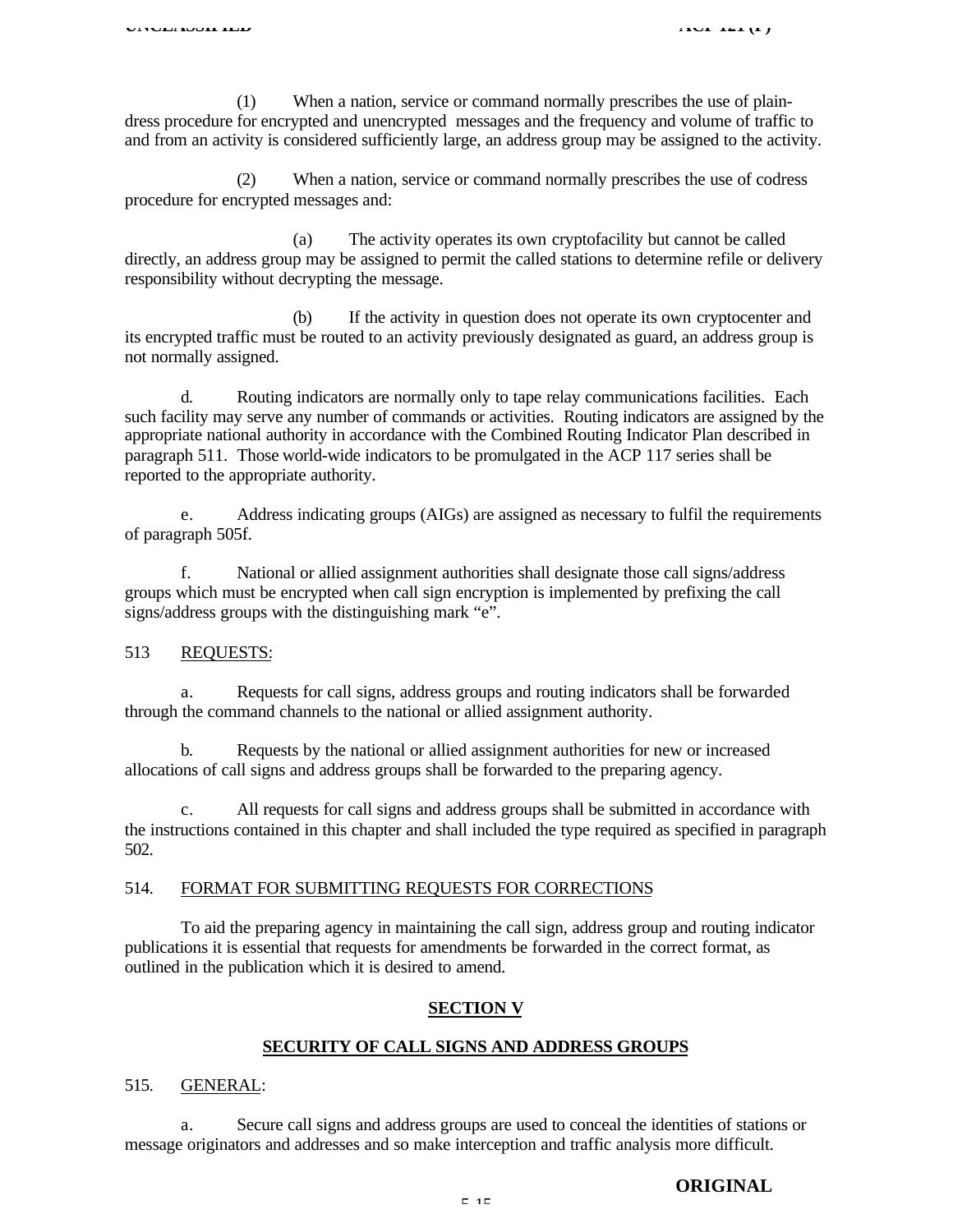b When call sign/address group assignments are changed frequently, traffic analysis is impeded because:

(1) Stations must be re-identified or linkage established before target information can be provided to intercept stations.

(2) Assumptions and inferences concerning the order of battle implied by previously reconstructed nets and networks must be re-evaluated, and

(3) Originators and addressees of messages are unknown until the new assignments can be determined.

#### 516. METHODS FOR CHANGING CALL SIGN/ADDRESS GROUPS:

a. The following methods may be used to obtain call signs/address groups; the degree of security attained is dependent upon the rate of change.

(1) Centralized random scrambles are most easily obtained by using machine processes to re-order a population of call signs/address groups, which are then distributed to activities for use.

(2) Systematic rotations are used to change call signs/address groups without reordering the allocated call sign/address group population. References (which may be block-rowcolumn designators, page-line designators, etc) are assigned in lieu of call signs/address groups. Rotation of call sign/address group assignments is accomplished by changing references by means of conversion tables.

(3) Encryption is used to change assigned groups by substituting new characters through use of changing key lists. Groups to be encrypted shall be designated by appropriate authority.

(b) Nations, services or allied commands, in selecting which of the above methods shall be used, must consider the operational requirements and capabilities of not only their own forces, but also those of any nation, service or allied command with whom they may be exchanging message traffic.

#### 517. IMPLEMENTATION OF SECURE CALL SIGNS/ADDRESS GROUPS:

Scrambled and Rotation Methods - As a means of providing call signs/address group security, nations, services or allied commands may direct that a periodic change of certain call signs/address groups be accomplished through use of either of the methods described in paragraphs 516a (1) and (2) above.

(b) Encryption Method - Nations, services, or allied commands may direct that a periodic change of certain call signs and address groups be accomplished by encryption by those forces equipped to employ this method. Instructions for the call signs and address groups to be encrypted and appropriate distribution of the cryptographic devices must be confirmed prior to implementation.

(1) Protection of Encrypted Call Signs/Address Groups:

(a) When call signs encryption is directed, forces under the operational control of the implementing authority not so equipped will be required by the implementing directive to provide protection for the call sign encryption system by including the address within the encrypted text (ie, CODRES) and employing unencrypted call signs or address groups in the transmission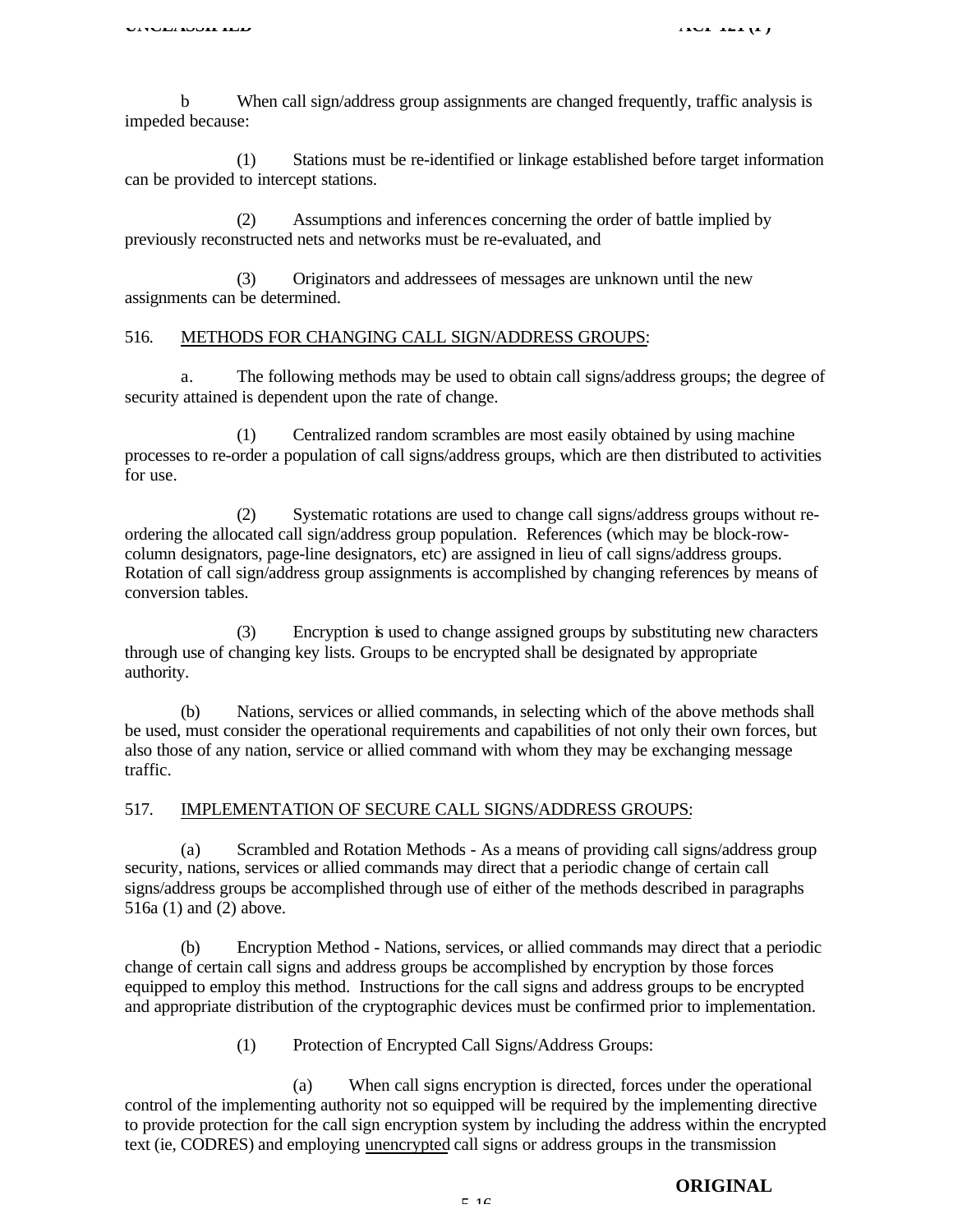instructions only as may be necessary for a particular transmission, or safeguarding the security of the system by use of passing instructions within the encrypted text.

(b) When call sign encryption is in force for both encrypted and unencrypted messages, the text of unencrypted messages must not contain information which will reveal the identity of the originator and/or addressees and thus compromise their own headings. This may be overcome either by substitution of encrypted call signs or address groups for ships, organizations, etc, or by encryption of the message.

(2) Identification of Encrypted Call Signs/Address Groups. Encrypted call signs and address groups will be identified by an unencrypted character appended as the fifth element, after encryption of the assigned call sign or address group. The unencrypted character also identifies the cryptographic keying material employed.

c. Coordination - Prior to implementation of secure call sign and address group plans, coordination with the appropriate communication security agency is required to assure the availability of necessary materials. To minimize confusion and reduce the possibility of compromise, all implementing authorities shall ensure that all appropriate service, national or allied commanders are advised immediately. This information is required as it is essential that other services protect the secure call signs or address groups of the implementing service.

d. Training - Training in the appropriate methods, materials and procedures for obtaining and using secure call signs/address groups is the responsibility of national, service and allied commanders. Exercise commanders may be authorized to place changing call sign/address group plans in effect for exercise purposes. Precautions must be taken to ensure that co-ordination has been effected with commands in contiguous areas. Arrangements for the materials required for training or exercises should be made with the appropriate communication security agency.

## 518. SECURITY CLASSIFICATION OF CALL SIGN/ADDRESS GROUP INFORMATION:

a. General - The guidance contained herein is provided to assist authorities in determining the proper security classification to be assigned to individual call signs/address groups, block allocations of call sign/address groups, publications containing call sign/address group allocations and/or assignments, or extracts of call sign/address group ACPs or supplements thereto. The application of a security classification to call sign and address group information is made for the purpose of denying to an enemy an important basis for communications intercept. Foreknowledge of the call sign and/or address group population in use by an organization may be of value to an enemy intelligence unit desiring to intercept the communications of that organization.

b. Call Sign/Address Group ACPs and Supplements Thereto - Those publications bearing the security classification of CONFIDENTIAL have been assigned that classification primarily for the purpose of restricting the accessibility of unauthorized persons to the overall system. Basic assignments contained in these publications cannot provide system for obtaining changing call signs/address groups if security of address is required (paragraph 516).

c. Individual call Sign/Address Group Assignments - These assignments must be classified on their own merit depending on the degree of sensitivity of the command, activity or purpose for which assigned, and the amount of sensitive information associated with the assignment. For example, an assignment made for or in connection with specified contingency or emergency plans or one furnished as part of a classified operation or operational concept is usually classified CONFIDENTIAL or higher, while an assignment made for training purposes or for operational requirements not connected with or part of a classified plan or operation might be considered unclassified. Normally, individual unencrypted or nonchanging call sign/address group assignments are considered unclassified. However, a compilation of call signs/address groups and associated assignment information may provide sensitive information, in which instance, the listing should be

#### **ORIGINAL**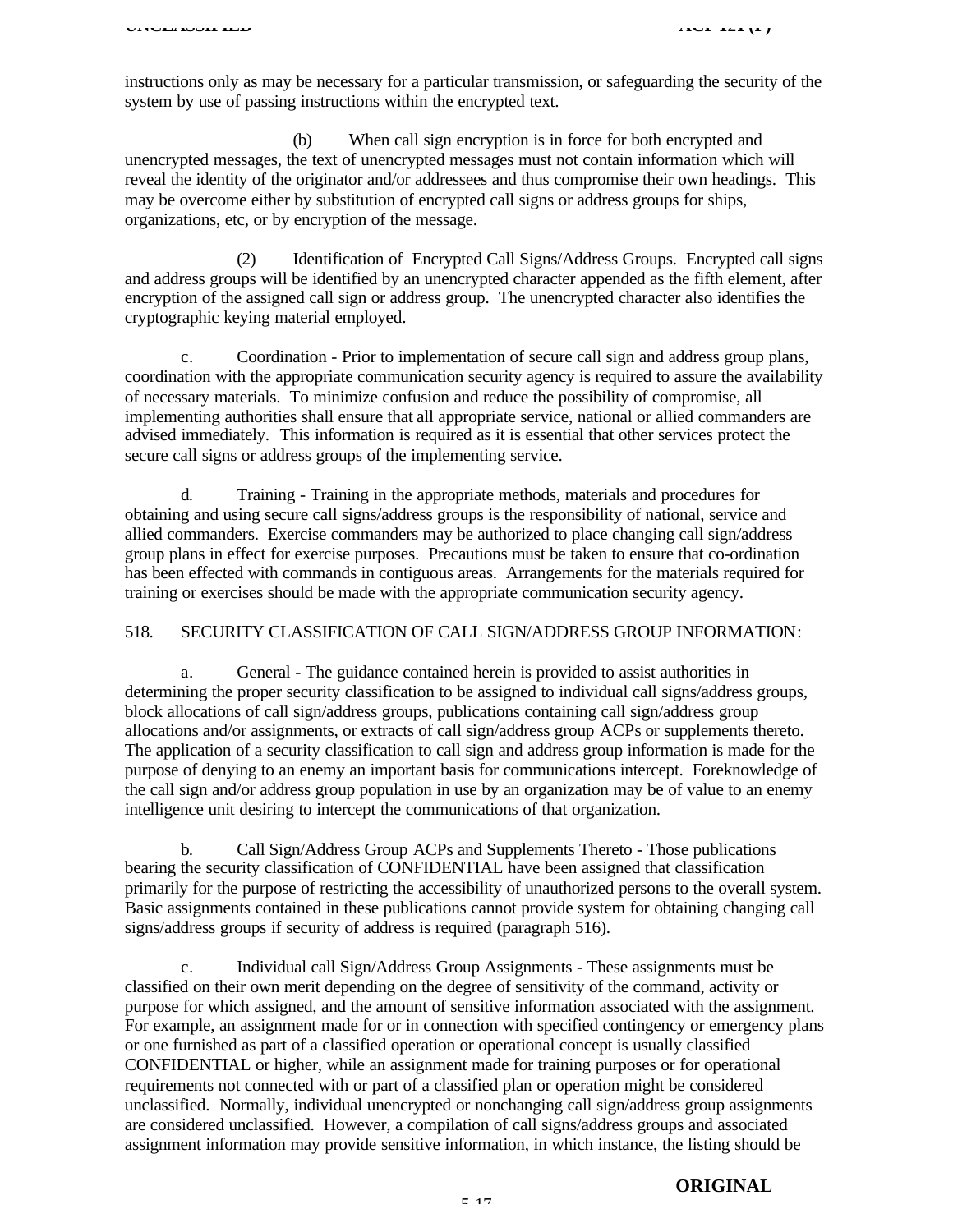classified accordingly. Call signs assigned to fixed stations are considered unclassified. It may be desirable to classify information pertaining to a fixed station during planning and development stages. However, once that fixed station becomes operational, the location and call signs can no longer be disguised.

d. Block Allocations of Call Signs/Address Groups - Block allocations of call signs used in tactical communications are normally classified CONFIDENTIAL to restrict access to this information.

e. Service, Agency or Command Publications - Call sign/address group allocations and/or assignments included in documents such as OPLANs, OPORDs, CEOIs, SOIs, and similar type documents, should be assigned security classification determined in accordance with subparagraphs c and d above.

f. Extracts of Call Sign/Address Group ACPs or Supplements Thereto - Extracts should normally be assigned security classifications determined in accordance with subparagraphs c and d above.

g. Exceptions - In any situation not specifically covered by the foregoing, the security classification assigned to the basic publication from which the allocation(s) and/or assignment(s) are obtained should be used.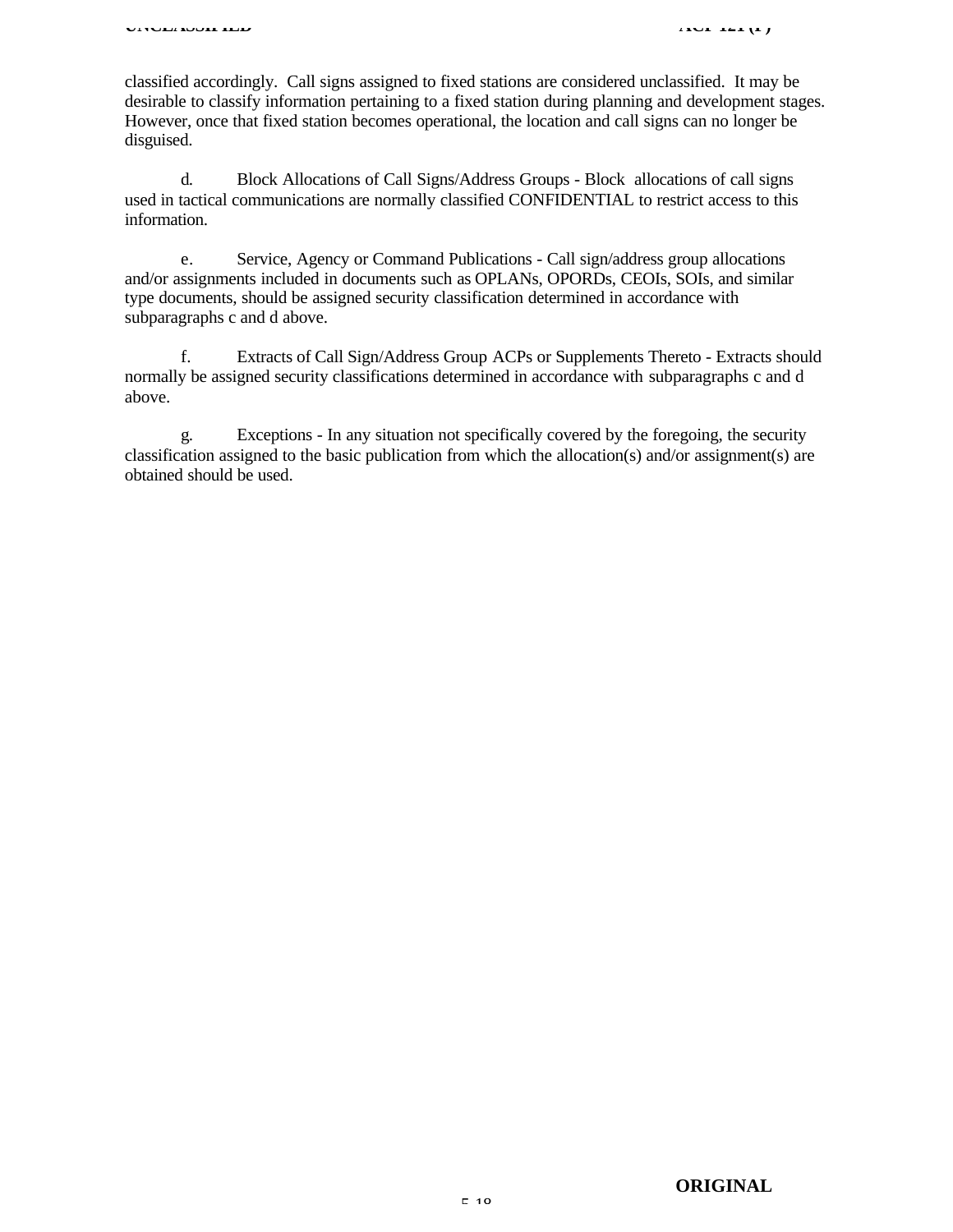#### **CHAPTER 6**

## **SPECIAL INSTRUCTIONS AND PROCEDURES**

### **SECTION I**

## **RECORDS**

### 601. TYPE AND IMPORTANCE:

a. The maintenance of an adequate and carefully prepared communications log is important. Daily logs shall be maintained by supervisory personnel to afford a comprehensive report of all circuit interruptions, delays to traffic movement, and any other irregularities of operation. This record should be maintained in sufficient detail to explain adequacy all traffic handling delays and circuit interruptions.

b. Number sheets and circuit logs, as appropriate, shall be maintained when practicable by all transmitting, receiving, and relaying activities and shall show every transmission sent and received.

#### **SECTION II**

#### **GENERAL CALLING PROCEDURES**

#### 602. DOUBLE CALL SIGN CALLING PROCEDURE:

A method of establishing and conducting communications by which the call sign of the station called is employed followed by the call sign of the calling station separated by the prosign "DE" or the proword "THIS IS." This is agreed as the standard Allied method for conducting combined communications. Details of this procedure are contained in the appropriate ACPs.

## 603. SINGLE CALL SIGN CALLING PROCEDURE:

A method of establishing and conducting radiotelegraph and radiotelephone communications in which subordinate station call signs are used exclusively. The single call sign calling procedure may be sanctioned for Allied use in combined operations only when all participating military services have previously subscribed nationally to its use on an intra basis. Details of this procedure are not contained in basic ACPs, but shall appear in ACP supplements of the nations and/or services subscribing to its use.

#### **SECTION III**

#### **CODRESS**

#### 604. GENERAL:

a. Codress is a procedure in which the entire address of a message is encrypted within the text, while the heading of any transmission of that message contains only information necessary to enable communications personnel to handle it properly. Codress procedure provides a means of denying information that may be revealed by the inclusion of the full address in the heading of a message.

b. Codress may be implemented by a nation, service or appropriate allied authority for use with high grade off-line cryptosystems. These authorities may prescribe the general use of codress or may delegate authority to implement the procedure to a subordinate commander within his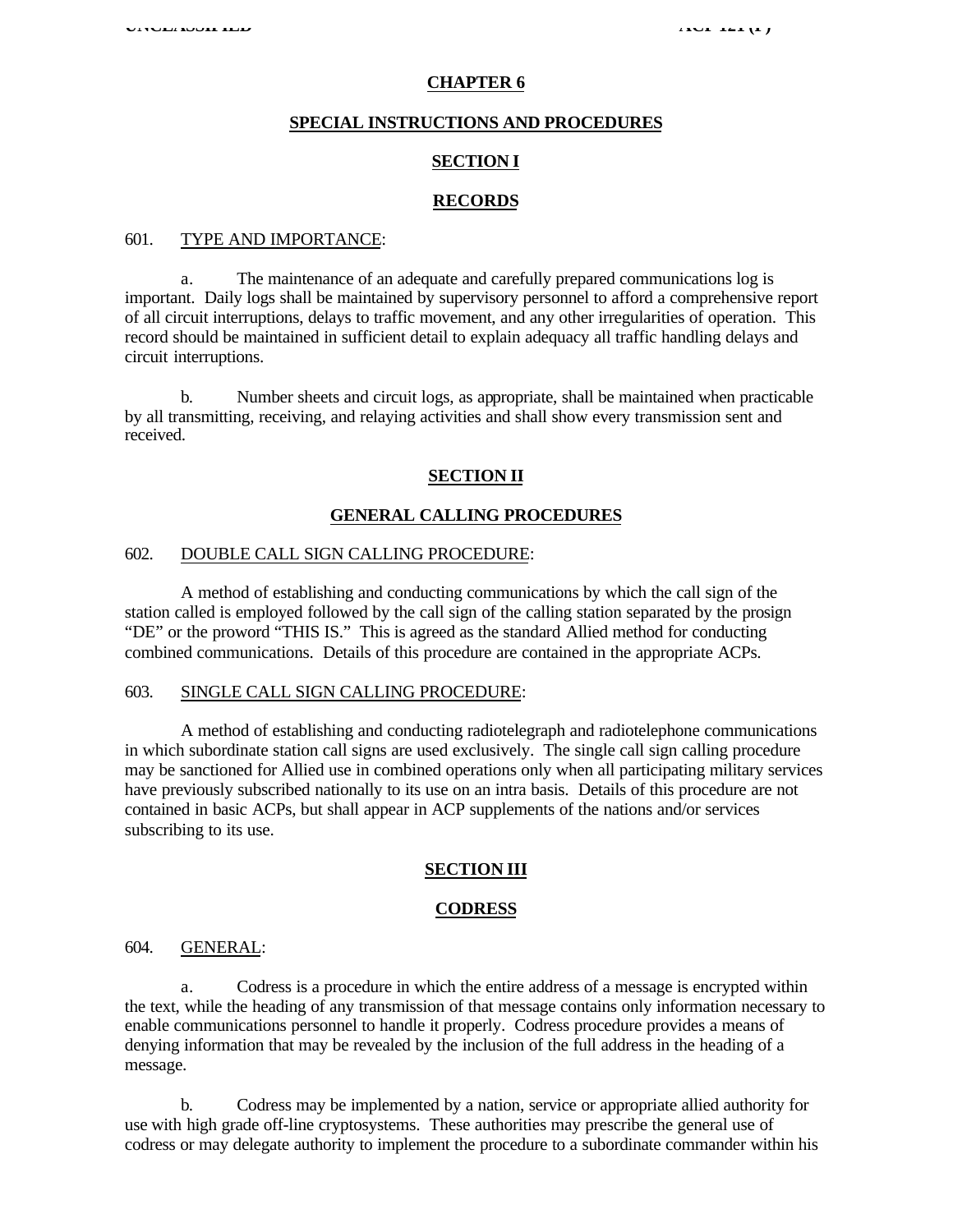area of responsibility, unless codress has been declared mandatory by a higher authority. To minimise confusion and reduce the possibility of compromise, all implementing authorities shall ensure that appropriate national services or command authorities are advised immediately of implementation.

To provide maximum transmission security, codress should be used when making a classified reply or reference to a codress message.

#### 605. RULES FOR USE:

a. The address in the text of a codress message shall be written in the order: originator, action addressee(s), information addressee(s), and exempt addressee(s) preceded by the appropriate prosigns.

b. Additional passing instructions which can be encrypted should also be placed in the text as part of the address or elsewhere.

c. Plain language addressees only may be used in the text.

d. On each transmission of a message the message heading shall include only such station or address designations as are necessary to enable relaying or receiving stations to handle the message properly and expeditiously. External transmission and message instructions shall be kept to a minimum for each transmission, ie, those necessary to enable the station called to determine its responsibility without decrypting the message. If the station called is to decrypt the message as well as relay it, the station designations of both the station called and the station to which the message must be relayed will be included in the transmission instructions.

e. Plain language addressees in the headings of Codress messages are prohibited on military circuits. It is permissible to use plain language addresses when necessary for commercial filing or refiling. Plain language addresses, including cable or telegraphic addresses of either the actual addressee(s) or the communications center(s) serving the addressee(s), may be used. In the case of multiple address messages only the addresses of those addressees reached by commercial means will appear in the heading. The address in the heading shall not be an exact duplicate of that in the encrypted text. Should a commercial station or office require the message to bear a signature, the plain language designator of the filing communication center or authority may be used.

#### **SECTION IV**

#### **ENEMY CONTACT REPORTS**

#### 606. GENERAL.

The purpose of this section is to present basic communications information required to carry out those directives issued by higher authority pertaining to reporting enemy contacts in time of emergency. The ACP 176 series should be consulted for complete details of maritime enemy contact reporting.

## 607. COMMAND RESPONSIBILITY.

It is the responsibility of each commander to ensure that each individual under his command who might have occasion to report enemy contacts is provided with detailed instructions covering what to report, to whom to report it, and format of the report.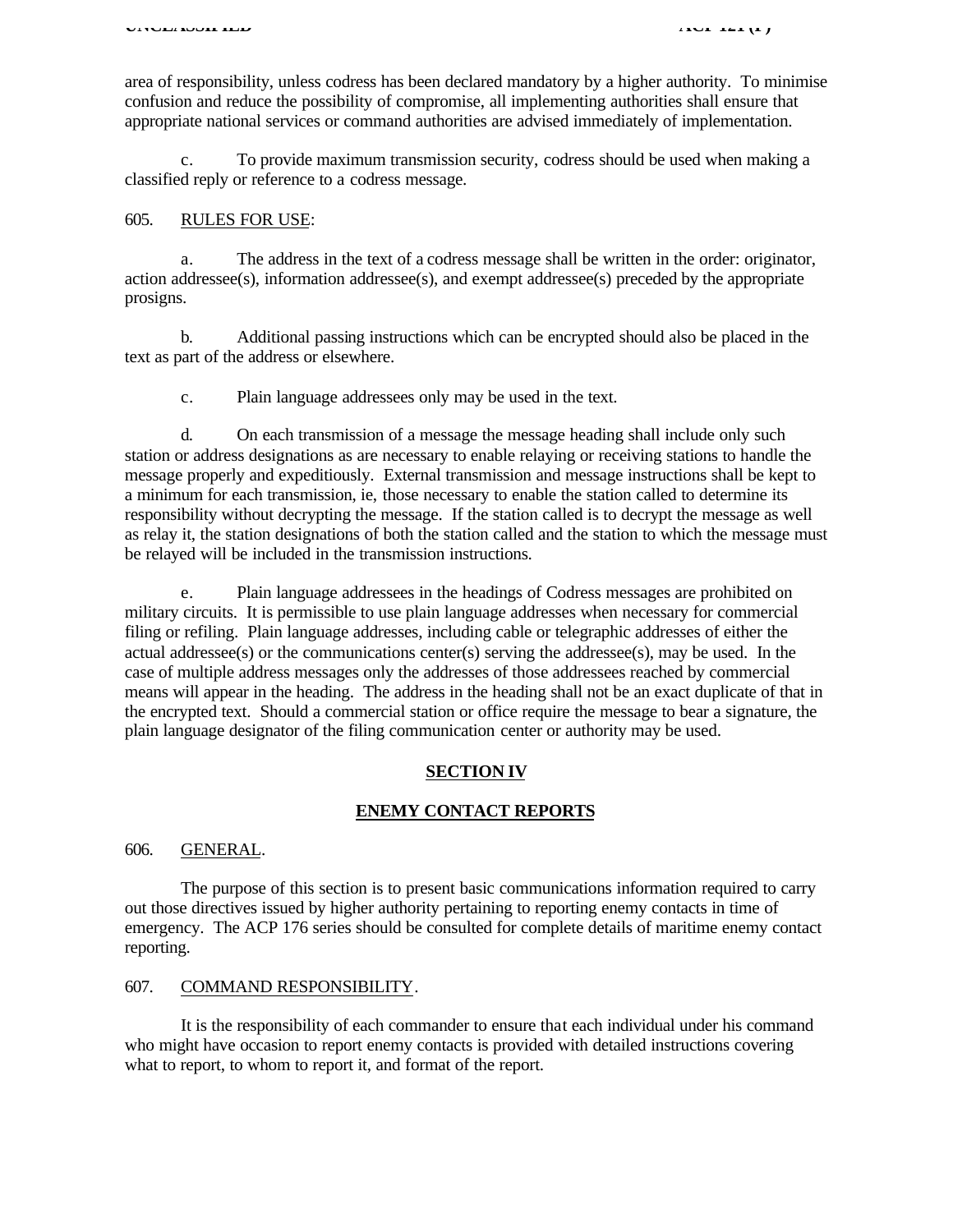## 608. RESPONSIBILITIES OF THE COMMUNICATIONS ORGANISATION.

Reporting enemy contacts and forwarding vital information, while a function of command, depend to a great degree on the ability of communications to handle the reports properly and expeditiously. Accordingly, the basic principles involved in preparing and transmitting enemy contact reports are set forth below in order that communications personnel may at all times be aware of their importance and well acquainted with such special handling practices as are required.

## 609. TYPE AND COMPOSITION OF REPORTS.

a. The standard form for reporting enemy contacts consists of four components transmitted in the following sequence:

(1) What – the number and description of the enemy (using raid or locating prefix as appropriate).

- (2) Where the position of the enemy.
- (3) Whither the course and speed of the enemy.

(4) When – normally the date-time group of the message; however, the observation or detection time may be signalled if wished as a time group forming part of the text of the message.

b. When contact has first been made with the enemy, the fact should normally be reported immediately by means of an initial report, using the standard form given in subparagraph a above.

c. There may be occasions when the originator of an initial report is unable to observe and report the details of all the components of the standard form. Nevertheless, some form of report must be made to alert other friendly forces. This is done by using the abbreviated form, signalling the "What" component, plus other components for which there are time. A report of this kind is, however, of value only to ships and aircraft that are in company with the originator, unless the "Where" component can be included and expressed geographically.

d. The initial report should be followed by amplifying reports. These should make reference to the initial report and contain such additional information as may have been gleaned after the initial report was filed. The first amplifying report must contain the latest position of the enemy (ie, the "Where" component).

#### 610. RAPIDITY AND SECURITY IN TRANSMITTING ENEMY CONTACT REPORTS:

a. The relative importance between speed and security in reporting enemy contacts depends upon the circumstances at the time.

b. If it is obvious that the enemy is aware that he has been contacted, or is in a position to inflict early damage, speed is more important than security.

c. It is important that security restrictions are not imposed unnecessarily. Their imposition will delay transmission, especially from aircraft and particularly from those which carry a crew of less than three.

Security precautions should be observed whenever practicable in order to deny the enemy valuable information which, if transmitted in plain language and intercepted by the enemy, gives time to counter.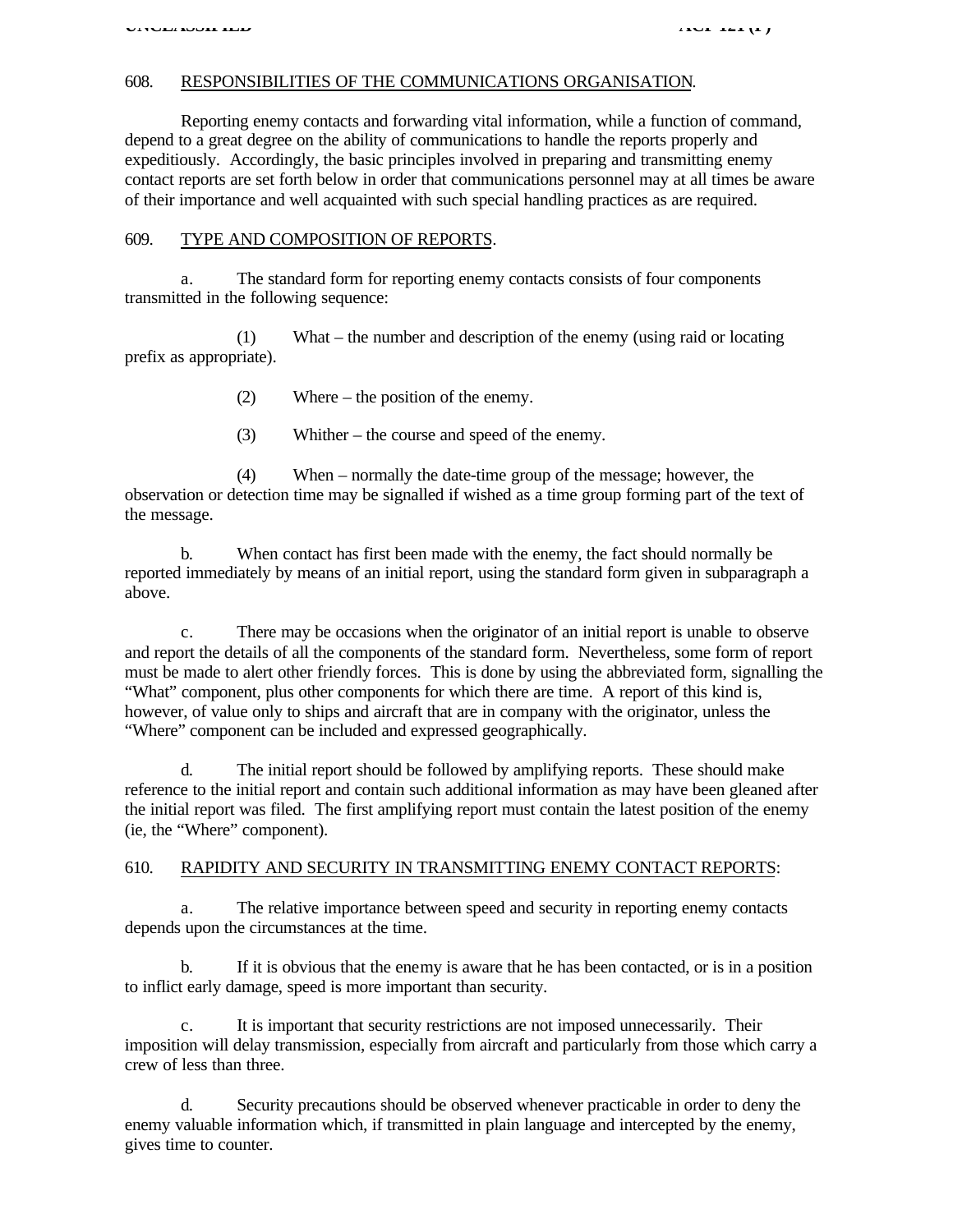## 611. TRANSMISSION.

The procedure to be used for the transmission of enemy contact reports by radiotelegraphy and radiotelephony are given in the ACP 124 and 125 series respectively.

#### 612. PRECEDENCE:

The degree of precedence which should be used with the different types of enemy contact reports is given in paragraph 329. However, air combat reports do not require any indication of precedence, nor do raid reports within a force, since these are made on special nets.

## 613. AUTHENTICATION.

Authentication, when in force, should be used when making initial, amplifying and negative reports in plain language or a brevity code as amplified in the ACP 122 series. Lack of such authentication should not, however, prevent retransmission or relay of the message to higher authority.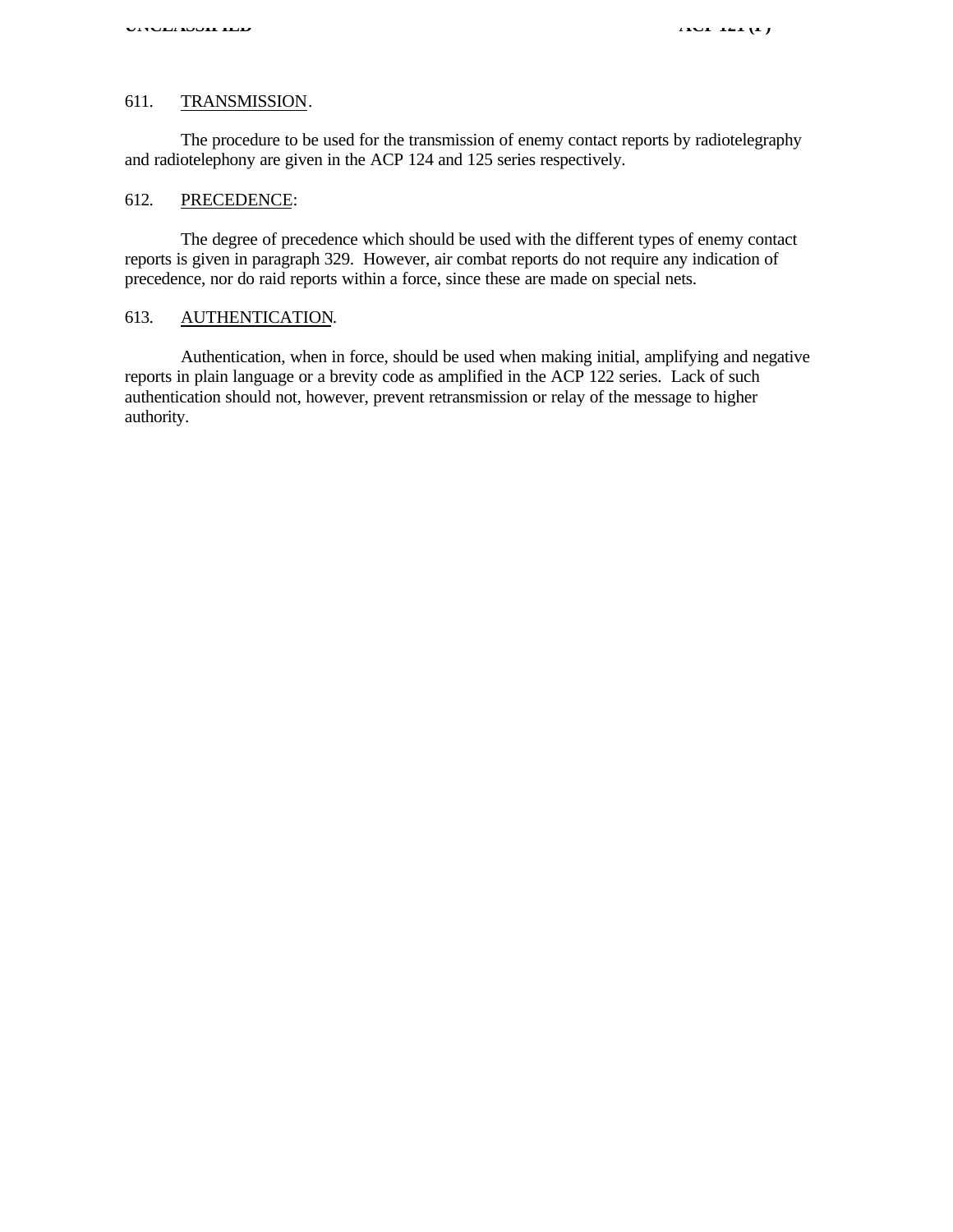#### ANNEX A

## 1. TABLE OF TIME ZONES, ZONE DESCRIPTION AND DESIGNATION LETTERS

#### **ZONE DESCRIPTION DESIGNATION LETTERS**

| 7   | 1/2W | to | 7   | 1/2E | $\mathbf{0}$ | Z                |
|-----|------|----|-----|------|--------------|------------------|
| 7   | 1/2E | to | 22  | 1/2E | $-1$         | A                |
| 22  | 1/2E | to | 37  | 1/2E | $-2$         | $\bf{B}$         |
| 37  | 1/2E | to | 52  | 1/2E | $-3$         | $\mathsf{C}$     |
| 52  | 1/2E | to | 67  | 1/2E | $-4$         | D                |
| 67  | 1/2E | to | 82  | 1/2E | $-5$         | E                |
| 82  | 1/2E | to | 97  | 1/2E | $-6$         | ${\bf F}$        |
| 97  | 1/2E | to | 112 | 1/2E | $-7$         | G                |
| 112 | 1/2E | to | 127 | 1/2E | $-8$         | H                |
| 127 | 1/2E | to | 142 | 1/2E | $-9$         | $\mathbf I$      |
| 142 | 1/2E | to | 157 | 1/2E | $-10$        | K                |
| 157 | 1/2E | to | 172 | 1/2E | $-11$        | L                |
| 172 | 1/2E | to | 180 |      | $-12$        | M                |
|     |      |    |     |      |              |                  |
| 7   | 1/2W | to | 22  | 1/2W | $+1$         | $*N$             |
| 22  | 1/2W | to | 37  | 1/2W | $+2$         | $\boldsymbol{0}$ |
| 37  | 1/2W | to | 52  | 1/2W | $+3$         | ${\bf P}$        |
| 52  | 1/2W | to | 67  | 1/2W | $+4$         | Q                |
| 67  | 1/2W | to | 82  | 1/2W | $+5$         | $\mathbf R$      |
| 82  | 1/2W | to | 97  | 1/2W | $+6$         | ${\bf S}$        |
| 97  | 1/2W | to | 112 | 1/2W | $+7$         | $\mathbf T$      |
| 112 | 1/2W | to | 127 | 1/2W | $+8$         | U                |
| 127 | 1/2W | to | 142 | 1/2W | $+9$         | $\mathbf{V}$     |
| 142 | 1/2W | to | 157 | 1/2W | $+10$        | W                |
| 157 | 1/2W | to | 172 | 1/2W | $+11$        | X                |
| 172 | 1/2W | to | 180 |      | $+12$        | Y                |
|     |      |    |     |      |              |                  |

\*Letter N is also used to designate zone -13; this is to provide for a ship in zone -12 keeping Daylight Saving Time.

#### NOTES:

- (1) Reference should be made to the time zone chart on page A-9 in order to learn the exact zone boundaries, since they sometimes deviate slightly to accommodate national boundaries, etc.
- (2) GMT is indicated by the suffix Z.
- (3) For time midway between zones, both letters are used.
- (4) The suffix indicates the correction (for description, see table) which must be applied to the time as expressed in order to convert to GMT.

#### Example:

Washington, DC, is in longitude zone 67 1/2 degrees to 82 1/2 degrees West. If that city keeps normal zone time (Zone Description +5) the data-time group suffix will be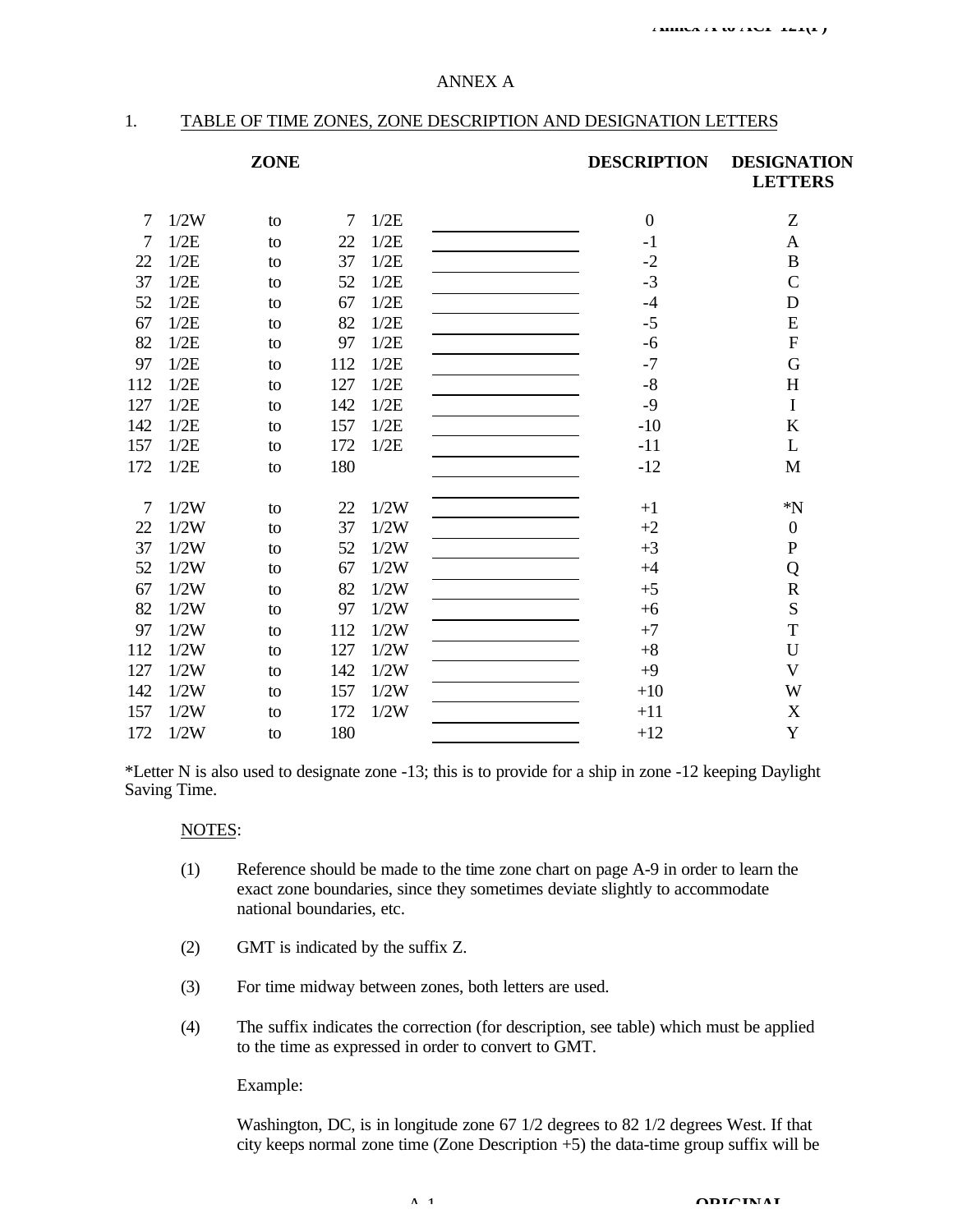R. To convert to GMT, add 5 hours to the indicated time. If that city keeps Daylight Saving Time (Zone Description +4), the suffix will be Q. To convert to GMT, add 4 hours to the indicated time.

#### 2. EXPLANATION OF THE CONVERSION CHART:

a. The chart on page A-7 is composed of 25 vertical columns, 24 of which represent the difference in time around the earth's surface. The  $25<sup>th</sup>$  column is due to duplication of the extreme left and right columns. Each column head contains four area indicators as follows:

(1) COORDINATES - 24 equidistant divisions of the earth's surface based on coordinates of Longitude East and/or West. Coordinates divisions are straight lines from pole to pole and will not, in most cases, conform to time zone delineations over land areas. They may, however, be used to determine time zones of islands and ocean areas. Each hour of time is thus related to approximately 15 of distance.

(2) TIME ZONE NUMBERING SYSTEM - 25 time zone areas numbered from 0 through 24 (0 and 24 being actually the same zone) beginning with 0 at the International Date Line and extending East circumventing the earth's surface to the 24 zone, or 0 zone, again. Certain publications and maps use this system for identifying the 24 time zones. For such publications, the conversion chart may be used for computing time or time differences.

(3) TIME ZONE LETTERING SYSTEM - 25 time zone areas identified by use of letters. Beginning with the letter "A" at zone 13 (7030'E-22030'E), the letters extend eastward through "M". Zone number 12 (7030'E - 7030'W) is designated "Z". The letter system then from "Z", beginning with "N", extends westward through "Y" at the 0 zone. The letter "J" is omitted. The conversion chart can thus be used when maps or publications use the lettering system to identify the time zones.

(4) THE PLUS AND MINUS SYSTEM - the plus and minus system, probably the most commonly used, begins at the zone through which the zero meridian passes (bisecting Greenwich, England, thus "Greenwich Civil Time, Greenwich Mean Time") the boundaries of which are 7030'E and 7030'W. This zone is designated 0. Minus zones, beginning with -1, extend eastward through -12. The plus zones, beginning with +1, extend westward through +12. Thus -12 and +12 are the same zone.

b. Each of the vertical columns contains 25 blocks, the top and bottom blocks being duplicated in each column. These blocks represent the 24 hours of a complete day in any one time zone. Each block contains two entries of figures as follows:

(1) The upper figure in each block represents a certain hour of the day (for that particular time zone) in local time or actual time, expressed in AM or PM hours.

(2) The lower figure in each block represents the comparative time in the 0 zone, or Greenwich Civil Time. This time is sometimes referred to as "GCT" or "GMT", but more frequently, is known as "Z" time.

c. The upper left and lower right portions of the chart are shaded. It will be noted that the shaded portions are based on the "stair-step" line associated with the 12:00 midnight block in each column. This line, separating the light and shaded portions, is the NEXT DAY-PREVIOUS DAY line. The shaded portions are to draw attention to the fact that this line has been crossed, and that hours in the shaded portion are those of a different day. When crossing the NEXT DAY-PREVIOUS DAY line tracing laterally from left to right, all hours after CROSSING are of the next day, or add one day to the time difference. When crossing the NEXT DAY-PREVIOUS DAY line tracing from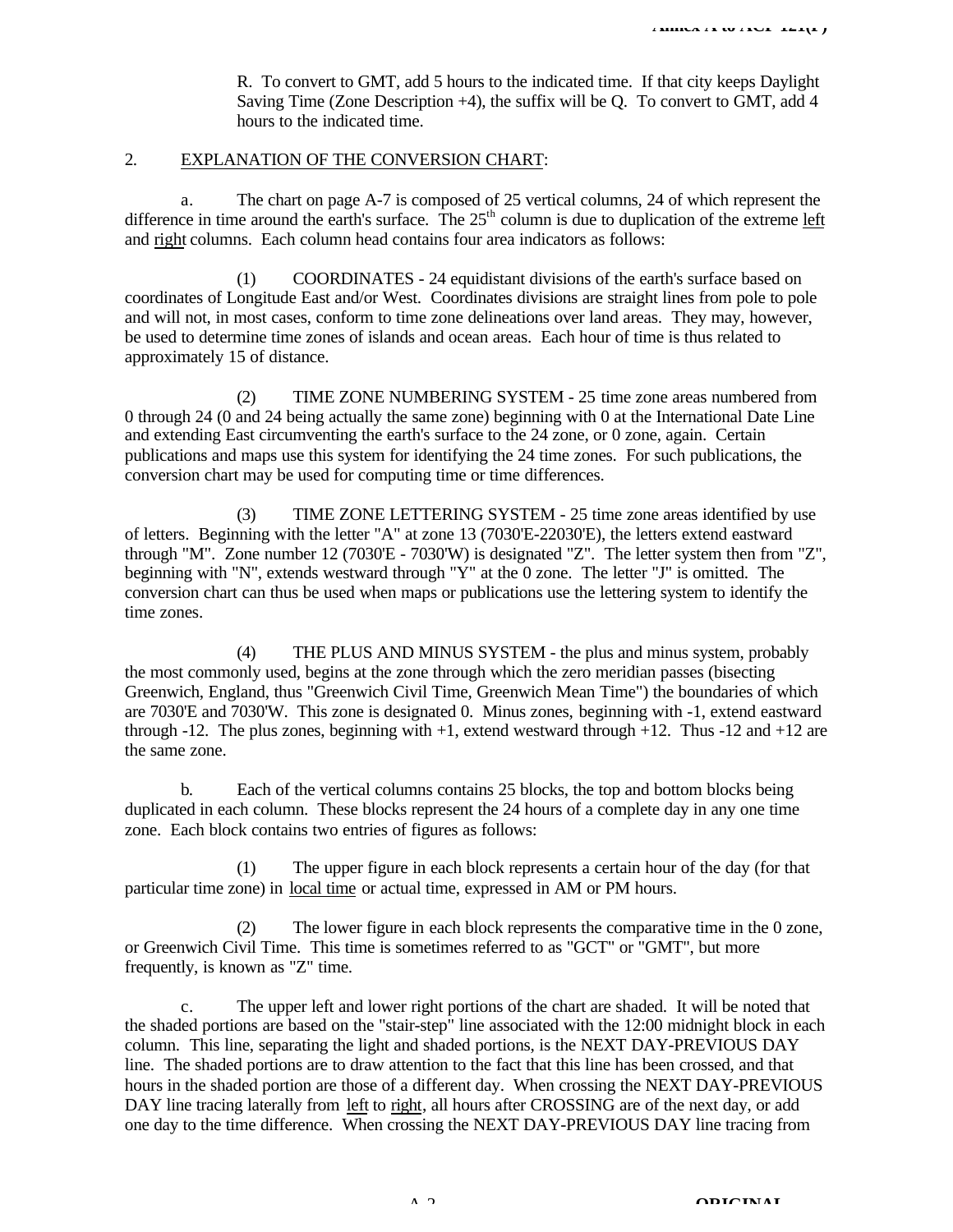right to left, all hours after crossing are of the previous day, or subtract one day from the time difference.

## 3. USE OF THE CONVERSION CHART:

other.

a. TO DETERMINE "Z" TIME - if the time involved is given in AM-PM hours and you wish to know the corresponding Z time, first determine the time zone of the locality using the AM-PM time. In the appropriate zone column, trace downward until you find the AM-PM hour in question. It will be the upper figure in a certain block. The lower figure in that same block will be the corresponding Z time.

b. TO DETERMINE AM-PM TIME - if the hour is given in Z time and you wish to determine the corresponding AM-PM time, first locate the time zone of the place using Z time, and follow the same procedure outlined in A, foregoing, finding the Z time in question. The upper figure in that block will be the AM-PM hour sought.

c. TO COMPUTE DIFFERENCE IN Z TIME - to compute differences in Z times, only the Z times need be compared and the differences noted. The time zone is immaterial as any one Z time is the same in all time zones.

d. TO COMPUTE DIFFERENCES IN AM-PM TIME – if two AM-PM hours are given of two different localities, proceed as follows:

(1) Start with whichever of the two time zones determined is to the left of the

(2) Trace down this column until the first AM-PM hour is located.

(3) Trace a lateral line (formed by the AM-PM hours) to the right until you enter the time zone column representing the second locality in question.

(4) Note the AM-PM hour at the point of intersection of the lateral line and vertical (time zone) column.

(5) Trace upward or downward in this column until you reach the second hour in question.

(6) Determine the difference between the two hours (4) and (5).

e. TO COMPUTE DIFFERENCES IN AM-PM AND Z TIMES - to compare the two times for a result in Z time, convert the AM-PM time given to Z time as per a, foregoing, and determine the difference. To compare the two times for a result in AM-PM time, convert the Z time given to AM-PM time as per b, foregoing, and determine the time difference as per d, foregoing.

f. GENERAL - certain cities are listed in alphabetical order for quickly determining the appropriate time zone when not known. It will be noted that certain of these list times in minutes, and in hours and minutes. Such portions of hours should be considered in computing time differences. Those locations in which no legal time has been adopted, or where no legal time is kept, are arbitrarily assigned time zones based on their location in relation to the nearest, or surrounding areas listing a legal time.

g. CORRECTIONS - each nation is responsible for maintaining a current list of cities located within its respective borders. The Manuscript Agency will be responsible for the correct listing of those entries when the publication is not held by the countries concerned.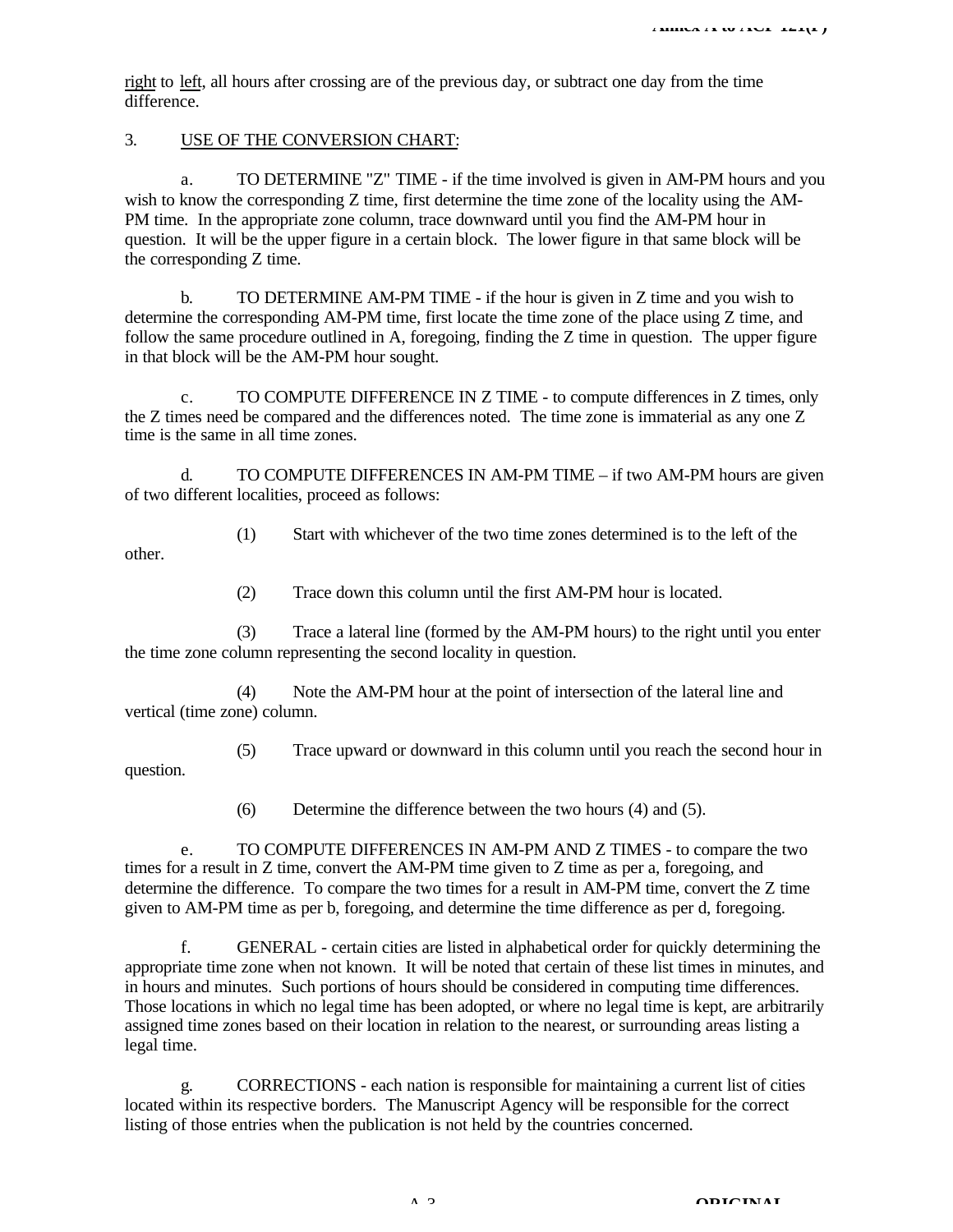# 4. ALPHABETICAL LIST OF CITIES WITH TIME ZONES (P-Plus, M-Minus):

| <b>AMSTERDAM</b><br><b>ANCHORAGE</b> | <b>NETHERLANDS</b><br>ALASKA, USA | $M-1$<br>$P-10$ |
|--------------------------------------|-----------------------------------|-----------------|
| <b>ASUNCION</b><br><b>ATHENS</b>     | <b>PARAGUAY</b><br><b>GREECE</b>  | $P-4$<br>$M-2$  |
| <b>BELFAST</b>                       | NORTHERN IRELAND                  | $M-1$           |
| <b>BERLIN</b>                        | <b>GERMANY</b>                    | $M-1$           |
| <b>BERN</b>                          | <b>SWITZERLAND</b>                | $M-1$           |
| <b>BOGOTA</b>                        | <b>COLOMBIA</b>                   | $P-5$           |
| <b>BRASILIA</b>                      | <b>BRAZIL</b>                     | $P-3$           |
| <b>BRISBANE</b>                      | <b>AUSTRALIA</b>                  | $M-10$          |
| <b>BUENOS AIRES</b>                  | <b>ARGENTINA</b>                  | $P-4$           |
| <b>CALCUTTA</b>                      | <b>INDIA</b>                      | $M-6$           |
| <b>CHICAGO</b>                       | <b>ILLINOIS, USA</b>              | $P-6$           |
| <b>COPENHAGEN</b>                    | <b>DENMARK</b>                    | $M-1$           |
| <b>DACCA</b>                         | <b>PAKISTAN</b>                   | $M-6$           |
| <b>DELHI</b>                         | <b>INDIA</b>                      | $M-5$           |
| <b>DENVER</b>                        | COLORADO, USA                     | $P-7$           |
| <b>DJAKARTA</b>                      | <b>INDONESIA</b>                  | $M-7$           |
| <b>DUBLIN</b>                        | <b>IRELAND</b>                    | $M-1$           |
| <b>GLASGOW</b>                       | <b>SCOTLAND</b>                   | $M-1$           |
| <b>GODTHAAB</b>                      | <b>GREENLAND</b>                  | $P-3$           |
| <b>GOOSE BAY</b>                     | LABRADOR, CANADA                  | $P-4$           |
| THE HAGUE                            | <b>NETHERLANDS</b>                | $M-1$           |
| <b>HALIFAX</b>                       | NOVA SCOTIA, CANADA               | $P-4$           |
| <b>HAMBURG</b>                       | <b>GERMANY</b>                    | $M-1$           |
| <b>HONOLULU</b>                      | HAWAII, USA                       | $P-10$          |
| <b>ISTANBUL</b>                      | <b>TURKEY</b>                     | $M-2$           |
| <b>JUNEAU</b>                        | ALASKA, USA                       | $P-9$           |
| <b>LAHORE</b>                        | <b>PAKISTAN</b>                   | $M-5$           |
| LA PAZ                               | <b>BOLIVIA</b>                    | $P-4$           |
| <b>LIMA</b>                          | <b>PERU</b>                       | $P-5$           |
| <b>LISBON</b>                        | <b>PORTUGAL</b>                   | $P-5$           |
| <b>LONDON</b>                        | <b>ENGLAND</b>                    | $M-1$           |
| <b>LOS ANGELES</b>                   | CALIFORNIA, USA                   | $P-8$           |
| <b>MADRID</b>                        | <b>SPAIN</b>                      | $M-1$           |
| <b>MANAGUA</b>                       | <b>NICARAGUA</b>                  | $P-6$           |
| <b>MANILA</b>                        | PHILIPPINES REPUBLIC              | $M-8$           |
| <b>MARSEILLE</b>                     | <b>FRANCE</b>                     | $M-1$           |
| <b>MELBOURNE</b>                     | <b>AUSTRALIA</b>                  | $M-10$          |
| <b>MEXICO CITY</b>                   | <b>MEXICO</b>                     | $P-6$           |
| <b>MILAN</b>                         | <b>ITALY</b>                      | $M-1$           |
| <b>MONTREAL</b>                      | QUEBEC, CANADA                    | $P-5$           |
| <b>MUNICH</b>                        | <b>GERMANY</b>                    | $M-1$           |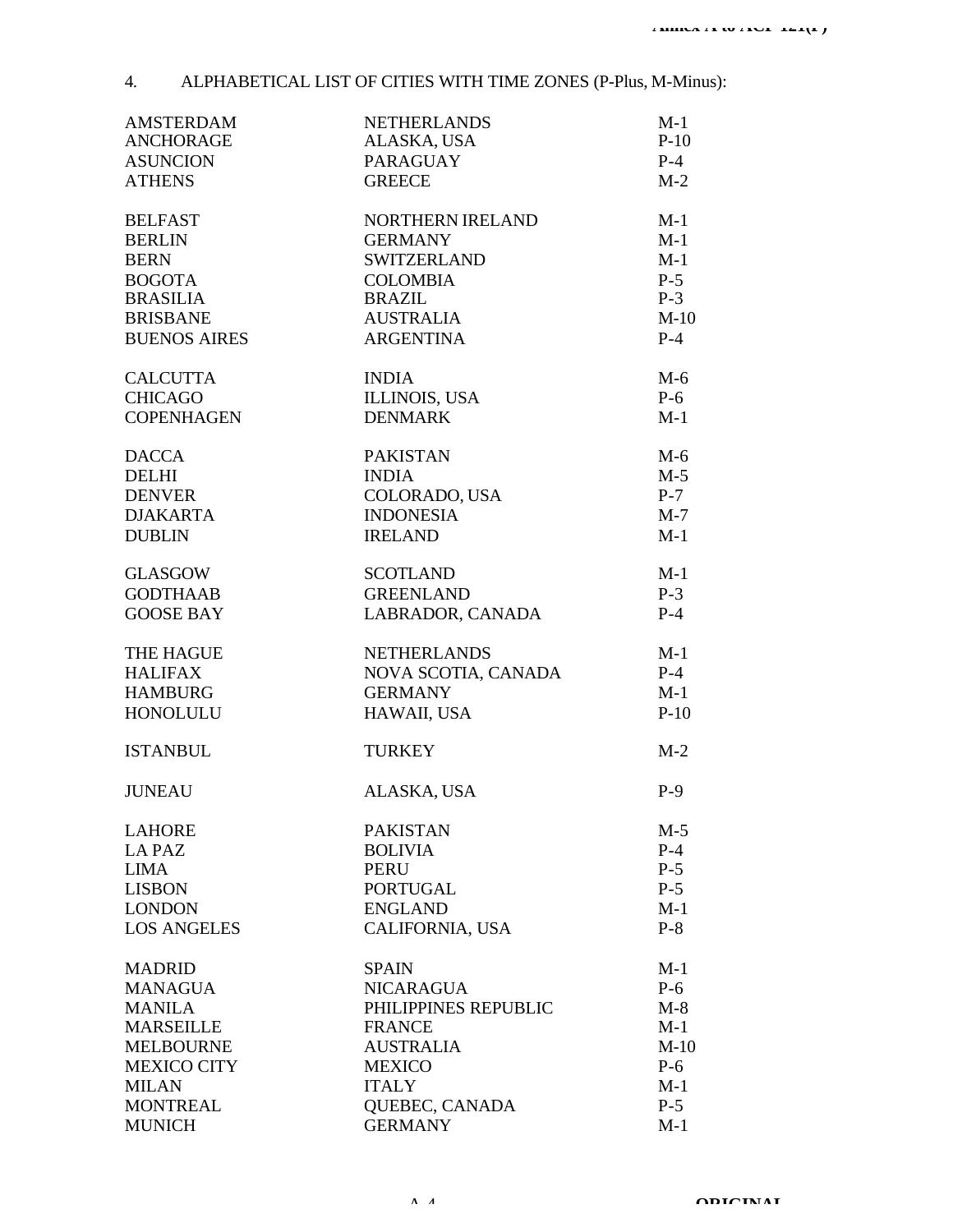| <b>NEPAL</b><br>NEW YORK | <b>INDIA</b><br>NEW YORK, USA | $M-5$<br>$P-5$ |
|--------------------------|-------------------------------|----------------|
| <b>NOME</b>              | ALASKA, USA                   | $P-11$         |
| <b>OSAKA</b>             | <b>JAPAN</b>                  | $M-9$          |
| <b>OSLO</b>              | <b>NORWAY</b>                 | $M-1$          |
| <b>OTTAWA</b>            | ONTARIO, CANADA               | $P-5$          |
| <b>PARIS</b>             | <b>FRANCE</b>                 | $M-1$          |
| <b>PERTH</b>             | <b>AUSTRALIA</b>              | $M-8$          |
| PHILADELPHIA             | PENNSYLVANIA, USA             | $P-5$          |
| <b>QUITO</b>             | <b>ECUADOR</b>                | $P-5$          |
| <b>REYKJAVIK</b>         | <b>ICELAND</b>                | $P-1$          |
| <b>RIO DE JANEIRO</b>    | <b>BRAZIL</b>                 | $P-3$          |
| <b>ROME</b>              | <b>ITALY</b>                  | $M-1$          |
| <b>ST. JOHN'S</b>        | NEWFOUNDLAND, CANADA          | $P-3:30$       |
| <b>ST. LOUIS</b>         | MISSOURI, U.S.A.              | $P-6$          |
| <b>SAN FRANCISCO</b>     | CALIFORNIA, U.S.A.            | $P-8$          |
| <b>SAN JOSE</b>          | <b>COSTA RICA</b>             | $P-6$          |
| <b>SAN JUAN</b>          | PUERTO RICO                   | $P-4$          |
| <b>SANTIAGO</b>          | <b>CHILE</b>                  | $P-5$          |
| <b>SAO PAULO</b>         | <b>BRAZIL</b>                 | $P-3$          |
| <b>SEATTLE</b>           | WASHINGTON, U.S.A.            | $P-8$          |
| <b>SEOUL</b>             | <b>KOREA</b>                  | $M-9$          |
| <b>STOCKHOLM</b>         | <b>SWEDEN</b>                 | $M-1$          |
| <b>SYDNEY</b>            | <b>AUSTRALIA</b>              | $M-10$         |
| <b>TEHRAN</b>            | <b>IRAN</b>                   | $M-3$          |
| <b>TOKYO</b>             | <b>JAPAN</b>                  | $M-9$          |
| <b>TORONTO</b>           | ONTARIO, CANADA               | $P-5$          |
| <b>VANCOUVER</b>         | BRITISH COLUMBIA, CANADA      | $P-8$          |
| <b>VERACRUZ</b>          | <b>MEXICO</b>                 | $P-6$          |
| <b>WASHINGTON, DC</b>    | U.S.A.                        | $P-5$          |
| <b>WELLINGTON</b>        | <b>NEW ZEALAND</b>            | P-12, M-12     |
| <b>WINNIPEG</b>          | MANITOBA, CANADA              | $P-6$          |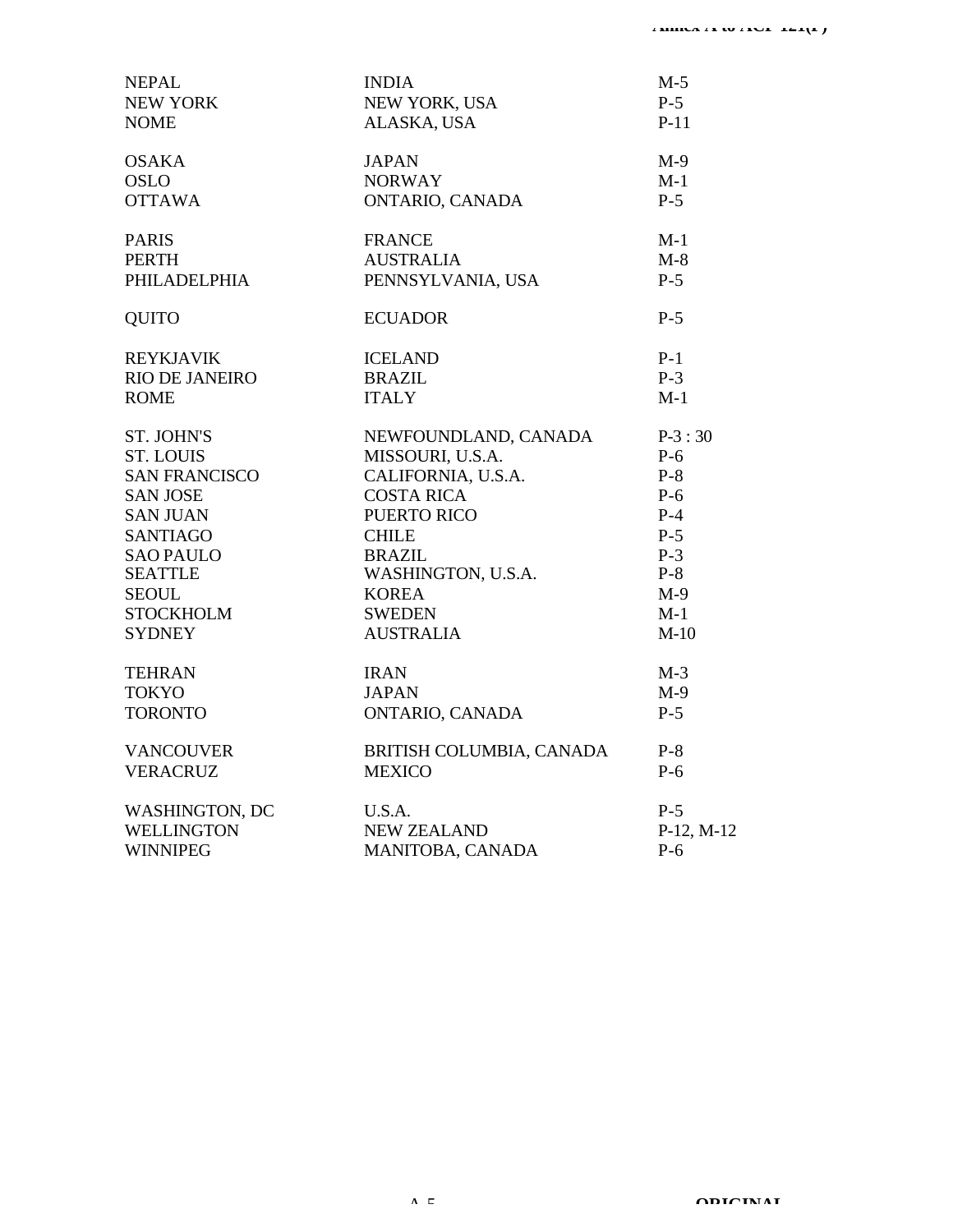## **For Station Use**

## **TIME ZONES OF FREQUENTLY WORKED LOCATIONS**

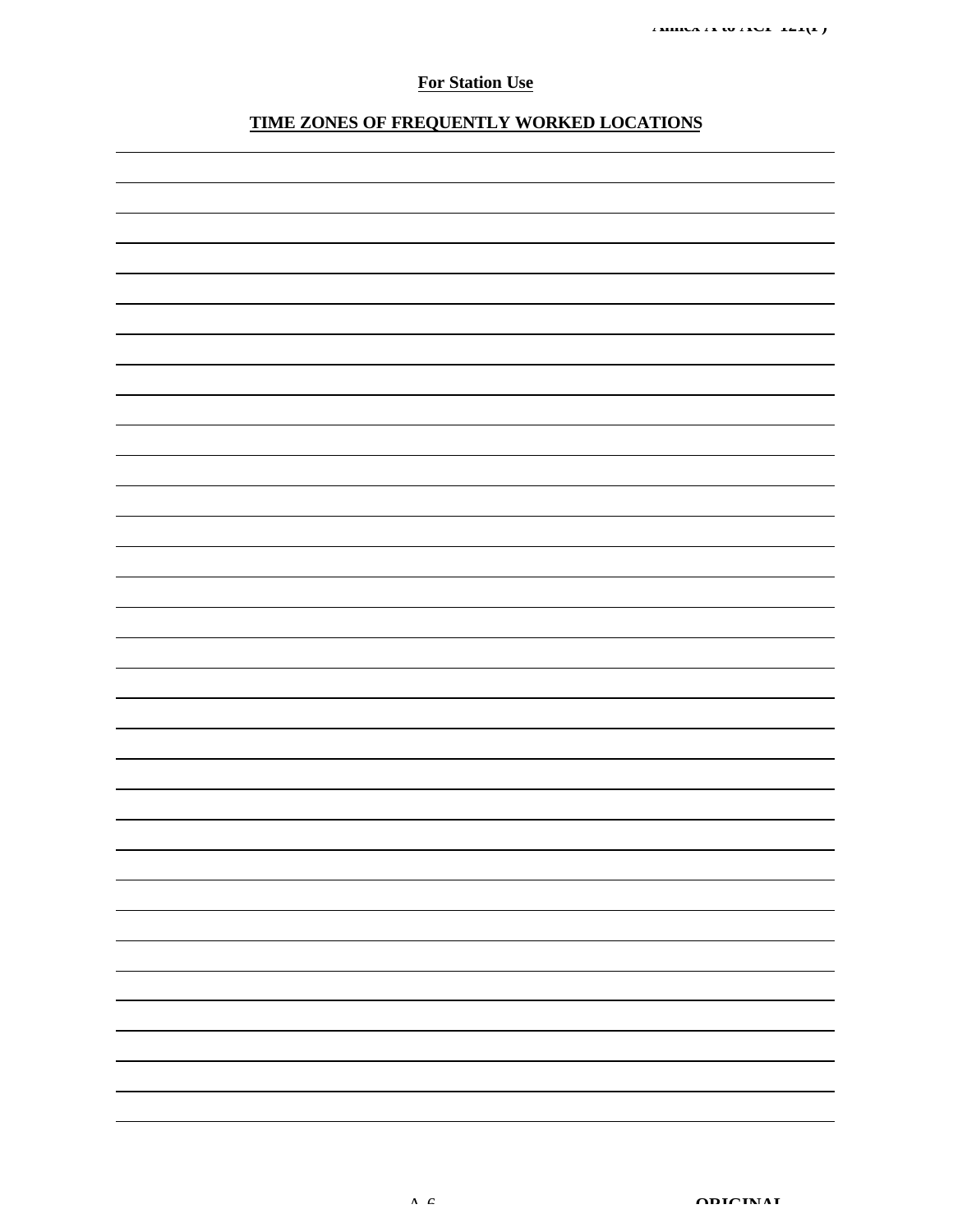|                     |                     | W                    |                             |                     |                         | S                      | R                  | $\Omega$           | D                    | $\Omega$           | N                 |                       |
|---------------------|---------------------|----------------------|-----------------------------|---------------------|-------------------------|------------------------|--------------------|--------------------|----------------------|--------------------|-------------------|-----------------------|
| $172^{\circ}30'$ W  | $157^{\circ}$ 30' W | 142° 30 W            | $127^{\circ}$ 30' W         | $112^{\circ} 30' W$ | $97^{\circ}$ 30' W      | $82^{\circ}$ 30' W     | $67^{\circ}$ 30' W | $52^{\circ}$ 30' W | 37° 30′ W            | $22^{\circ}$ 30' W | 7º 30' W          | 7º 30' W              |
| $.80^{\circ}$ E - W | $172^0$ 30'W        | $157^{\circ} 30 W$   | $142^{\circ}$ 30' W         | $127^0$ 30' W       | $112^0$ 30' W           | $97^0$ 30' W           | $82^0$ 30' W       | $62^{\circ}$ 30' W | $52^0$ 30' W         | $37^{\circ}30'$ W  | $22^0$ 30' W      | $7^0$ 30' E           |
|                     |                     |                      |                             |                     |                         |                        |                    |                    |                      |                    |                   |                       |
| <b>MINUS</b>        | PLUS <sub>11</sub>  | PLUS <sub>10</sub>   | PLUS <sub>9</sub>           | PLUS <sub>8</sub>   | PLUS <sub>7</sub>       | PLUS <sub>6</sub>      | PLUS <sub>5</sub>  | PLUS <sub>4</sub>  | PLUS <sub>3</sub>    | PLUS <sub>2</sub>  | PLUS <sub>1</sub> | <b>ZERO</b>           |
| PLUS <sub>12</sub>  |                     |                      |                             |                     |                         |                        |                    |                    |                      |                    |                   |                       |
|                     |                     |                      |                             |                     |                         |                        |                    |                    |                      |                    |                   |                       |
| $2:00$ NOON         | 1:00 PM             | 2:00 PM              | 3:00 PM                     | 4:00 PM             | $5:00$ PM               | $6:00 \text{ PM}$      | 7:00 PM            | 8:00 PM            | 9:00 PM              | 10:00 PM           | 11:00 PM          | $10:00$ MID           |
| 100Z                | 24007               | 2400.7               | 2400.7                      | 2400 Z              | 2400.7                  | 2400.7                 | 24007              | 2400.7             | 2400                 | 2400.7             | 2400.7            | 2400.7                |
| 00 P <sub>M</sub>   | $2:00$ PM           | 3:00 PM              | 4:000 PM                    | 5:00 PM             | $\overline{6}$ :00 PM   | $7:00$ PM              | 8:00 PM            | 9:00 PM            | 10:00 PM             | 11:00 PM           | 12:00 MID         | 1:00 AM               |
| 100 Z               | 0100 Z              | 0100 Z               | 0100 Z                      | $\sqrt{0100}$ Z     | 0100 Z                  | 0100 Z                 | 0100 Z             | 0100 Z             | 0100 Z               | 0100 Z             | 0100 Z            | 0100 Z                |
| 00 PM               | $3:00$ PM           | $4:00$ PM            | $5:00 \text{ } \mathrm{PN}$ | $6:00 \text{ PM}$   | 7:00 P <sub>N</sub>     | $8:00$ PM              | $9:00 \text{ PM}$  | $10:00 \text{ PM}$ | 11:00 PM             | 12:00 MID          | 1:00 AM           | $2:00$ AM             |
| 200 Z               | 0200 Z              | 0200 Z               | 0200 Z                      | 0200 Z              | 0200Z                   | 0200 Z                 | 0200 Z             | 0200 Z             | 0200Z                | 0200 Z             | 0200 Z            | 0200 Z                |
| 00 P <sub>M</sub>   | $4:00$ PM           | 5:00 PM              | $6:00$ PM                   | 7:00 PM             | 8:00 PM                 | 9:00 PM                | 10:00 PM           | 11:00 PM           | 12:00 MID            | 1:00 AM            | $2:00$ AM         | $3:00$ AM             |
| 300 Z               | 0300.7              | 03007                | 0300.7                      | 0300.7              | 0300.7                  | 0300 Z                 | 03007              | 03007              | 0300                 | 0300.7             | 0300.7            | 0300.7                |
| 00 P <sub>M</sub>   | $5:00$ PM           | 6:00 PM              | $7:00$ PM                   | 8:00 PM             | $9:00$ PM               | 10:00 PM               | $11:00$ PM         | $12:00$ MID        | $\overline{1:}00$ AM | 2:00 AM            | $3:00$ AM         | 4:00 AM               |
| 100 Z               | 0400 Z              | 0400 Z               | 0400 Z                      | 0400 Z              | 0400 Z                  | 0400 Z                 | 0400 Z             | 0400 Z             | 0400 Z               | 0400 Z             | 0400 Z            | 0400 Z                |
| 00 P <sub>M</sub>   | $6:00$ PM           | 7:00 PM              | 8:00 PM                     | 9:00 PM             | $10:00$ PM              | 11:00 PM               | 12:00 MID          | 1:00 AM            | $2:00$ AM            | $3:00$ AM          | 4:00 AM           | 5:00 AM               |
| 500 Z               | 0500 Z              | 0500 Z               | 0500 Z                      | 0500 Z              | 0500 Z                  | 0500 Z                 | 0500 Z             | 0500 Z             | $\overline{0}500$ Z  | 0500 Z             | 0500 Z            | 0500 Z                |
| $00\ \mathrm{PM}$   | 7:00 PM             | 8:00 PM              | 9:00 PM                     | 10:00 PM            | $11:00$ PM              |                        | 1:00 AM            |                    | 3:00 AM              |                    |                   | 6:00 AM               |
|                     |                     |                      |                             |                     |                         | 12:00 MID              |                    | 2:00 AM            |                      | 4:00 AM            | 5:00 AM           |                       |
| 500 Z               | 06007               | 0600.7               | 0600Z                       | 0600Z               | 0600Z                   | 0600Z                  | 0600Z              | 0600 Z             | 0600Z                | 0600Z              | 0600Z             | 0600Z                 |
| $00$ PM             | 8:00 PM             | 9:00 PM              | 10:00 PM                    | $11:00$ PM          | $\overline{12:}00$ PM   | 1:00 AM                | 2:00 AM            | 3:00 AM            | 4:00 AM              | 5:00 AM            | 6:00 AM           | 7:00 AM               |
| 700 Z               | 0700 Z              | 0700 Z               | 0700 Z                      | 0700 Z              | 0700 Z                  | 0700 Z                 | 0700 Z             | 0700 Z             | 0700 Z               | 0700 Z             | 0700 Z            | 0700 Z                |
| 00 PM               | $9:00 \text{ }$ PM  | 10:00 PM             | $11:00$ PM                  | 12:00 MID           | 1:00 AM                 | $2:00$ AM              | $3:00$ AM          | $4:00$ AM          | $5:00$ AM            | 6:00 AM            | $7:00$ AM         | 8:00 AM               |
| 300 Z               | 0800 Z              | 0800 Z               | 0800 Z                      | 0800 Z              | 0800 Z                  | 0800 Z                 | 0800 Z             | 0800 Z             | 0800 Z               | 0800 Z             | 0800 Z            | 0800 Z                |
| 00 P <sub>M</sub>   | 10:00 PM            | 11:00 PM             | 12:00 MID                   | 1:00 AM             | $2:00$ AM               | 3:00 AM                | $4:00 \text{ AM}$  | $5:00$ AM          | 6:00 AM              | 7:00 AM            | $8:00 \text{ AM}$ | 9:00 AM               |
| 00Z                 | 0900.7              | 09007                | 09007                       | 0900Z               | 0900Z                   | 0900 Z                 | 0900Z              | 0900 Z             | 09007                | 0900.7             | 0900 Z            | 0900.7                |
| $0.00$ PM           | $11:00$ PM          | 12:00 MID            | 1:00 AM                     | $2:00$ AM           | 3:00 AM                 | $4:00$ AM              | 5:00 AM            | 6:00 AM            | 7:00 AM              | 8:00 AM            | 9:00 AM           | 10:00 AM              |
| )00 Z               | 1000 Z              | 1000 Z               | 1000 Z                      | 1000 Z              | 1000 Z                  | 1000 Z                 | 1000 Z             | 1000 Z             | 1000 Z               | 1000 Z             | 1000 Z            | 1000 Z                |
| $1:00$ PM           | $12:00$ MID         | $1:00 \text{ AM}$    | $2:00$ AM                   | $3:00$ AM           | 4:00 AM                 | $5:00$ AM              | 6:00 AM            | 7:00 AM            | 8:00 AM              | 9:00 AM            | 10:00 AM          | $\overline{1}1:00$ AM |
| 100 Z               | 1100 Z              | 1100 Z               | 1100 Z                      | 1100 Z              | 1100 Z                  | 1100 Z                 | 1100 Z             | 1100 Z             | 1100 Z               | 1100 Z             | 1100 Z            | 1100 Z                |
| $2:00$ MID          | $1:00$ AM           | 2:00 AM              | 3:00 AM                     | 4:00 AM             | $5:00$ AM               | 6:00 AM                | 7:00 AM            | 8:00 AM            | 9:00 AM              | 10:00 AM           | 11:00 AM          | 12:00 NOO             |
| 200Z                | 1200 Z              | 1200 Z               | 1200 Z                      | 1200.7              | 1200 Z                  | 1200 Z                 | 1200.7             | 1200 Z             | 1200.7               | 1200.7             | 1200.7            | 1200.7                |
| 00 AM               | $2:00$ AM           | $\overline{3:}00$ AM | $4:00$ AM                   | $5:00$ AM           | 6:00 AM                 | 7:00 AM                | 8:00 AM            | $9:00$ AM          | 10:00 AM             | 11:00 AM           | 12:00 NOON        | $1:00$ PM             |
| 300 Z               | 1300 Z              | 1300 Z               | 1300 Z                      | 1300 Z              | 1300 Z                  | 1300 Z                 | 1300 Z             | 1300 Z             | 1300 Z               | 1300 Z             | 1300 Z            | 1300 Z                |
| 00AM                | $3:00$ AM           | $4:00$ AM            | $5:00$ AM                   | $6:00$ AM           | 7:00 AM                 | 8:00 AM                | $9:00$ AM          | $10:00$ AM         | 11:00 AM             | 12:00 NOON         | $1:00$ PM         | $2:00$ PM             |
| 100 Z               | 1400 Z              | 1400 Z               | 1400 Z                      | 1400 Z              | 1400 Z                  | 1400 Z                 | 1400 Z             | 1400 Z             | 1400 Z               | 1400 Z             | 1400 Z            | 1400 Z                |
| 00 AM               | 4:00 AM             | 5:00 AM              | 6:00 AM                     | 7:00 AM             | 8:00 AM                 | 9:00 AM                | $10:00$ AM         | 11:00 AM           | 12:00 NOON           | 1:00 PM            | 2:00 PM           | $3:00$ PM             |
| 500 Z               | 1500.7              | 1500 Z               | 1500 Z                      | 1500 Z              | 1500 Z                  | 1500 Z                 | 1500.2             | 1500.7             | 1500 Z               | 1500.2             | 1500.7            | 1500 Z                |
| 00 AM               | 5:00 AM             | $6:00$ AM            | 7:00 AM                     | 8:00 AM             | 9:00 AM                 | $10:00$ AM             | 11:00 AM           | 12:00 NOON         | $1:00$ PM            | $2:00$ PM          | $3:00$ PM         | $4:00$ PM             |
| 500 Z               | 1600 Z              | 1600 Z               | 1600 Z                      | 1600 Z              | 1600 Z                  | 1600 Z                 | 1600 Z             | 1600 Z             | 1600 Z               | 1600 Z             | 1600 Z            | 1600 Z                |
| 00 AM               | 6:00 AM             | 7:00 AM              | 8:00 AM                     | $9:00$ AM           | $\overline{10}$ :00 AM  | $\overline{11}$ :00 AM | $12:00$ NOON       | $1:00$ PM          | $2:00$ PM            | $3:00$ PM          | $4:00 \text{ PM}$ | $5:00$ PM             |
| 700 Z               | 1700.7              | 1700.7               | 1700 Z                      | 1700 Z              | 1700 Z                  | 1700 Z                 | 1700 Z             | 1700 Z             | 1700 Z               | 1700 Z             | 1700 Z            | 1700.7                |
| 00 AM               | 7:00 AM             | 8:00 AM              | 9:00 AM                     | 10:00 AM            | 11:00 AM                | 12:00 NOON             | 1:00 PM            | 2:00 PM            | 3:00 PM              | 4:00 PM            | 5:00 PM           | $6:00$ PM             |
| 300Z                | 1800.7              | 18007                | 1800.7                      | 18007               | 1800.7                  | 1800.2                 | 1800 Z             | 1800.7             | 1800 Z               | 1800.7             | 1800.7            | 1800 Z                |
| 00 AM               | 8:00 AM             | $\overline{9:}00$ AM | $10:00$ AM                  | 11:00 AM            | $\overline{12:}00$ NOON | $1:00$ PM              | $2:00$ PM          | 3:00 PM            | 4:00 PM              | 5:00 PM            | $6:00$ PM         | 7:00 PM               |
| 00Z                 | 1900 Z              | 1900 Z               | 1900 Z                      | 1900 Z              | 1900 Z                  | 1900 Z                 | 1900 Z             | 1900 Z             | 1900 Z               | 1900 Z             | 1900 Z            | 1900 Z                |
| 00 AM               | $9:00$ AM           | $10:00$ AM           | 11:00 AM                    | 12:00 NOON          | $1:00$ PM               | $2:00$ PM              | $3:00$ PM          | $4:00$ PM          | $5:00$ PM            | $6:00$ PM          | $7:00$ PM         | $8:00$ PM             |
| )00 Z               | 2000 Z              | 2000 Z               | 2000 Z                      | 2000 Z              | 2000 Z                  | 2000 Z                 | 2000 Z             | 2000 Z             | 2000 Z               | 2000 Z             | 2000 Z            | 2000 Z                |
| 00 AM               | 10:00 AM            | 11:00 AM             | 12:00 NOON                  | 1:00 PM             | $2:00$ PM               | 3:00 PM                | $-4:00$ PM         | 5:00 PM            | $6:00$ PM            | $7:00$ PM          | 8:00 PM           | $9:00$ PM             |
| 100 Z               | 2100.7              | 2100.7               | 2100.7                      | 2100.7              | 2100.7                  | 2100.7                 | 2100.7             | 2100 Z             | 2100.7               | 2100.7             | 2100.7            | 2100.7                |
| ):00 AM             | 11:00 AM            | 12:00 NOON 1 1:00 PM |                             | $2:00$ PM           | $3:00$ PM               | 4:00 PM                | 5:00 PM            | $6:00$ PM          | 7:00 PM              | 8:00 PM            | 9:00 PM           | $10:00$ PM            |
| 200 Z               | 2200 Z              | 2200 Z               | 2200 PM                     | 2200 PM             | 2200 PM                 | 2200 PM                | 2200 PM            | 2200 PM            | 2200 PM              | 2200 PM            | 2200 PM           | 2200 PM               |
|                     |                     |                      |                             |                     |                         |                        |                    |                    |                      |                    |                   |                       |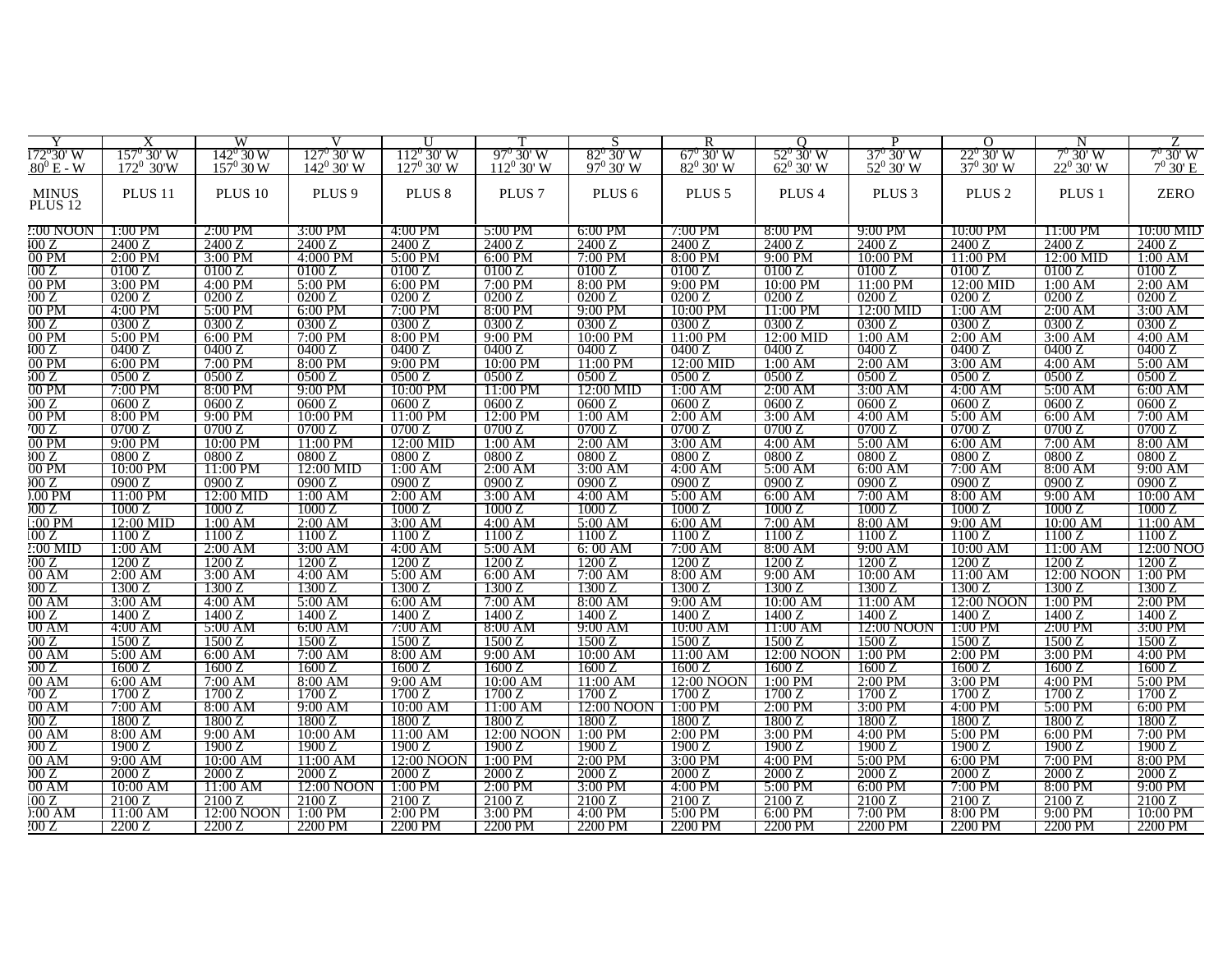| 1:00 AM            | 12:00 NOON           | $1:00 \text{ PM}$ | $2:00$ PM          | $3:00$ PM          | $4:00$ PM            | 5:00 PM            | $6:00$ PM           | 7:00 PM             | 8:00 PM             | 9:00 PM              | $10:00$ PM          | 11:00 PM  |
|--------------------|----------------------|-------------------|--------------------|--------------------|----------------------|--------------------|---------------------|---------------------|---------------------|----------------------|---------------------|-----------|
| $\sqrt{300}$ Z     | 2300 Z               | 2300 Z            | 2300 Z             | 2300 Z             | 2300 Z               | 2300 Z             | 2300 Z              | 2300 Z              | 2300 Z              | 2300 Z               | 2300 Z              | 2300 Z    |
| $2:00$ NOON        | $1:00$ PM            | $2:00$ PM         | 3:00 PM            | $4:00$ PM          | 5:00 PM              | $6:00$ PM          | $7:00$ PM           | 8:00 PM             | $9:00$ PM           | $10:00$ PM           | $11:00$ PM          | 12:00 MID |
| 100 Z              | 2400 Z               | 2400 Z            | 2400 Z             | 2400 Z             | 2400 Z               | 2400 Z             | 2400 Z              | 2400 Z              | 2400 Z              | 2400 Z               | 2400 Z              | 2400 Z    |
| A                  | B                    |                   | D                  | F.                 |                      | G                  | н                   |                     |                     |                      | М                   |           |
| $7^{\circ}30'$ E   | $22^{\circ}$ 30' E   | $37^{\circ}$ 30 E | $52^{\circ}$ 30' E | $67^\circ$ 30' E   | $82^0$ 30' E         | $97^{\circ}$ 30' E | $112^{\circ}$ 30' E | $127^{\circ}30'$ E  | $142^{\circ}$ 30' E | $157^{\circ}$ 30' E  | $172^{\circ}$ 30' E |           |
| $22^0$ 30' E       | $37^{\circ}$ 30' E   | $52^0 30 E$       | $67^{\circ}$ 30' E | $82^0$ 30' E       | $97^{\circ}$ 30' E   | $112^{\circ}30'$ E | $127^{\rm o}$ 30' E | 142 30' E           | $157^{\rm o}$ 30' E | $172^{\circ}$ 30' E  | $180^0$ 30' W       |           |
|                    |                      |                   |                    |                    |                      |                    |                     |                     |                     |                      |                     |           |
| MINUS <sub>1</sub> | <b>MINUS 2</b>       | <b>MINUS 3</b>    | <b>MINUS 4</b>     | <b>MINUS 5</b>     | MINUS <sub>6</sub>   | <b>MINUS7</b>      | MINUS <sub>8</sub>  | MINUS <sub>9</sub>  | MINUS 10            | MINUS 11             | <b>MINUS</b>        |           |
|                    |                      |                   |                    |                    |                      |                    |                     |                     |                     |                      | PLUS <sub>12</sub>  |           |
|                    |                      |                   |                    |                    |                      |                    |                     |                     |                     |                      |                     |           |
| 00AM               | 2:00 AM              | 3:00 AM           | 4:00 AM            | 5:00 AM            | 6:00 AM              | 7:00 AM            | 8:00 AM             | 9:00 AM             | 10:00 AM            | $11:00 \text{ AM}$   | 12:00 NOON          |           |
| 100 Z              | 2400.7               | 2400 7            | 2400.7             | 2400.7             | 2400 Z               | 2400.7             | 2400 7              | 2400 Z              | 2400.7              | 2400.7               | 2400 7              |           |
| 00 AM              | $3:00$ AM            | 4:00 AM           | 5:00 AM            | 6:00 AM            | 7:00 AM              | 8:00 AM            | 9:00 AM             | 10:00 AM            | 11:00 AM            | 12:00 NOON           | $1:00$ PM           |           |
| 100 Z              | 0100 Z               | 0100 Z            | 0100 Z             | 0100 Z             | 0100 Z               | 0100 Z             | 0100 Z              | 0100 Z              | 0100 Z              | 0100 Z               | 0100 Z              |           |
| 00 AM              | $\overline{4:}00$ AM | $5:00$ AM         | $6:00$ AM          | 7:00 AM            | 8:00 AM              | $9:00$ AM          | 10:00 AM            | 11:00 AM            | 12:00 NOON          | $1:00$ PM            | $2:00$ PM           |           |
| 200 Z              | 0200 Z               | 0200 Z            | 0200 Z             | 0200 Z             | 0200 Z               | 0200 Z             | 0200 Z              | 0200 Z              | 0200 Z              | 0200 Z               | 0200 Z              |           |
|                    |                      |                   |                    |                    |                      |                    |                     |                     |                     |                      |                     |           |
| 00 AM              | 5:00 AM              | 6:00 AM           | 7:00 AM            | 8:00 AM            | 9:00 AM              | 10:00 AM           | 11:00 AM            | 12:00 NOON          | $1:00$ PM           | $2:00$ PM            | $3:00$ PM           |           |
| 300 Z              | 0300 Z               | 0300 Z            | 0300 Z             | 0300 Z             | 0300 Z               | 0300 Z             | 0300 Z              | 0300 Z              | 0300 Z              | 0300 Z               | 0300 Z              |           |
| 00 AM              | $6:00$ AM            | $7:00$ AM         | 8:00 AM            | $9:00$ AM          | 10:00 AM             | 11:00 AM           | 12:00 NOON          | $1:00$ PM           | $2:00$ PM           | $3:00$ PM            | $4:00$ PM           |           |
| 100 Z              | 0400 Z               | 0400 Z            | 0400 Z             | 0400 Z             | 0400 Z               | 0400 Z             | 0400 Z              | 0400 Z              | 0400 Z              | 0400 Z               | 0400 Z              |           |
| 00AM               | $7:00$ AM            | 8:00 AM           | $9:00$ AM          | 10:00 AM           | 11:00 AM             | 12:00 NOON         | $1:00$ PM           | 2:00 PM             | $3:00$ PM           | $4:00$ PM            | 5:00 PM             |           |
| 500 Z              | 0500 Z               | 0500 Z            | 0500 Z             | 0500 Z             | 0500 Z               | 0500 Z             | 0500 Z              | 0500 Z              | 0500 Z              | 0500 Z               | 0500 Z              |           |
| 00 AM              | $8:00 \text{ AM}$    | 9:00 AM           | 10:00 AM           | 11:00 AM           | 12:00 NOON           | $1:00$ PM          | $2:00$ PM           | $3:00$ PM           | 4:00 PM             | $5:00$ PM            | $6:00$ PM           |           |
| 500 Z              | 0600 Z               | 0600 Z            | 0600 Z             | 0600 Z             | 0600 Z               | 0600 Z             | 0600 Z              | 0600 Z              | 0600 Z              | 0600 Z               | 0600 Z              |           |
| 00 AM              | 9:00 AM              | 10:00 AM          | 11:00 AM           | 12:00 NOON 1:00 PM |                      | $2:00$ PM          | $3:00$ PM           | 4:00 PM             | 5:00 PM             | $6:00$ PM            | $7:00 \text{ PM}$   |           |
| 700 Z              | 0700 Z               | 0700 Z            | 0700 Z             | 0700 Z             | 0700 Z               | 0700 Z             | 0700 Z              | 0700 Z              | 0700 Z              | 0700 Z               | 0700 Z              |           |
| 00 AM              | 10:00 AM             | $11:00$ AM        | 12:00 NOON         | 1:00 PM            | $2:00$ PM            | 3:00 PM            | $4:00$ PM           | 5:00 PM             | $6:00$ PM           | $7:00$ PM            | 8:00 PM             |           |
| 300 Z              | 0800 Z               | 0800 Z            | 0800 Z             | 0800 Z             | 0800 Z               | 0800 Z             | 0800 Z              | 0800 Z              | 0800 Z              | 0800 Z               | 0800 Z              |           |
| ):00 AM            | 11:00 AM             | 12:00 NOON        | 1:00 PM            | $2:00$ PM          | 3:00 PM              | 4:00 PM            | 5:00 PM             | 6:00 PM             | 7:00 PM             | 8:00 PM              | 9:00 PM             |           |
| 000 Z              | 09007                | 0900 Z            | 0900 Z             | 0900 Z             | 0900 Z               | 0900Z              | 09007               | 0900 Z              | 09007               | 0900Z                | 0900 Z              |           |
| 1:00 AM            | 12:00 NOON           | 1:00 PM           | $2:00$ PM          | 3:00 PM            | 4:00 PM              | 5:00 PM            | 6:00 PM             | 7:00 PM             | 8:00 PM             | 9:00 PM              | 10.00 PM            |           |
| 000 Z              | 1000 Z               | 1000 Z            | 1000 Z             | 1000 Z             | 1000 Z               | 1000 Z             | 1000 Z              | 1000 Z              | 1000 Z              | 1000 Z               | 1000 Z              |           |
| $2:00$ NOON        | $1:00$ PM            | $2:00$ PM         | $3:00$ PM          | 4:00 PM            | 5:00 PM              | $6:00$ PM          | $7:00$ PM           | $8:00$ PM           | $9:00 \text{ PM}$   | $10:00$ PM           | $11:00$ PM          |           |
| 100 Z              | 1100 Z               | 1100 Z            | 1100 Z             | 1100 Z             | 1100 Z               | 1100 Z             | 1100 Z              | 1100 Z              | 1100 Z              | 1100 Z               | 1100 Z              |           |
| $00 P$ M           | $2:00$ PM            | 3:00 PM           | $4:00$ PM          | $5:00$ PM          | $6:00$ PM            | 7:00 PM            | 8:00 PM             | 9:00 PM             | 10.00 PM            | $11:00$ PM           | 12:00 MID           |           |
| 200 Z              | 1200 Z               | 1200 Z            | 1200 Z             | 1200 Z             | 1200 Z               | 1200 Z             | 1200 Z              | 1200 Z              | 1200 Z              | 1200 Z               | 1200 Z              |           |
| 00 PM              | 3:00 PM              | 4:00 PM           | 5:00 PM            | 6:00 PM            | 7:00 PM              | 8:00 PM            | 9:00 PM             | $10:00$ PM          | 11:00 PM            | 12:00 MID            | 1:00 AM             |           |
| 300 Z              | 1300 Z               | 1300 Z            | 1300 Z             | 1300 Z             | 1300 Z               | 1300 Z             | 1300 Z              | 1300 Z              | 1300 Z              | 1300 Z               | 1300 Z              |           |
| 00 PM              | $4:00$ PM            | $5:00$ PM         | $6:00$ PM          | $7:00$ PM          | 8:00 PM              | $9:00$ PM          | $10:00$ PM          | $11:00$ PM          | 12:00 MID           | 1:00 AM              | $2:00$ AM           |           |
|                    | 1400 Z               | 1400 Z            | 1400 Z             | 1400 Z             | $1400\,\overline{Z}$ | 1400 Z             | 1400 Z              |                     | 1400 Z              | 1400 Z               | 1400 Z              |           |
| 100 Z<br>00 PM     | $5:00$ PM            | 6:00 PM           | 7:00 PM            | 8:00 PM            | 9:00 PM              | 10:00 PM           | 11:00 PM            | 1400 Z<br>12:00 MID | 1:00 AM             | $2:00$ AM            | $3:00$ AM           |           |
|                    |                      |                   |                    |                    |                      |                    |                     |                     |                     |                      |                     |           |
| 500 Z              | 1500 Z               | 1500 Z            | 1500 Z             | 1500 Z             | 1500 Z               | 15007              | 1500 Z              | 1500 Z              | 1500 Z              | 1500 Z               | 1500 Z              |           |
| 00 P <sub>M</sub>  | $6:00$ PM            | $7:00$ PM         | 8:00 PM            | 9:00 PM            | 10:00 PM             | 11:00 PM           | 1200 MID            | $1:00$ AM           | $2:00$ AM           | $3:00$ AM            | $4:00$ AM           |           |
| 500 Z              | 1600 Z               | 1600 Z            | 1600 Z             | 1600 Z             | 1600 Z               | 1600 Z             | 1600 Z              | 1600 Z              | 1600 Z              | 1600 Z               | 1600 Z              |           |
| 00 P <sub>M</sub>  | $7:00$ PM            | 8:00 PM           | 9:00 PM            | 10:00 PM           | $11:00$ PM           | 12:00 MID          | $1.00$ AM           | $2:00$ AM           | $3:00$ AM           | $\overline{4:}00$ AM | 5:00 AM             |           |
| 700 Z              | 1700 Z               | 1700 Z            | 1700 Z             | 1700 Z             | 1700 Z               | 1700 Z             | 1700 Z              | 1700 Z              | $\overline{1700}$ Z | 1700 Z               | 1700 Z              |           |
| 00 P <sub>M</sub>  | 8:00 PM              | 9:00 PM           | $10:00$ PM         | $11:00$ PM         | 12:00 MID            | 1:00 AM            | 2:00 AM             | 3:00 AM             | $4:00 \text{ AM}$   | $5:00 \text{ AM}$    | 6:00 AM             |           |
| 300 Z              | 1800 Z               | 1800 Z            | 1800 Z             | 1800 Z             | 1800 Z               | 1800 Z             | 1800 Z              | 1800 Z              | 1800 Z              | 1800 Z               | 1800 Z              |           |
| 00 P <sub>M</sub>  | 9:00 PM              | 10:00 PM          | 11:00 PM           | 12:00 MID          | 1:00 AM              | $2:00$ AM          | $3:00$ AM           | $4:00$ AM           | 5:00 AM             | 6:00 AM              | 7.00 AM             |           |
| 00Z                | 1900 Z               | 1900 Z            | 1900 Z             | 1900 Z             | 1900 Z               | 1900 Z             | 1900 Z              | 1900 Z              | 1900 Z              | 1900 Z               | 1900 Z              |           |
| 00 P <sub>M</sub>  | 10:00 PM             | 11:00 PM          | 12:00 MID          | 1:00 AM            | $2:00$ AM            | $3:00$ AM          | 4:00 AM             | $5:00$ AM           | 6:00 AM             | $7:00$ AM            | $8:00$ AM           |           |
| 000 Z              | 2000 Z               | 2000 Z            | 2000 Z             | 2000 Z             | 2000 Z               | 2000 Z             | 2000 Z              | 2000 Z              | 2000 Z              | 2000 Z               | 2000 Z              |           |
| ):00 PM            | $11:00$ PM           | 12:00 MID         | $1:00 \text{ AM}$  | 2:00 AM            | 3:00 AM              | $4:00 \text{ AM}$  | $5:00 \text{ AM}$   | 6:00 AM             | 7:00 AM             | 8:00 AM              | 9:00 AM             |           |
| 100 Z              | 2100 Z               | 2100 Z            | 2100 Z             | 2100 Z             | 2100 Z               | 2100 Z             | 2100 Z              | 2100 Z              | 2100 Z              | 2100 Z               | 2100 Z              |           |
|                    |                      |                   |                    |                    |                      |                    |                     |                     |                     |                      |                     |           |